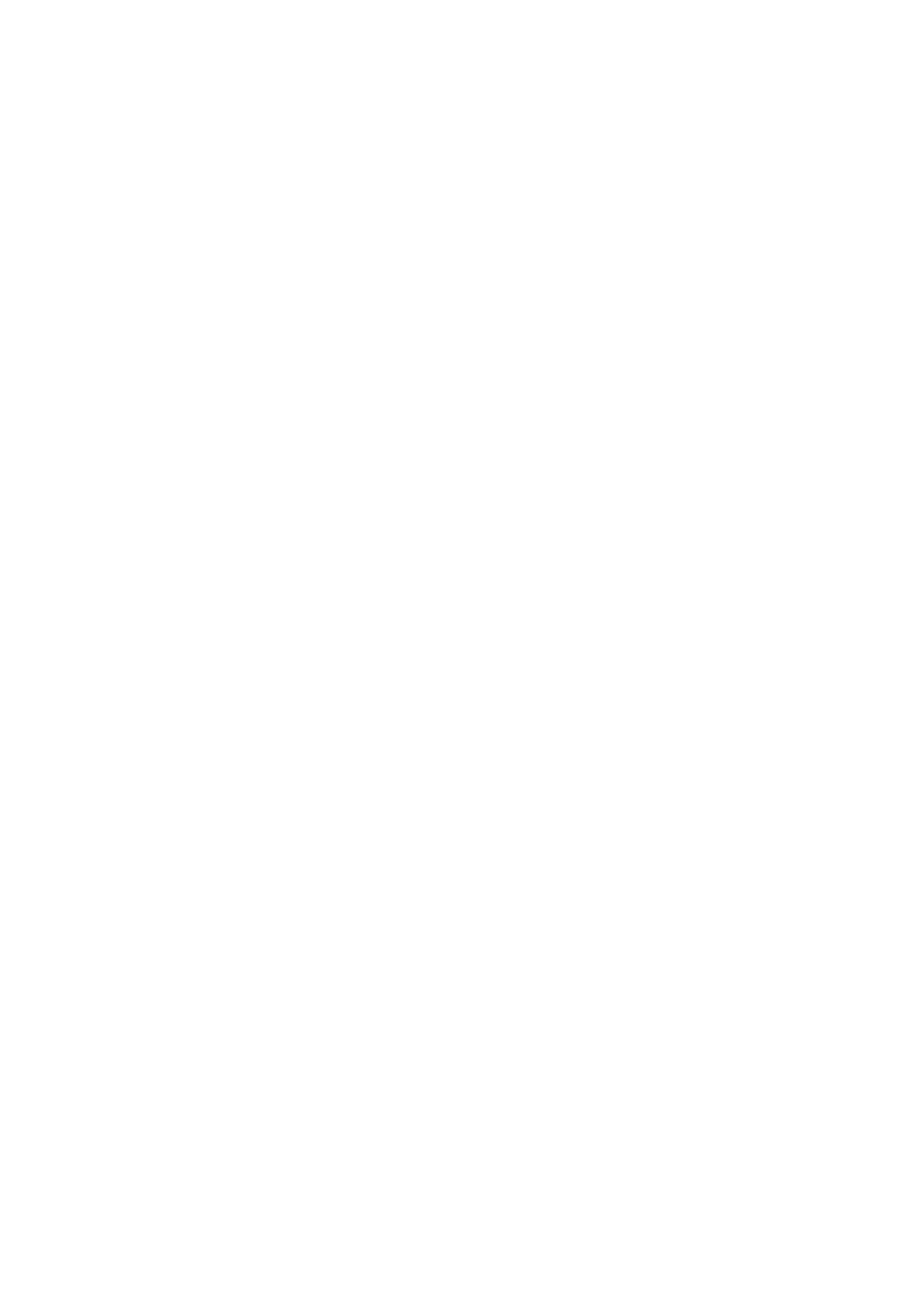# **CONTENTS**

| I           | <b>Entries - Duties</b>                                               | 1              |
|-------------|-----------------------------------------------------------------------|----------------|
|             | <b>Article 1</b>                                                      | 1              |
|             | <b>ENTRIES FOR THE COMPETITION</b>                                    | 1              |
|             | <b>DUTIES</b>                                                         | $\overline{2}$ |
| Ш           | <b>Cup and Medals</b>                                                 | 3              |
|             | <b>Article 2</b>                                                      | 3              |
|             | <b>CUP</b><br><b>MEDALS</b>                                           | 3<br>3         |
|             |                                                                       |                |
| Ш           | <b>Organisation - Responsibilities</b>                                | 3              |
|             | <b>Article 3</b><br><b>UEFA ORGANISATION</b>                          | 3<br>3         |
|             | <b>UEFA RESPONSIBILITIES</b>                                          | $\overline{4}$ |
|             | RESPONSIBILITIES OF THE ASSOCIATIONS AND CLUBS                        | $\overline{4}$ |
| IV          | <b>Competition System</b>                                             | 6              |
|             | <b>Article 4</b>                                                      | 6              |
|             | <b>NUMBER OF ROUNDS</b>                                               | 6              |
|             | <b>QUALIFYING PHASE</b>                                               | 6              |
|             | <b>GROUP STAGE</b><br><b>FIRST KNOCK-OUT ROUND</b>                    | 6<br>7         |
|             | QUARTER-FINALS                                                        | $\overline{7}$ |
|             | <b>SEMI-FINALS</b>                                                    | 8              |
|             | <b>FINAL TIE</b>                                                      | 8              |
|             | <b>Article 5</b>                                                      | 8              |
|             | AWAY GOALS, EXTRA TIME                                                | 8              |
|             | <b>Article 6</b><br><b>SEEDING OF CLUBS</b>                           | 8<br>8         |
|             | <b>TIES</b>                                                           | 9              |
|             | <b>Article 7</b>                                                      | 9              |
|             | REFUSAL TO PLAY, MATCHES ABANDONED OR NOT PLAYED THROUGH THE FAULT OF |                |
|             | A CLUB                                                                | 9              |
| $\mathbf v$ | <b>Fixtures</b>                                                       | 10             |
|             | <b>Article 8</b>                                                      | 10             |
|             | <b>MATCH DATES</b>                                                    | 10             |
|             | <b>KICK-OFF TIME</b><br><b>AUTOMATIC REVERSALS</b>                    | 10<br>10       |
|             | <b>QUALIFYING PHASE</b>                                               | 11             |
|             | <b>FINAL TIE</b>                                                      | 11             |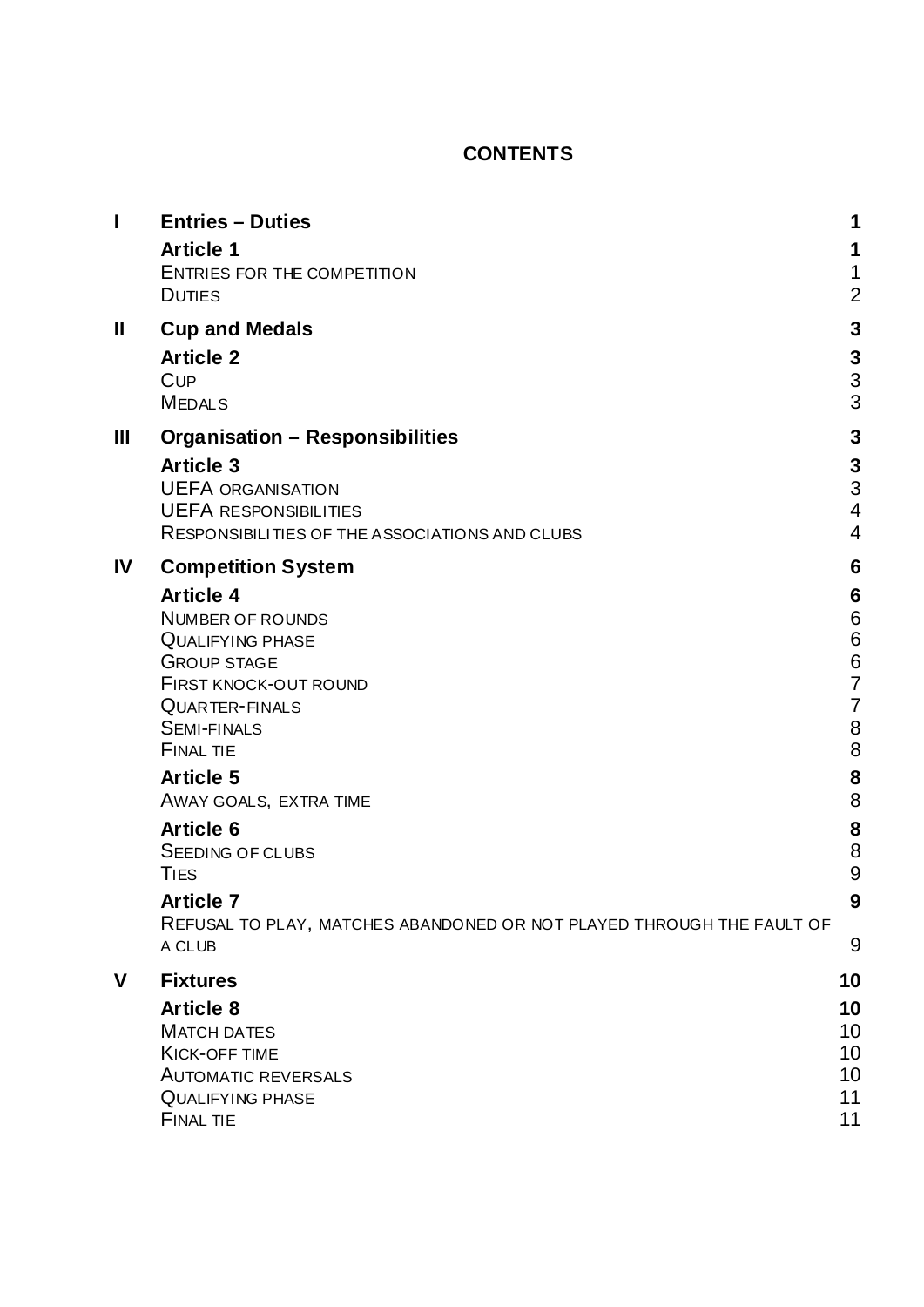| VI   | Fields of Play and Stadiums - Principles of Protocol and<br>Organisation                                                      | 11                         |
|------|-------------------------------------------------------------------------------------------------------------------------------|----------------------------|
|      | <b>Article 9</b><br><b>STADIUM CONDITIONS</b><br><b>ALTERNATIVE VENUES</b><br>FIELD OF PLAY DIMENSIONS                        | 11<br>11<br>11<br>12       |
|      | <b>ARTIFICIAL TURF</b><br><b>SAFETY</b><br>TELEVISION SURVEILLANCE SYSTEM                                                     | 12<br>13<br>13             |
|      | <b>FLOODLIGHTS</b><br><b>CLOCKS</b><br><b>GIANT AND PUBLIC SCREENS</b><br>RETRACTABLE ROOFS                                   | 13<br>13<br>13<br>14       |
|      | FINAL TIE, NEUTRAL VENUE                                                                                                      | 14                         |
|      | <b>Article 10</b><br>UNFIT FIELDS OF PLAY, BAD WEATHER<br><b>MATCH ABANDONED</b><br>REASONS BEYOND CONTROL<br><b>EXPENSES</b> | 14<br>14<br>15<br>15<br>15 |
|      | <b>Article 11</b><br>PRINCIPLES OF PROTOCOL AND ORGANISATION                                                                  | 15<br>15                   |
| VII  | <b>Laws of the Game</b>                                                                                                       | 17                         |
|      | <b>Article 12</b><br><b>SUBSTITUTION OF PLAYERS</b><br><b>MATCH SHEET</b><br>REPLACEMENT OF PLAYERS ON THE MATCH SHEET        | 17<br>17<br>17<br>18       |
|      | <b>Article 13</b><br>HALF-TIME INTERVAL, BREAK BEFORE EXTRA TIME                                                              | 18<br>18                   |
|      | <b>Article 14</b><br><b>KICKS FROM THE PENALTY MARK</b>                                                                       | 18<br>18                   |
| VIII | <b>Player Eligibility</b><br><b>Article 15</b><br><b>GENERAL PROVISIONS</b><br><b>CONDITIONS</b>                              | 19<br>19<br>19<br>19       |
|      | QUOTA<br><b>DEADLINES</b><br><b>SUBSEQUENT REGISTRATION</b><br><b>PLAYER NUMBERS</b>                                          | 20<br>20<br>20<br>21       |
| ΙX   | Kit                                                                                                                           | 21                         |
|      | <b>Article 16</b><br><b>UEFA KIT REGULATIONS</b><br><b>KIT APPROVAL PROCEDURE</b>                                             | 21<br>21<br>21             |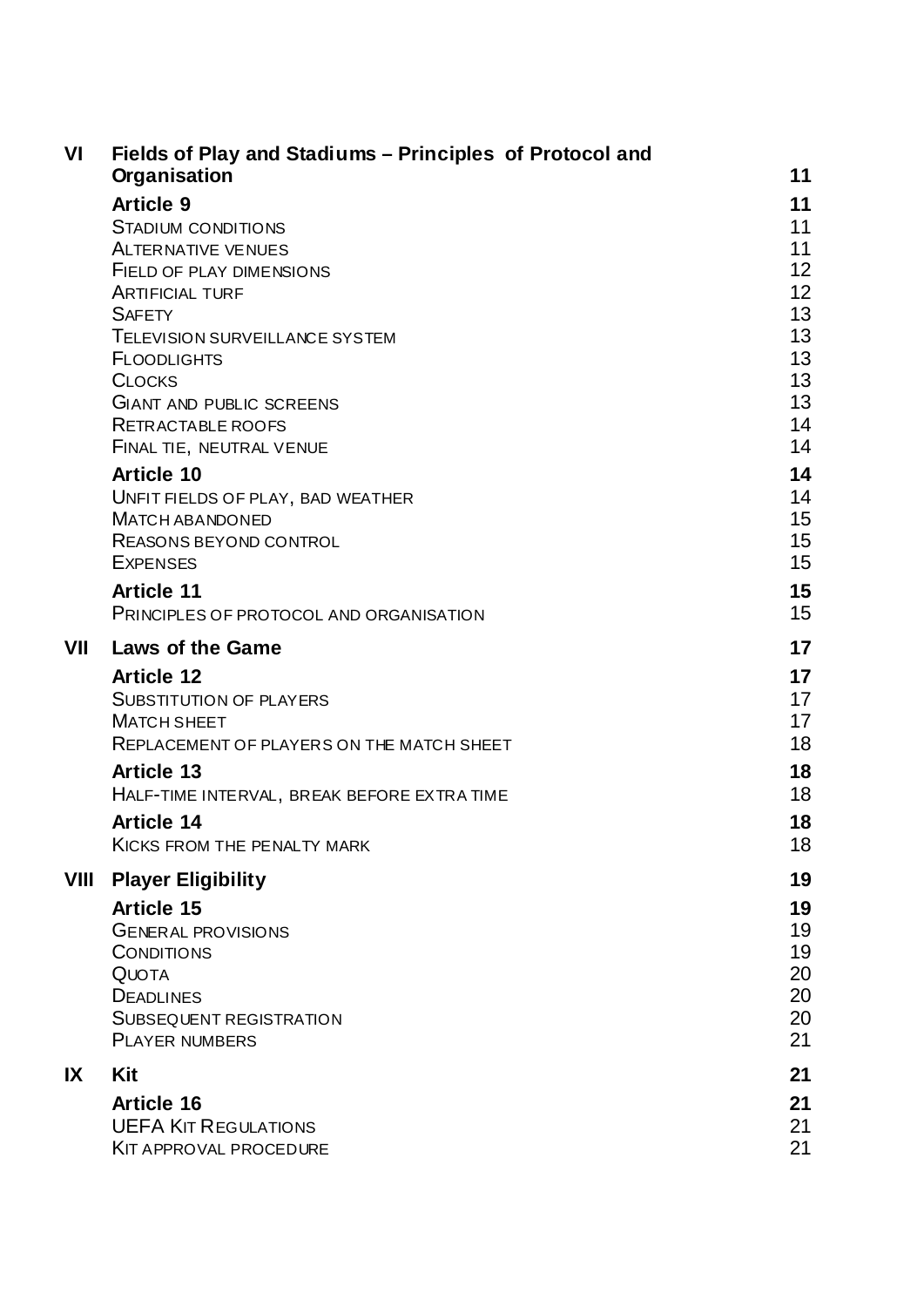| COLOUR<br>PLAYER NAMES<br>CHOICE OF SPONSOR<br>CHANGE OF SHIRT SPONSOR<br><b>DEADLINE FOR SHIRT SPONSOR</b><br>CLASH OF SHIRT SPONSOR<br><b>COMPETITION LOGO</b> | 22<br>22<br>22<br>22<br>22<br>23<br>23<br>23 |
|------------------------------------------------------------------------------------------------------------------------------------------------------------------|----------------------------------------------|
| OTHER KIT ITEMS WORN BY PLAYERS AND CLUB OFFICIALS                                                                                                               | 23                                           |
| SPECIAL MATERIAL USED IN THE STADIUM                                                                                                                             | 23                                           |
| <b>WARM-UP BIBS</b>                                                                                                                                              | 24                                           |
| <b>DISCLAIMER</b>                                                                                                                                                | 24                                           |
| <b>Referees</b>                                                                                                                                                  | 24                                           |
| <b>Article 17</b>                                                                                                                                                | 24                                           |
| APPOINTMENT                                                                                                                                                      | 24                                           |
| ARRIVAL                                                                                                                                                          | 24                                           |
| LATE ARRIVAL OF REFEREES                                                                                                                                         | 24                                           |
| <b>UNFIT REFEREE</b>                                                                                                                                             | 24                                           |
| REFEREE'S REPORT                                                                                                                                                 | 25                                           |
| <b>REFEREE LIAISON OFFICER</b>                                                                                                                                   | 25                                           |
| Disciplinary Law and Procedures - Doping                                                                                                                         | 25                                           |
| <b>Article 18</b>                                                                                                                                                | 25                                           |
| <b>UEFA DISCIPLINARY REGULATIONS</b>                                                                                                                             | 25                                           |
| <b>Article 19</b>                                                                                                                                                | 25                                           |
| YELLOW AND RED CARDS                                                                                                                                             | 25                                           |
| <b>Article 20</b>                                                                                                                                                | 26                                           |
| <b>DECLARATION OF PROTESTS</b>                                                                                                                                   | 26                                           |
| <b>Article 21</b>                                                                                                                                                | 26                                           |
| <b>REASONS FOR PROTEST</b>                                                                                                                                       | 26                                           |
| <b>Article 22</b>                                                                                                                                                | 27                                           |
| APPEALS                                                                                                                                                          | 27                                           |
| <b>Article 23</b>                                                                                                                                                | 27                                           |
| <b>DOPING</b>                                                                                                                                                    | 27                                           |
| <b>Financial Provisions</b>                                                                                                                                      | 27                                           |
| <b>Article 24</b>                                                                                                                                                | 27                                           |
| <b>REFEREES' COSTS</b>                                                                                                                                           | 27                                           |
| <b>QUALIFYING ROUNDS</b>                                                                                                                                         | 27                                           |
| <b>UEFA CHAMPIONS LEAGUE</b>                                                                                                                                     | 27                                           |
| REVENUE FROM UEFA CHAMPIONS LEAGUE CONTRACTS                                                                                                                     | 28                                           |
| <b>FINAL TIE</b>                                                                                                                                                 | 28                                           |
| <b>UEFA PAYMENTS TO CLUBS</b>                                                                                                                                    | 29                                           |
|                                                                                                                                                                  | <b>TITLE-HOLDER LOGO</b>                     |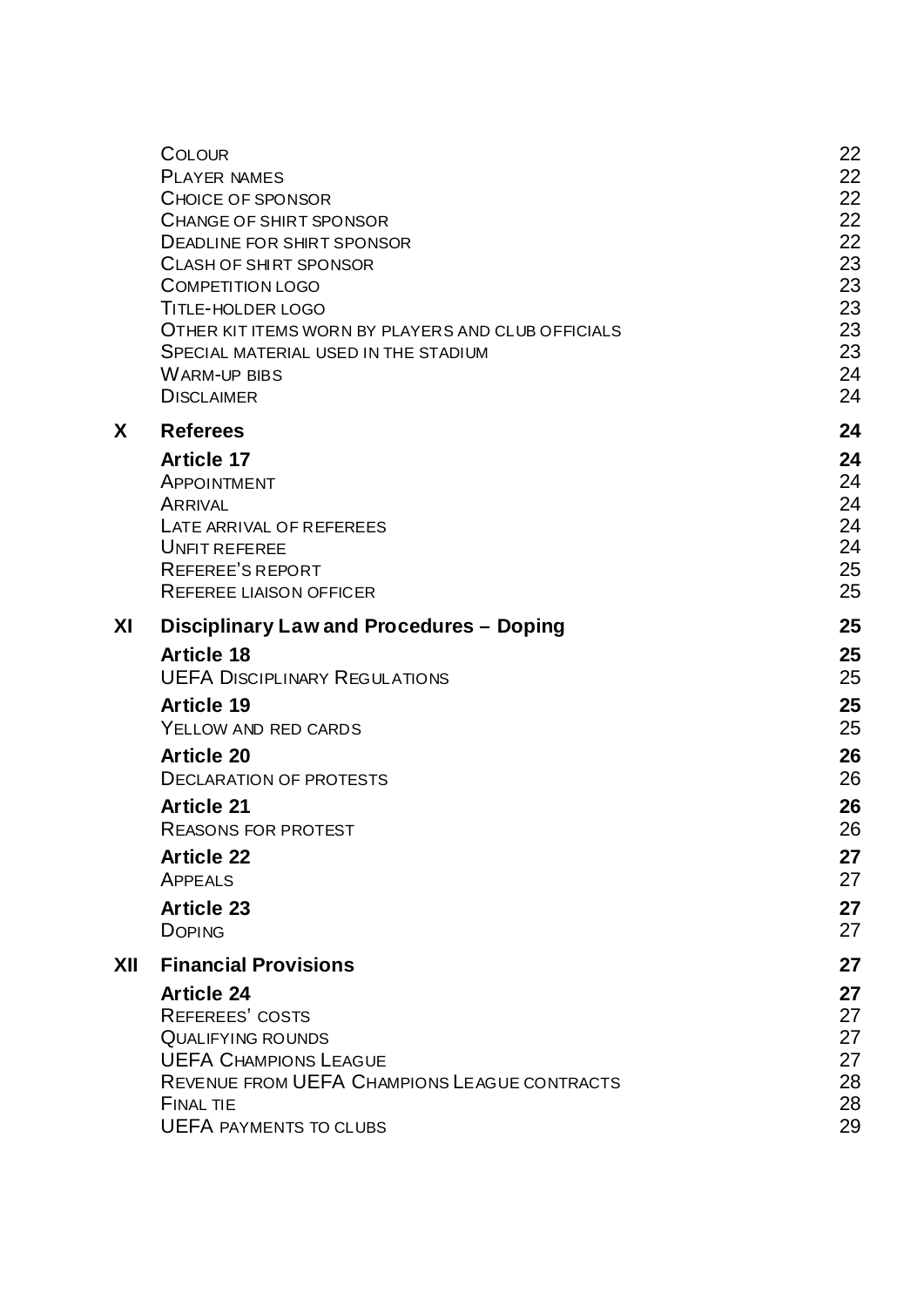| XIII       | <b>Exploitation of the Commercial Rights</b>                                                   | 29       |
|------------|------------------------------------------------------------------------------------------------|----------|
|            | <b>Article 25</b>                                                                              | 29       |
|            | <b>COMMERCIAL RIGHTS</b>                                                                       | 29       |
|            | <b>UEFA CHAMPIONS LEAGUE</b>                                                                   | 30       |
|            | NON-COMMERCIAL PROMOTIONAL PURPOSES                                                            | 31       |
|            | <b>QUALIFYING PHASE</b><br>COMPLIANCE WITH LAWS AND REGULATIONS                                | 31<br>32 |
|            |                                                                                                |          |
| <b>XIV</b> | <b>Intellectual Property Rights</b>                                                            | 33       |
|            | <b>Article 26</b>                                                                              | 33       |
| XV         | <b>Court of Arbitration for Sport (CAS)</b>                                                    | 33       |
|            | <b>Article 27</b>                                                                              | 33       |
|            | ORDINARY COURT OF ARBITRATION                                                                  | 33       |
|            | <b>Article 28</b>                                                                              | 33       |
|            | LEGAL CHALLENGE TO DECISIONS OF THE ORGANS FOR THE ADMINISTRATION OF                           |          |
|            | <b>JUSTICE</b>                                                                                 | 33       |
|            | <b>Article 29</b>                                                                              | 34       |
|            | <b>CAS ARBITRATORS</b>                                                                         | 34       |
|            | <b>XVI Unforeseen Circumstances</b>                                                            | 34       |
|            | <b>Article 30</b>                                                                              | 34       |
|            | <b>XVII Closing Provisions</b>                                                                 | 34       |
|            | <b>Article 31</b>                                                                              | 34       |
|            |                                                                                                |          |
|            | <b>ANNEXE IA: ACCESS LIST FOR THE 2005/06 UEFA CLUB COMPETITIONS</b>                           | 35       |
|            | <b>ANNEXE IB: UEFA CHAMPIONS LEAGUE COMPETITION SYSTEM</b>                                     | 36       |
|            | ANNEXE IC: UEFA MATCH CALENDAR 2005/06                                                         | 37       |
|            | <b>ANNEXE II: COEFFICIENT RANKINGS CALCULATION SYSTEM</b>                                      | 38       |
|            | <b>ANNEXE III: MEDIA MATTERS</b>                                                               | 41       |
|            | <b>ANNEXE IVA: MEDIA POSITIONING AT UEFA MATCHES</b><br><b>ANNEXE IVB: TV CAMERA POSITIONS</b> | 49<br>50 |
|            | <b>ANNEXE V: FAIR PLAY</b>                                                                     | 51       |
|            | ANNEXE VI: REGULATIONS CONCERNING THE INTEGRITY OF THE UEFA CLUB                               |          |
|            | COMPETITIONS - INDEPENDENCE OF CLUBS                                                           | 56       |
|            | <b>ANNEXE VII: COMMERCIAL MATTERS</b>                                                          | 60       |
|            | <b>ANNEXE VIII: CLUB MEDIA RIGHTS GUIDELINES</b>                                               | 66       |
|            | <b>ANNEXE IX: CLUB LICENSING SYSTEM - CONTROL PROCEDURES</b>                                   | 75       |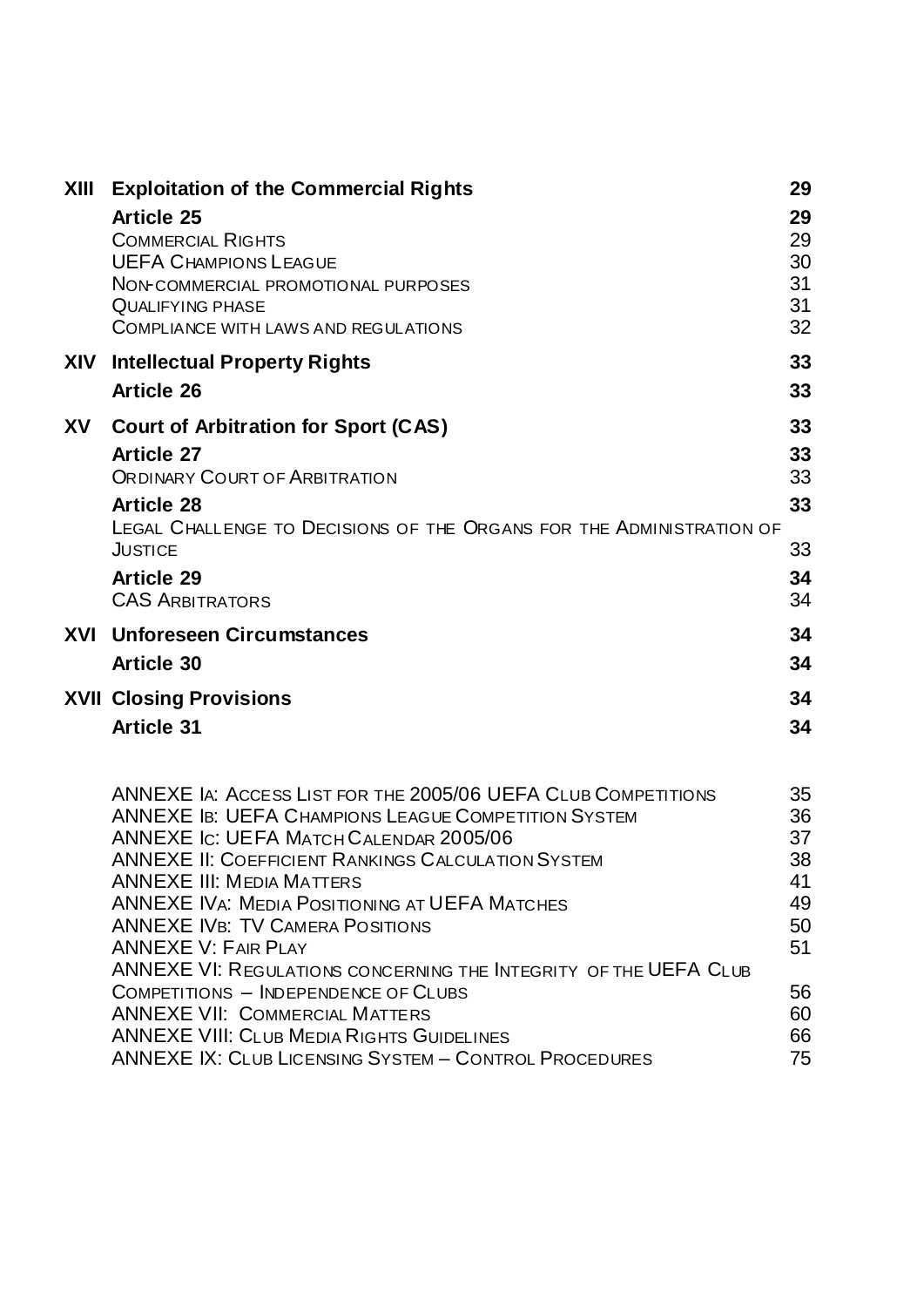# **Preamble**

The UEFA Champions League is a UEFA club competition embodied in the *UEFA Statutes*.

The present regulations govern the rights, duties and responsibilities of all parties participating and involved in the preparation and organisation of the UEFA Champions League and its qualifying phase.

# **I Entries – Duties**

## **Article 1**

## **Entries for the competition**

- 1.01 UEFA member associations may enter a certain number of clubs for this competition, in accordance with their position in the rankings listed in Annexe Ia, and subject to the approval of the UEFA Administration. However, no association may enter more than four clubs for the competition. For representation in the 2005/06 competition, the seasons from 1999/2000 to 2003/04 inclusive are taken into account.
- 1.02 These rankings (Annexe Ia), drawn up in accordance with the stipulations of Annexe II, points 5-10, determine the number of representatives per association, as well as the stage at which they join the competition. Associations are represented on the following basis:
	- a) One representative: winners of the top domestic league championship.
	- b) Two representatives: winners and runners-up of the top domestic league championship.
	- c) Three representatives: winners, runners-up and third-placed club in the top domestic league championship.
	- d) Four representatives: winners, runners-up, third- and fourth-placed clubs in the top domestic league championship.
- 1.03 At the request of the national association concerned, the UEFA Champions League title-holders may be entered for this competition, as an additional representative of that association, if they have not qualified for the UEFA Champions League via the top domestic league championship. If, in such a case, the title-holders come from an association entitled to enter four teams for the UEFA Champions League, the fourth-placed club in the top domestic league championship has to be entered for the UEFA Cup.
- 1.04 Clubs must be entered by name by means of the official entry form, which must reach the UEFA Administration by 13 June 2005, together with all other required documents. The club may use the name under which it is officially registered. However the UEFA Administration may use a different name according to the principles set by the Club Competitions Committee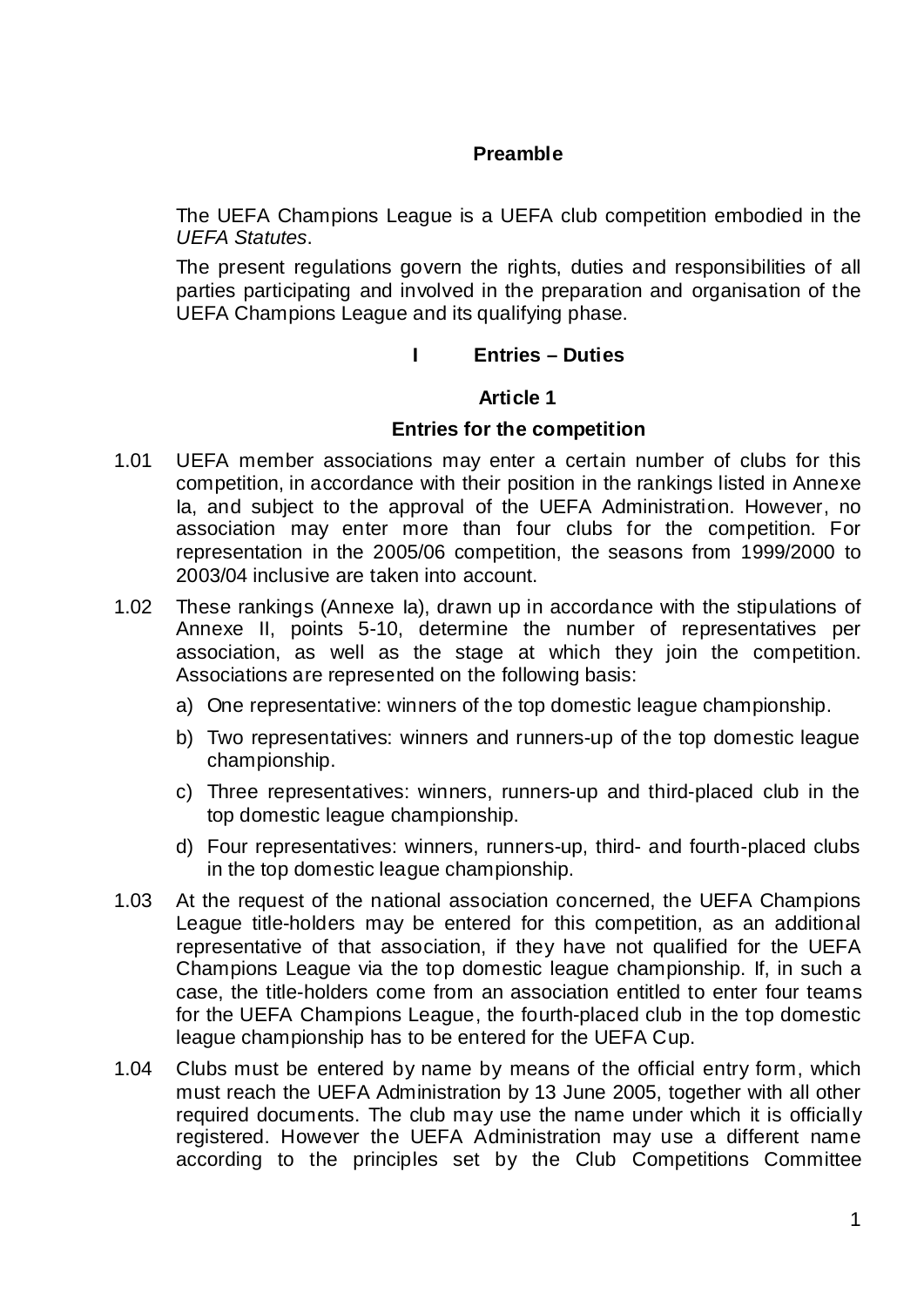(hereinafter the Committee). An entry fee of CHF 200 per club is charged. The UEFA Administration debits this fee directly from the account of the national association concerned.

- 1.05 In order to participate in this competition, clubs must not only qualify on sporting merit, but also require a licence, which may be obtained from their respective national association in accordance with the national club licensing manual for the 2005/06 season. The national club licensing manual must have been approved in advance by UEFA in accordance with the *UEFA Club Licensing Manual* (Version 1.0). A club which has qualified on sporting merit but is not allowed to enter the competition because it has not obtained a licence will be replaced by a club nominated by the national association on the basis of the rankings in the top domestic league championship and on condition that the club concerned is licensed for the corresponding season. The provisions of Annexe IX apply for further control procedures.
- 1.06 If above conditions are not observed, the UEFA Administration may declare the entry invalid, thereby precluding participation, or accept the entry. Such decisions are final.

## **Duties**

- 1.07 On entering the competition, participating clubs and their respective national associations undertake, in particular:
	- a) to stage all matches in the competition in accordance with the present regulations, and to field their strongest teams;
	- b) to observe the principles of fair play (see Fair Play Definition in Annexe V);
	- c) to comply with the provisions of the *UEFA Binding Safety and Security Instructions*;
	- d) to comply with the provisions of Annexe VI concerning the Sporting Integrity of the UEFA Club Competitions. Consequently, clubs must provide the necessary information to the UEFA Administration fully and truthfully in writing by the deadline set out in paragraph 1.04. The UEFA Administration reserves the right to request further written evidence either from clubs or any other third party, to ensure that the provisions of Annexe VI are respected;
	- e) to comply with the provisions of Chapter XIII "Exploitation of the Commercial Rights", Annexe VII "Commercial Matters" and Annexe VIII "Club Media Rights Guidelines".
- 1.08 The winners of the UEFA Champions League shall take part in the following competitions:
	- − the UEFA Super Cup, which is held at the start of each new season;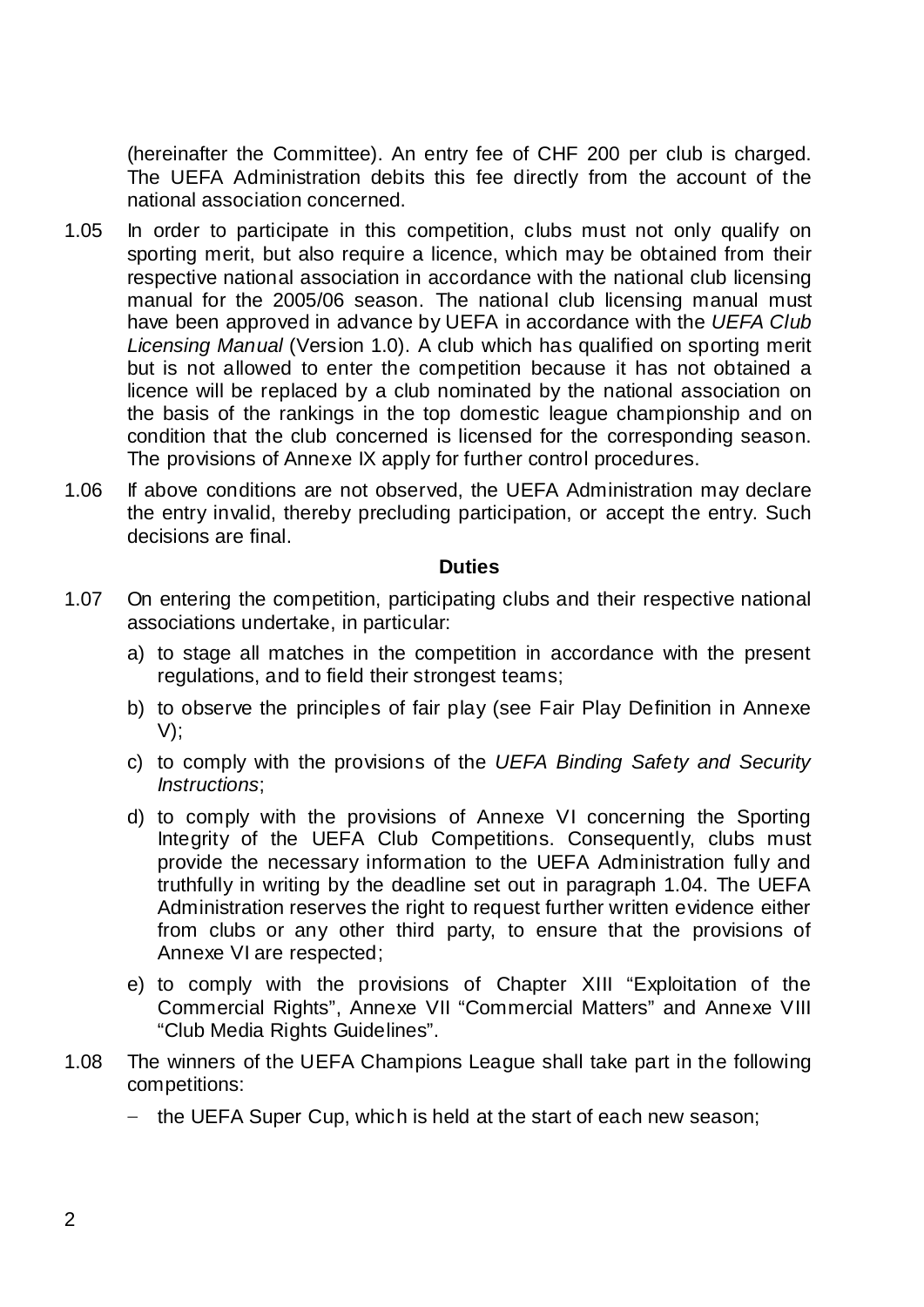− intercontinental competitions arranged by UEFA with other confederations.

The UEFA Champions League runners-up agree to play these matches in cases where the winners cannot take part.

- 1.09 Participation in intercontinental competitions organised by FIFA (namely the FIFA World Club Championship) shall be on an invitation basis.
- 1.10 Clubs are not authorised to represent UEFA or the UEFA Champions League without UEFA's prior written approval.
- 1.11 If a club participates in either the qualifying rounds or group stage of the UEFA Champions League but then moves into the current UEFA Cup competition after the third qualifying round (see paragraph 4.02) or after the group stage of the UEFA Champions League (see paragraph 4.06), it must fulfil all the necessary conditions of the UEFA Cup regulations in order to be admitted.

# **II Cup and Medals**

## **Article 2**

## **Cup**

- 2.01 A challenge cup donated by UEFA is presented to the winning club for one year. The holders are responsible in the event of the loss of or any damage to the cup, as well as for insuring the cup, as per the terms of the agreement to be signed between the holders and UEFA. The club must return the cup to the UEFA Administration in perfect condition two months before the next final tie. UEFA is responsible for engraving the cup with the name of the winning club. A scaled-down replica of the cup is awarded to the winners. The challenge cup becomes the permanent property of any club which wins the trophy three consecutive times or five times in total.
- 2.02 The cup-holders may have a copy of the trophy made, provided the copy is clearly marked as a replica and does not exceed 4/5 (four fifths) of the size of the original.

## **Medals**

2.03 Twenty-five gold medals are presented to the winning club, and 25 silver medals to the runners-up. Additional medals may not be produced.

# **III Organisation – Responsibilities**

# **Article 3**

## **UEFA organisation**

3.01 The UEFA Chief Executive (hereinafter CEO) is the highest operational management organ. He is responsible for all decisions concerning the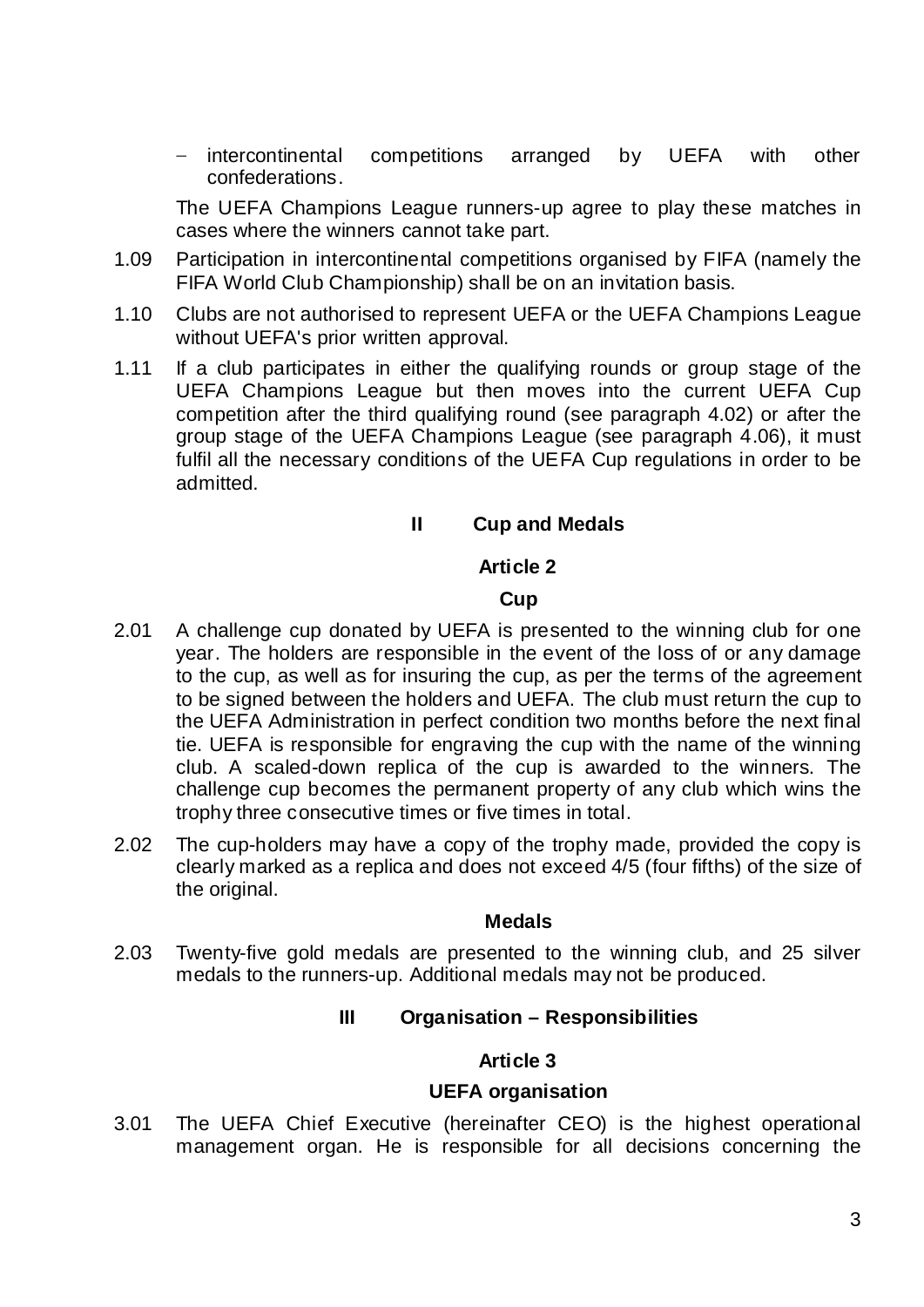present regulations, except for matters concerning control and discipline. The CEO delegates some of his duties to the UEFA Administration or relevant bodies, in accordance with paragraph 3.02.

- 3.02 The following bodies are competent for matters related to the competition.
	- a) The Club Competitions Committee supports the CEO in an advisory capacity on all competition-related matters.
	- b) The Referees Committee deals with all refereeing-related matters (Article 17).
	- c) The Medical Committee is responsible for all medicine-related matters.
	- d) The Anti-Doping Panel is responsible for all anti-doping matters (Article 23).
	- e) The Fair Play and Ethics Panel deals with all matters concerning fair play (Annexe V).
- 3.03 The UEFA Administration manages the competition according to these regulations.
- 3.04 The disciplinary bodies deal with matters concerning control and discipline in accordance with the *UEFA Disciplinary Regulations*, which apply accordingly.

# **UEFA responsibilities**

- 3.05 UEFA will create the best possible conditions for staging the UEFA Champions League, covering, among other aspects, the promotion, coordination and administration of the competition, the entry procedure and authorisation to take part, the match system, the Laws of the Game, refereeing, control and disciplinary matters, and the exploitation of the Commercial Rights as defined in Article 25.
- 3.06 UEFA takes out its own insurance policies to cover its area of responsibility, in accordance with the present regulations.
- 3.07 No club may be forced to play on weekend days.

# **Responsibilities of the associations and clubs**

- 3.08 The clubs are responsible for the behaviour of their players, officials, members, supporters and any person carrying out a function at a match on their behalf.
- 3.09 The home club (or the host association) is responsible for order and security before, during and after the game. The home club (or the host association) may be called to account for incidents of any kind and may be disciplined.
- 3.10 All matches must be played in all-seater stadiums. The use of temporary stands is not authorised. Benches, whether concrete, metal, wooden or plastic, topped or not with wooden slats, etc., are not acceptable (see the provisions of *the UEFA Binding Safety and Security Instructions*).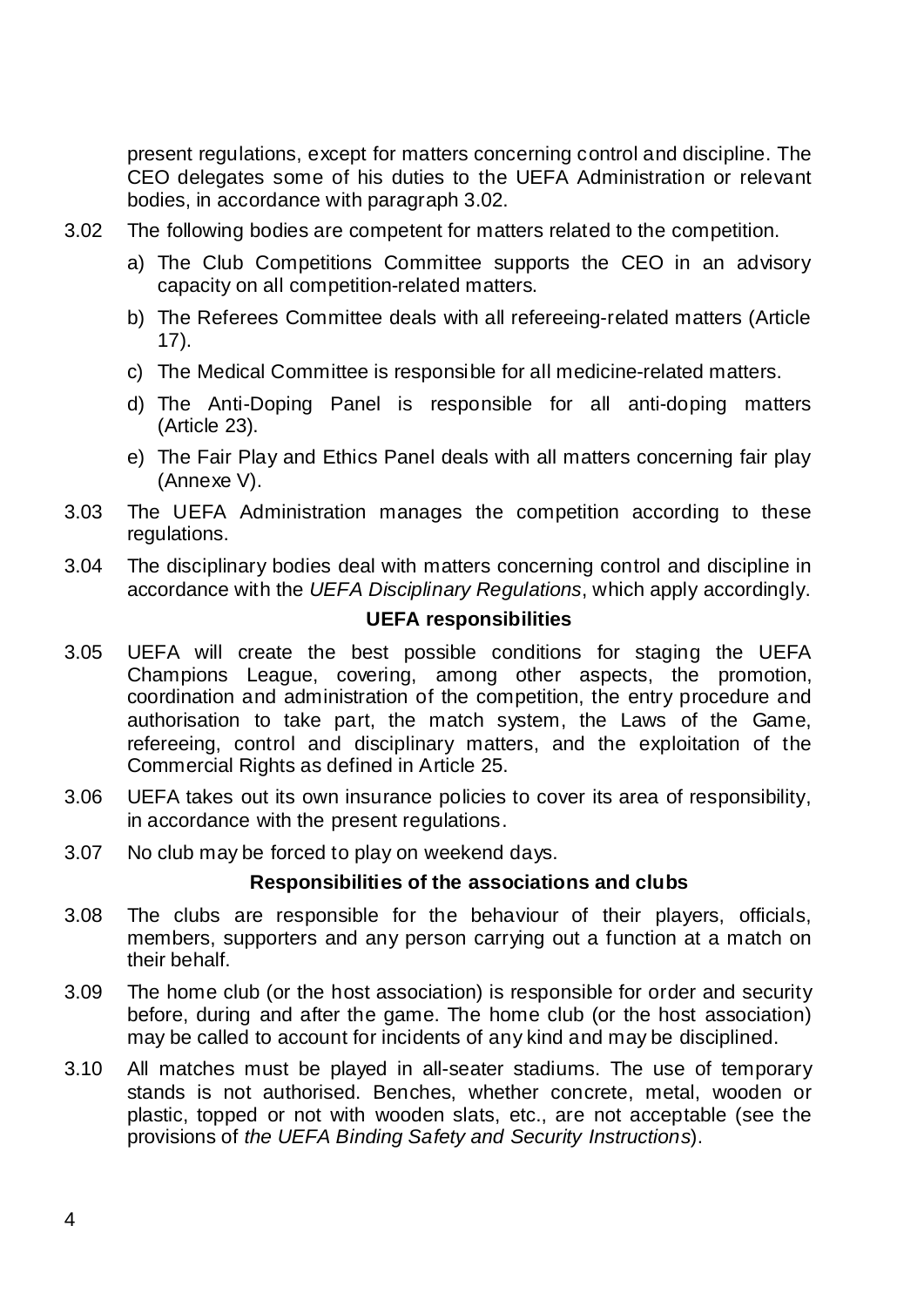- 3.11 In principle, as from the group stage, a club must play all its matches in the UEFA Champions League at one and the same ground. Matches may be played either on the ground of the home club or on another ground in the same or another city within the territory of its national association, or, if so decided by the UEFA Administration and/or the UEFA Organs for the Administration of Justice, in the territory of another UEFA member association. In principle, venues are approved only if direct international flights and/or charter flights are able to land within an acceptable distance of the venue in the country of the club concerned. If the match is being played in another city or country, the venue is subject to the approval of the UEFA Administration.
- 3.12 The club considered the "home" club must stage the relevant matches at the ground in accordance with the instructions of UEFA (or of a third party acting on UEFA's behalf) and in cooperation with the national association concerned. However, the club is considered solely accountable for all of its obligations in this respect, unless the relevant body or bodies decide(s) otherwise.
- 3.13 UEFA will select a venue for the final match. The relevant national association of the country in which the final match will be staged (the "Host Association") must respect all the provisions of the organisational contract prepared by UEFA and agreed in advance for this purpose.
- 3.14 Each club shall conclude and maintain, at its own cost, insurance coverage with reputable insurers to fully cover all of its risks in connection with its participation in the competition. Such insurance coverage shall extend to the risks involved in staging and organising their home matches and shall include, without limitation, third-party liability insurance (for all third parties participating in matches or attending the relevant venue) providing for an appropriate insured sum for injuries and damages to persons, objects and property, and corresponding to the specific circumstances of the club concerned. Similarly, the Host Association shall conclude and maintain, at its own cost, insurance coverage with reputable insurers to fully cover all of its risks in connection with the staging and organisation of the final match as set out above. If the home club or the Host Association (as appropriate) is not the owner of the relevant stadium in which matches are held, then it is also responsible for ensuring that the relevant stadium owner and/or tenant procures and maintains adequate insurance coverage in this respect. In any case, the club and the Host Association shall ensure that UEFA is included on such insurance coverage and shall hold UEFA harmless from any liability accruing in respect of the staging and organisation of the relevant matches.
- 3.15 The clubs undertake that their team will arrive at the match venue by the evening before the match at the latest.
- 3.16 Visiting clubs undertake not to play any other matches when travelling to and from away matches in this competition.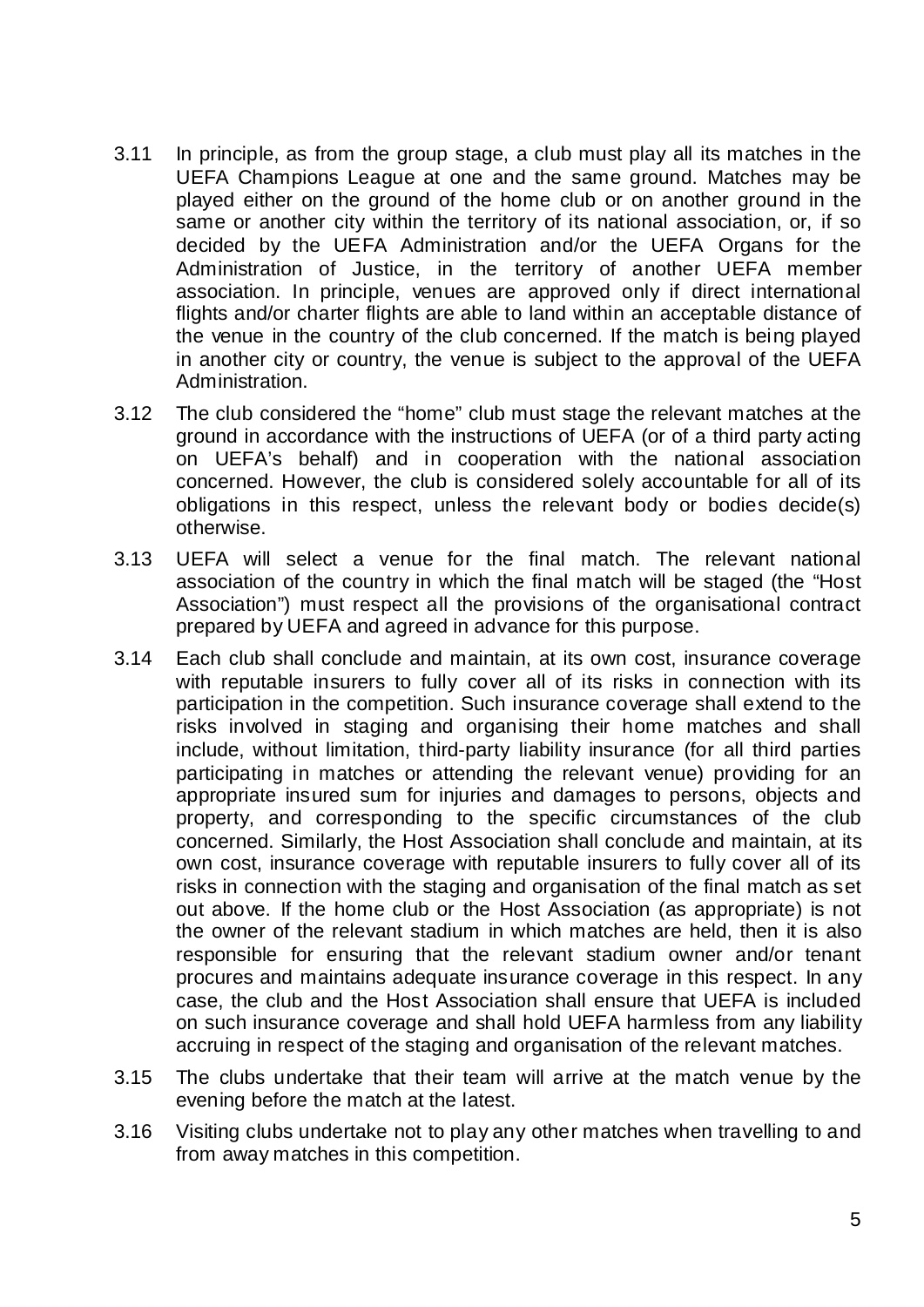# **IV Competition System**

# **Article 4**

# **Number of rounds**

4.01 The competition consists of:

The qualifying phase for the UEFA Champions League:

- − first qualifying round
- − second qualifying round
- − third qualifying round

The UEFA Champions League:

- − group stage (six matchdays)
- − first knock-out round
- − quarter-finals
- − semi-finals
- − final

# **Qualifying phase**

4.02 Qualifying-phase matches are played according to the cup (knock-out) system, with each club playing each opponent twice, in home and away matches. The team which scores the greater aggregate of goals in the two matches qualifies for the next stage (second qualifying round, third qualifying round or UEFA Champions League group stage, as applicable). Otherwise, the stipulations of Article 5 apply. The clubs defeated in the first and second qualifying rounds are eliminated from the competition. The 16 clubs defeated in the third qualifying round are entitled to play in the first round of the current UEFA Cup.

## **Group stage**

- 4.03 Once the third qualifying round has been completed, the 32 remaining clubs are drawn into eight groups of four. Clubs from the same association will not be drawn into the same group.
- 4.04 Each club plays one home and one away match against each other club in its group. Three points are awarded for a win, one point for a draw, and no points for a defeat. The following match sequence applies:

| 1st matchday: | 2 v. 3 | 4th matchday: | 1 v. 3 |
|---------------|--------|---------------|--------|
|               | 4 v. 1 |               | 4 v. 2 |
| 2nd matchday: | 1 v. 2 | 5th matchday: | 3 v. 2 |
|               | 3 v. 4 |               | 1 v. 4 |
| 3rd matchday: | 3 v. 1 | 6th matchday: | 2 v. 1 |
|               | 2 v. 4 |               | 4 v. 3 |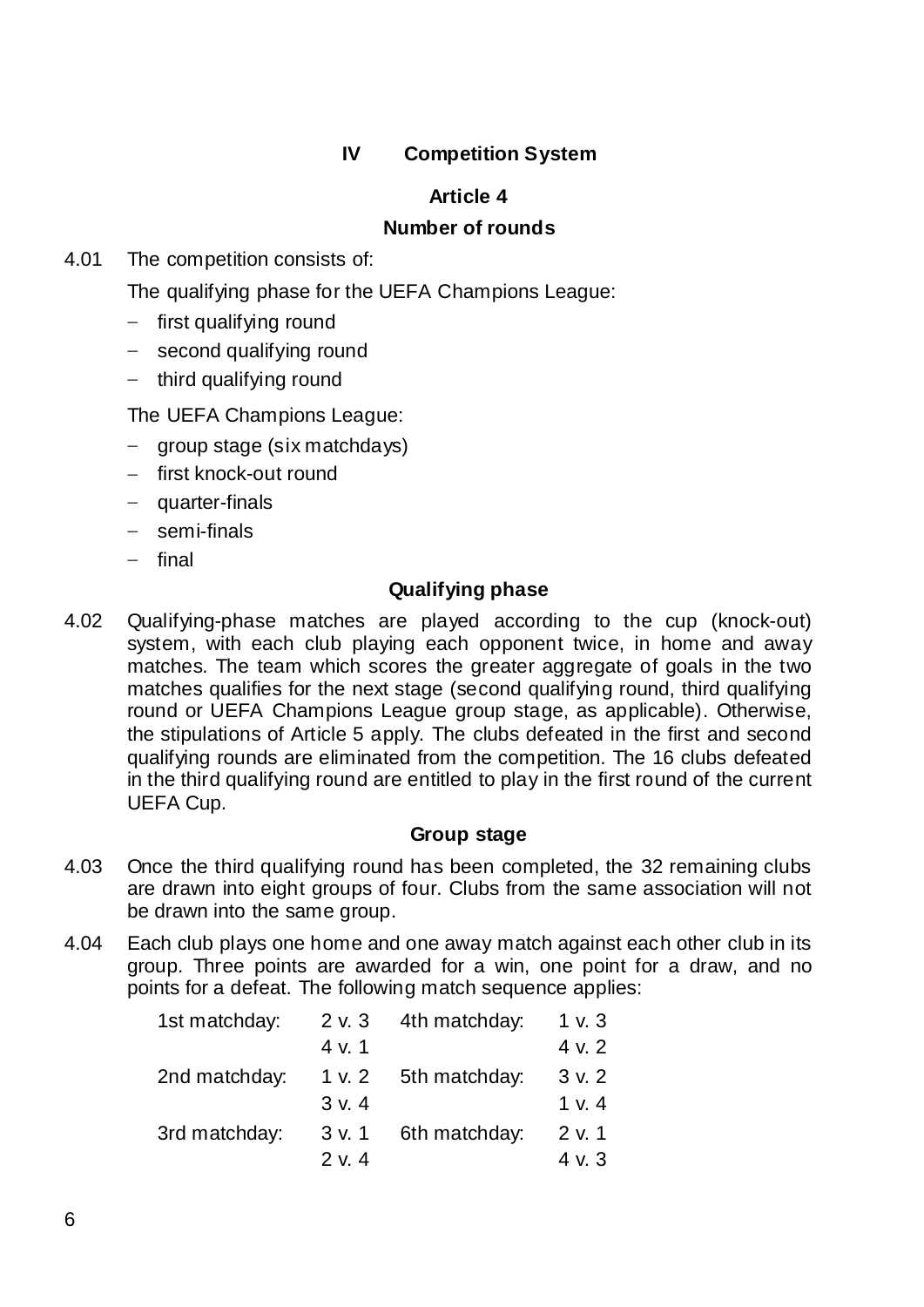- 4.05 If two or more teams are equal on points on completion of the group matches, the following criteria are applied to determine the rankings:
	- a) higher number of points obtained in the group matches played among the teams in question;
	- b) superior goal difference from the group matches played among the teams in question;
	- c) higher number of goals scored away from home in the group matches played among the teams in question;
	- d) superior goal difference from all group matches played;
	- e) higher number of goals scored;
	- f) higher number of coefficient points accumulated by the club in question, as well as its association, over the previous five seasons (see paragraph 6.02).
- 4.06 The eight group-winners and eight runners-up of the group stage qualify for the first knock-out round. The clubs that finish this stage in third position in their group move into the round of 32 of the current UEFA Cup. The clubs that finish this stage in fourth position in their group are eliminated.

## **First knock-out round**

- 4.07 The first knock-out round pairings are determined by means of a draw. The first knock-out round is played under the cup (knock-out) system, on a homeand-away basis (two legs). The UEFA Administration ensures that the following principles are respected.
	- a) Clubs from the same association must not be drawn against each other.
	- b) The winners and runners-up of the same group must not be drawn against each other.
	- c) The group-winners must not be drawn against each other.
	- d) The runners-up must not be drawn against each other.
	- e) The runners-up must play the first leg at home.
- 4.08 The team which scores the greater aggregate of goals in the two matches qualifies for the quarter-finals. Otherwise, the stipulations of Article 5 apply.

## **Quarter-finals**

4.09 The eight winners of the first knock-out round contest the quarter-finals. The quarter-final pairings are determined by means of a draw. The quarter-finals are played under the cup (knock-out) system, on a home-and-away basis (two legs). The team which scores the greater aggregate of goals in the two matches qualifies for the semi-finals. Otherwise, the stipulations of Article 5 apply.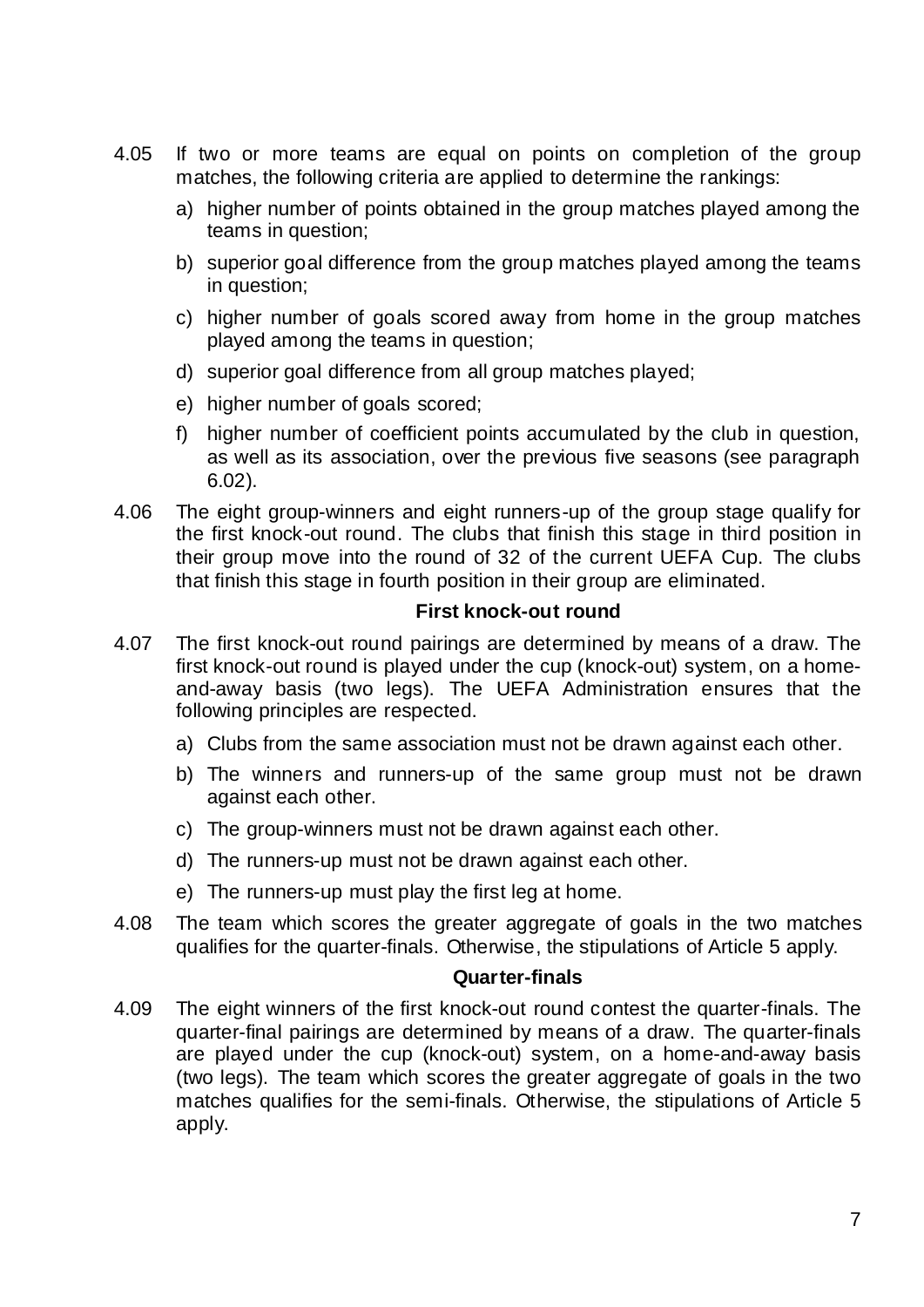# **Semi-finals**

4.10 The four winners of the quarter-finals contest the semi-finals. The semi-final pairings are determined by means of a draw. The semi-finals are played under the cup (knock-out) system, on a home-and-away basis (two legs). The team which scores the greater aggregate of goals in the two matches qualifies for the final. Otherwise, the stipulations of Article 5 apply.

## **Final tie**

4.11 The final is played as one single match. If the result stands as a draw at the end of normal playing time, extra time of two periods of 15 minutes shall be played. If one of the teams scores more goals than the other during extra time, that team shall be declared the winners. If the two teams are still equal after extra time, the winners shall be determined by kicks from the penalty mark (Article 14). The provisions of Article 5 do not apply to the final.

# **Article 5**

# **Away goals, extra time**

5.01 For matches played under the cup (knock-out) system, if the two teams involved in a tie score the same number of goals over the two legs, the team which scores more away goals qualifies for the next stage. If this procedure does not produce a result, i.e. if the two teams score the same number of goals at home and away, extra time of two periods of 15 minutes shall be played at the end of the second leg. If, during extra time, both teams score the same number of goals, away goals count double (i.e. the visiting club qualifies). If no goals are scored during extra time, kicks from the penalty mark (Article 14) determine which club qualifies for the next stage.

# **Article 6**

# **Seeding of clubs**

- 6.01 The UEFA Administration seeds clubs for the qualifying rounds and the group stage in the UEFA Champions League, in accordance with the club rankings established at the beginning of the season.
- 6.02 These rankings are drawn up on the basis of a combination of 33 % of the value of the respective national association's coefficient for the period from 2000/01 to 2004/05 inclusive (see Annexe II, points 5 to 10) and the clubs' individual performances in the UEFA club competitions during the same period. Each club retains the cumulative number of points obtained during this period. Qualifying-round matches will not be taken into account as far as individual club performances are concerned (see Annexe II, points 6 and 10). If the title-holders take part, they are always the top seed.
- 6.03 For the qualifying rounds, a draw between the same number of seeded and unseeded clubs determines the pairings, in accordance with the above rankings.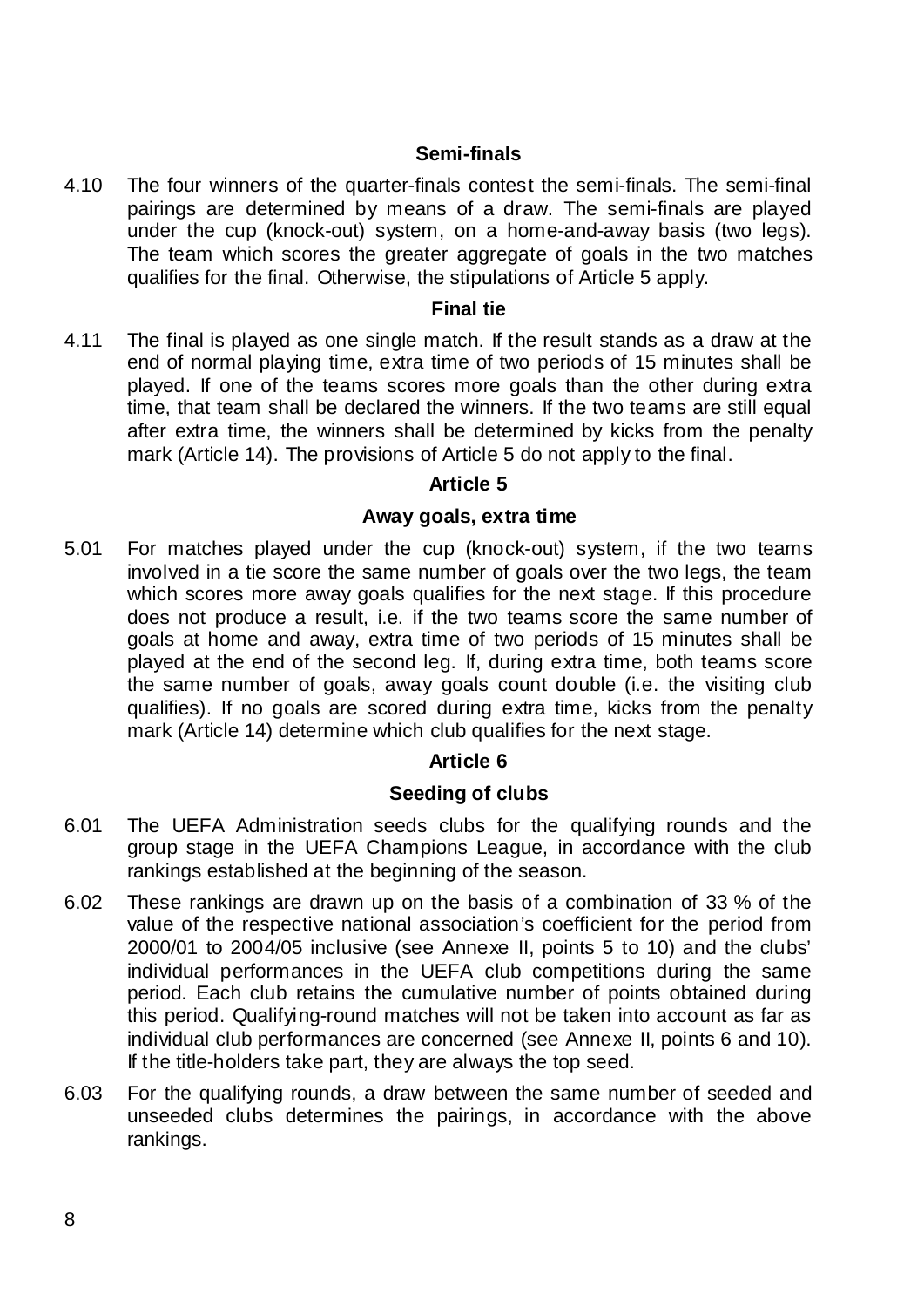- 6.04 For the third qualifying round, the UEFA Administration may form groups, in accordance with the principles set by the Committee.
- 6.05 For the purpose of the draw, the 32 clubs involved in the group stage are seeded into four groups of eight, in accordance with the aforementioned rankings.
- 6.06 For the first knock-out round, the group-winners are seeded above the runners-up.

#### **Ties**

- 6.07 The ties are determined by means of a draw. The club drawn first plays the first leg of the tie at home, subject to the provisions of articles 4 and 8.
- 6.08 The UEFA Administration may decide that a tie shall be played in one leg, if circumstances so require, and will set the principles for determining the winner accordingly.

## **Article 7**

# **Refusal to play, matches abandoned or not played through the fault of a club**

7.01 Where a club refuses to play, the Control and Disciplinary Body will take a decision in the matter. A club which refuses to play also loses all rights to payments from UEFA. Moreover, the following fines are imposed in case of a refusal:

|    | a) prior to the first qualifying round     | <b>CHF</b> | 10,000              |
|----|--------------------------------------------|------------|---------------------|
| b) | prior to the second qualifying round       | <b>CHF</b> | 10,000              |
|    | c) prior to the third qualifying round     | <b>CHF</b> | 10,000              |
|    | d) prior to the group stage                | <b>CHF</b> | 100,000             |
|    | e) during the group stage                  | <b>CHF</b> | 250,000<br>$^\star$ |
| f  | prior to the first knock-out round         | <b>CHF</b> | 350,000             |
| g) | prior to the quarter-finals or semi-finals | <b>CHF</b> | 500,000             |
| h) | prior to the final                         | CHF        | 1,000,000           |
|    |                                            |            |                     |

\* minimum per outstanding match

- 7.02 If, through the fault of a club, a match cannot take place or cannot be played in full, the Control and Disciplinary Body shall declare the match forfeited and/or disqualify the club concerned.
- 7.03 Exceptionally, the Control and Disciplinary Body can validate the result as it stood at the moment when the match was abandoned if the match result was to the detriment of the club responsible for the match being abandoned.
- 7.04 In all cases, the Control and Disciplinary Body can take further action if the circumstances so justify.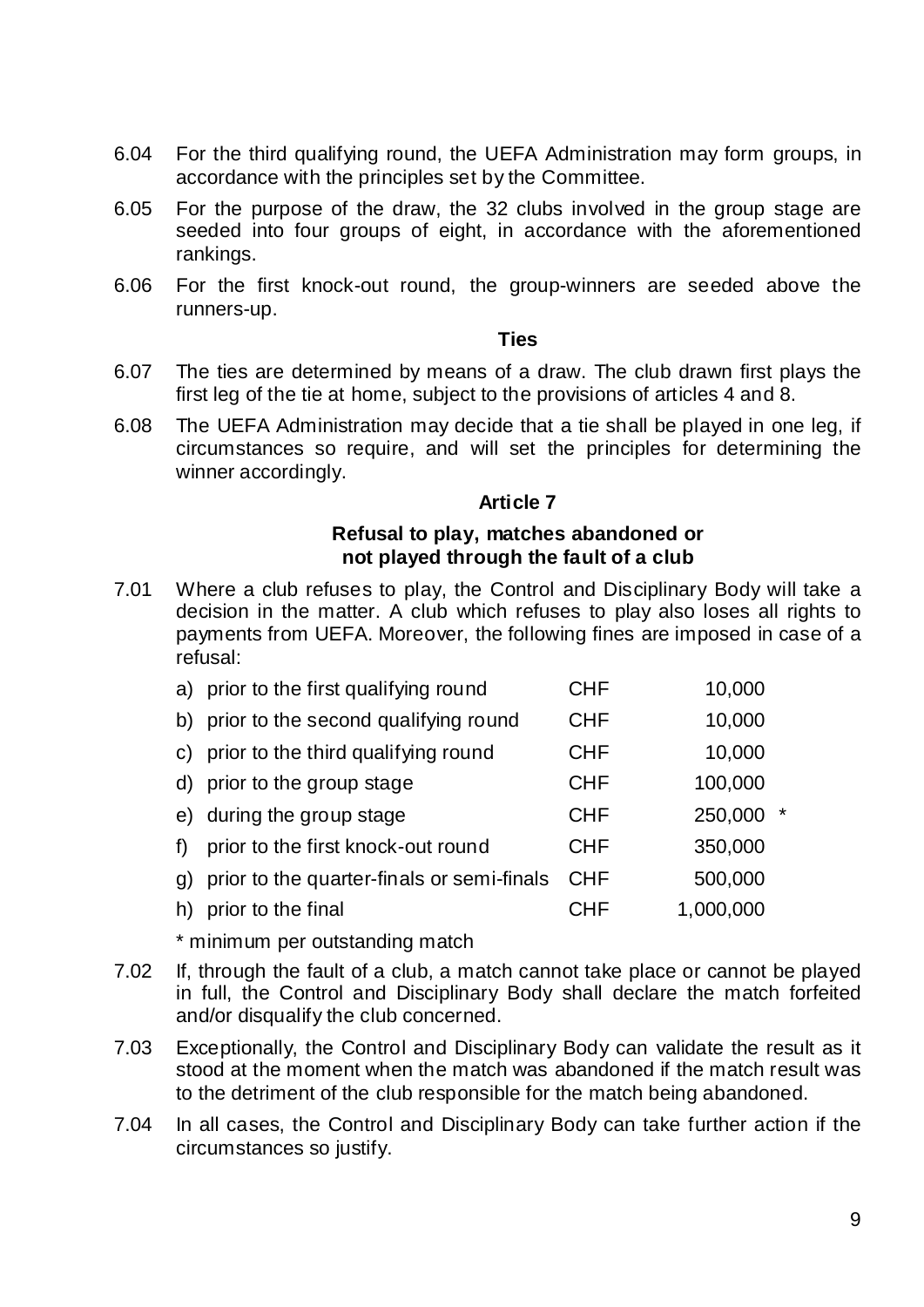7.05 Upon receipt of a justified and well-documented request from the opposing club or clubs concerned, the UEFA Administration may set an amount of compensation due for financial loss.

# **V Fixtures**

# **Article 8**

## **Match dates**

- 8.01 All matches are played according to the UEFA Match Calendar (see Annexe Ic). These dates are final and binding on all concerned, subject to the provisions of paragraphs 8.04, 8.05 and 8.06. The following principles apply to this competition:
	- a) UEFA Champions League matches are played on Tuesdays and Wednesdays.
	- b) On the basis of the draw, the UEFA Administration decides which UEFA Champions League matches are to be played on Tuesdays and which on Wednesdays. As a rule, each club plays the same number of matches on a Tuesday and on a Wednesday. Matches within the same group are played on the same day. Exceptions to this rule can be set by the UEFA Administration.

## **Kick-off time**

- 8.02 As a rule, matches in the UEFA Champions League kick off as follows: group matches, first knock-out round, quarter-finals, semi-finals and final at 20.45 hours CET. Exceptions to this rule can be set by the UEFA Administration.
- 8.03 In principle, the fixtures within a group on the last matchday must be played simultaneously. The UEFA Administration is authorised to fix the kick-off times.

## **Automatic reversals**

- 8.04 If more than one club from the same city, or within a radius of 50 km (31 miles) of each other, are taking part in the UEFA Champions League competition and/or play in the same stadium, and if the national association and the clubs concerned explicitly declare when entering the clubs that their matches cannot be played on the same day, the UEFA Administration may alter or confirm dates and kick-off times according to the principles set by the Committee.
- 8.05 If more than one club from the same city, or within a radius of 50 km (31 miles) of each other, are taking part in any of the UEFA club competitions and/or play in the same stadium, and if the national association and the clubs concerned explicitly declare when entering the clubs that their matches cannot be played on the same day, priority is given to UEFA Champions League matches and UEFA Cup matches are reversed.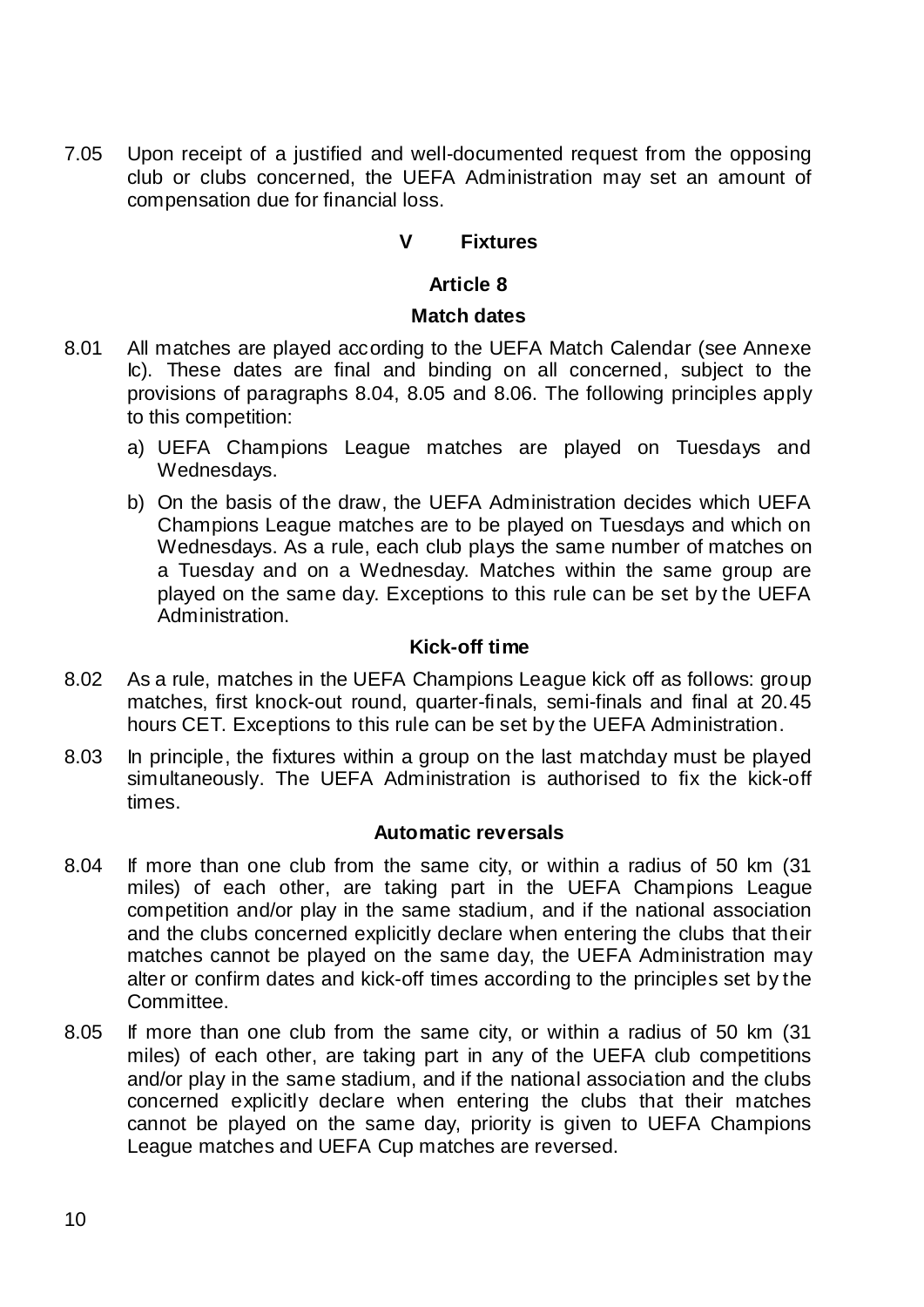# **Qualifying phase**

8.06 The venues, dates and kick-off times of all qualifying matches must be confirmed and communicated to the UEFA Administration in writing by the national associations of the clubs concerned by the deadline set by the UEFA Administration. The UEFA Administration may alter or confirm dates and kick-off times according to the principles set by the Committee. The nonrespect of this provision may entail disciplinary measures.

## **Final tie**

8.07 The local organisation of the final tie is arranged in cooperation with a national association. The date and venue are decided upon by the Executive Committee. In principle, the local organisation of the final is entrusted to a different national association each year.

## **VI Fields of Play and Stadiums – Principles of Protocol and Organisation**

## **Article 9**

#### **Stadium conditions**

9.01 The UEFA Administration may refuse to permit matches to be played at stadiums which do not measure up to international standards. Stadiums must be in good condition in terms of both their playing surface and facilities. They must conform to the security prescriptions of the competent civil authorities. If the climatic conditions so require, facilities such as pitch heating must exist, to ensure that the field of play can be made available in a suitable condition on any match date. The home club undertakes to make every reasonable effort to ensure that the pitch is playable. If the home club does not implement the appropriate measures and, as a consequence, the match cannot take place, the home club shall bear all the costs of the visiting team (travel, board and lodging expenses).

## **Alternative venues**

9.02 If, at any time during the season, the UEFA Administration deems that, for whatever reason, some venues may not be fit for staging a match, UEFA may consult with the associations and clubs concerned and ask them to propose an alternative venue, in accordance with the standards required by UEFA. Should such an association and club not be able to propose an acceptable alternative venue within the deadline set by the UEFA Administration, UEFA will select an alternative neutral venue and make all the necessary arrangements for the staging of the match with the relevant association and local authorities. In both cases, the costs of staging the match shall be borne by the home club. The UEFA Administration shall take a final decision on the match venue in due time.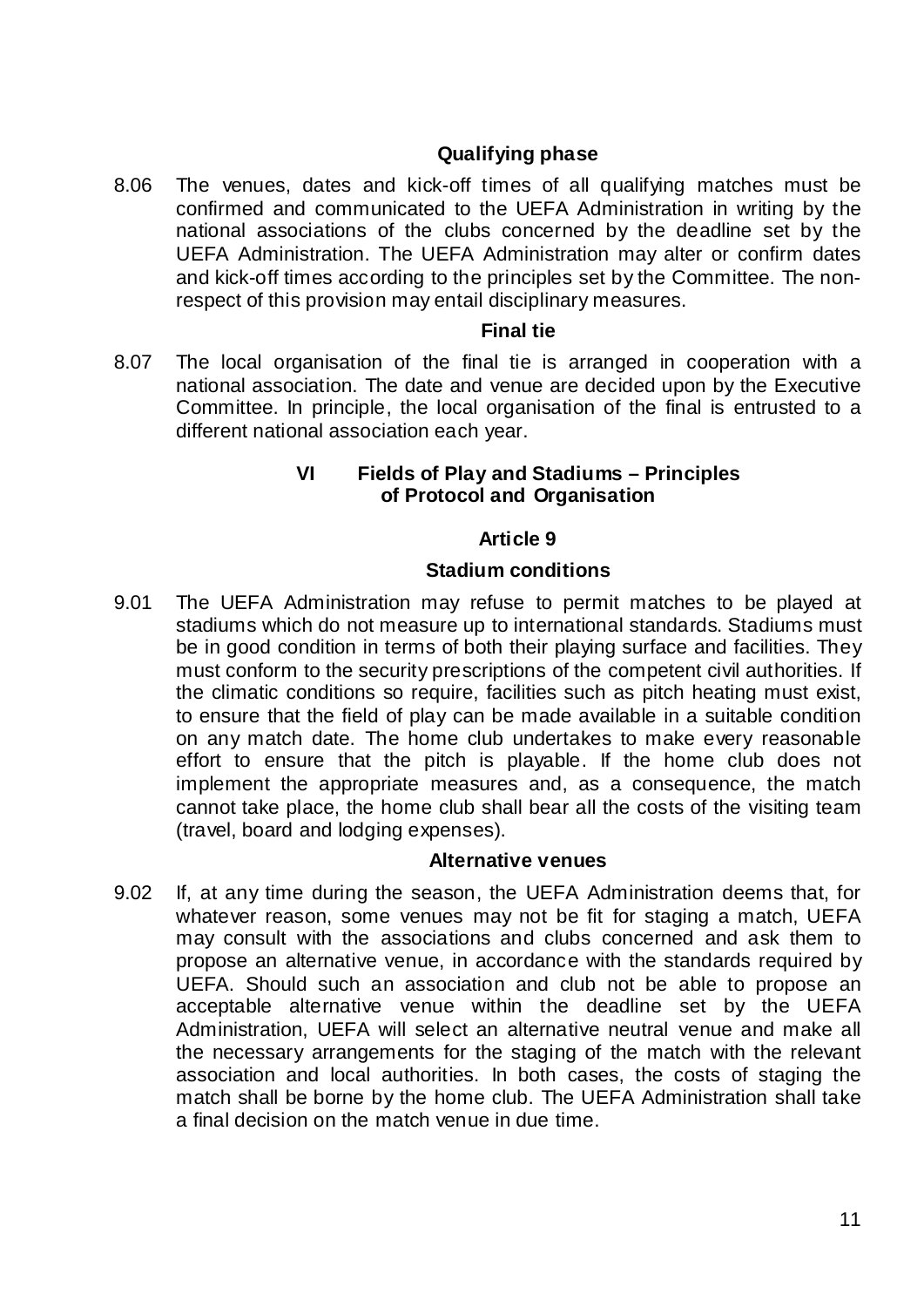# **Field of play dimensions**

9.03 As from the group stage, the field of play must meet standard dimensions of 68 x 105 metres. Exceptions may be granted by the UEFA Administration only at the written request of the association of the club concerned, to be submitted to the UEFA Administration before the start of the season.

## **Artificial turf**

- 9.04 In accordance with Law 1 of the *Laws of the Game*, matches may be played on artificial turf, provided that such artificial turf meets the following conditions:
	- a) the artificial turf meets the highest FIFA quality standards for artificial turf, currently corresponding to the "FIFA Recommended 2-Star Standard" in accordance with the "FIFA Quality Concept - Handbook of Test Methods and Requirements for Artificial Turf Football Surfaces" dated February 2005 as well as all requirements under the applicable national laws and regulations; and
	- b) the artificial turf has passed all the necessary tests (laboratory and field tests) and has obtained the required FIFA licence; and
	- c) the artificial turf has passed all the necessary yearly tests confirming that it still meets the applicable FIFA quality standards. Such tests must be conducted by a FIFA accredited laboratory; and
	- d) the surface of the artificial turf must be of a green colour.
- 9.05 The use of artificial turf in accordance with paragraph 9.04 is subject to any other requirements set out in these regulations with regard to the field of play and the stadium.
- 9.06 When submitting their entry form, clubs wishing to play on artificial turf must provide the UEFA Administration with a copy of the "FIFA Recommended 2- Star" licence and a certificate confirming that the artificial turf still meets the applicable FIFA quality standards. This certificate must have been issued by a FIFA accredited laboratory within the 12 months before the start of the competition.
- 9.07 The owner of the artificial turf and the home club are fully responsible for meeting the above requirements, in particular those related to:
	- − maintenance work and ongoing improvement measures; and
	- safety and environment measures as set out in the relevant sections of the applicable manuals.
- 9.08 The owner of the artificial turf and the home club must obtain sufficient warranties and/or guarantees related to the material and the installation from the manufacturer and the installer of the artificial turf. UEFA cannot be held responsible for any damages to third parties resulting from the use of the artificial turf.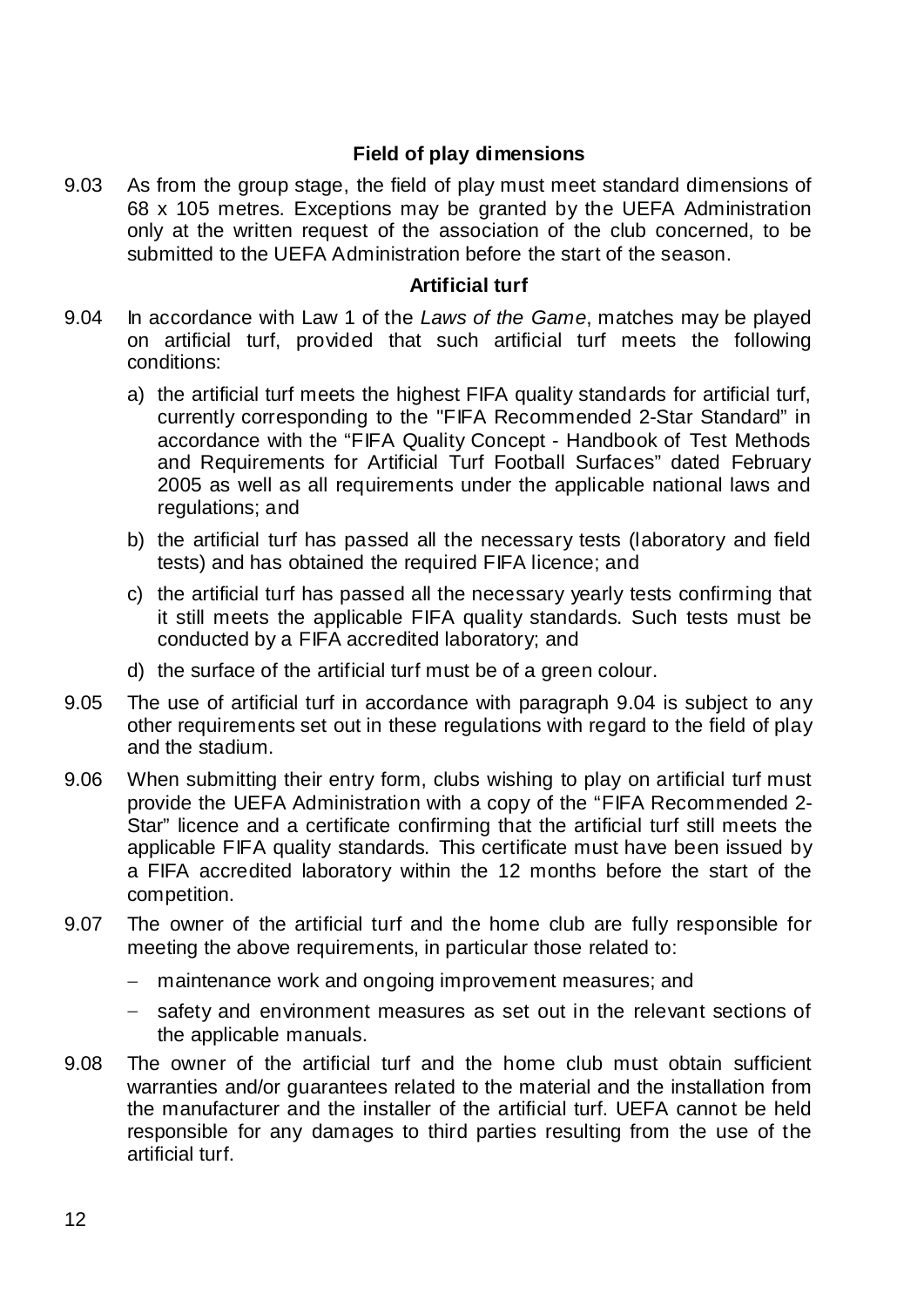- 9.09 Clubs taking part in the UEFA club competitions must ensure that the stadiums they use undergo a periodic safety check, including a determination of the capacity, by the competent authorities or a body recognised by the latter. When submitting their competition entry forms to the UEFA Administration, the clubs must also enclose a copy of the relevant safety certificate, which must be renewed every season, together with confirmation from the competent civil authorities concerning the level of safety for spectators (Confirmation form).
- 9.10 In the interests of the safety of players and match officials, participating clubs must provide access to the field of play that guarantees the safe entry and exit of these persons.

# **Television surveillance system**

9.11 As from the group stage, stadiums must be equipped both inside and outside with a permanent television surveillance system. The provisions of *the UEFA Binding Safety and Security Instructions* (see paragraph 3.21, Measures at the Stadium, Television Surveillance System) must be observed.

# **Floodlights**

9.12 Qualifying matches may be played in daylight or under floodlights. From the group stage, floodlighting is required. The light average must correspond to Ev (lux) 1400 towards the main camera(s) and Ev (lux) 1000 towards areas of secondary interest. For qualifying matches not played in daylight, the light average must correspond to Ev (lux) 1000 towards the main camera(s) and Ev (lux) 700 towards areas of secondary interest. In addition, an emergency lighting system must be available, ensuring that a match can be completed even in the event of a power failure. The club must provide UEFA with a current lighting certificate, which has been issued within the previous 12 months. Exceptions may be granted by the UEFA Administration. For further recommendations see also the booklet *Guidelines and Recommendations for Floodlighting for all UEFA Competitions*.

# **Clocks**

9.13 Clocks in the stadium showing the amount of time played may run during the match, provided they are stopped at the end of normal time in each half, i.e. after 45 and 90 minutes respectively. This stipulation also applies in the event of extra time being played (i.e. after 15 and 30 minutes).

# **Giant and public screens**

9.14 Transmissions of any images and/or messages on giant viewing screens inside the stadium are in principle not allowed. However, transmissions of the above and, in particular, replays on such giant viewing screens may be authorised subject to a licence being granted by UEFA. On receipt of a justified request to this effect, the UEFA Administration may grant a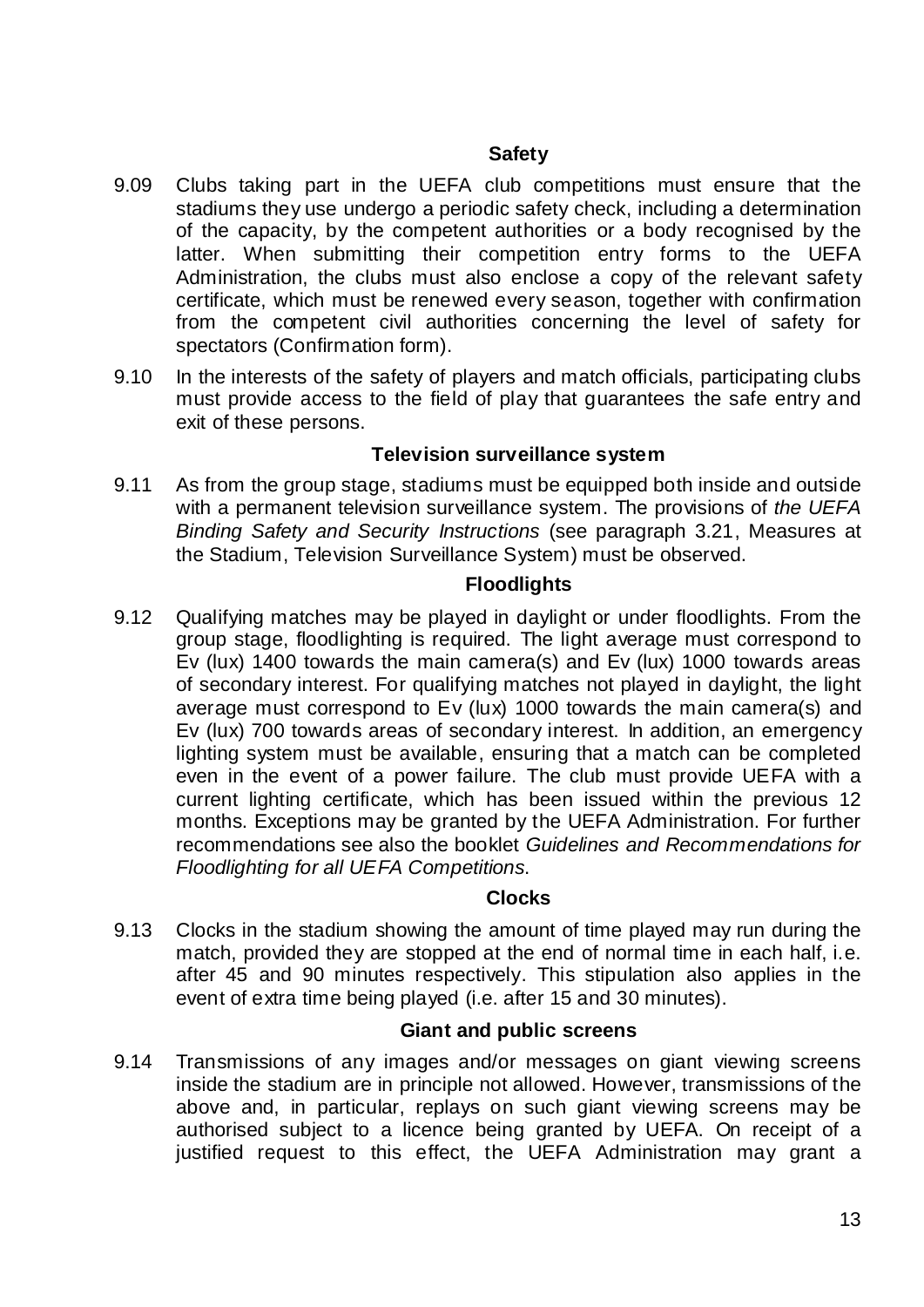participating club such a licence, which may, however, be withdrawn at any time during the season for improper use. Nevertheless, the results of other matches can be shown on the scoreboard and/or giant screen during the match without need for a licence, while simultaneous transmissions and replays are authorised for press monitors and closed-circuit channels.

- 9.15 Simultaneous or delayed transmissions on giant viewing or public screens outside the stadium in which a match is played (e.g in the stadium of the away club or in a public place anywhere) may be authorised subject to:
	- − a licence being granted by UEFA; and
	- − authorisation received from the rights-holding broadcaster in the territory of the screening and the public authorities.

# **Retractable roofs**

- 9.16 Before the match, the UEFA delegate, in consultation with the referee, decides whether a stadium's retractable roof will be open or closed during the match. This decision must be announced at the matchday organisational meeting, although it may subsequently be altered at any time prior to kick-off if the weather conditions change, again in consultation with the referee.
- 9.17 If the match starts with the roof closed, it must remain closed for the entire match. If the match starts with the roof open, only the referee has the authority to order its closure during the match subject to any applicable laws issued by a competent state authority. Such decision may only be taken if the weather conditions seriously deteriorate. If the referee does order the closure of the roof during the match, it must remain closed until the final whistle.

# **Final tie, neutral venue**

9.18 The final tie, as well as any matches played at a neutral venue, will be assigned only to stadiums equipped with the required security installations.

# **Article 10**

# **Unfit fields of play, bad weather**

- 10.01 If the national association concerned deems that a field of play will not be fit for play, the home club must notify the visiting club and the referee prior to their departure. Otherwise, the home club is responsible for their travel, board and lodging expenses. The UEFA Administration must be notified at the same time.
- 10.02 If any doubt arises as to the condition of the field of play after the visiting club's departure from home, the referee will decide on the field of play itself whether or not it is fit for play.
- 10.03 If the referee declares that the match cannot commence because the field is not fit for play, or because of the weather conditions, the match must in principle be played the following day, unless a reserve date has been set by the UEFA Administration, in which case that date prevails. The match can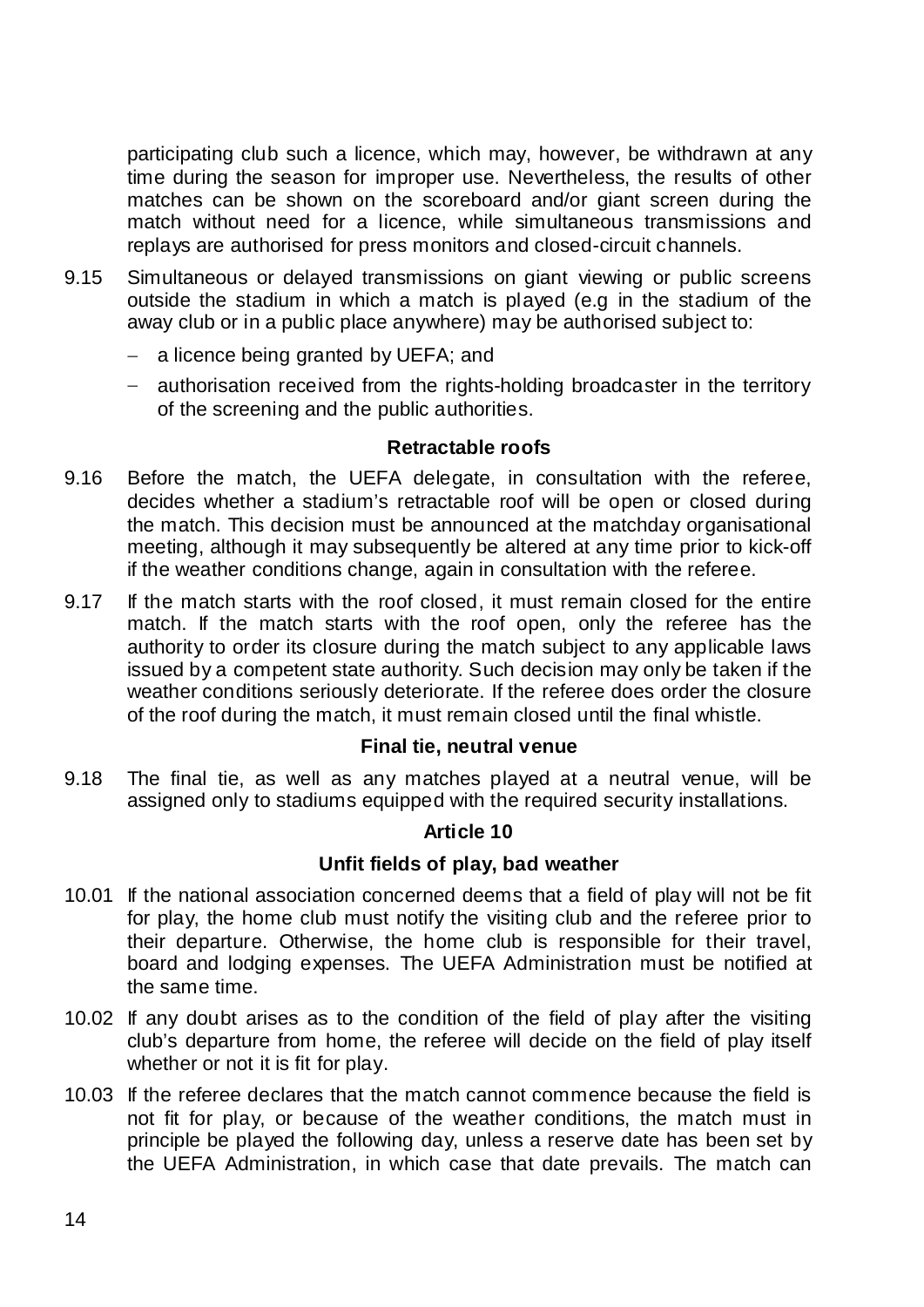still be played on another date set by the UEFA Administration within two hours of the referee's decision to postpone the match at the latest, in consultation with the two clubs and the associations concerned. In case of dispute, the UEFA Administration will fix the date and the kick-off time of the match. This decision will be final.

## **Match abandoned**

10.04 If the match is abandoned before the end of normal time or during any extra time because the field is not fit for play, or because of the weather conditions, a 90-minute replay must in principle be played the following day, unless a reserve date has been set by the UEFA Administration, in which case that date prevails. The match can still be played on another date set by the UEFA Administration within two hours of the referee's decision to abandon the match at the latest in consultation with the two clubs and the associations concerned. In case of dispute, the UEFA Administration will fix the date and the kick-off time of the match. This decision will be final.

## **Reasons beyond control**

10.05 If the match cannot commence or is abandoned before the end of normal time or during any extra time for reasons beyond control, a 90-minute replay must in principle be played on an alternative date set by the UEFA Administration. This decision will be final.

#### **Expenses**

10.06 Except when the provisions of paragraphs 9.01 and 10.01 apply, each club shall bear its own expenses. If the match cannot take place at all for reasons beyond control, the travel, board and lodging expenses of the visiting club, as well as the relevant hosting costs, are borne by the two clubs in equal parts.

#### **Article 11**

## **Principles of protocol and organisation**

- 11.01 The UEFA and Fair Play flags must be flown in the stadium at all matches in this competition. These two flags are available on loan from the national association. The UEFA Champions League flag is sent to all participating clubs before the first match in the UEFA Champions League, and must be flown as well. No national anthems are played.
- 11.02 At all matches in this competition, the players are invited to shake hands with their opponents and the referees after the line-up procedure as well as after the final whistle, as a gesture of fair play.
- 11.03 Only six team officials and seven substitute players are allowed to sit on the substitutes' bench, i.e. a total of 13 persons. The names of all these persons and their functions must be listed on the match sheet.
- 11.04 If space so permits, up to five additional technical seats are allowed for club staff providing technical support to the team during the match (kit manager,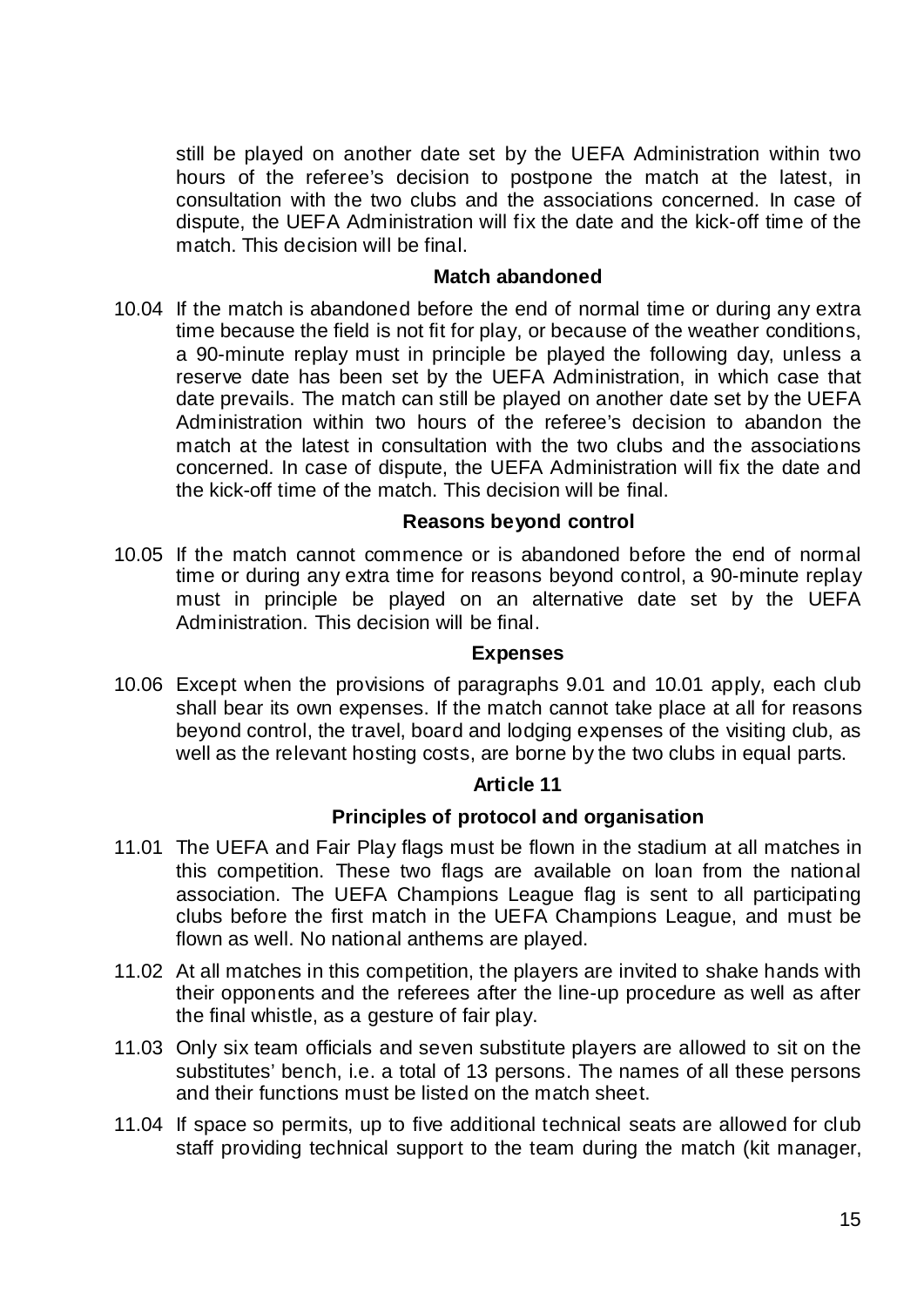assistant physiotherapist, etc.). Such seats shall be outside the technical area and positioned at least five metres behind the benches but with access to the dressing rooms. The names of all these persons and their functions must be listed on the match sheet.

- 11.05 Smoking is not allowed in the technical area during the match. Any violation of this rule will be reported to the Control and Disciplinary Body.
- 11.06 An adequate number of ground staff and police must be present, to guarantee safety and security in the stadium.
- 11.07 No spectators are allowed in the area between the stands and the touch-line or goal-line.
- 11.08 All clubs in the UEFA club competitions must make at least 5% of the total capacity of their stadium available exclusively to visiting supporters, in a segregated, safe area. In addition, visiting clubs will be entitled to purchase up to 200 top-category tickets (unless otherwise agreed between the two clubs in question) for their VIP supporters, sponsors, etc. (see paragraph 2.13 of *the UEFA Binding Safety and Security Instructions*). The price of tickets for supporters of the visiting club may not exceed the price of tickets of a comparable quality that are sold to supporters of the home club.
- 11.09 Visiting clubs which have requested an allocation of tickets for the whole or part of the segregated area may return any unused tickets to the home club without payment up to seven days prior to the match, unless otherwise agreed by the two clubs in writing. After this deadline the visiting club must pay for the whole allocation, irrespective of whether all the tickets have been sold.
- 11.10 The home club will have the possibility to reallocate the tickets returned or not requested by the visiting club (if any) provided that all safety and security measures (as mentioned in these regulations and in the *UEFA Binding Safety and Security Instructions*) are respected; and that such tickets are not reallocated to supporters of the visiting club.
- 11.11 The official UEFA representatives and at least 20 representatives of the visiting club and its national association must be provided with top-category seats in the VIP sector.
- 11.12 Weather permitting, the visiting club will be allowed to train on the field where the match is to take place the day before the match. The visiting club will agree with the home club on the length of the training session, which shall not exceed one hour, unless agreed otherwise with the home club. In addition, the visiting club may hold private training sessions at a location to be agreed on with the home club, but not at the stadium where the match will be played.
- 11.13 The requirements in terms of media arrangements are set out in Annexe III (Media Matters).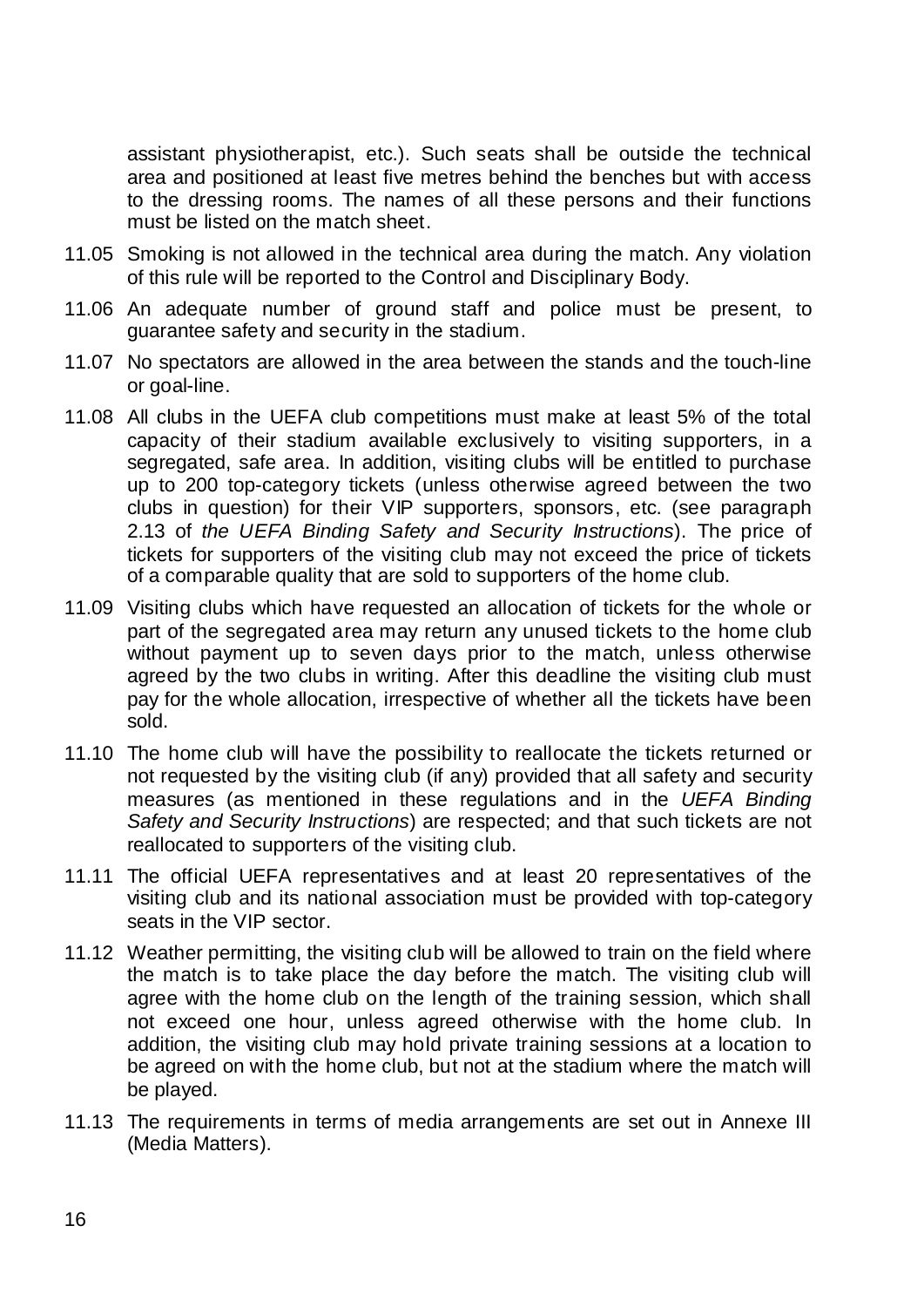# **VII Laws of the Game**

## **Article 12**

12.01 Matches are played in conformity with the *Laws of the Game* promulgated by the International Football Association Board (IFAB).

## **Substitution of players**

- 12.02 The substitution of three players per team is permitted in the course of the match. The use of numbered panels to indicate the substitution of players is compulsory. For ease of information, the panels must be numbered on both sides.
- 12.03 During the game, substitute players are allowed to leave the technical area to warm up. At the pre-match organisational meeting, the referee will determine exactly where they should warm up (behind the first assistant referee or behind the advertising boards behind the goal) and how many substitute players are allowed to warm up simultaneously. In principle, three substitutes per team shall be allowed to warm up at the same time; exceptionally, if space so permits, the referee can allow the seven substitutes of each team to warm up simultaneously in the determined area.

## **Match sheet**

- 12.04 Before the match, each team will receive a match sheet on which the numbers, full names (and dates of birth for qualifying matches) and, if applicable, the nicknames of the 18 players in the squad must be entered, together with the full names of the officials seated on the substitutes' bench and on the additional technical seats. The match sheet must be properly completed in block capitals, and signed by the captain and competent club official.
- 12.05 The 11 first-named players must commence the match. The other seven are designated as substitutes. The numbers on the players' shirts must correspond with the numbers indicated on the match sheet. The goalkeepers and team captain must be identified.
- 12.06 Both clubs must hand their match sheets to the referee at least 75 minutes before kick-off.
- 12.07 The referee may ask to see the personal identity cards / passports of the players whose names are listed on the match sheet. Each player participating in a UEFA competition match must be in possession of a player's registration licence issued by his national association or an official personal identity card / passport, containing his photograph and date of birth.
- 12.08 If the match sheet is not completed and returned in time, the matter will be submitted to the Control and Disciplinary Body.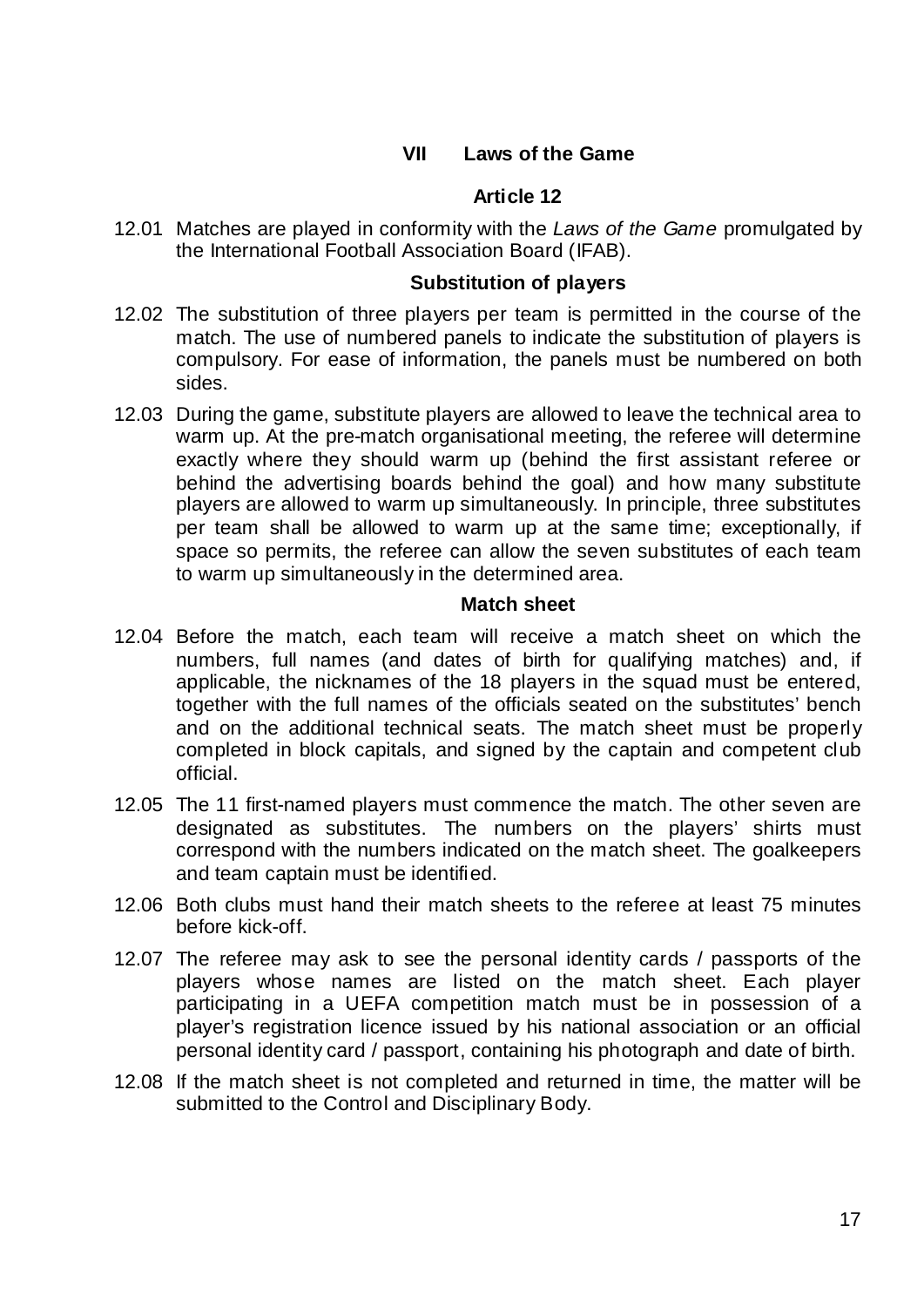- 12.09 Only three of the substitutes listed on the match sheet may take part in the match. A player who has been substituted may take no further part in the match.
- 12.10 If there are fewer than seven players on either of the teams, the match will be abandoned. In this case, the Control and Disciplinary Body decides on the consequences.

# **Replacement of players on the match sheet**

- 12.11 After the match sheets have been completed and signed by both teams and returned to the referee, and if the match has not yet kicked off, the following instructions apply.
	- a) If any of the first 11 players listed on the match sheet are not able to start the match for any reason, they may be replaced by any of the seven substitutes. Such replacements will reduce the quota of substitute players accordingly. During the match, three players may still be replaced.
	- b) If any of the seven substitutes listed on the match sheet are not able to be fielded for any reason, they may not be replaced, which means that the quota of substitute players will be reduced accordingly.
	- c) If a goalkeeper listed on the match sheet is not able to be fielded for any reason, he may be replaced by another goalkeeper not previously listed on the match sheet.

# **Article 13**

# **Half-time interval, break before extra time**

13.01 The half-time interval lasts 15 minutes. If extra time is required, there will be a five-minute break between the end of normal time and the start of extra time. As a rule, the players remain on the field of play during this five-minute break, at the discretion of the referee.

# **Article 14**

# **Kicks from the penalty mark**

- 14.01 For matches played under the cup (knock-out) system (see 5.01) and the final (see 4.11), kicks from the penalty mark are taken in accordance with the procedure laid down in the *Laws of the Game* promulgated by the IFAB.
- 14.02 The referee decides which goal will be used for the kicks from the penalty mark:
	- a) In particular, but without limitation, for reasons of safety/security, state of the field of play, lighting, etc., the referee may choose which goal will be used without tossing a coin. In this case, he is not required to justify his decision, which is final.
	- b) If he considers that both goals can be used for the kicks, then, in the presence of the two captains, he decides that the head side of the coin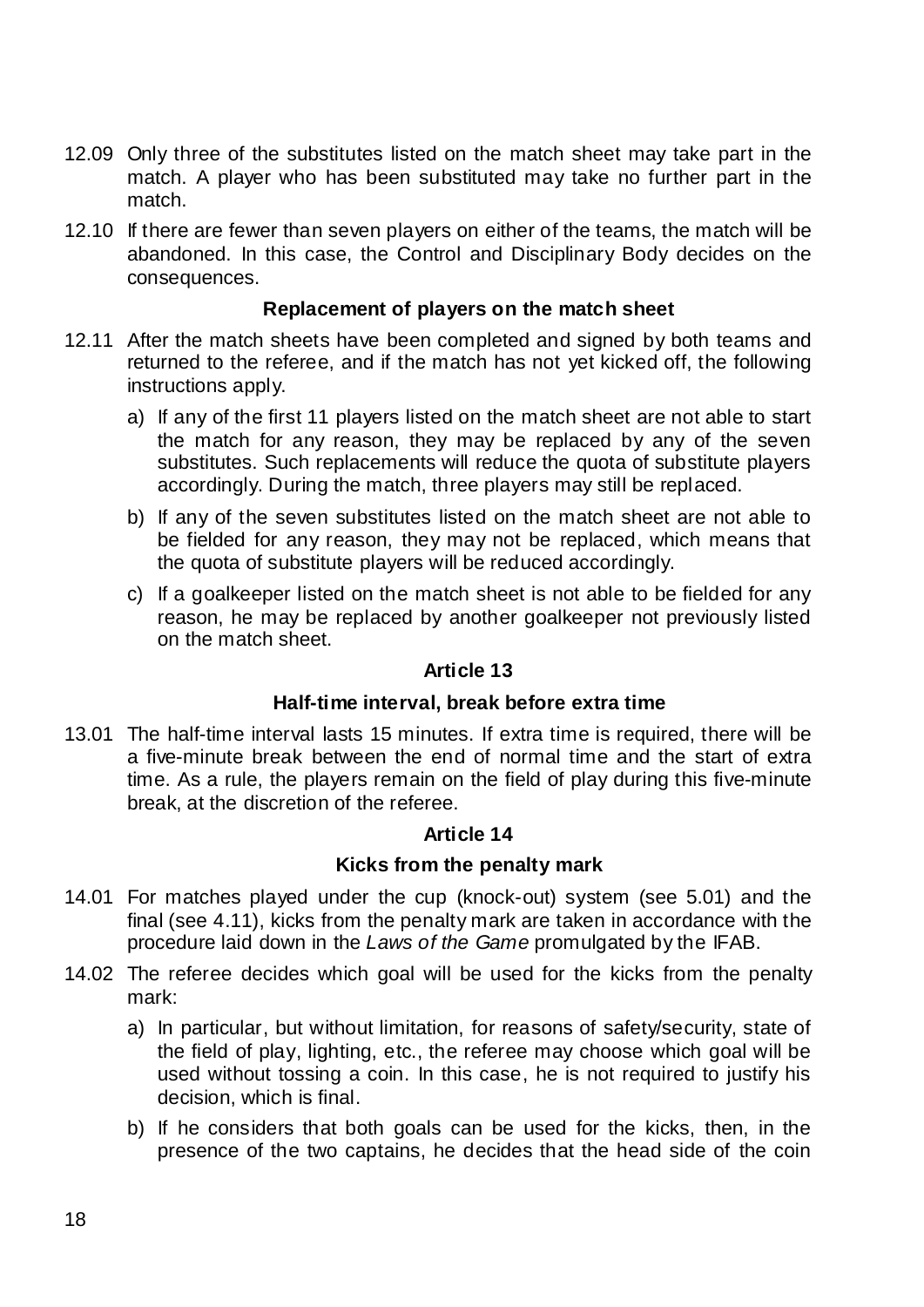corresponds to one goal and the tail side to the other. He then tosses the coin to determine which goal will be used.

- 14.03 To ensure that the procedure is strictly observed, the referee is assisted by the assistant referees and the fourth official, who also note down the numbers of the players on each team who take kicks from the penalty mark. The assistant referees position themselves according to the diagram in the *Laws of the Game*.
- 14.04 If the taking of kicks from the penalty mark cannot be completed because of weather conditions or for other reasons beyond control, the results will be decided by the drawing of lots by the referee in the presence of the UEFA delegate and the two team captains.
- 14.05 If through the fault of a club, the taking of kicks from the penalty mark cannot be completed, paragraphs 7.02 to 7.04 of the present regulations shall apply.

# **VIII Player Eligibility**

# **Article 15**

# **General provisions**

- 15.01 In order to be eligible to participate in the UEFA club competitions, players must be registered with UEFA on player list A or B (youth players) within the requested deadlines and fulfil all the conditions set forth below. Only eligible players can serve pending suspensions.
- 15.02 The club bears the legal consequences for fielding a player who is not named on list A or B, or who is otherwise not eligible to play.
- 15.03 The UEFA Administration decides on questions of player eligibility. Challenged decisions are dealt with by the Control and Disciplinary Body.

## **Conditions**

- 15.04 The player must be duly registered with the national association concerned in accordance with the national association's own rules and those of FIFA, notably the *FIFA Regulations for the Status and Transfer of Players*.
- 15.05 A player registered with one national association may only be registered with another national association once it has received the International Transfer Certificate from the national association he is leaving.
- 15.06 The club is responsible for submitting lists A and B (youth players), duly signed, to its national association for validation and forwarding to UEFA. These lists must include the name, date of birth, shirt number and name, nationality and national registration date of all players to be fielded in the UEFA club competition in question.
- 15.07 Excluding the first three rounds of the UEFA Intertoto Cup, and subject to paragraph 15.13 below, a player may not play UEFA club competition matches for more than one competing club in the course of the same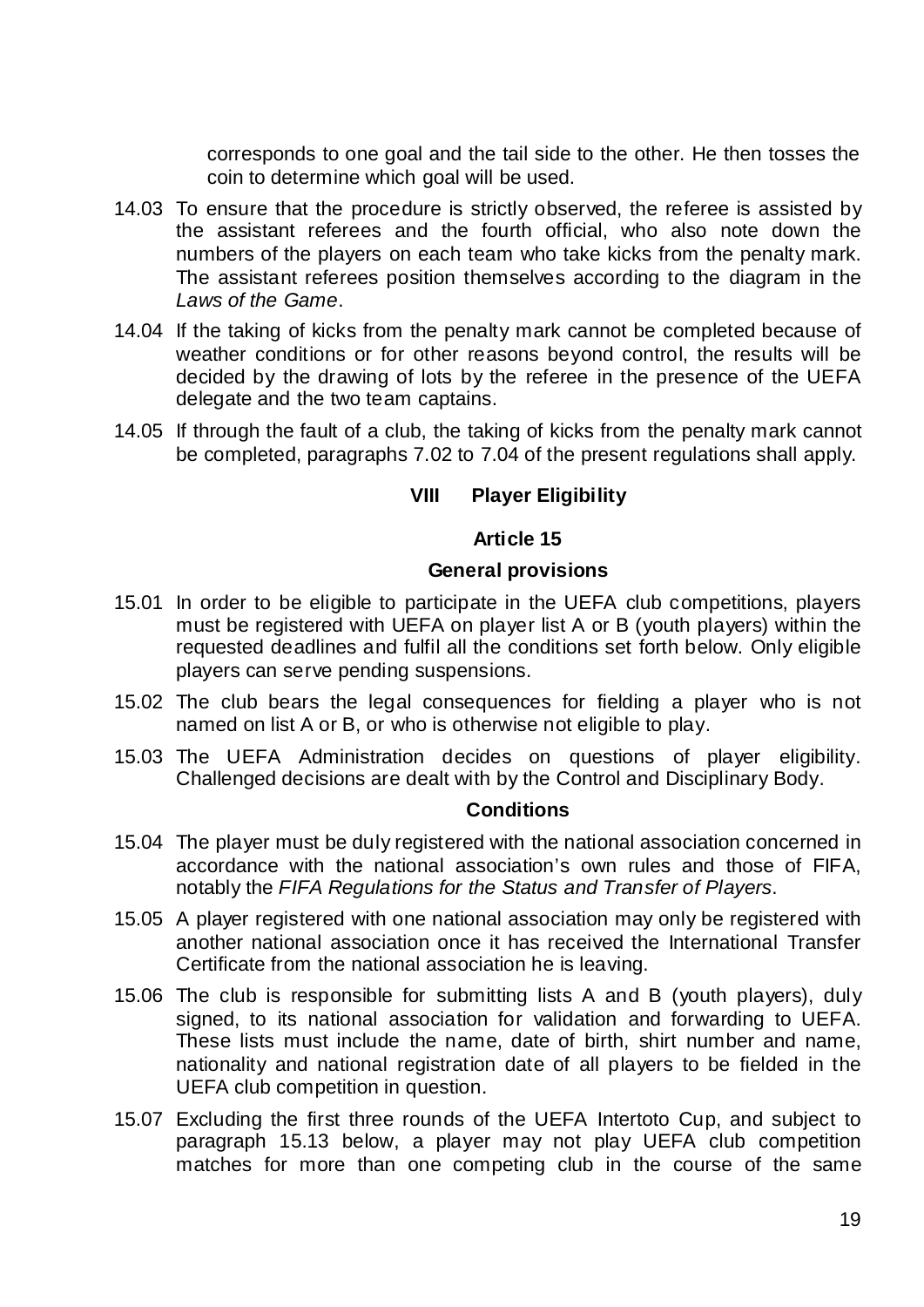season. A substitute player who is not fielded is entitled to play for another club competing in the same season's UEFA club competitions, provided that he is registered with the UEFA Administration in accordance with the present Regulations.

# **Quota**

- 15.08 The number of eligible players which a club is entitled to field is restricted to 25 (List A) for the entire season.
- 15.09 Youth players do not count as part of the squad referred to in 15.08 and may be registered with UEFA at any time (List B). A youth player is defined as any player born on or after 1 January 1984 and who has been eligible to play for the club concerned for any uninterrupted period of two years since his 15th birthday by the time he is registered with UEFA.

# **Deadlines**

- 15.10 The player lists have to be submitted through the national association to UEFA by the following fixed deadlines:
	- a) 6 July 2005 (24.00 hours CET): for all matches in the first qualifying round;
	- b) 21 July 2005 (24.00 hours CET): for all matches in the second qualifying round;
	- c) 4 August 2005 (24.00 hours CET): for all matches in the third qualifying round;
	- d) 1 September 2005 (24.00 hours CET): for all matches as from the first match in the group stage.
- 15.11 For the UEFA Champions League second and third qualifying rounds, lists may be amended until the day before first-leg matches, provided that the club's national association confirms in writing that the new players are eligible to play at domestic level by the respective qualifying date listed above.

# **Subsequent registration**

- 15.12 For all matches from the start of the first knock-out round, a club may register a maximum of three new players for the remaining matches in the current competition, provided such players are eligible to play for the club on that date. Such registration must be completed by 1 February 2006 at the latest. This deadline cannot be extended.
- 15.13 One player from the above quota of three who has played for another competing club in the current season may exceptionally be registered by 1 February 2006, provided that his new club is taking part in a UEFA club competition other than the one in which his former club is participating or has participated in the current season.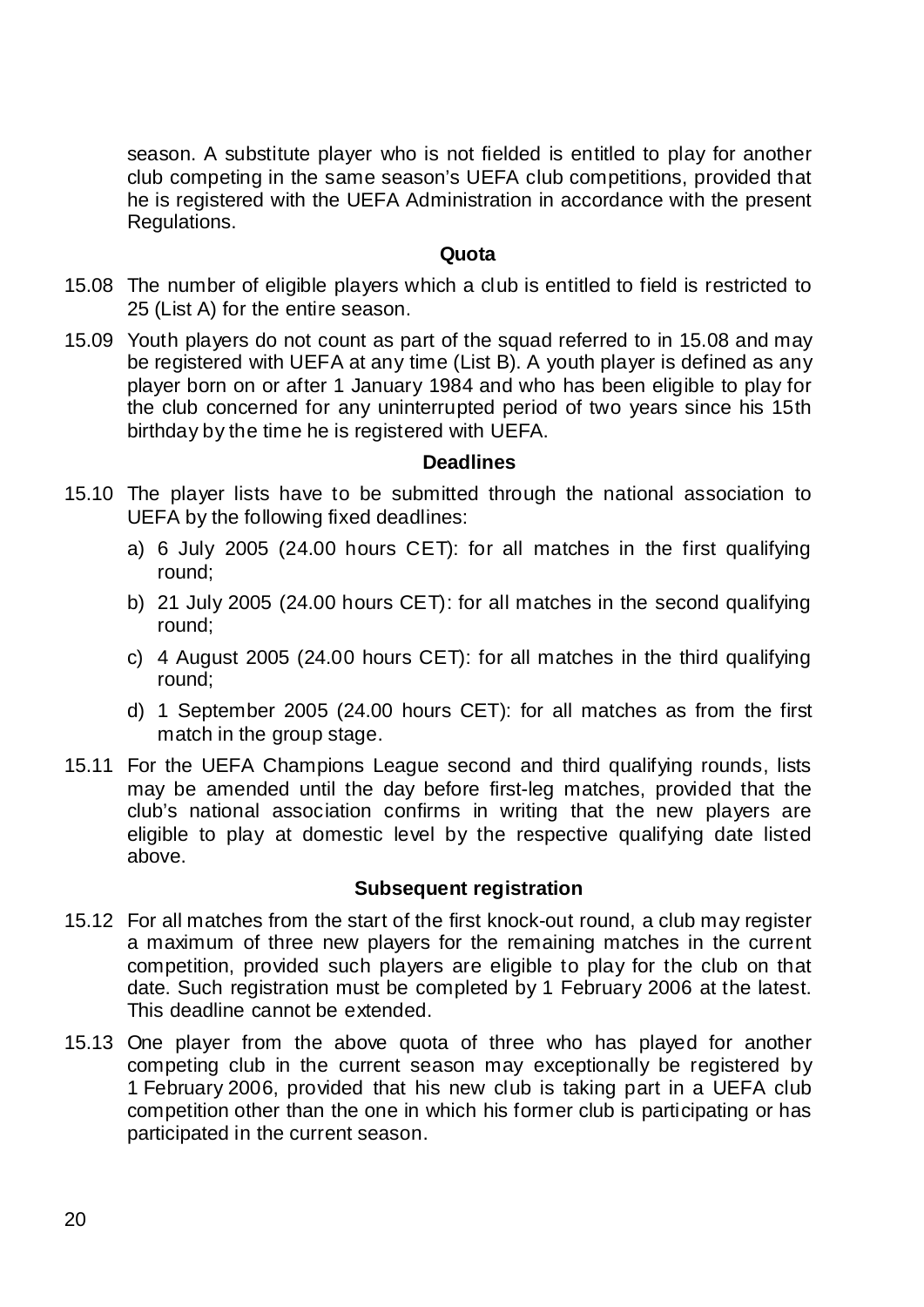- 15.14 If the registration of such new players causes the authorised number of players in the club's squad (25) to be exceeded, the necessary number of other registered players must be removed, to reduce the squad to 25 players again. Newly registered players must wear set numbers which have not yet been assigned.
- 15.15 If a club cannot count on the services of at least two goalkeepers registered on List A because of long-term injury or illness, the club concerned may temporarily replace the goalkeeper concerned and register a new goalkeeper at any time during the season and complete the official registration list A with a goalkeeper fit to be fielded. The club must provide UEFA with the necessary medical evidence. UEFA may require further medical examination of the goalkeeper(s) by an expert appointed by UEFA at the cost of the club. Once the injured goalkeeper is fit to be fielded again he can resume his position in place of his nominated substitute. The change must be announced to the UEFA Administration 24 hours before the next match in which the goalkeeper is due to play.

## **Player numbers**

15.16 From the first matchday in the group stage, all registered players, including those registered at a later stage, must wear set numbers between 1 and 99. No number may be used by more than one player and no player may use more than one number in the course of a season.

# **IX Kit**

# **Article 16**

# **UEFA Kit Regulations**

16.01 The *UEFA Kit Regulations* (edition 2004) apply to any kit (sports equipment) used in the stadium during the entire competition, including the qualifying phase.

# **Kit approval procedure**

16.02 Kit used by clubs that qualify for the group stage must be approved by the UEFA Administration. Clubs involved in the third qualifying round and group stage must therefore submit samples of their first-choice, second-choice and any additional kit (shirt, shorts and socks) to the UEFA Administration, together with the corresponding application form, duly completed and signed, by 1 August 2005. Clubs involved in the second qualifying round are required to submit only the application form, which must reach UEFA by 13 July 2005. Clubs involved in the first qualifying round are required to submit only the application form, which must reach UEFA by 4 July 2005. At a club's request, the UEFA Administration may extend these deadlines as far as the announcement of the shirt sponsor is concerned.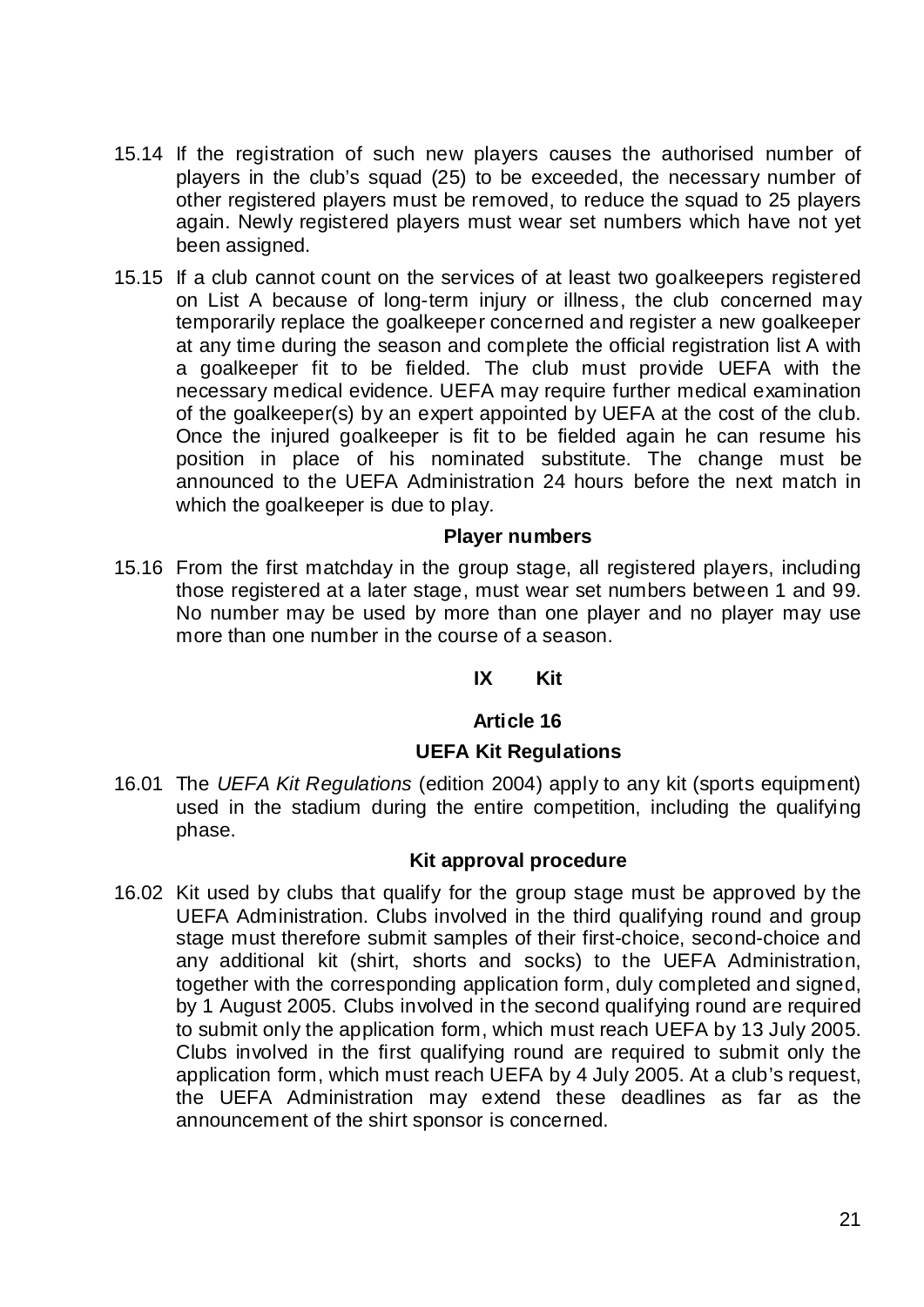# **Colour**

16.03 The home team should always wear the official first-choice kit announced to the UEFA Administration on the entry form, unless the teams concerned agree otherwise in due time, in which case details should be submitted to the UEFA Administration in writing. If the referee decides on the spot that the colours of the two teams could lead to confusion, the home team must wear other colours for reasons of practicality. If such a situation of potential confusion of team colours arises for a final, both teams must wear different colours. If the team officials are unable to agree on the colours to be worn by their teams, the UEFA Administration will decide in consultation with the referee.

# **Player names**

16.04 As from and including the group matches, it is mandatory to place the player's name on the back of the shirt (see Article 9 of the *UEFA Kit Regulations*).

# **Choice of sponsor**

16.05 The club may only use a sponsor approved beforehand by the national association and used also in one of the domestic competitions as shirt sponsor.

## **Change of shirt sponsor**

- 16.06 According to Article 30 of the *UEFA Kit Regulations*, clubs may change their shirt sponsor during the season as follows:
	- a) clubs playing qualifying matches may change the shirt sponsor no more than twice during the same UEFA season but only once from the beginning of the group stage;
	- b) clubs directly qualified for the group stage may change the shirt sponsor only once during the same UEFA season.

A change regarding the content of the sponsor advertising is considered to be a change of sponsor, even if the sponsor remains the same. Cases falling under paragraph 16.08 are exempt from this rule.

## **Deadline for shirt sponsor**

- 16.07 Clubs which want to change their shirt sponsor in accordance with paragraph 16.06, must submit a written request to the UEFA Administration by no later than the following deadlines:
	- a) 29 August 2005 (12.00 CET): for clubs playing qualifying matches.
	- b) 30 January 2006 (12.00 CET): for clubs playing in the group stage and knock-out rounds.

No change of shirt sponsor is allowed after the above-mentioned deadlines.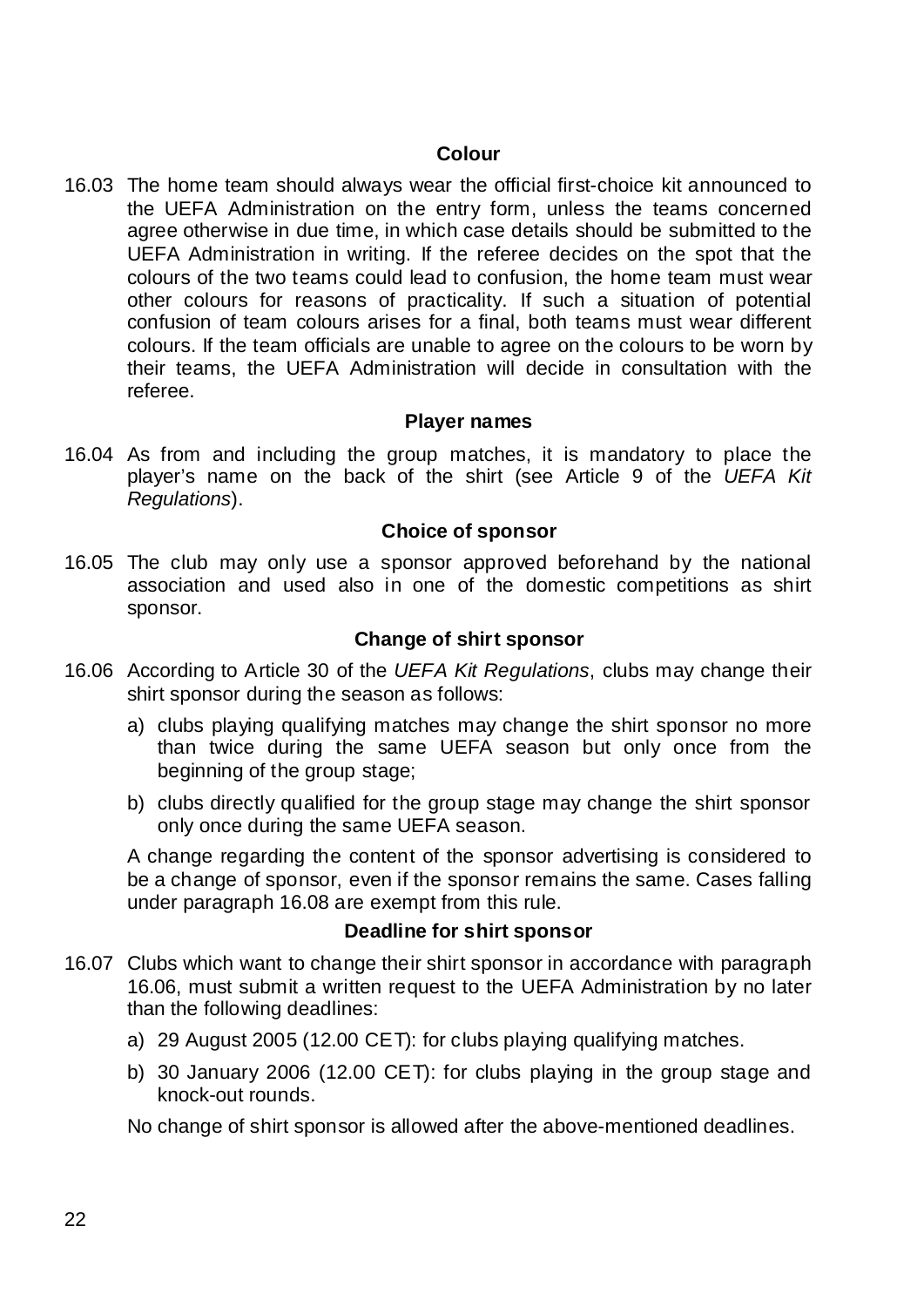# **Clash of shirt sponsor**

16.08 If two clubs meeting in the competition have the same shirt sponsor, the home team may wear their regular sponsor advertising whereas the visiting team may only wear advertising for a product of the said sponsor. No identical advertising elements may appear on the shirts of the two teams in question. The visiting club must send a sample of such new shirts to the UEFA Administration for approval.

## **Competition logo**

16.09 From the first match in the group stage, the UEFA Champions League competition logo badge must appear on the right sleeve of the shirt, between the shoulder seam and the elbow. UEFA will provide the teams concerned with sufficient badges to cover their needs (as determined by UEFA) throughout the competition. The UEFA Champions League logo may not be used in any other competition.

## **Title-holder logo**

16.10 The reigning title-holder may wear the UEFA Champions League title-holder logo badge, subject to a licence being granted by UEFA. Multiple winners of the UEFA Champions League (three consecutive times or a minimum of five times) may wear a "badge of honour", subject to a licence being granted by UEFA. UEFA will provide the teams concerned with sufficient badges to cover their needs (as determined by UEFA) throughout the competition. The UEFA Champions League title-holder logo may not be used in any other competition.

# **Other kit items worn by players and club officials**

16.11 From the first match in the group stage, all kit items worn by players and club officials which do not form part of the playing attire (shirt, shorts and socks) must be free of any sponsor advertising. Manufacturer identification is allowed in accordance with chapters VIII, IX and X of the *UEFA Kit Regulations*. This provision applies the day before the match (MD-1) for any UEFA Champions League media activities (in particular for interviews and press conferences) and on the day of the match from arrival at the stadium until departure from the stadium, including any interviews and press conferences while at the venue.

## **Special material used in the stadium**

16.12 From the first match in the group stage, all special material used in the stadium, such as kit bags, medical bags, drink containers, etc., must be free of any sponsor advertising and/or manufacturer identification. This provision applies the day before the match (MD-1) for any UEFA Champions League media activities (in particular for interviews and press conferences) and on the day of the match from arrival at the stadium until departure from the stadium, including any interviews and press conferences while at the venue.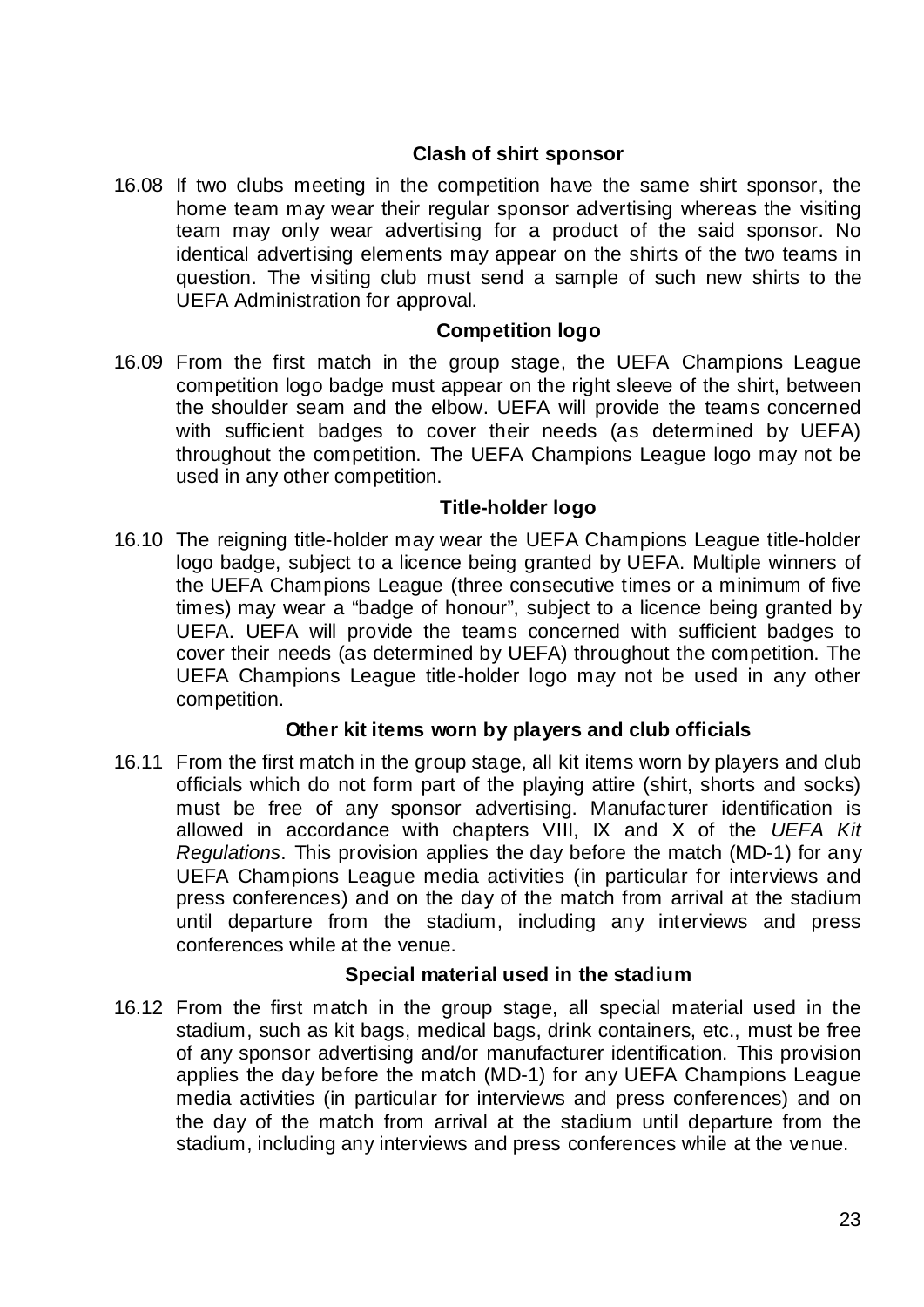# **Warm-up bibs**

16.13 By way of derogation from paragraph 57.02 of the *UEFA Kit Regulations*, the manufacturer identification used once on the front and once on the back of warm-up bibs may not exceed 20  $\textsf{cm}^2$ .

## **Disclaimer**

16.14 UEFA declines all responsibility and authority in the event of conflicts arising from contracts between a club and its sponsors and/or a club and a manufacturer on account of the provisions of the *UEFA Kit Regulations*  and/or any other UEFA regulations regarding the sponsor advertising and/or the manufacturer identification.

# **X Referees**

# **Article 17**

17.01 The *General Terms and Conditions for Referees* apply to match officials appointed for this competition.

## **Appointment**

17.02 The Referees Committee, in cooperation with the UEFA Administration, appoints a referee, two assistant referees and a fourth official for each match. Only referees whose names appear on the official FIFA list of referees are eligible. The fourth official and assistant referees are, in principle, proposed by the national association of the referee, in accordance with criteria established by the Referees Committee.

## **Arrival**

17.03 Referees and assistant referees must arrange to arrive at the venue the day before the match.

# **Late arrival of referees**

17.04 If the referee and/or assistant referees do not arrive at the match venue by the evening before the game, the UEFA Administration and both clubs must be informed immediately. The Referees Committee will take the appropriate decisions. If the Referees Committee decides to replace the referee and/or assistant referees and/or fourth official, such a decision is final, and no protests against the person or nationality of the referee and/or assistant referees and/or fourth official are allowed.

## **Unfit referee**

17.05 If a referee or assistant referee becomes unfit before or during a match through illness, injury, etc., and is unable to continue to officiate, he is replaced by the fourth official (see paragraph 17.02).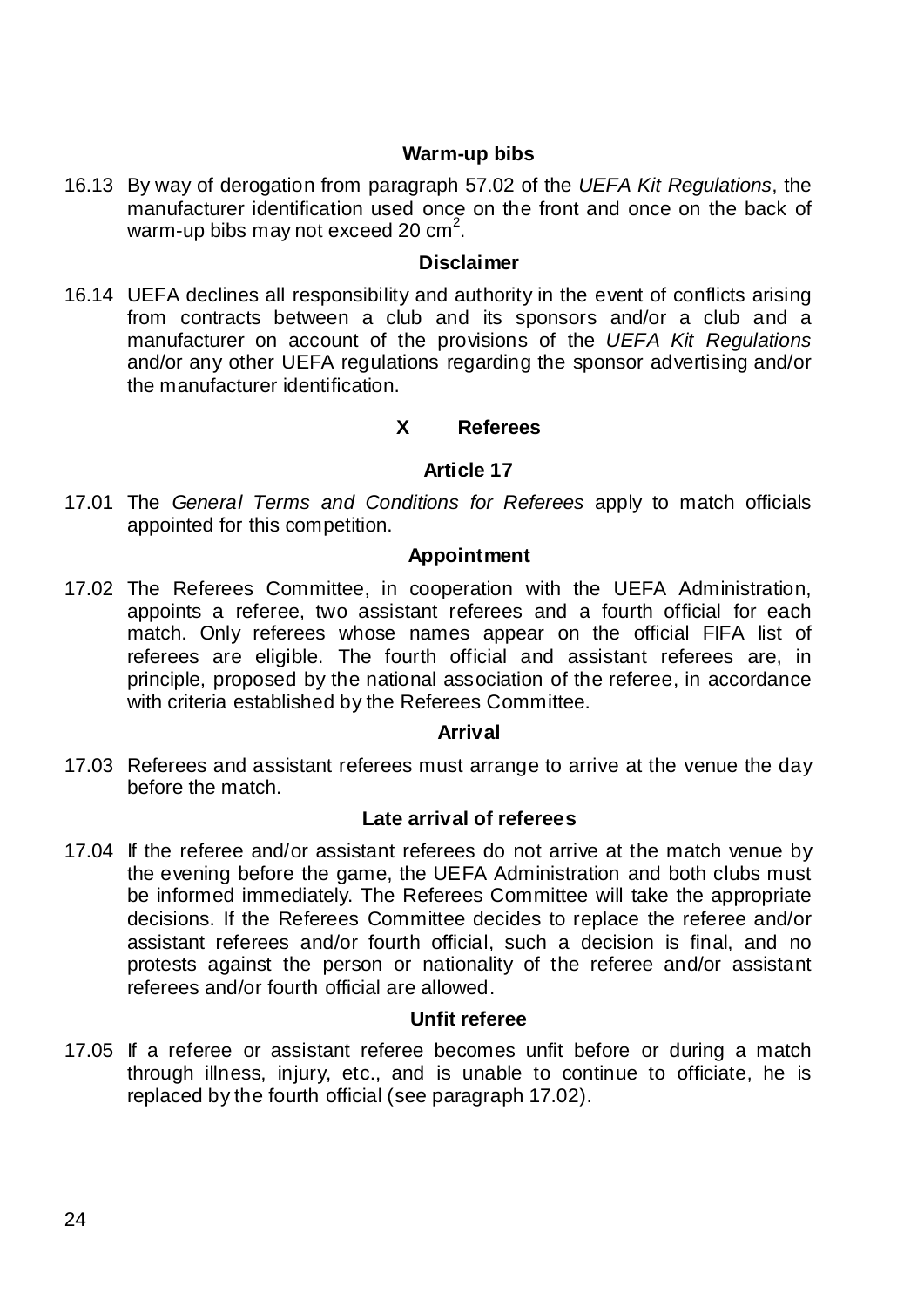# **Referee's report**

- 17.06 Directly after the match, the referee completes the official report, signs it and faxes it to the UEFA Administration (+41 22 994 37 27), together with both match sheets. In addition, the originals must be sent by post within 24 hours of the end of the match. The referee must always keep a copy of his report and both match sheets.
- 17.07 On his report, the referee reports in as much detail as possible on any incidents before, during, or after the match, such as:
	- a) misconduct of players, leading to caution or expulsion;
	- b) unsporting behaviour by officials, members, supporters, or anyone carrying out a function at a match on behalf of an association or club;
	- c) any other incidents.

## **Referee liaison officer**

17.08 During their stay at the match venue, the referees are taken care of by a referee liaison officer, who is an official representative of the national association of the home club, in accordance with the guidelines issued by UEFA.

# **XI Disciplinary Law and Procedures – Doping**

## **Article 18**

# **UEFA Disciplinary Regulations**

- 18.01 The provisions of the *UEFA Disciplinary Regulations* apply for all disciplinary offences committed by clubs, officials, members or other individuals exercising a function at a match on behalf of an association or club, unless the present regulations stipulate otherwise.
- 18.02 Participating players agree to comply with the Laws of the Game, *UEFA Statutes*, competition regulations, *UEFA Disciplinary Regulations*, *UEFA Anti-Doping Regulations*, as well as the *UEFA Kit Regulations*. They must notably:
	- a) respect the spirit of fair play and non-violence, and behave accordingly;
	- b) refrain from any activities that endanger the integrity of the UEFA competitions or bring the sport of football into disrepute;
	- c) refrain from anti-doping rule violations as defined by the *UEFA Anti-Doping Regulations*.

## **Article 19**

## **Yellow and red cards**

19.01 As a rule, a player who is sent off the field of play is suspended for the next match in a UEFA club competition. The Control and Disciplinary Body is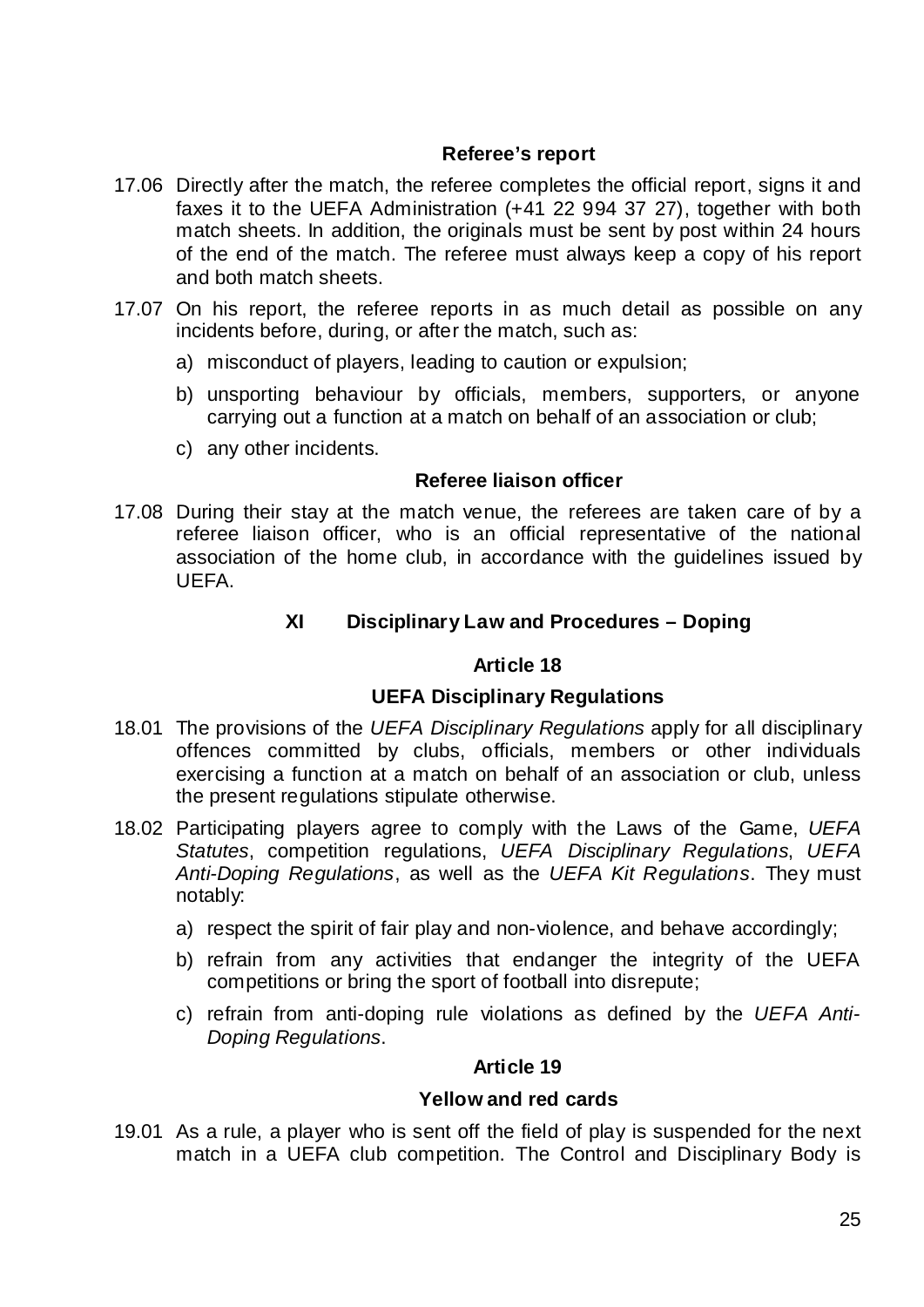entitled to augment this punishment. For serious offences the punishment can be extended to all UEFA competition categories.

- 19.02 In case of repeated cautions, a player is suspended for the next competition match:
	- a) after two cautions in two different qualifying matches, as well as after the fourth caution during the qualifying phase;
	- b) from the first match in the group stage, after three cautions in three different matches, as well as following any subsequent odd-numbered caution (fifth, seventh, ninth, etc.).
- 19.03 Single yellow cards and pending suspensions are always carried forward either to the next stage of the competition or to another club competition in the current season.
- 19.04 Exceptionally, single cautions from the qualifying phase that have not resulted in a suspension expire on completion of the qualifying phase in question.

# **Article 20**

# **Declaration of protests**

- 20.01 Member associations and their clubs are entitled to protest. The party protested against and the disciplinary inspector have party status.
- 20.02 Protests must reach the Control and Disciplinary Body in writing, stating the reasons, within 24 hours of a match.
- 20.03 This 24-hour time limit cannot be extended.
- 20.04 The protest fee is CHF 1,000. It must be paid at the same time as the protest is filed.

# **Article 21**

# **Reasons for protest**

- 21.01 A protest is directed against the validity of a match result. It is based on a player's eligibility to play, a decisive breach of the regulations by the referee, or other incidents influencing the match.
- 21.02 Protests concerning the state of the field of play must be submitted to the referee in writing by the relevant officials before the match. If the state of the field of play becomes questionable in the course of the match, the team captain must inform the referee, in the presence of the captain of the opposing team, orally without delay.
- 21.03 Protests cannot be lodged against factual decisions taken by the referee.
- 21.04 A protest against a caution or expulsion from the field of play after two cautions is admissible only if the referee's error was to mistake the identity of the player.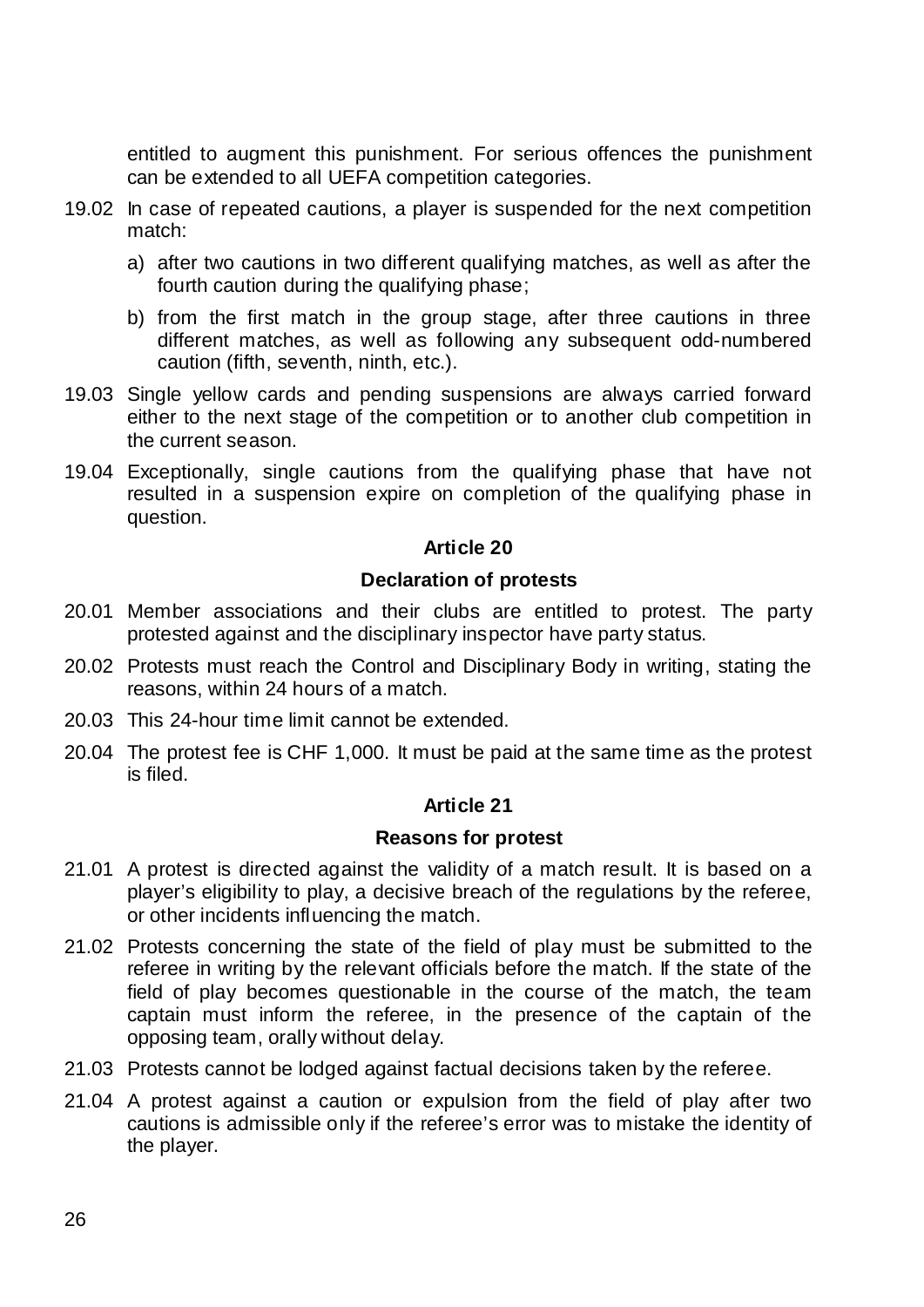# **Article 22**

# **Appeals**

22.01 The Appeals Body deals with appeals lodged against decisions of the Control and Disciplinary Body. The *UEFA Disciplinary Regulations* apply.

# **Article 23**

## **Doping**

- 23.01 Doping is defined as the occurrence of one or more of the anti-doping rule violations set out in the *UEFA Anti-Doping Regulations*.
- 23.02 Doping is forbidden and is a punishable offence. In case of anti-doping rule violations, UEFA will instigate disciplinary proceedings against the perpetrators in accordance with the *UEFA Disciplinary Regulations*. This may include the imposition of provisional measures.
- 23.03 UEFA may test any player at any time.
- 23.04 Testing and any other anti-doping related matters that are not governed by the *UEFA Disciplinary Regulations* will be conducted in conformity with the *UEFA Anti-Doping Regulations*.

# **XII Financial Provisions**

## **Article 24**

## **Referees' costs**

24.01 For all matches in this competition, the national association of the home club, on behalf of UEFA, assumes the costs of the board and lodging of the referee, assistant referees and fourth official, as well as their transport costs within the territory of the national association concerned. The international travel expenses and daily allowances of these officials are borne by UEFA.

# **Qualifying rounds**

- 24.02 Each club retains its receipts and bears all its expenses. The visiting club assumes its expenses for travel, board and lodging, unless the two clubs concerned agree otherwise. If necessary, the provisions of paragraph 10.06 must be observed. In the event of a match being moved for any reason whatsoever, the UEFA Administration decides who assumes any expenses incurred by the visiting club as a result.
- 24.03 Top domestic league championship winners that do not qualify for the group stage of the UEFA Champions League receive a special bonus payment (see paragraph 24.06).

## **UEFA Champions League**

24.04 Each club retains its receipts from the sale of match tickets and bears all its expenses. The visiting club assumes its expenses for travel, board and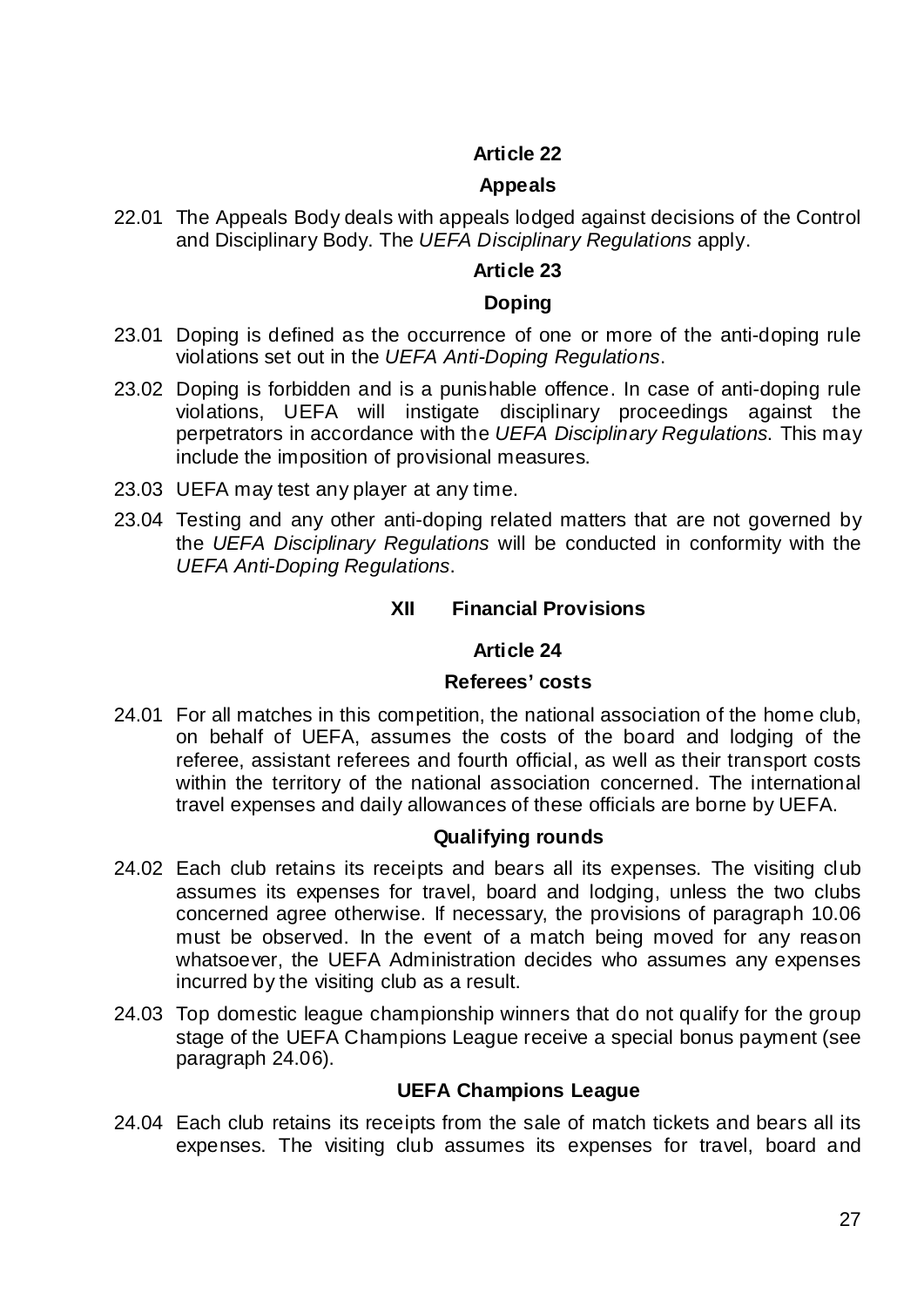lodging, unless the two clubs concerned agree otherwise. If necessary, the provisions of paragraph 10.06, must be observed. In the event of a match being moved for any reason whatsoever, the UEFA Administration decides who assumes any expenses incurred by the visiting club as a result.

# **Revenue from UEFA Champions League contracts**

- 24.05 The exact amounts that UEFA pays to the associations and clubs, as per the provisions of paragraph 24.06, are determined by the Executive Committee before the start of the competition.
- 24.06 The revenue earned from the contracts concluded by UEFA for the 96 group matches, 16 first knock-out-round matches, eight quarter-final matches, four semi-final matches and the final of the UEFA Champions League is allocated as decided by the Executive Committee before the start of the season. As a rule:
	- a) 75% of the revenue received by UEFA from television and sponsorship (including without limitation licensing and merchandising) contracts and 50% of the revenue received by UEFA from new media contracts will be paid to the 32 clubs taking part in the UEFA Champions League group matches. This allocation includes a five percent share for the leagues which have one representative or more in the group stage of the UEFA Champions League.
	- b) 25% of the revenue received by UEFA from television and sponsorship contracts (including without limitation licensing and merchandising) and 50% of the revenue received by UEFA from new media contracts will remain with UEFA to cover organisational and administrative costs and solidarity payments to its member associations. From this share, payments will also be made to the leagues not represented in the UEFA Champions League group matches, and to those clubs eliminated in the qualifying rounds of the UEFA Champions League, and in the rounds preceding and including the first round of the UEFA Cup. A special bonus is also paid from this amount to the top domestic league championship winners that do not qualify for the group stage of the UEFA Champions League.
	- c) Any revenue received in excess of CHF 800 million (excluding new media contracts, for which the 50-50 split will always apply) will be distributed as follows: 82% to the 32 clubs involved in the group stage of the UEFA Champions League, and 18% remaining with UEFA for the purposes mentioned in b) above.

# **Final tie**

24.07 For the final, the UEFA Administration decides on the number of tickets to be allocated to the finalists (these allocations do not necessarily have to be equal) and to the host association. Moreover, the UEFA Administration, in conjunction with the host association, fixes the ticket prices. UEFA may issue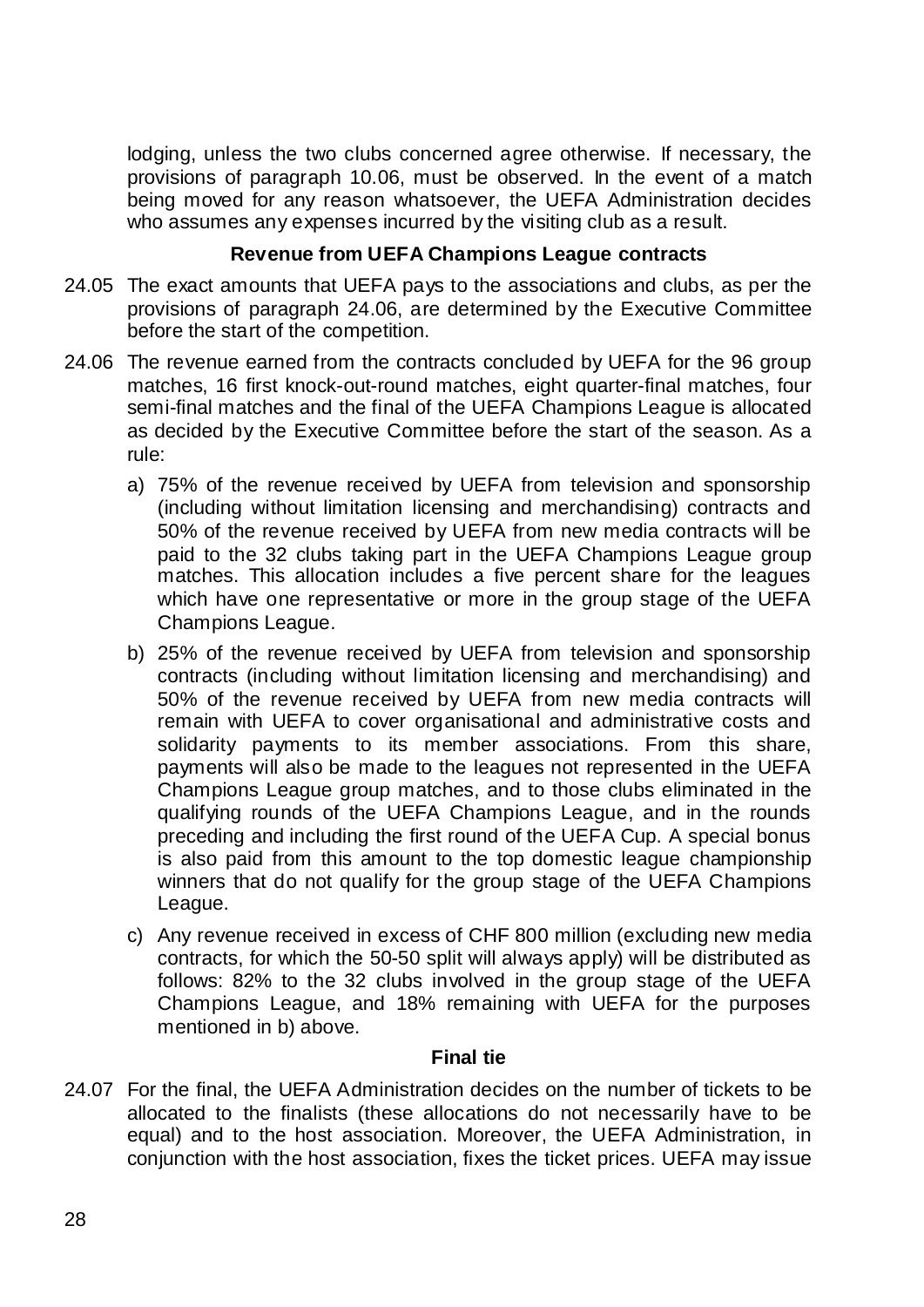ticketing terms and conditions as well as special instructions (including the *UEFA Binding Safety and Security Instructions*), guidelines and/or directives for the sale and/or distribution of tickets. Such UEFA decisions and/or requirements are final. Furthermore, the host association and the finalists shall provide all necessary cooperation to UEFA to enforce such ticketing terms and conditions.

- 24.08 Before the final, the Executive Committee decides on the financial distribution model in favour of:
	- a) the two finalists
	- b) the host association (in accordance with the staging agreement)
	- c) UEFA
- 24.09 Each club is responsible for its own expenses.
- 24.10 The accounts of the final must be submitted to the UEFA Administration within one month of the final taking place.

## **UEFA payments to clubs**

- 24.11 All payments to the clubs will always be transferred to the respective national association's bank account. It is the responsibility of the club to coordinate the transfer from the association's bank account to the club's bank account.
- 24.12 Unless so authorised by UEFA in writing, a club may not assign benefits from its participation in the UEFA Champions League to any third party.
- 24.13 The amounts paid by UEFA correspond to gross amounts. As such they cover any and all taxes, levies, charges, etc. (including, but not limited to, Value Added Tax).

# **XIII Exploitation of the Commercial Rights**

# **Article 25**

# **Commercial Rights**

- 25.01 For the purposes of these regulations, "Commercial Rights" means the following: any and all commercial and media rights and opportunities in and in relation to the UEFA Champions League (including without limitation all UEFA Champions League matches) including, without limitation, the Media Rights, Interactive Rights, Marketing Rights and the Data Rights each being defined as follows:
	- a) Media Rights means the right to create and transmit for reception on a live or delayed basis anywhere in the world by any and all means and in any and all media, whether now known or devised in the future (including without limitation all forms of television, radio, wireless and Internet distribution) audio-visual, visual and/or audio coverage of all UEFA Champions League Matches ("Match Coverage");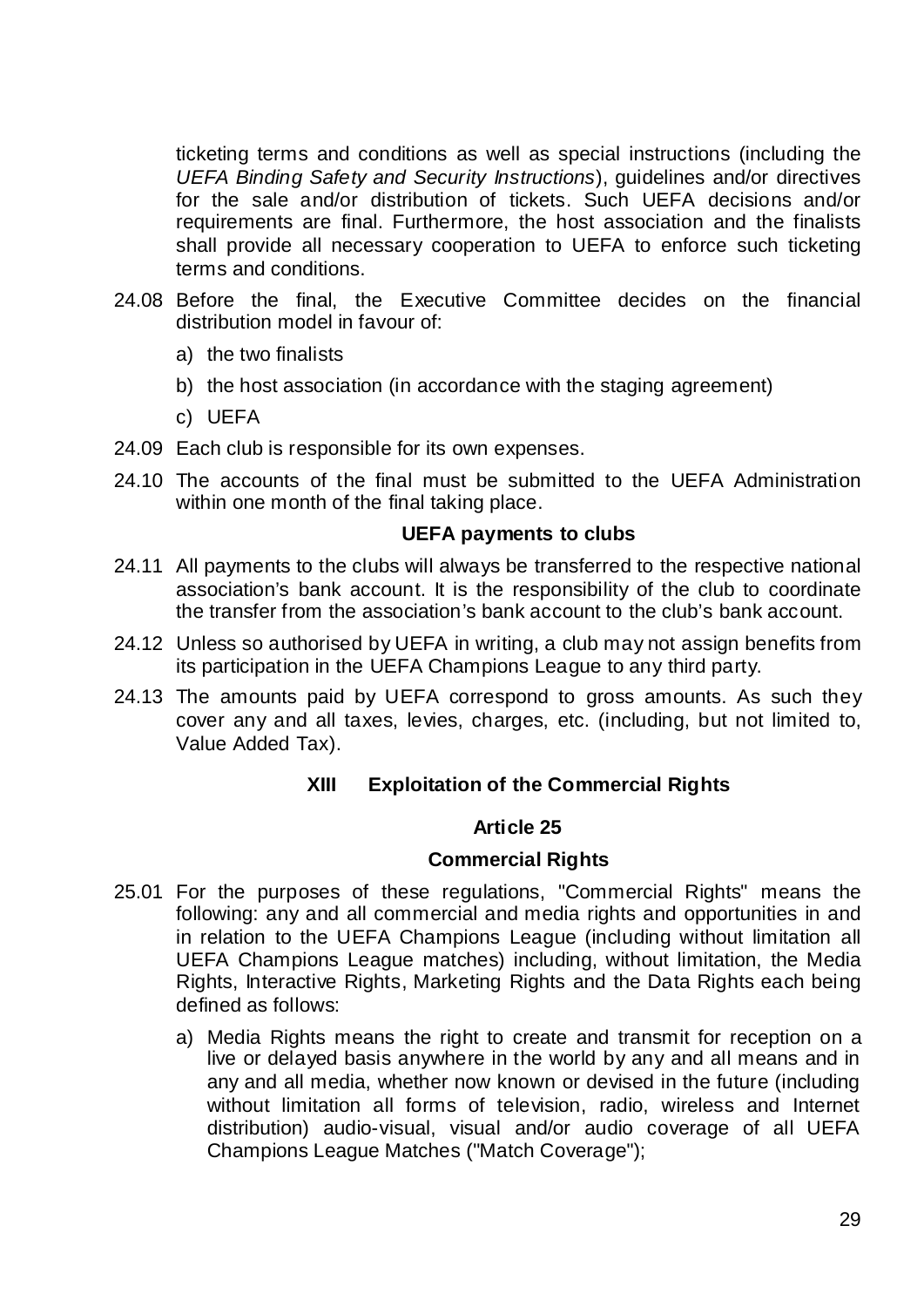- b) Interactive Rights means the right to offer viewers of Match Coverage the ability to request data and/or other information, to manipulate the content during transmission, to enhance, delete or alter transmitted content (including without limitation, the ability to choose alternative camera angles and/or to replay events) or conduct any revenue-generating activity, including without limitation the sale, licensing or supply of goods and/or services, the provision of games or gaming services or any similar product or service, a polling or voting mechanism, the sale of merchandise and/or ticketing and/or the use of premium-rate telephone services;
- c) Marketing Rights means the right to: advertise, promote and market the UEFA Champions League; conduct public relations activities in relation to it; exploit all advertising, sponsorship, hospitality, licensing, merchandising, publishing and franchising opportunities and all other commercial association rights in relation to the UEFA Champions League;
- d) Data Rights means the right to compile and exploit statistics and other data in relation to the UEFA Champions League.
- 25.02 UEFA is the exclusive, absolute legal and beneficial owner of the Commercial Rights. Subject to paragraph 25.03 c), UEFA expressly reserves all Commercial Rights and shall be exclusively entitled to exploit, retain and distribute all revenues derived from the exploitation of such Commercial Rights. UEFA may appoint third parties to act as broker or agent on its behalf and/or as services provider with respect to the exploitation of some or all of the Commercial Rights.

# **UEFA Champions League**

- 25.03 Exploitation of Commercial Rights for the UEFA Champions League (excluding the qualifying phase)
	- a) Media Rights

All Media Rights in and to UEFA Champions League matches excluding the qualifying-round matches shall be exploited by UEFA. The clubs may exploit certain Media Rights in accordance with the *Club Media Rights Guidelines* as set out as Annexe VIII.

Any breach of the *Club Media Rights Guidelines* by the clubs will be referred to the UEFA Control and Disciplinary Body.

b) All other Commercial Rights

UEFA has the exclusive right to exploit all other Commercial Rights and to appoint "Partners" (as defined in Annexe VII) for the UEFA Champions League. The clubs agree and acknowledge that any such partners appointed by UEFA (and any other third party designated by UEFA), as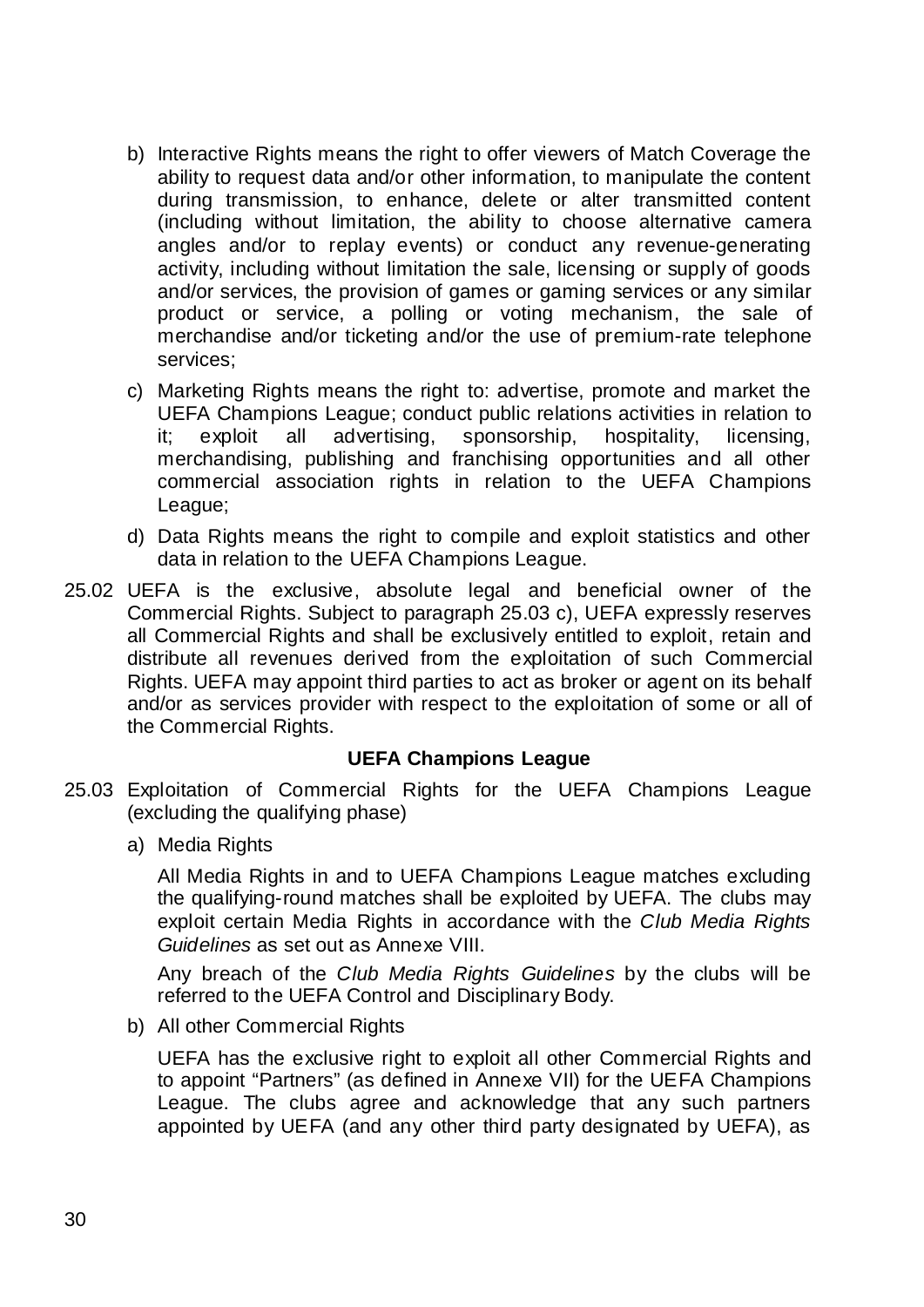well as their products, may benefit from the exclusive right to exploit certain Commercial Rights in and to UEFA Champions League matches.

In accordance with Article 16 of the competition regulations and the *UEFA Kit Regulations*, advertising on players' kits is exempt from this exclusivity.

c) Rights of the clubs participating in the UEFA Champions League

The clubs shall have rights specified in Annexe VIII:

UEFA shall, on request, provide the clubs with available market research data.

In addition and without prejudice to the *Club Media Rights Guidelines*, the clubs are entitled to use the Match Coverage of their own matches as UEFA shall, in its sole discretion, decide to make available, for their own non-commercial promotional purposes as defined in Annexe VII, as well as technical instruction material for their own internal training purposes. The clubs shall be responsible for any additional necessary rights or third party clearances required in relation to any such uses.

# **Non-commercial promotional purposes**

25.04 Each of the clubs shall grant UEFA the right to use and authorise others to use – free of charge, throughout the world, for the full duration of any rights – photographic, audio-visual and visual material of all players and officials of clubs participating in the UEFA Champions League (including their names, relevant statistics, data and images), as well as the club name, emblem and team shirt (including references to the shirt sponsors and kit manufacturers) for non-commercial promotional purposes as defined in Annexe VII and as reasonably designated by UEFA. On request, the clubs must supply UEFA, free of charge, with all appropriate material, as well as the necessary documentation required to allow UEFA to use and exploit such rights in accordance with this Article 25.

# **Qualifying phase**

- 25.05 Exploitation of Commercial Rights for qualifying-phase matches
	- a) Member associations and their affiliated organisations or clubs are authorised to exploit the Media Rights and the Marketing Rights of the home qualifying-phase matches which take place under their respective auspices ("the Qualifying Rights"). In doing so, they must observe the stipulations of Article 48 of the *UEFA Statutes*, as well as the regulations governing the implementation of said article and any other instructions or guidelines issued by UEFA from time to time.
	- b) All agreements and arrangements pertaining to the exploitation of the Qualifying Rights must be presented to the UEFA Administration on request. The withholding of such contracts will be referred to the Control and Disciplinary Body, and may result in disciplinary sanctions.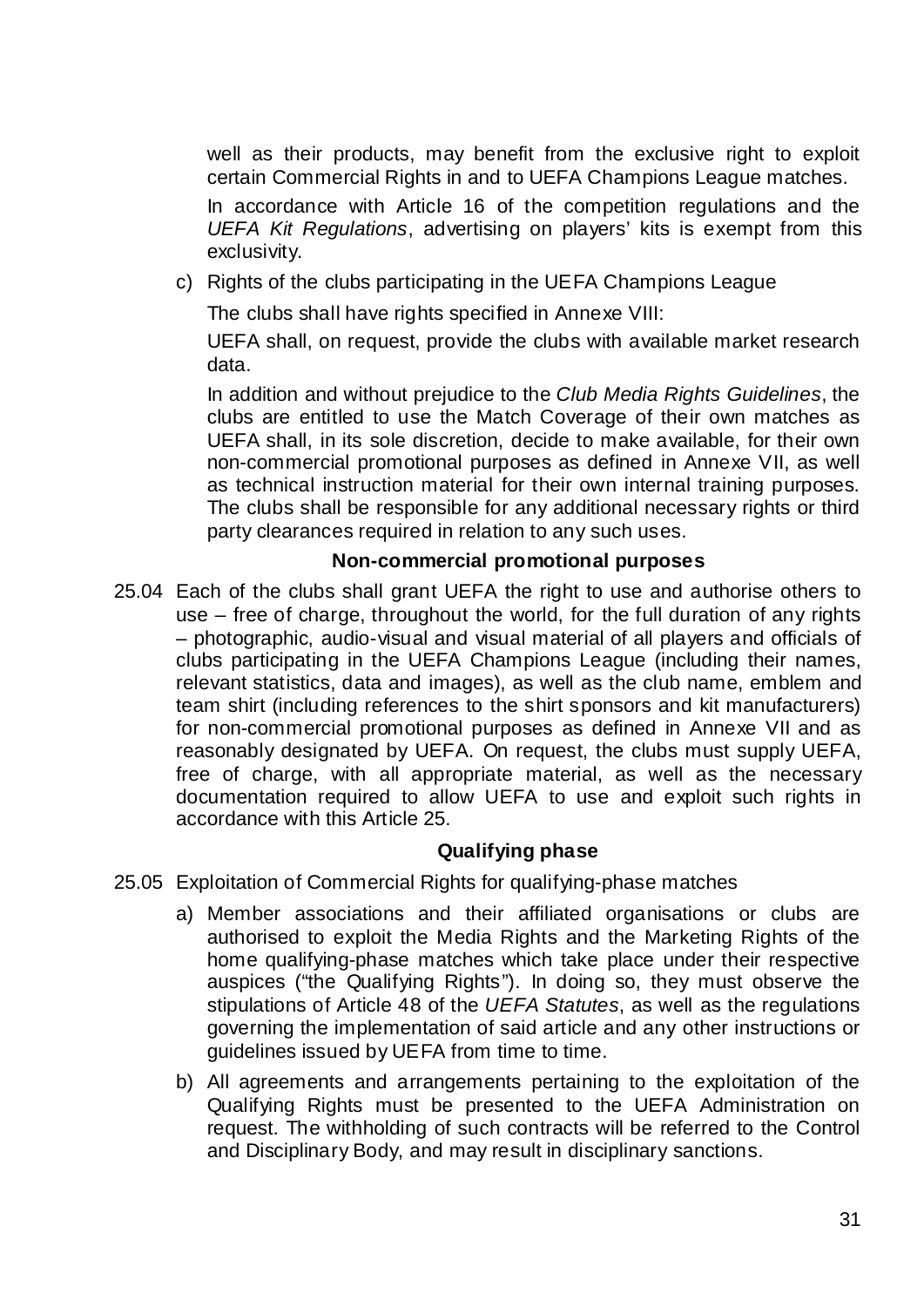- c) All agreements and arrangements pertaining to the exploitation of Qualifying Rights, must include Article 48 of the *UEFA Statutes* and the regulations governing its implementation as an integral part thereof. Furthermore, such agreements and arrangements must contain a stipulation guaranteeing that if any amendments are made to these regulations, or any other applicable codes, guidelines or regulations issued by UEFA from time to time, the said agreements and arrangements shall be amended as necessary to conform with the relevant amended regulation codes or guidelines within 30 days of their coming into force.
- d) For all qualifying-phase matches, member associations and their affiliated organisations or clubs undertake to provide UEFA free of charge and at least 60 minutes prior to kick-off of each match with access to television frequency information for receiving the broadcast signal at a location of UEFA's choice. These broadcasts can be recorded by UEFA for editorial purposes, and a copy of the recording shall be made available for the respective home club upon request. If this information is unavailable for whatever reason, member associations and their affiliated organisations or clubs undertake to provide to UEFA free of charge, in Digibeta (or if not available, in Betacam SP) format (or such other format as may be requested by UEFA) a recording of the entire match, to be sent to the destination of UEFA's choice within seven days of the match. For the purpose of directly or indirectly promoting the UEFA Champions League, the person who owns such rights shall grant UEFA the right to use and exploit and authorise others to use and exploit, by any and all means and in any and all media whether now known or invented in the future, throughout the world, for the full duration of such rights, up to 15 minutes of audio and/or visual material from each match, free of charge and without payment of any associated clearance costs.

Member associations and their affiliated organisations or clubs may not use or authorise any third party to use any of the registered UEFA Champions League trademarks or any orthographic material or artistic forms developed in connection with the UEFA Champions League in promotions, publications or advertising or otherwise without the prior written consent of UEFA.

#### **Compliance with laws and regulations**

25.06 The Commercial Rights shall be exploited in compliance with relevant laws and regulations.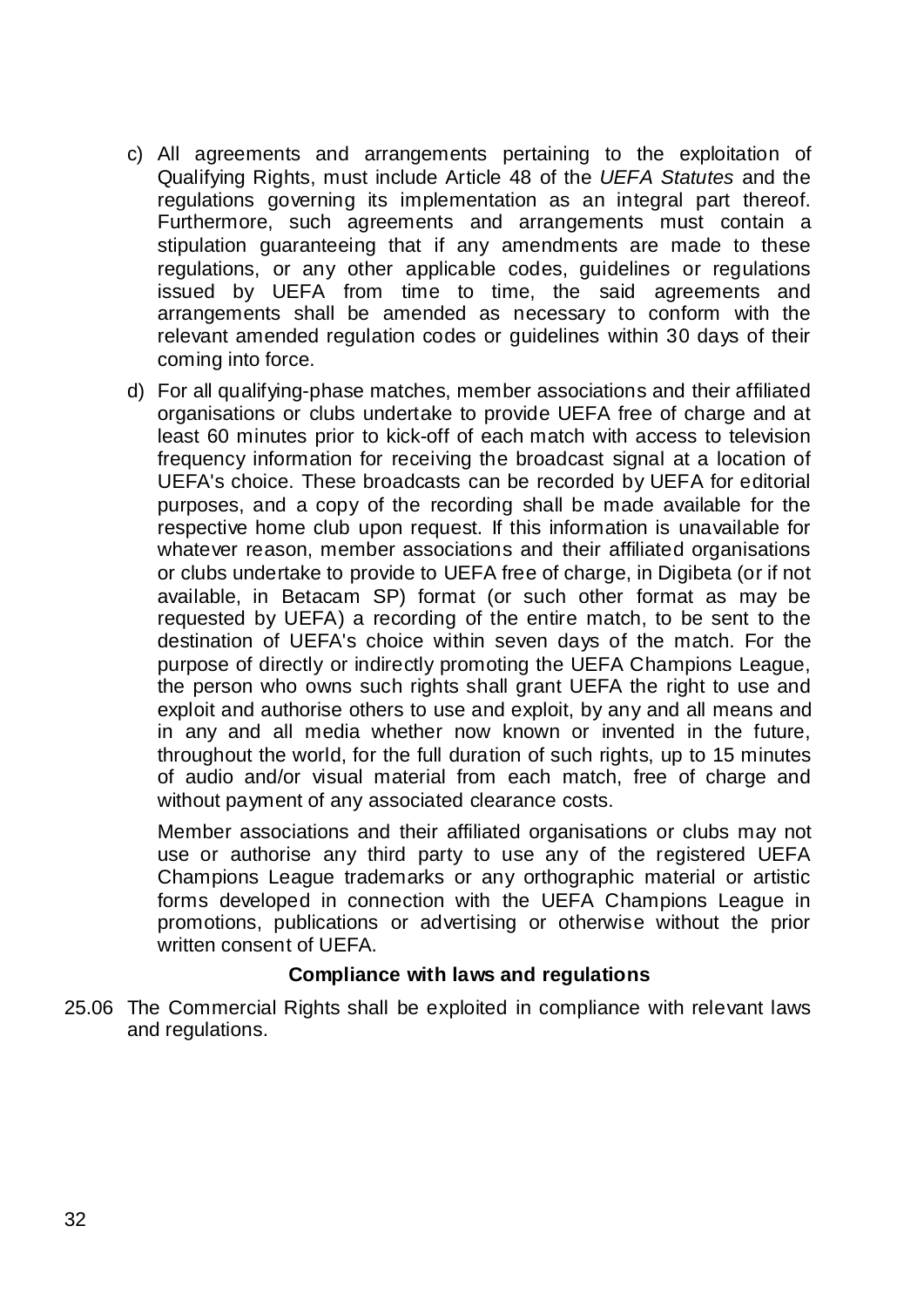# **XIV Intellectual Property Rights**

### **Article 26**

- 26.01 UEFA is the exclusive owner of all intellectual property rights of the competition, including any current or future rights of UEFA's names, logos, brands, medals and trophies. Any use of the aforementioned rights requires the prior written consent of UEFA, and must always conform to UEFA's instructions and guidelines on correct usage.
- 26.02 All rights to the fixture list, as well as the matches in the competition, are the sole and exclusive property of UEFA.

# **XV Court of Arbitration for Sport (CAS)**

### **Article 27**

#### **Ordinary Court of Arbitration**

- 27.01 CAS shall have exclusive jurisdiction to deal with all civil law disputes (of a pecuniary nature) relating to UEFA matters which arise between UEFA and Member Associations, clubs, players or officials, and between themselves.
- 27.02 There shall be no recourse to legal action in the ordinary courts of law in relation to such disputes.
- 27.03 Proceedings before CAS shall take place in accordance with the *Code of Sports-related Arbitration* of CAS.

#### **Article 28**

### **Legal Challenge to Decisions of the Organs for the Administration of Justice**

- 28.01 CAS shall have exclusive jurisdiction to deal with any challenge against a decision under civil law (of a pecuniary nature) of the Organs for the Administration of Justice. Any such challenge must be made at CAS within ten days of the notification of the decision which is challenged.
- 28.02 A decision of the Organs for the Administration of Justice of a sporting nature, or any part or parts of a decision that is of a sporting nature, may not be challenged in civil law.
- 28.03 A civil law challenge through CAS may only be brought after UEFA's official internal procedures have been exhausted.
- 28.04 There shall be no recourse to legal action in the ordinary courts of law in relation to such matters.
- 28.05 A civil law challenge shall not have any suspensory effect as a stay of execution of a disciplinary sanction, subject to the power of the President of the Division or the President of the Panel appointed to deal with the matter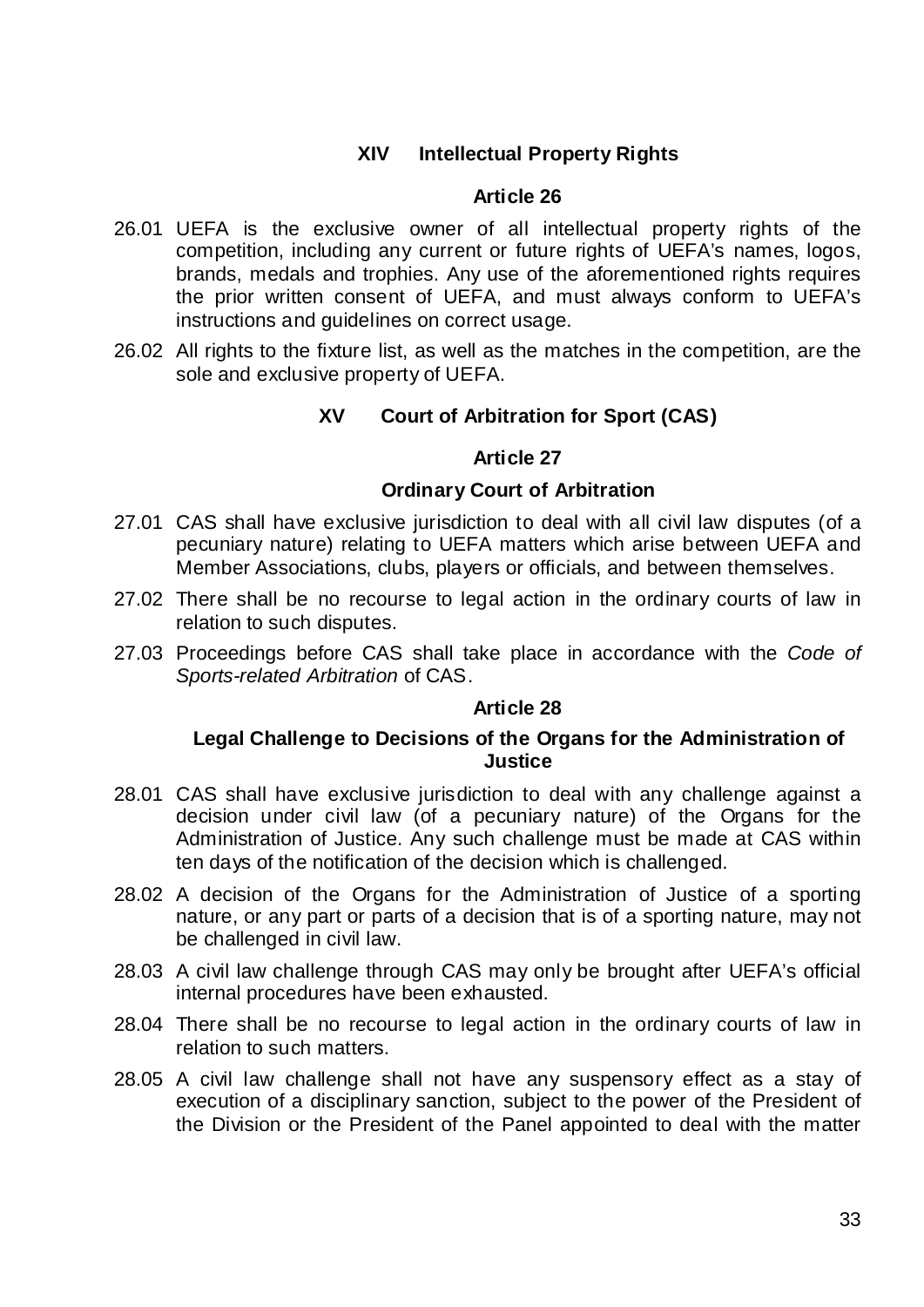after hearing the parties, to order that any disciplinary sanction be stayed pending the arbitration.

28.06 Proceedings before CAS shall take place in accordance with the *Code of Sports-related Arbitration* of CAS.

### **Article 29**

### **CAS Arbitrators**

29.01 Only arbitrators who have their domicile in Europe shall be competent to deal with matters involving UEFA.

### **XVI Unforeseen Circumstances**

### **Article 30**

30.01 The CEO will decide on any matters not provided for in these regulations, as well as in cases of force majeure. Such decisions are final.

# **XVII Closing Provisions**

### **Article 31**

- 31.01 All annexes form an integral part of these regulations.
- 31.02 In the event of any discrepancy in interpretation between the official languages of UEFA in the wording of these regulations, the English version is the authoritative text.
- 31.03 These regulations come into force on their approval by the UEFA Executive Committee, and apply for the 2005/06 season.

For the UEFA Executive Committee:

President Chief Executive

Lennart Johansson Lars-Christer Olsson

Nyon, April 2005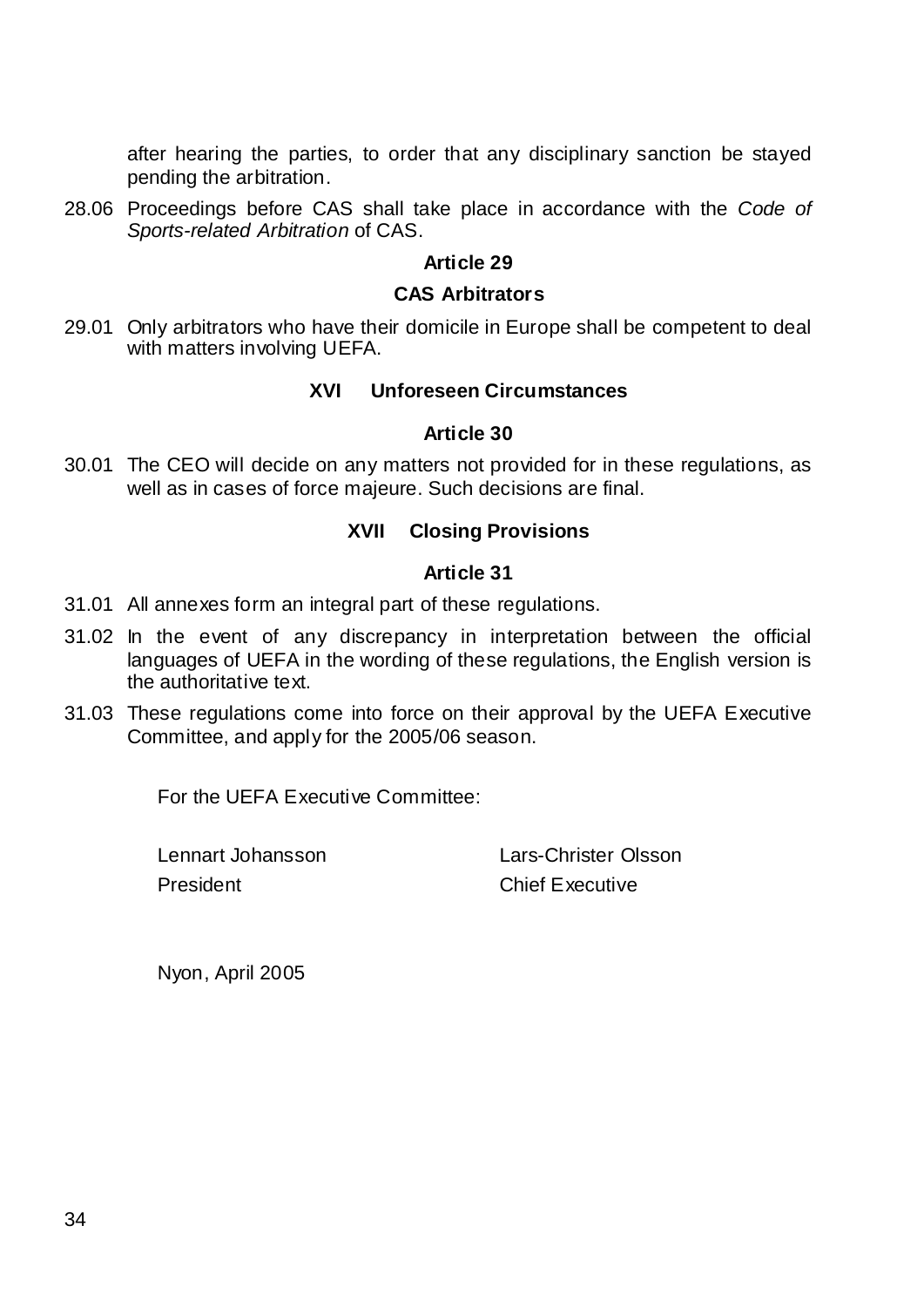### **ANNEXE Ia: Access List for the 2005/06 UEFA Club Competitions**

| <b>UEFA Champions League</b> |                 |                        |                               |                                  |                |                                     | <b>UEFA Cup</b>                     |                  |                 |                            |                        |                        |           |                 |              |                          |                        |           |                        |                          |           |
|------------------------------|-----------------|------------------------|-------------------------------|----------------------------------|----------------|-------------------------------------|-------------------------------------|------------------|-----------------|----------------------------|------------------------|------------------------|-----------|-----------------|--------------|--------------------------|------------------------|-----------|------------------------|--------------------------|-----------|
|                              | Group           |                        |                               | Q <sub>3</sub><br>Q <sub>2</sub> |                |                                     |                                     |                  | Q 1 Ranki       | <b>Association</b>         |                        | <b>First Round</b>     |           |                 |              | Q <sub>2</sub>           |                        |           |                        |                          |           |
| <b>TH</b>                    |                 |                        |                               |                                  |                | <b>TH</b>                           |                                     |                  |                 | <b>UIC UIC UIC</b>         |                        |                        |           | FP.             | FP           | FP.                      |                        |           |                        |                          |           |
| <b>CH</b>                    | <b>RU</b>       |                        |                               | N <sub>3</sub>                   | N <sub>4</sub> |                                     |                                     |                  | $\mathbf{1}$    | <b>Spain</b>               | $\overline{\text{cw}}$ |                        |           | <b>N5</b>       | <b>N6</b>    |                          |                        |           |                        |                          |           |
| <b>CH</b>                    | <b>RU</b>       |                        |                               | N <sub>3</sub>                   | <b>N4</b>      |                                     |                                     |                  | $\overline{c}$  | England                    | <b>CW</b>              |                        |           | <b>N5</b>       | <b>N6</b>    |                          |                        |           |                        |                          |           |
| <b>CH</b>                    | RU              |                        |                               | N <sub>3</sub>                   | N <sub>4</sub> |                                     |                                     |                  | 3               | <b>Italy</b>               | $\overline{\text{cw}}$ |                        |           | <b>N5</b>       | N6           |                          |                        |           |                        |                          |           |
| <b>CH</b>                    | <b>RU</b>       |                        |                               | N <sub>3</sub>                   |                |                                     |                                     |                  | 4               | Germany                    | <b>CW</b>              |                        | <b>N4</b> | <b>N5</b>       |              |                          |                        |           |                        |                          |           |
| <b>CH</b>                    | $\overline{RU}$ |                        |                               | N <sub>3</sub>                   |                |                                     |                                     |                  | 5               | France                     | $\overline{\text{cw}}$ |                        | <b>N4</b> | <b>N5</b>       |              |                          |                        |           |                        |                          |           |
| <b>CH</b>                    | <b>RU</b>       |                        |                               | N <sub>3</sub>                   |                |                                     |                                     |                  | 6               | Portugal                   | <b>CW</b>              |                        | <b>N4</b> | <b>N5</b>       |              |                          |                        |           |                        |                          |           |
| <b>CH</b>                    |                 |                        | <b>RU</b>                     |                                  |                |                                     |                                     |                  | $\overline{7}$  | Greece                     | <b>CW</b>              | N <sub>3</sub>         | <b>N4</b> | <b>N5</b>       |              |                          |                        |           |                        |                          |           |
| <b>CH</b>                    |                 |                        | $\overline{RU}$               |                                  |                |                                     |                                     |                  | 8               | Netherlands                | <b>CW</b>              | N3                     | <b>N4</b> | <b>N5</b>       |              |                          |                        |           |                        |                          |           |
| $\overline{CH}$              |                 |                        | $\overline{RU}$               |                                  |                |                                     |                                     |                  | 9               | <b>Czech Republic</b>      | <b>CW</b>              |                        |           |                 |              |                          |                        | N3        |                        |                          |           |
|                              |                 | <b>CH</b>              |                               |                                  |                |                                     | <b>RU</b>                           |                  | 10              | <b>Turkey</b>              | <b>CW</b>              |                        |           |                 |              |                          |                        | N3        |                        |                          |           |
|                              |                 | <b>CH</b>              |                               |                                  |                |                                     | <b>RU</b>                           |                  | 11              | Scotland                   |                        |                        |           |                 |              | <b>CW</b>                |                        | N3        |                        |                          |           |
|                              |                 | <b>CH</b><br><b>RU</b> |                               |                                  | 12             | <b>Belgium</b>                      |                                     |                  |                 |                            |                        | $\overline{\text{cw}}$ |           | N3              |              |                          |                        |           |                        |                          |           |
|                              |                 | <b>CH</b><br><b>RU</b> |                               | 13                               | Switzerland    |                                     |                                     |                  |                 |                            | <b>CW</b>              |                        | N3        |                 |              |                          |                        |           |                        |                          |           |
|                              |                 | <b>CH</b><br><b>RU</b> |                               |                                  | 14             | <b>Ukraine</b>                      |                                     |                  |                 |                            |                        | <b>CW</b>              |           | N3              |              |                          |                        |           |                        |                          |           |
|                              |                 | <b>CH</b>              |                               |                                  | <b>RU</b>      |                                     | 15                                  | <b>Norway</b>    |                 |                            |                        |                        |           | <b>CW</b>       |              | N3                       |                        |           |                        |                          |           |
|                              |                 |                        |                               |                                  |                | <b>CH</b>                           |                                     |                  | 16              | Poland                     |                        |                        |           |                 |              |                          | CW RU                  | N3        |                        |                          |           |
|                              |                 |                        |                               |                                  |                | <b>CH</b>                           |                                     |                  | 17              | <b>Israel</b>              |                        |                        |           |                 |              |                          | <b>CW RU</b>           | N3        |                        |                          |           |
|                              |                 |                        |                               |                                  |                | <b>CH</b>                           |                                     |                  | 18              | <b>Austria</b>             |                        |                        |           |                 |              | <b>CW</b>                | <b>RU</b>              | N3        |                        |                          |           |
|                              |                 |                        |                               |                                  |                | $\overline{\overline{\mathsf{CH}}}$ |                                     |                  | 19              | Serbia and Montenegro      |                        |                        |           |                 |              |                          | <b>CW RU</b>           | N3        |                        |                          |           |
|                              |                 |                        |                               | <b>CH</b>                        |                |                                     | 20                                  | <b>Bulgaria</b>  |                 |                            |                        |                        |           |                 | <b>CW RU</b> | N3                       |                        |           |                        |                          |           |
|                              |                 | <b>CH</b>              |                               |                                  | 21             | <b>Russia</b>                       |                                     |                  |                 |                            |                        | <b>CW</b>              | <b>RU</b> | N <sub>3</sub>  |              |                          |                        |           |                        |                          |           |
|                              |                 | <b>CH</b>              |                               |                                  |                | 22                                  | <b>Denmark</b>                      |                  |                 |                            |                        |                        | <b>CW</b> | $\overline{RU}$ |              |                          |                        |           |                        |                          |           |
|                              |                 |                        |                               |                                  |                | <b>CH</b>                           |                                     |                  | 23              | Croatia                    |                        |                        |           |                 |              |                          | <b>CW RU</b>           |           |                        |                          |           |
|                              |                 |                        |                               |                                  |                | <b>CH</b>                           |                                     |                  | 24              | Sweden                     |                        |                        |           |                 |              |                          | CW RU                  |           |                        |                          |           |
|                              |                 |                        |                               |                                  |                | <b>CH</b>                           |                                     |                  | 25              | Hungary                    |                        |                        |           |                 |              |                          |                        |           |                        | <b>CW</b>                | <b>RU</b> |
|                              |                 |                        |                               |                                  |                |                                     |                                     | $\overline{CH}$  | 26              | Romania                    |                        |                        |           |                 |              |                          |                        |           |                        |                          | CW RU     |
|                              |                 |                        |                               |                                  |                |                                     |                                     | <b>CH</b>        | 27              | Slovakia                   |                        |                        |           |                 |              |                          |                        |           |                        |                          | CW RU     |
|                              |                 |                        |                               |                                  |                |                                     |                                     | <b>CH</b>        | 28              | Slovenia                   |                        |                        |           |                 |              |                          |                        |           |                        | <b>CW</b>                | <b>RU</b> |
|                              |                 |                        |                               |                                  |                |                                     |                                     | <b>CH</b>        | 29              | Cyprus                     |                        |                        |           |                 |              |                          |                        |           |                        | CW RU                    |           |
|                              |                 |                        |                               |                                  |                |                                     |                                     | <b>CH</b>        | 30              | Moldova                    |                        |                        |           |                 |              |                          |                        |           |                        | $\overline{\text{cw}}$   | RU        |
|                              |                 |                        |                               |                                  |                |                                     |                                     | <b>CH</b>        | 31              | Latvia                     |                        |                        |           |                 |              |                          |                        |           |                        | <b>CW</b>                | <b>RU</b> |
|                              |                 |                        |                               |                                  |                |                                     |                                     | CH               | $\overline{32}$ | <b>Finland</b>             |                        |                        |           |                 |              |                          |                        |           |                        | <b>CW</b>                | <b>RU</b> |
|                              |                 |                        |                               |                                  | <b>CH</b>      | 33                                  | Bosnia-Herzegovina                  |                  |                 |                            |                        |                        |           |                 |              |                          | <b>CW</b>              | <b>RU</b> |                        |                          |           |
|                              |                 |                        |                               |                                  |                | CH                                  | 34                                  | Georgia          |                 |                            |                        |                        |           |                 |              |                          |                        | <b>CW</b> | <b>RU</b>              |                          |           |
|                              |                 |                        |                               | CH                               |                |                                     | 35                                  | F.Y.R. Macedonia |                 |                            |                        |                        |           |                 |              |                          |                        | <b>CW</b> | <b>RU</b>              |                          |           |
|                              |                 |                        |                               |                                  |                |                                     | $\overline{\overline{\mathsf{CH}}}$ | 36               | Lithuania       |                            |                        |                        |           |                 |              |                          |                        |           | $\overline{\text{cw}}$ | <b>RU</b>                |           |
|                              |                 |                        |                               |                                  |                |                                     |                                     | CH               | 37              | <b>Belarus</b>             |                        |                        |           |                 |              |                          |                        |           |                        | <b>CW</b>                | <b>RU</b> |
|                              |                 |                        |                               |                                  |                | <b>CH</b>                           | 38                                  | Iceland          |                 |                            |                        |                        |           |                 |              |                          |                        | <b>CW</b> | <b>RU</b>              |                          |           |
|                              |                 |                        |                               |                                  |                |                                     |                                     | CH               | 39              | <b>Malta</b>               |                        |                        |           |                 |              |                          |                        |           | <b>CW</b>              | <b>RU</b>                |           |
|                              |                 |                        |                               |                                  |                |                                     |                                     | <b>CH</b>        | 40              | <b>Republic of Ireland</b> |                        |                        |           |                 |              |                          |                        |           |                        | <b>CW</b>                | <b>RU</b> |
|                              |                 |                        | <b>CH</b>                     |                                  | 41             | <b>Armenia</b>                      |                                     |                  |                 |                            |                        |                        |           |                 |              | <b>CW</b>                | <b>RU</b>              |           |                        |                          |           |
|                              |                 |                        | Wales<br><b>CH</b><br>42      |                                  |                |                                     |                                     |                  |                 |                            |                        |                        |           |                 | <b>CW</b>    | <b>RU</b>                |                        |           |                        |                          |           |
|                              |                 |                        |                               |                                  |                |                                     |                                     |                  | 43              | Liechtenstein              |                        |                        |           |                 |              |                          |                        |           |                        | <b>CW</b>                |           |
|                              |                 |                        |                               | <b>CH</b><br>44                  |                | <b>Albania</b>                      |                                     |                  |                 |                            |                        |                        |           |                 |              | $\overline{\mathsf{cw}}$ | <b>RU</b>              |           |                        |                          |           |
|                              |                 |                        |                               |                                  |                |                                     |                                     | CH               | 45              | Northern Ireland           |                        |                        |           |                 |              |                          |                        |           |                        | <b>CW</b>                | <b>RU</b> |
|                              |                 |                        |                               |                                  |                |                                     |                                     | <b>CH</b>        | 46              | <b>Estonia</b>             |                        |                        |           |                 |              |                          |                        |           |                        | <b>CW</b>                | <b>RU</b> |
|                              |                 |                        |                               |                                  |                |                                     |                                     | <b>CH</b>        | 47              | Luxembourg                 |                        |                        |           |                 |              |                          |                        |           |                        | $\overline{\mathsf{cw}}$ | RU        |
|                              |                 |                        |                               |                                  |                |                                     |                                     | <b>CH</b>        | 48              | Azerbai jan                |                        |                        |           |                 |              |                          |                        |           |                        | <b>CW</b>                | <b>RU</b> |
|                              |                 |                        |                               |                                  |                |                                     |                                     | <b>CH</b>        | 49              | <b>Faroe Islands</b>       |                        |                        |           |                 |              |                          |                        |           |                        | <b>CW</b>                | <b>RU</b> |
|                              |                 |                        | Kazakhstan<br><b>CH</b><br>50 |                                  |                |                                     |                                     |                  |                 |                            |                        |                        |           |                 |              |                          | $\overline{\text{cw}}$ | <b>RU</b> |                        |                          |           |
|                              |                 |                        |                               |                                  |                |                                     |                                     |                  | 51              | Andorra                    |                        |                        |           |                 |              |                          |                        |           | CН                     |                          |           |
|                              |                 |                        |                               |                                  |                |                                     | 52                                  | San Marino       |                 |                            |                        |                        |           |                 |              |                          | <b>CH</b>              |           |                        |                          |           |

**TH = title-holder / tenant du titre / Titelhalter**

**CH = domestic champion club / champion national / Landesmeister RU = dometic league runner-up / vice-champion national / Vizelandesmeister**

**N3 = domestic league 3rd-placed club / 3e du championnat national / 3. der nationalen Meisterschaft**

**N4 = domestic league 4th-placed club / 4e du championnat national / 4. der nationalen Meisterschaft**

**N5 = domestic league 5th-placed club / 5e du championnat national / 5. der nationalen Meisterschaft**

**N6 = domestic league 6th-placed club / 6e du championnat national / 6. der nationalen Meisterschaft**

**CW = domestic cup-winner / vainqueur de coupe national / nationaler Pokalsieger**

**UIC = club qualified via UEFA Intertoto Cup / qualifié via UEFA Intertoto Cup / Vereine aus UEFA Intertoto Cup**

**FP = club qualified via Fair Play rankings / qualifié via classement du fair-play / Vereine aus Fairplay-Wertung**

**Q = qualifying rounds / tours de qualification / Qualifikationsrunden**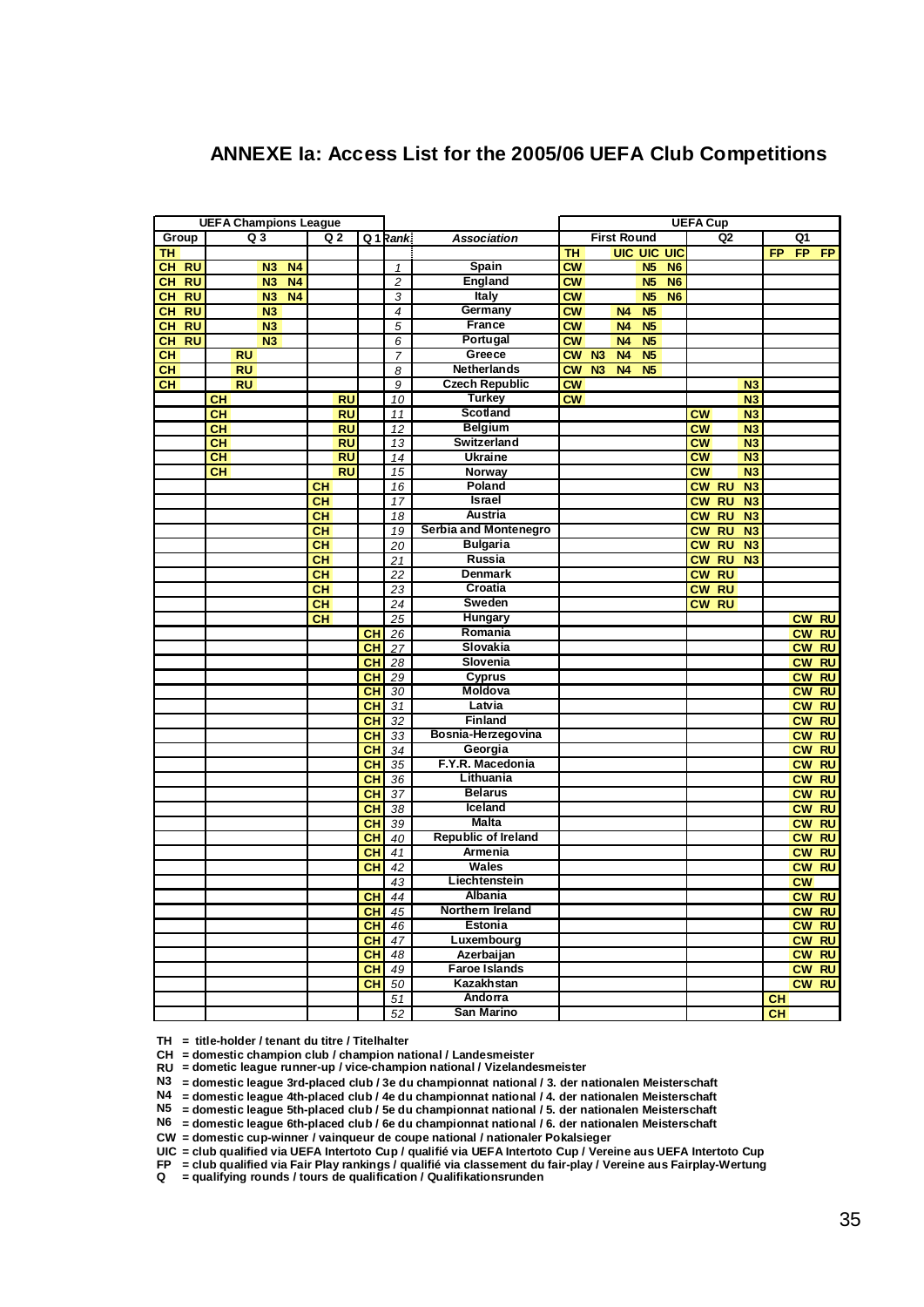

# **ANNEXE Ib: UEFA Champions League Competition System**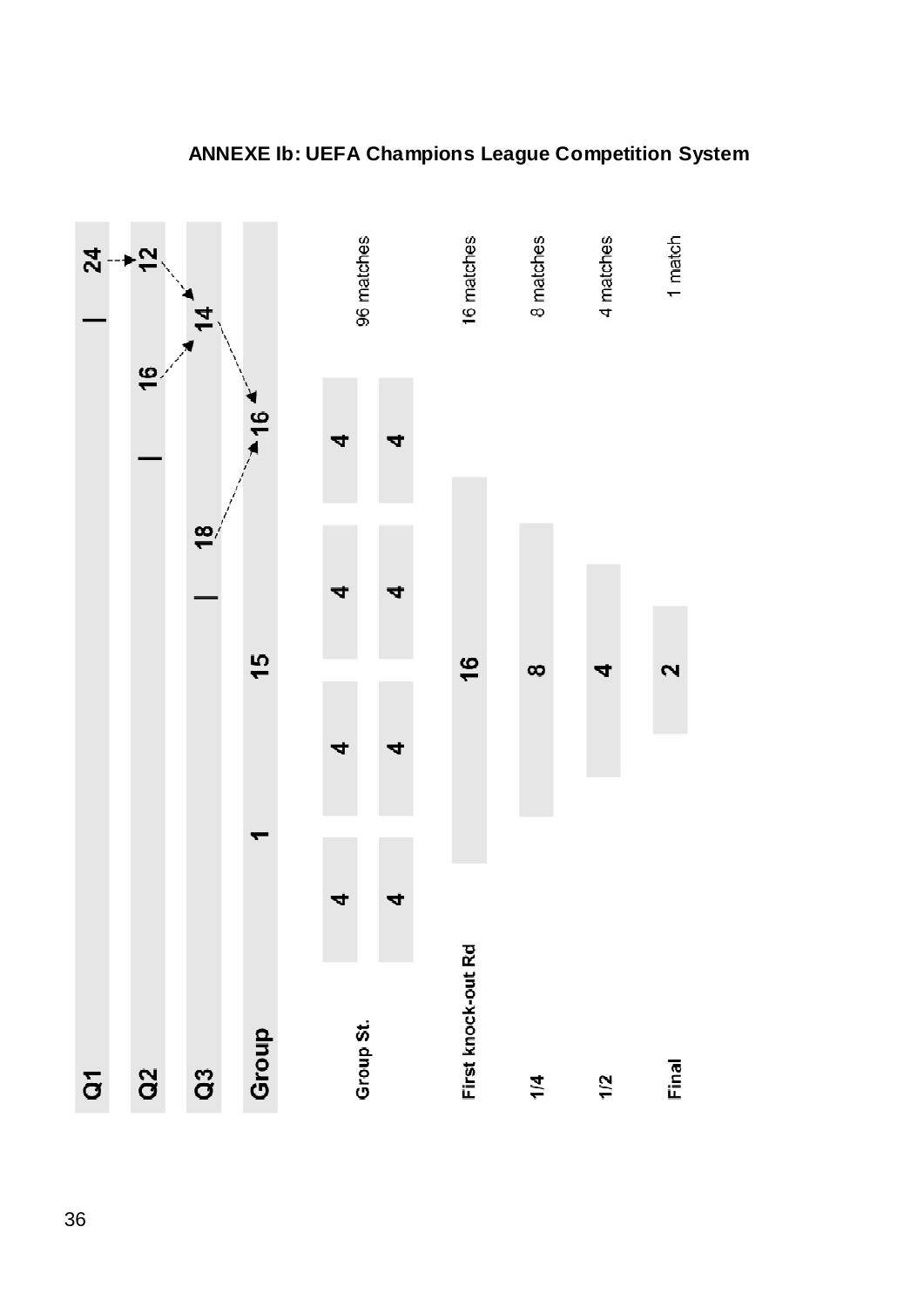# **ANNEXE Ic: UEFA Match Calendar 2005/06**

| š<br>uci<br>UICT UICT | 30<br>29<br>28<br>ō<br>Q2 Q2+UIC4<br>26 27<br>25<br>$\overline{c}$<br>23<br>22<br>21<br>19    20<br>ō<br>ā<br>$\frac{8}{1}$<br>UIC3 UIC3<br>$\overline{17}$<br>$\frac{6}{5}$<br>15<br>$12$   13 14<br>ō<br>$\bar{\circ}$<br>ō<br>$10$ 11<br>UIC <sub>2</sub> UIC <sub>2</sub><br>თ<br>$\infty$<br>jm.<br>N<br>ဖ<br>5<br>4<br>ო | 5<br>30<br>29<br>$\overline{a}$<br>27<br>26<br>$24$   25<br>23<br>UIC <sub>3</sub><br>2<br>ភ<br>$\overline{a}$<br><b>°1</b><br>$17$   18<br>$\frac{6}{1}$<br>$\frac{15}{2}$<br>$\frac{4}{3}$<br>13<br><u>12</u><br>$10$   11<br>တ<br>œ<br>ဖ<br>5<br>UIC <sub>2</sub> | 75<br>30<br>28    29<br>25<br>g<br>24<br>ĉ<br>UIC5+Q3<br>ន<br>$21$ 22<br><u>ន</u><br>$\frac{1}{2}$<br>(17)18<br>$\frac{6}{1}$<br>$14$   15<br>13<br>$\frac{1}{2}$<br>$\overline{E}$<br>8<br>$\frac{1}{2}$<br>G<br>UIC5+Q3<br>თ<br>$\infty$<br>ဖ<br>Ю<br>4<br>Q2+UIC4 | 30<br>181<br>29<br>MD <sub>2</sub><br>28<br>MD <sub>2</sub><br>27<br>25 26<br>$\overline{6}$<br>23<br>2<br>ភ<br>20<br>$18$   19<br>$\overline{1}$<br>$\frac{6}{2}$<br>15<br>181<br>$\frac{4}{1}$<br>MD1 MD1<br>$\overline{13}$<br>$10$ $11$ $12$<br>တ<br>œ<br>N<br>6<br>5<br>4<br>3 | $30 \mid 31$<br>MD4<br>29<br>28<br>27<br>26<br>25<br>$23$ $24$<br>MD <sub>3</sub><br>MD5<br>MD5<br>2<br>ភ<br>20<br>MD3 MD1<br>$\frac{1}{2}$<br>ND <sub>3</sub><br>$\frac{8}{10}$<br>$16$   17<br>15<br>$\overline{4}$<br>13<br>$10$ 11 12<br>$\bullet$<br>نسبب<br>$\infty$<br>i<br>ဖ<br>ю<br>4<br>M <sub>D2</sub><br>ო | ္က<br>29<br>27 28<br>26<br>25<br>24<br>23<br>$\boldsymbol{z}$<br>$20$ 21<br>$18$ 19<br>$10$ $11$ $\begin{array}{ c c } \hline 12 & 13 \\ \hline \text{EUSA} \end{array}$<br>თ<br>œ<br>MD6<br>6<br>MD <sub>6</sub><br>5<br>4 | 5<br>30<br>29<br>88<br>27<br>$25 \mid 26$<br>24<br>23<br>2<br>ត<br>20<br>$-18$ 19<br>$\overline{11}$<br>$\frac{6}{1}$<br>$\frac{15}{2}$<br>14<br>$\frac{3}{2}$<br>11   12<br>$\frac{1}{2}$<br>თ<br>œ<br>$\mathbf{\omega}$<br>5<br>4<br>ო | 75<br>29 30<br>28<br>27<br>26<br>25<br>24<br>22    23<br>1/16<br>1/8<br>1/8<br>21<br>20<br>$\frac{0}{1}$<br>$\frac{8}{1}$<br>$15$   16<br>1/16<br>1/16<br>$\frac{4}{1}$<br>13<br>$\frac{1}{2}$<br>Ξ<br>$\frac{1}{2}$<br>Φ<br>$\infty$<br>ဖ<br>ю<br>4<br>ო | 8<br>26 27<br>25<br>24<br>23<br>22<br>$\overline{a}$<br>$19$ 20<br>$\frac{8}{1}$<br>17<br>16<br>15<br>$\frac{4}{4}$<br>$\frac{12}{13}$<br>Ξ<br>$\frac{1}{2}$<br>თ<br>∞<br>ဖ<br>Ю<br>4<br>ო | 75<br>30<br>1/4<br>29<br>$\frac{1}{4}$<br>28<br>$\frac{14}{3}$<br>26 27<br>1/2<br>1/2<br>25<br>1/2<br>ನೆ<br>23<br>လ္လ<br>21<br>$19$ 20<br>1/2<br>1/2<br>$\frac{8}{1}$<br>12<br>$\overline{17}$<br>$\frac{6}{2}$<br>1/8<br>15<br>1/8<br>$\frac{4}{3}$<br>$12$   13<br>Ξ<br>$\overline{C}$<br>1/8<br>Φ<br>1/8<br>œ<br>1/8<br>Ľ<br>1/4<br>ဖ<br>1/4<br>Ю<br>14<br>ო | 30<br>29<br>88<br>27<br>26<br>25<br>23 24<br>2<br>ភ<br>20<br>$\frac{9}{1}$<br>$\frac{8}{18}$<br>$16$   17<br>14 15<br>13<br>$\frac{1}{2}$<br>Ξ<br>$\frac{10}{10}$<br>ő<br>8<br>ဖ<br>5<br>4<br>ო | ᢛ<br>30<br>28   29<br>27<br>26<br>55<br>$\overline{c}$<br>23<br>$\frac{27}{22}$<br><b>SO</b><br>$\frac{1}{2}$<br>$\frac{8}{1}$<br>$\overline{1}$<br>$14$   15 16<br>$\frac{3}{2}$<br>$\frac{1}{2}$<br>Ξ<br>$\overline{10}$<br>တ<br>8<br>ဖ<br>5<br>4<br>ო | 30<br> 27 28 29<br>26<br>19 20 21 22 23 24 25<br>$\frac{1}{2}$<br>თ<br>∞<br>ဖ<br>Ю<br>4<br>S | Q = UEFA Champions League / qualifying rounds<br>$\mathbb{R}^{\infty}$<br>START OF WEEK: SAT SUN | Q = UEFA Cup / qualifying rounds<br>UEFA CHAMPIONS LEAGUE MATCHES ON TUESDAYS AND WEDNESDAYS | UIC = UEFA Intertoto Cup<br>UEFA CUP MATCHES ON WEDNESDAYS OR THURSDAYS | TO 18 DEC)<br>FIFA CLUB WORLD CHAMPIONSHIP (FROM 11 | SCUP (AUG 26) | INTERNATIONAL MATCHES OF NATIONAL TEAMS<br>Wolrd Cup 2006 |
|-----------------------|--------------------------------------------------------------------------------------------------------------------------------------------------------------------------------------------------------------------------------------------------------------------------------------------------------------------------------|----------------------------------------------------------------------------------------------------------------------------------------------------------------------------------------------------------------------------------------------------------------------|----------------------------------------------------------------------------------------------------------------------------------------------------------------------------------------------------------------------------------------------------------------------|-------------------------------------------------------------------------------------------------------------------------------------------------------------------------------------------------------------------------------------------------------------------------------------|------------------------------------------------------------------------------------------------------------------------------------------------------------------------------------------------------------------------------------------------------------------------------------------------------------------------|-----------------------------------------------------------------------------------------------------------------------------------------------------------------------------------------------------------------------------|------------------------------------------------------------------------------------------------------------------------------------------------------------------------------------------------------------------------------------------|-----------------------------------------------------------------------------------------------------------------------------------------------------------------------------------------------------------------------------------------------------------|--------------------------------------------------------------------------------------------------------------------------------------------------------------------------------------------|-----------------------------------------------------------------------------------------------------------------------------------------------------------------------------------------------------------------------------------------------------------------------------------------------------------------------------------------------------------------|-------------------------------------------------------------------------------------------------------------------------------------------------------------------------------------------------|----------------------------------------------------------------------------------------------------------------------------------------------------------------------------------------------------------------------------------------------------------|----------------------------------------------------------------------------------------------|--------------------------------------------------------------------------------------------------|----------------------------------------------------------------------------------------------|-------------------------------------------------------------------------|-----------------------------------------------------|---------------|-----------------------------------------------------------|
|                       |                                                                                                                                                                                                                                                                                                                                |                                                                                                                                                                                                                                                                      |                                                                                                                                                                                                                                                                      |                                                                                                                                                                                                                                                                                     |                                                                                                                                                                                                                                                                                                                        |                                                                                                                                                                                                                             |                                                                                                                                                                                                                                          |                                                                                                                                                                                                                                                           |                                                                                                                                                                                            |                                                                                                                                                                                                                                                                                                                                                                 |                                                                                                                                                                                                 |                                                                                                                                                                                                                                                          |                                                                                              |                                                                                                  |                                                                                              |                                                                         |                                                     |               |                                                           |
|                       |                                                                                                                                                                                                                                                                                                                                |                                                                                                                                                                                                                                                                      |                                                                                                                                                                                                                                                                      |                                                                                                                                                                                                                                                                                     |                                                                                                                                                                                                                                                                                                                        |                                                                                                                                                                                                                             |                                                                                                                                                                                                                                          |                                                                                                                                                                                                                                                           |                                                                                                                                                                                            |                                                                                                                                                                                                                                                                                                                                                                 |                                                                                                                                                                                                 |                                                                                                                                                                                                                                                          |                                                                                              |                                                                                                  |                                                                                              |                                                                         |                                                     |               |                                                           |
|                       |                                                                                                                                                                                                                                                                                                                                |                                                                                                                                                                                                                                                                      |                                                                                                                                                                                                                                                                      |                                                                                                                                                                                                                                                                                     |                                                                                                                                                                                                                                                                                                                        |                                                                                                                                                                                                                             |                                                                                                                                                                                                                                          |                                                                                                                                                                                                                                                           |                                                                                                                                                                                            |                                                                                                                                                                                                                                                                                                                                                                 |                                                                                                                                                                                                 |                                                                                                                                                                                                                                                          |                                                                                              |                                                                                                  |                                                                                              |                                                                         |                                                     |               |                                                           |
|                       | $\sim$                                                                                                                                                                                                                                                                                                                         | JIC2<br>N                                                                                                                                                                                                                                                            |                                                                                                                                                                                                                                                                      | N                                                                                                                                                                                                                                                                                   | $\sim$                                                                                                                                                                                                                                                                                                                 | $\mathbf{a}$                                                                                                                                                                                                                | N                                                                                                                                                                                                                                        | 2                                                                                                                                                                                                                                                         | Ν                                                                                                                                                                                          | N                                                                                                                                                                                                                                                                                                                                                               | Z                                                                                                                                                                                               | N                                                                                                                                                                                                                                                        | $\mathbf{c}$                                                                                 |                                                                                                  |                                                                                              |                                                                         |                                                     |               |                                                           |
|                       |                                                                                                                                                                                                                                                                                                                                |                                                                                                                                                                                                                                                                      |                                                                                                                                                                                                                                                                      |                                                                                                                                                                                                                                                                                     | MD4 MD4                                                                                                                                                                                                                                                                                                                | MD4<br>$\mathbf{\tau}$                                                                                                                                                                                                      | ٣                                                                                                                                                                                                                                        |                                                                                                                                                                                                                                                           |                                                                                                                                                                                            |                                                                                                                                                                                                                                                                                                                                                                 |                                                                                                                                                                                                 |                                                                                                                                                                                                                                                          |                                                                                              |                                                                                                  |                                                                                              |                                                                         |                                                     |               |                                                           |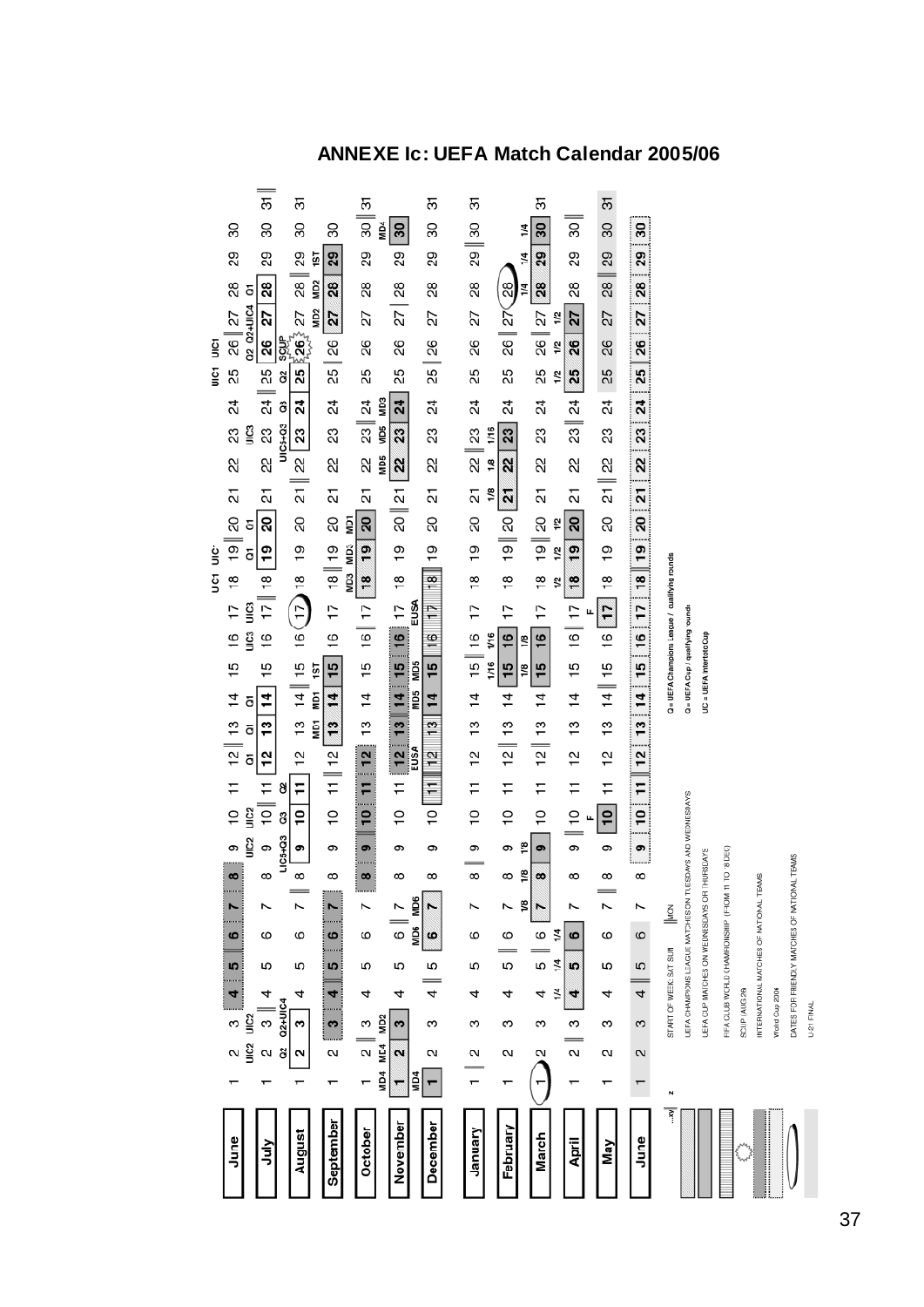# **ANNEXE II: Coefficient Rankings Calculation System**

- 1. Places in the UEFA Champions League are allocated as follows:
	- a) 3 associations with 4 participants each,
	- b) 3 associations with 3 participants each,
	- c) 9 associations with 2 participants each,
	- d) remaining associations with 1 participant each,

plus

- e) the title-holders, if they do not qualify for the UEFA Champions League via their top domestic league championship, and if the UEFA Administration admits the club in question to the UEFA Champions League at the request of its national association (see Article 1 of the UEFA Champions League regulations).
- 2. Places in the UEFA Cup are allocated as follows:
	- a) 2 associations with 4 participants each,
	- b) 12 associations with 3 participants each,
	- c) 3 associations with 1 participant each,
	- d) remaining associations with 2 participants each,

plus

- e) the title-holders, if they do not qualify for either of the 2005/06 UEFA club competitions via their domestic club competitions, and if the UEFA Administration admits the club to the UEFA Cup at the request of the respective national association (see Article 1 of the UEFA Cup regulations);
- f) three clubs on the basis of UEFA's Fair Play assessment (see Annexe V), as well as three clubs from the UEFA Intertoto Cup;
- g) the 16 clubs eliminated in the third qualifying round of the UEFA Champions League, which join the UEFA Cup in the first round (see Article 1 of the UEFA Cup regulations);
- h) the eight clubs which finish the group stage of the UEFA Champions League in third place in their group, which join the UEFA Cup in the round of 32 (see Article 1 of the UEFA Cup regulations).
- 3. In both the UEFA Champions League and UEFA Cup, clubs representing the associations with the lowest coefficients in the rankings have to take part in the qualifying round(s) (see Annexe Ia).
- 4. Subject to Article 1 of the UEFA Champions League regulations, any places that remain vacant after the entry deadline will be allocated to national associations that are entitled to enter a total of four participants in the UEFA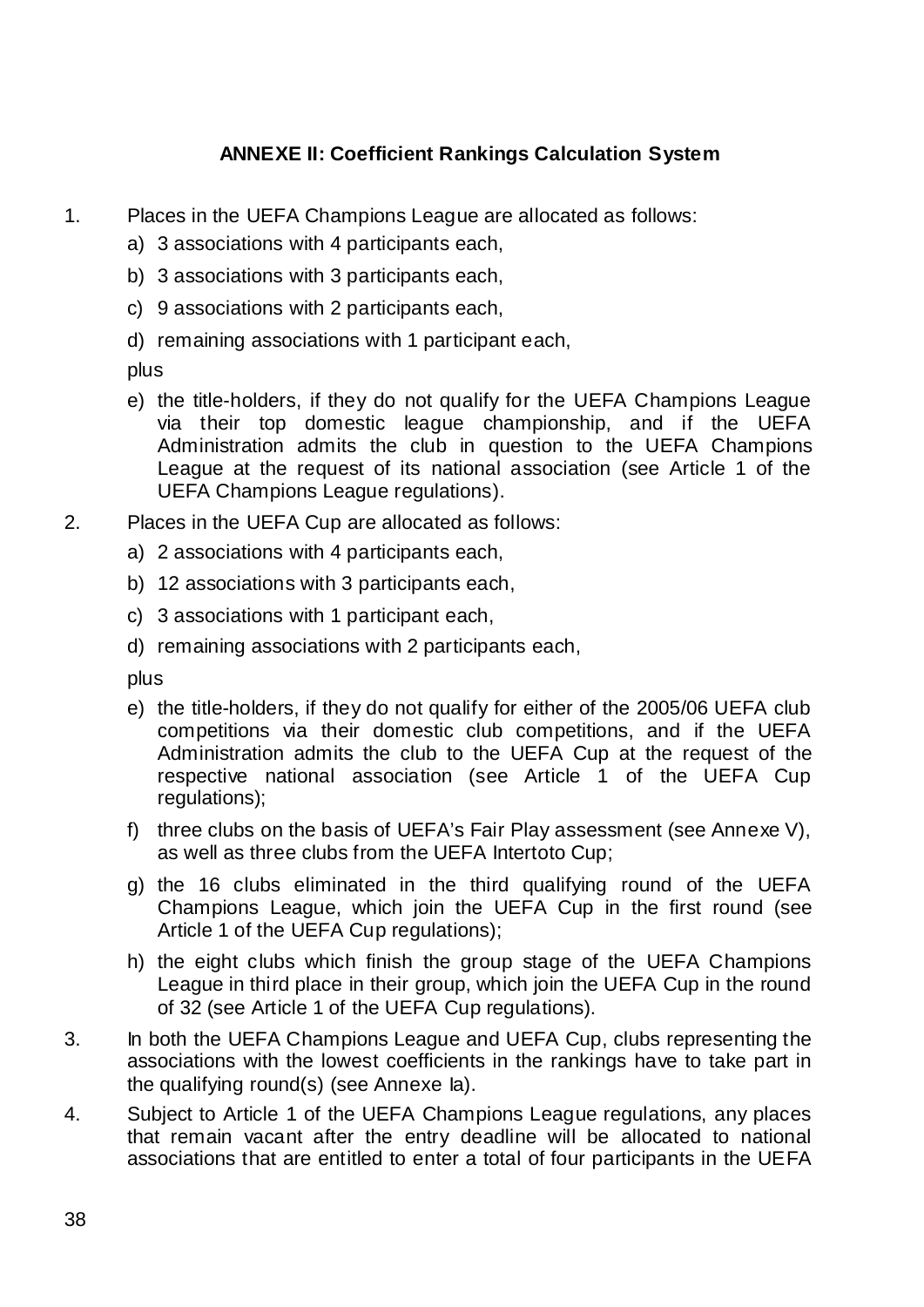Champions League and UEFA Cup combined, in accordance with the current table of performances (see Annexe Ia).

- 5. The allocation of places per association for both the UEFA Champions League and UEFA Cup will be made in accordance with a table of performances covering five UEFA club competition seasons (i.e. UEFA Champions League and UEFA Cup). This table (UEFA association coefficient rankings) is compiled annually, with the oldest season dropped each time for the purpose of the calculation.
- 6. The table is compiled as follows:
	- a win to be worth 2 points (1 point for qualifying-round matches)
	- − a draw 1 point (½ point for qualifying-round matches)
	- a defeat 0 points

Qualifying-round results are taken into account only for the calculation of the association's coefficient.

Until the 2003/04 season, clubs which reached the quarter-finals, semi-finals or final of the UEFA Champions League or the quarter-finals, semi-finals or final of the UEFA Cup were awarded an extra point for each such round. In addition, one point was awarded for participation in the UEFA Champions League.

As of the 2004/05 season, clubs which reach the first knock-out round, quarter-finals, semi-finals or final of the UEFA Champions League or the quarter-finals, semi-finals or final of the UEFA Cup are awarded an extra point for each such round. In addition, three points are awarded for participation in the UEFA Champions League.

Results obtained in the UEFA Intertoto Cup do not count for the coefficient rankings determining the number of places in the UEFA Champions League and UEFA Cup.

- 7. The points obtained each season by the clubs representing a national association are added, then divided by the combined number of clubs from the said association having taken part in the two UEFA club competitions in question, to produce the coefficient value of the national association concerned. Points obtained in the UEFA Intertoto Cup are exempt from this stipulation, in accordance with point 6 above.
- 8. Coefficients are calculated to the thousandth, and not rounded up.
- 9. In the case of equal coefficients, the UEFA Administration will take a final decision, taking into consideration the individual coefficient of the most recent season.
- 10. Points are awarded only for matches which have actually been played, in accordance with the results ratified by UEFA. Kicks from the penalty mark to determine which club qualifies, or the winners, do not affect the result used to calculate the coefficient.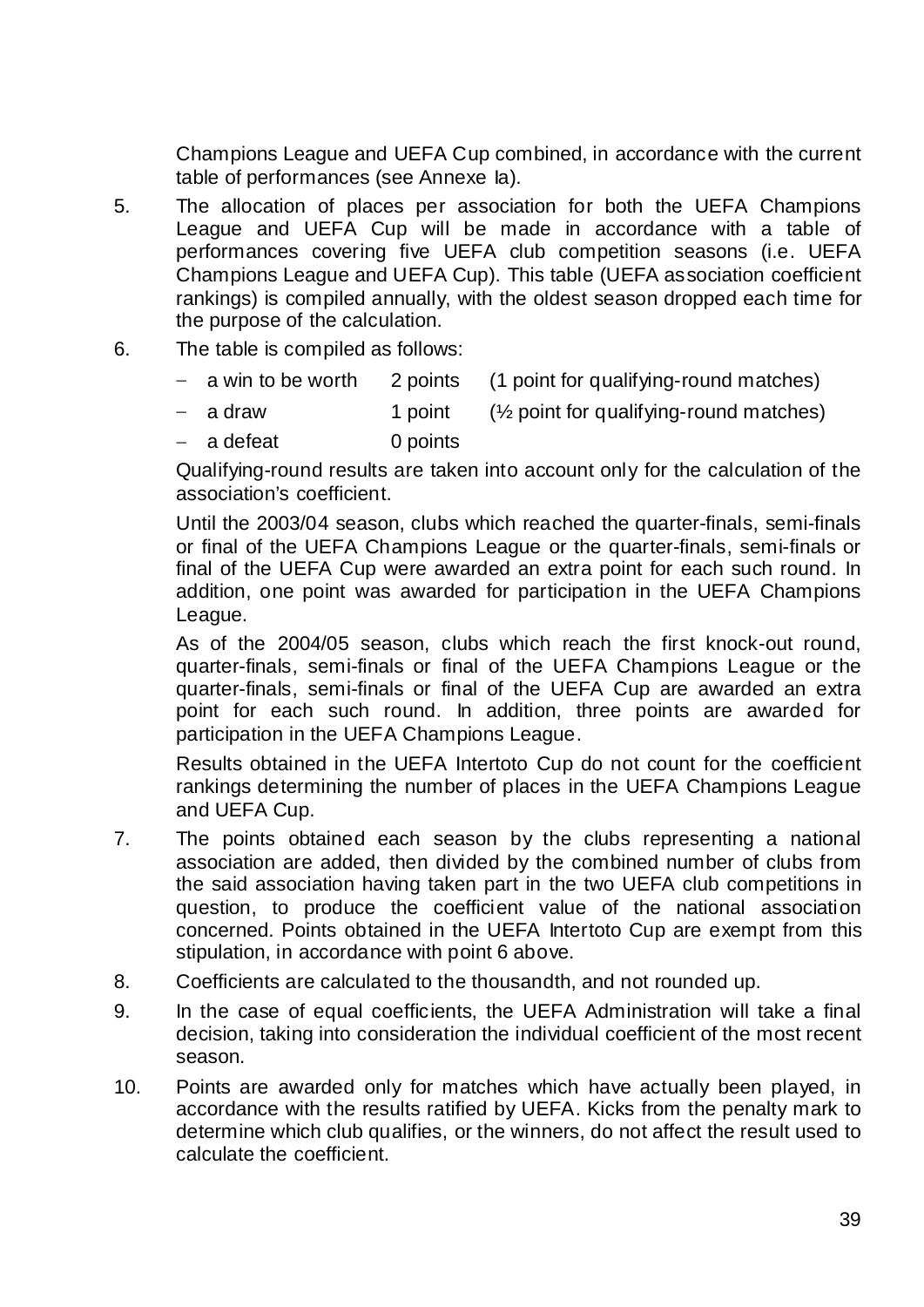- 11. Member associations are informed of the general classification after each UEFA club competition season, and this classification determines the number of participants from each association for the following season's UEFA Champions League and UEFA Cup.
- 12. The UEFA Administration will take final decisions on any matters not provided for by these provisions.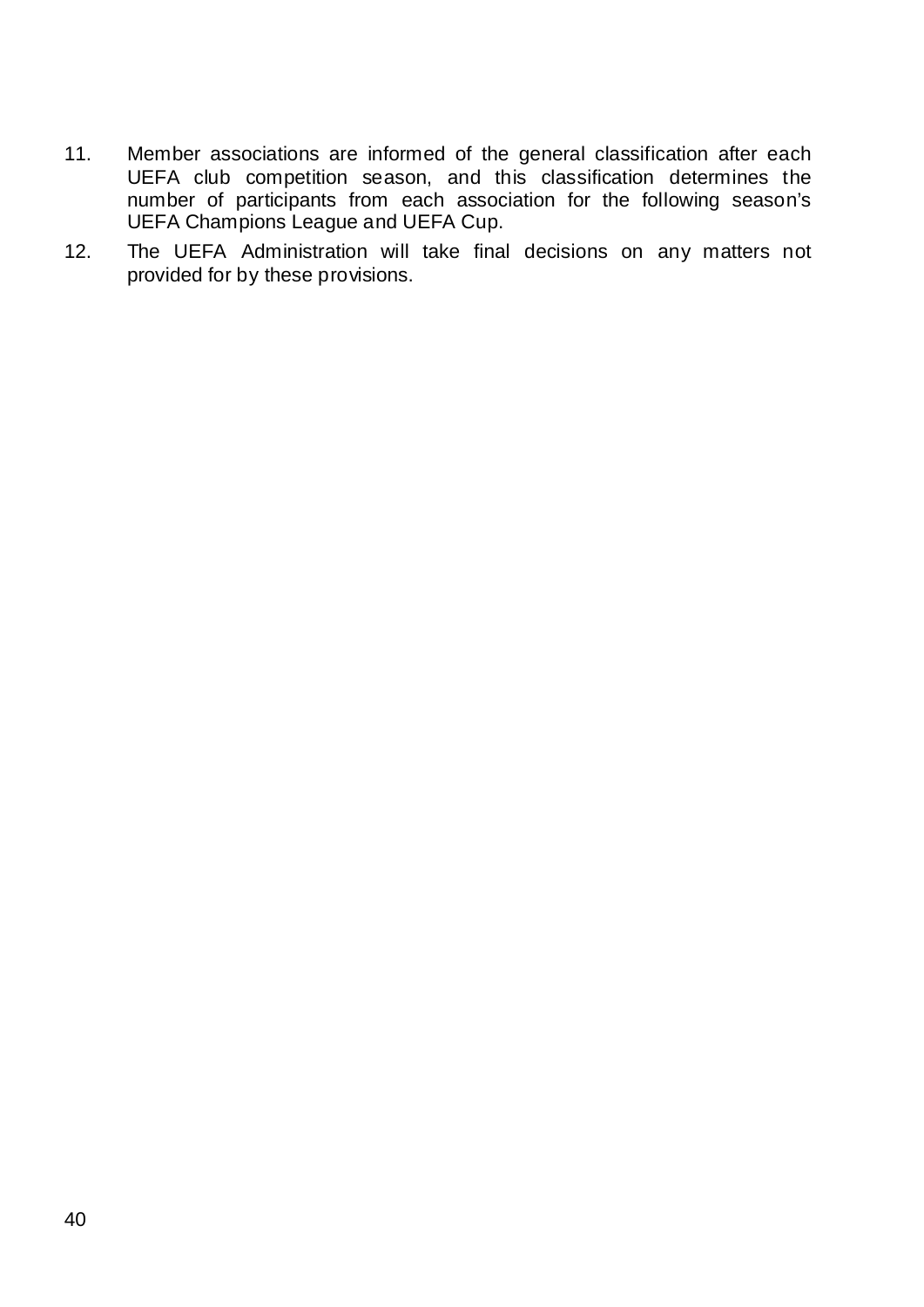### **ANNEXE III: Media Matters**

### **1. General**

UEFA is entitled to control media access into the stadium and may deny access to the stadium to any unauthorised TV, radio or Internet reporter, any unauthorised TV or radio broadcaster or any other unauthorised member of the media.

# **2. Media Requirements**

Each club must appoint a press officer to coordinate cooperation between the club and the media in accordance with UEFA's regulations and guidelines, as well as the UEFA Champions League *Club Manual*. Where possible, the press officer will aim to assist UEFA in compiling editorial features in text or electronic format before and during the season, to help promote the competition. The press officer must travel with the team to away fixtures in order to coordinate all media arrangements including pre-match and post-match press conferences and interviews and to cooperate with the UEFA Media Officer at the venue.

The visiting team's press officer must send (by fax or by email) a full list of accreditation requests to the home club's press officer, with a copy to the UEFA media officer and to UEFA, by the Friday before the match at the latest. The press officer shall also ensure that all accreditation requests come from bona fide football reporters.

In principle, both clubs must hold a pre-match press conference no later than 14.00 on the day before the match. The two press conferences must be arranged so that a media reporter can attend both. Ideally, the press conferences will be staged in the stadium but, in any case, they must take place in the city where the match is to be played. Each press conference must be attended by at least the head coach of the team plus one or, preferably, two players. Unless alternative arrangements have been agreed beforehand by the two clubs, the home club is responsible for providing a qualified interpreter at pre-match and post-match press conferences. Wherever possible, simultaneous translation facilities should be offered (see *UEFA Guidelines for Media Facilities in New Stadiums*, 1 January 2005).

During the two days preceding the match, the home team must make one training session open to the media for at least 15 minutes. Visiting teams must make at least 15 minutes of their training session in the stadium on the day prior to the match open to photographers and television crews.

Both clubs must make the head coach and one player available the day before each match for an interview of up to 5 minutes, to be recorded by the main TV rights-holding broadcaster in the territory of the relevant team, for the purpose of worldwide news-exchange distribution to all UEFA rightsholders.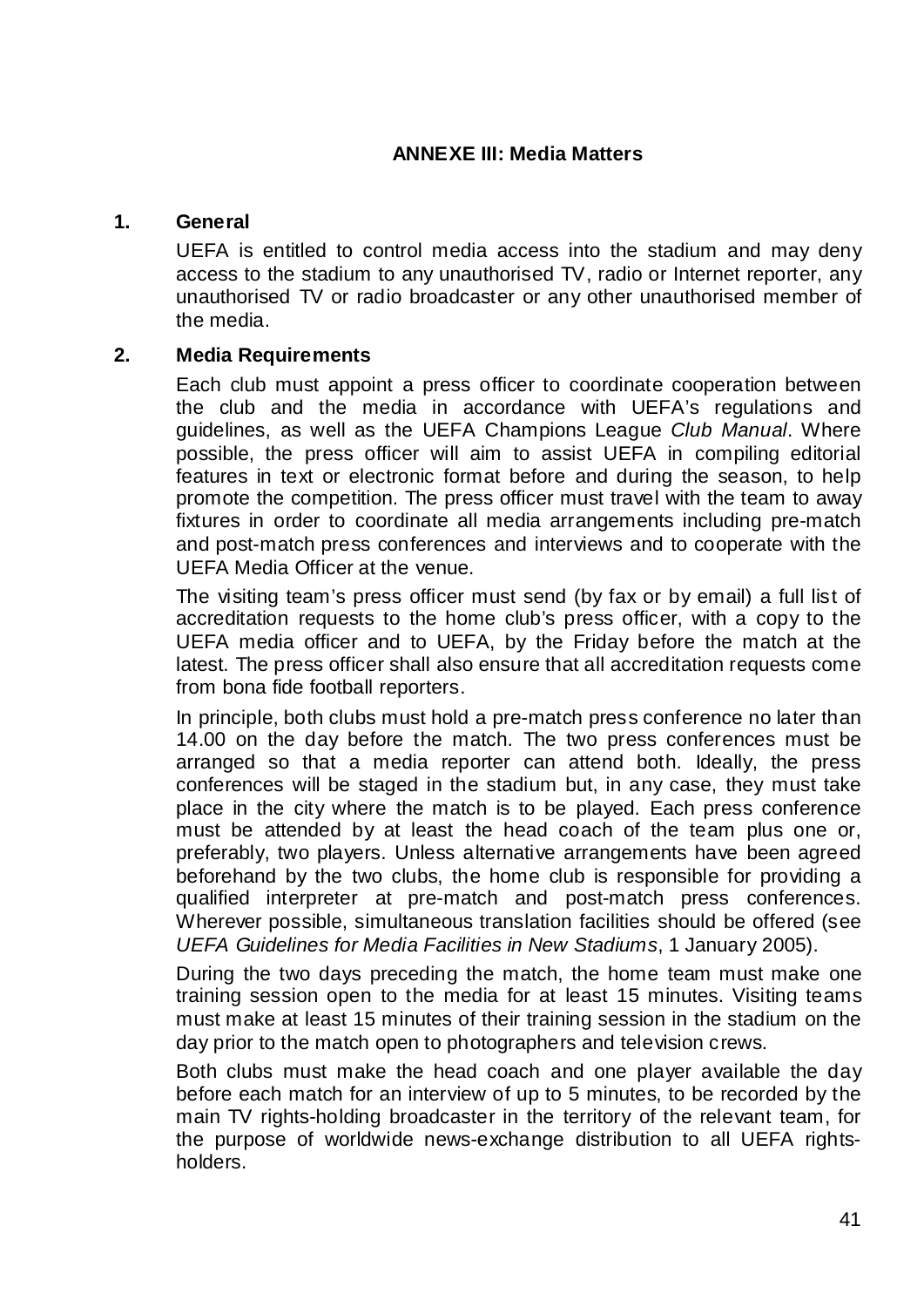An adequate number of seats – under cover – must be made available for the written press in a separate and secure area with desks big enough to accommodate a laptop computer and a note pad. There must be power supply and phone/modem connections at all seats with desks.

Non-rights-holding TV and radio reporters may, if space permits, be allocated 'observer seats' (without desks) in the press box. Applications for such seats should be addressed to the home club. Cameras and any other recording or broadcasting equipment must be deposited in the location indicated by the UEFA Media Officer on entering the stadium and will only be released after the final whistle.

Interviews are not permitted during the match on the field of play itself or in its immediate vicinity. However, "upon arrival", "half-time", "super flash" and "flash" interviews can take place under the following circumstances. "Upon arrival" interviews are allowed with coaches and players upon their arrival at the stadium, at a pre-determined location where a fixed camera can be positioned. A "half-time" interview may only be conducted in the designated area (either "super flash" or "flash" interview), and the clubs are obliged to make one of their listed team officials available for this purpose. "Super flash" interviews can be conducted after the match in a designated pitch-side area located between the substitutes' benches and the players' tunnel. "Flash" interviews take place after the match has finished in an area between the substitutes' benches and the dressing rooms. For post-match interviews, both teams must make their team manager/coach and one key player available for at least the host broadcaster and the main visiting broadcaster. All interview locations must be pre-determined by the UEFA Media Officer and the home club.

The post-match press conference at the venue must start no later than 20 minutes after the final whistle. The home club is responsible for providing the necessary infrastructure (interpreting and technical equipment). Both clubs are obliged to make their team manager/ head coach available for this press conference.

After the match, a Mixed Zone must be set up for the media on the way from the dressing rooms to the team transport area. This area – accessible only to coaches, players and representatives of the media, to offer reporters additional opportunities to conduct interviews – must be divided into three areas: one for TV crews, one for radio reporters and one for journalists from the written press. The home club must ensure that the area is safe for players and coaches to walk through. Players of both teams are obliged to pass through the Mixed Zone but they are not obliged to give interviews if they do not wish to do so.

The team dressing rooms are off limits to representatives of the media before, during and after the match. The only exception is that, with the prior agreement of the club, one camera of the host broadcaster may enter the dressing room to film the players' shirts on the benches, in the lockers or on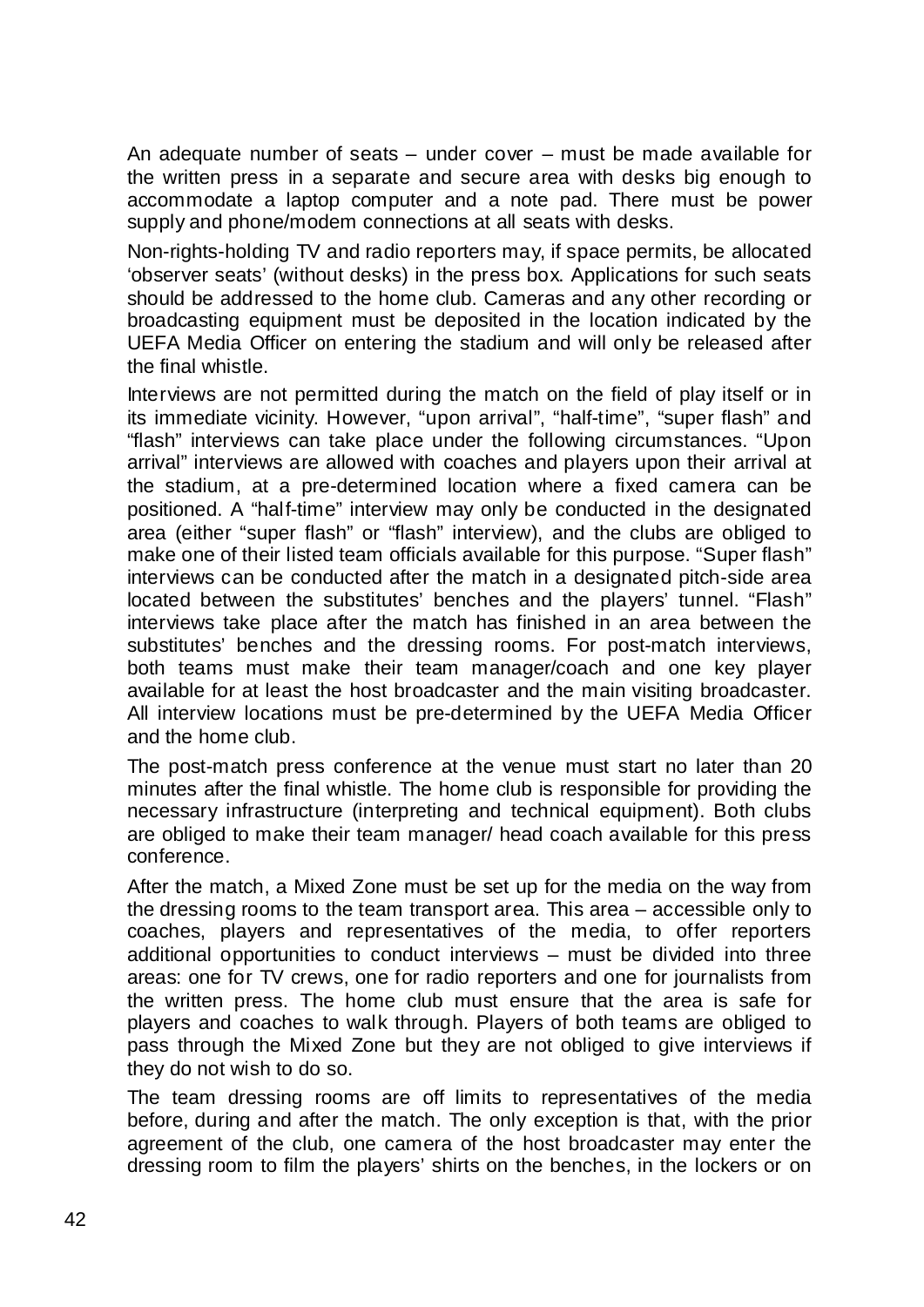the hangers. This filming must be completed well before the arrival of the players, ideally some two hours before kick-off.

No media representatives (including TV, radio, ENG crews, photographers or reporters) are allowed to go on to the field of play before, during or after the match, with the exception of the hand-held camera crew covering the team line-ups at the start of the match and a wireless host broadcaster camera filming after the final whistle. The same applies to the tunnel and dressingroom area, with the exception of UEFA-approved "flash" interviews, pre- and post-match presentations and a host-broadcaster camera filming the teams' arrival as far as the dressing room area and stud control. In terms of the mass media, only a limited number of photographers, TV cameramen and the personnel required for the television production of the rights-holding broadcasters – all equipped with special permits for the event – are allowed in the area between the boundaries of the field and the spectators, where they will carry out their work in the specific locations assigned to them (see Annexe IV).

### **3. Television**

Clubs involved in the UEFA Champions League have certain obligations towards the host broadcaster and other rights-holding broadcasters for all matches. In these regulations, the term "rights-holding broadcaster" means a broadcaster licensed by UEFA to broadcast matches of the UEFA Champions League.

The clubs undertake to provide the rights-holding broadcasters with the necessary technical assistance, facilities and access for technical personnel.

Broadcaster requirements include, but are not limited to, the facilities defined below. Clubs may not charge the rights-holding broadcasters and/or their affiliated radio stations for any general installation costs relating to their production requirements.

Clubs are required to provide the facilities, including, where necessary, the removal of seats and the non-sale of tickets, for the construction of camera platforms, studios and commentary positions. Any temporary construction such as scaffolding must be checked and approved by the relevant safety authorities. Production plans, including camera and commentary positions, will be confirmed to clubs at the latest five days before each matchday.

Broadcaster facilities to be provided by the club are defined below.

a) Camera positions: in order to guarantee a consistently high standard of TV coverage for all matches, there should be a minimum number of camera positions for use by the host broadcaster, plus additional positions available to rights-holding broadcasters, to supplement their coverage. Clubs must ensure that the camera positions described below can be accommodated, unless they present any safety or security risks.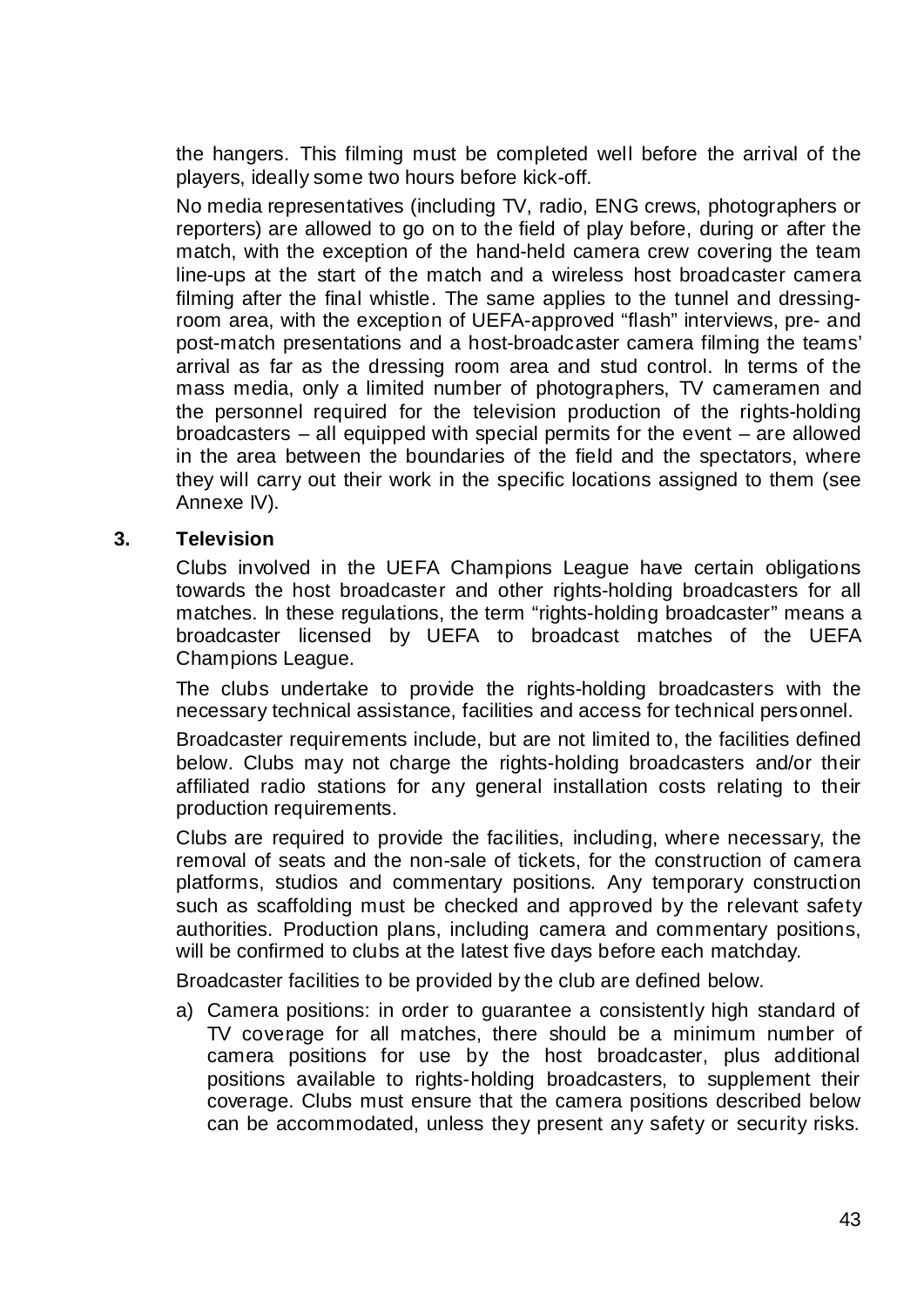All cameras must respect the minimum distances from the touchlines and substitutes' benches, as indicated in Annexe IVb.

i) Main cameras:

Positioned in the main stand and situated exactly on the halfway line. These cameras should be facing away from the sun. Positions must be provided for at least three cameras.

ii) Pitch-side halfway camera:

Fixed camera on the halfway line at pitch level, near the touchline, for player close-ups. If it is necessary for this camera to be placed between the substitutes' benches, a solution must be found to enable an unimpeded view of the field of play and substitutes' benches for the UEFA fourth official, and a clear view of the field of play for the club representatives seated on the substitutes' benches.

iii) 16-metre cameras:

Two cameras installed in the main stand at the same level as or higher than the main camera, facing each of the 16-metre lines.

iv) Low cameras behind the goal:

Two cameras at pitch level in fixed positions behind the goal-line, on the side closest to the main TV camera. Furthermore, where space permits, an area ten metres long and two metres wide behind each goal should be made available for unilateral broadcasters and ENG crews.

v) Portable camera:

One portable camera (fixed, unless agreed otherwise) may be positioned to cover the substitutes' benches for close-ups of players. This camera must respect the minimum distance of five metres from the substitutes' benches, and ensure that the players, coaches and referees are not disturbed and have a clear view of all corners of the field of play. Between the substitutes' benches, the camera must therefore remain behind the line of the substitutes' benches and the fourth official's table. Outside the substitutes' benches, the camera must remain behind a line drawn from the substitutes' benches to the corner flags. The field of play must be marked to indicate these zones. Only Camera 3 of the host broadcaster may operate from a fixed position between the substitutes' benches. Unilateral cameras (cameras 4 and 5) may operate outside the substitutes' benches. One of these two cameras, hand-held and wireless, can also be used on the field for player close-ups during the line-up and coin toss; and one can be used - together with the steadicam - on the field after the final whistle for player close-ups.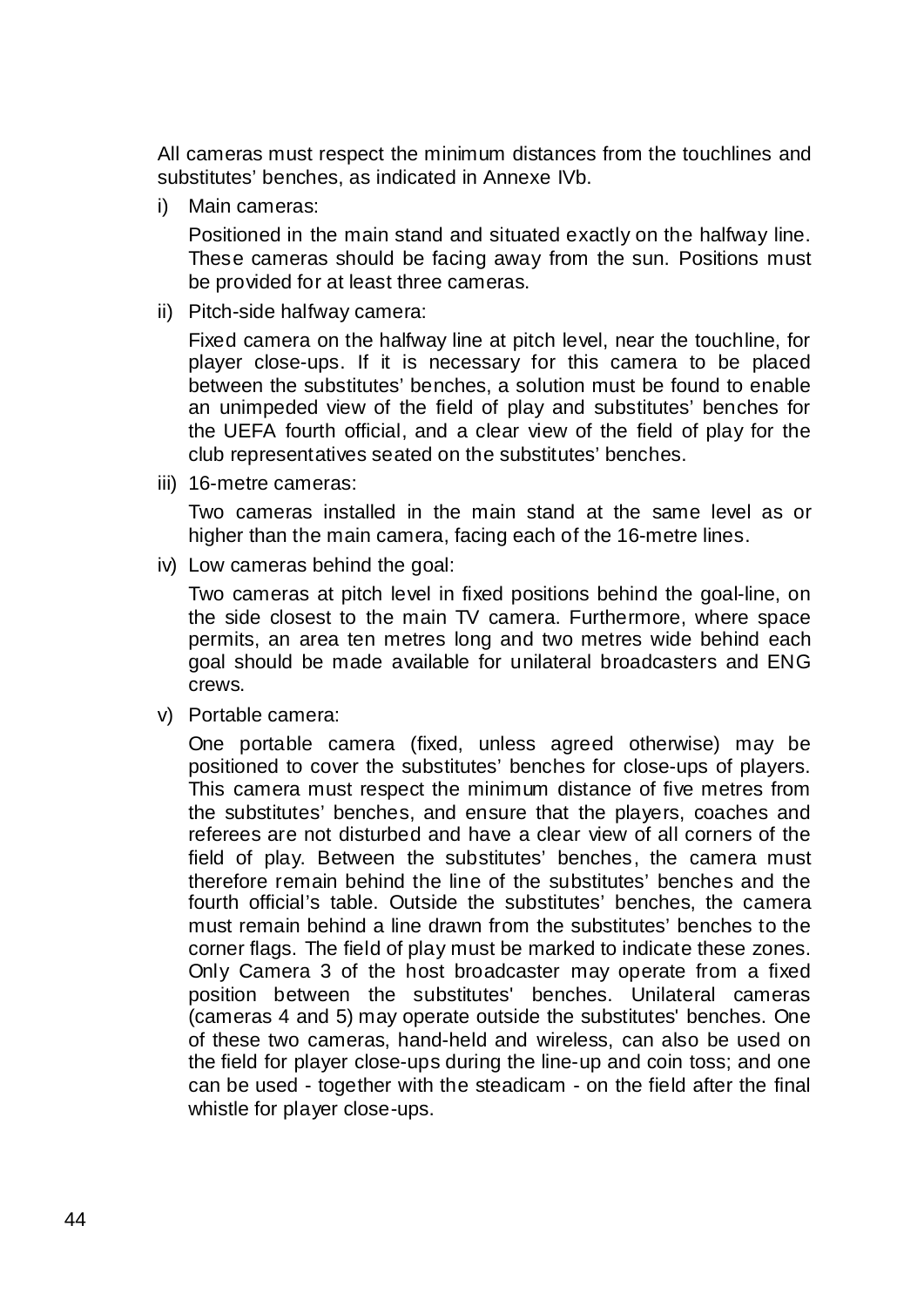vi) Beauty-shot camera:

Fixed camera mounted high in the stadium to give a panoramic static shot of the stadium.

vii) High cameras behind goals:

One camera installed in the stands behind each goal, at a height which permits the penalty spot to be seen above the goal crossbar.

viii) Reverse-angle cameras:

One camera located in the stands and up to three pitch-side cameras on the opposite side of the stadium to the main camera, for reverseangle coverage.

ix) 20-metre cameras:

Two fixed pitch-side cameras facing the imaginary 20-metre line in each half on the same side as the main camera. These cameras must ensure that the players, coaches and referees are not disturbed and have a clear view of all corners of the field of play. The cameras must remain behind a line drawn from the substitutes' benches to the corner flags. The field of play must be marked to indicate these zones

x) Tunnel cameras:

A camera in a fixed position, approved by the UEFA Media Officer, in the area between the field and the dressing-room area (or the players' tunnel) may only be used prior to kick-off.

xi) 6-metre cameras:

Two cameras between pitch level and five metres above pitch, located on same side as main camera and facing the 6-metre line. Subject to space permitting and as long as these cameras do not cause any view obstruction.

xii) Steadicams:

Up to two steadicams along the touch line, one covering each half of the pitch located on the same side as main camera. These cameras can only operate in a zone extending from the goal line to the 16 metre line and must remain at least four metres from the touch line. Subject to space permitting and as long as these cameras do not cause any view obstruction.

xiii) Mini-cameras:

A mini-camera may be placed directly behind the goal net. It can be as close as desired to the net as long as it does not touch the net. In addition, the mini-camera may also be attached to the poles which support the net. However, no camera may be attached to the net or the actual posts and crossbar.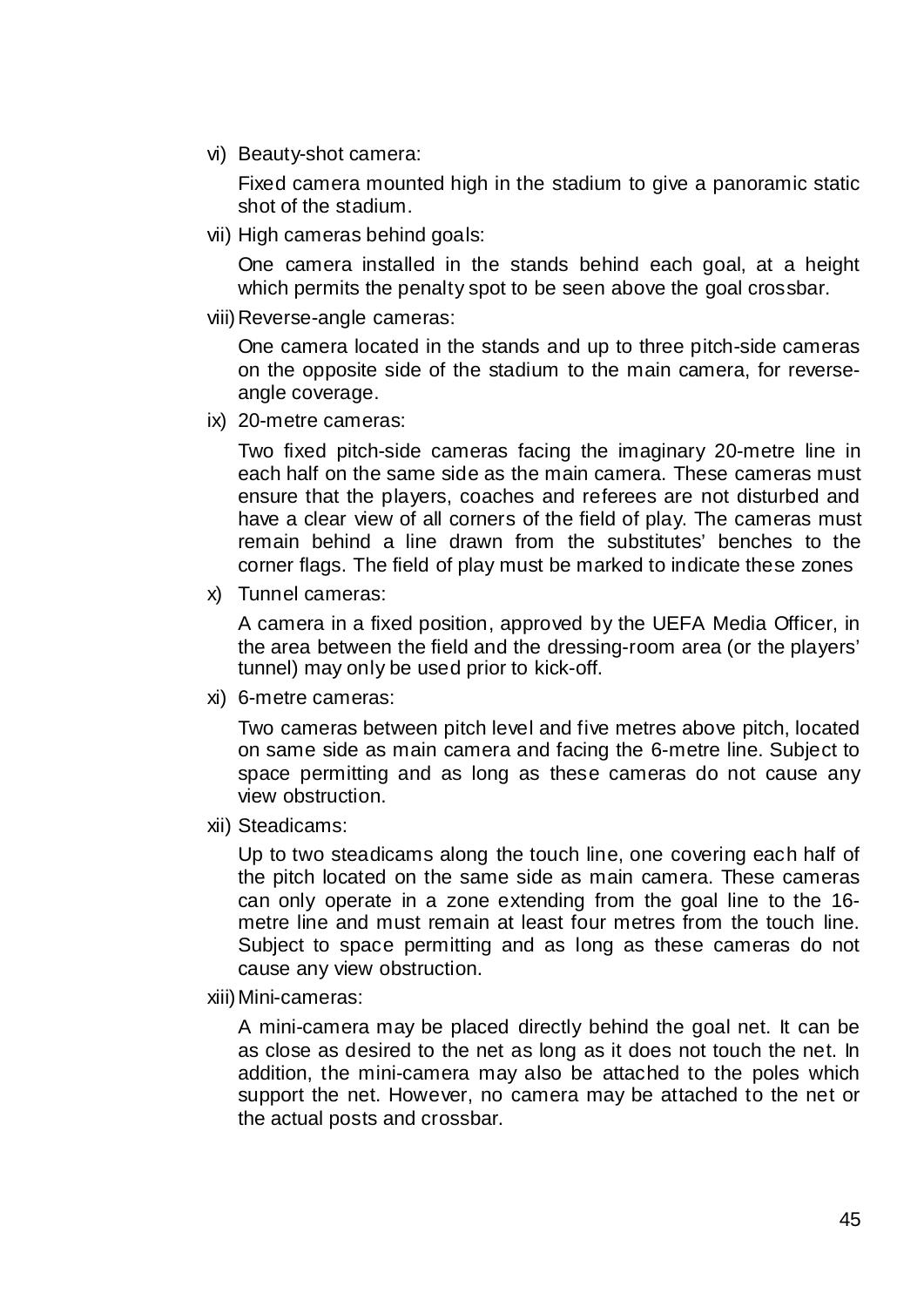- b) Commentary positions for the use of UEFA Champions League rightsholding TV broadcasters: these must be located on the same side as the main cameras. Up to 30 positions are required for group-stage-matches and up to 40 for the first knock-out round, quarter-finals and semi-finals. Commentary positions should have three seats each and must be equipped with the necessary power, lighting and phone/modem connections. Access to the commentary positions must be secure and not accessible for general public.
- c) Television studios: clubs must provide space for two television studios, each individually enclosed and each measuring 5 x 5 x 2.3 metres. The studios should be close to the dressing rooms to allow easy access for coach and player interviews.
- d) Pitch-view television studios Wherever possible, clubs should provide one studio with a view of the field of play e.g. an executive box.
- e) "Flash" interview positions: clubs must provide space for at least four flash interview positions. These should be located between the substitutes' benches and the dressing rooms and should each be 3 x 4 metres in size.
- f) "Super flash" positions: at least two super flash positions, each measuring 3 x 3 metres, must be provided between the pitch and the players' tunnel.
- g) Pitch-side presentations: up to two areas, totalling 15 x 3 metres, must be available for pre- and post-match presentations.
- h) Power supply Technical power and back-up power must be provided to all television areas, including, but not limited to, camera positions, commentary positions, interview positions, studios and the OB van area.
- i) OB van parking Parking space of at least 1000m² must be provided for group-stage matches and of up to 2000m² must be provided for matches in the first knock-out round, quarter-finals and semi-finals. The parking area should be on the same side as the main cameras and shall be made secure from the public. The surface and the layout of such space shall further be suitable for parking of any OB vehicles.
- j) Security All security measures that may be reasonably required to safeguard and control the television areas (including without limitation the OB van compound) are the responsibility of the club. The security of all television areas is the responsibility of the club. These areas should be restricted to the public and should have 24-hour security from the start of installations to the departure of all broadcaster personnel and equipment.

### **4. Radio**

The rules relating to the exploitation of the radio rights (including Internet audio) are set out in Annexe VIII, paragraph 4.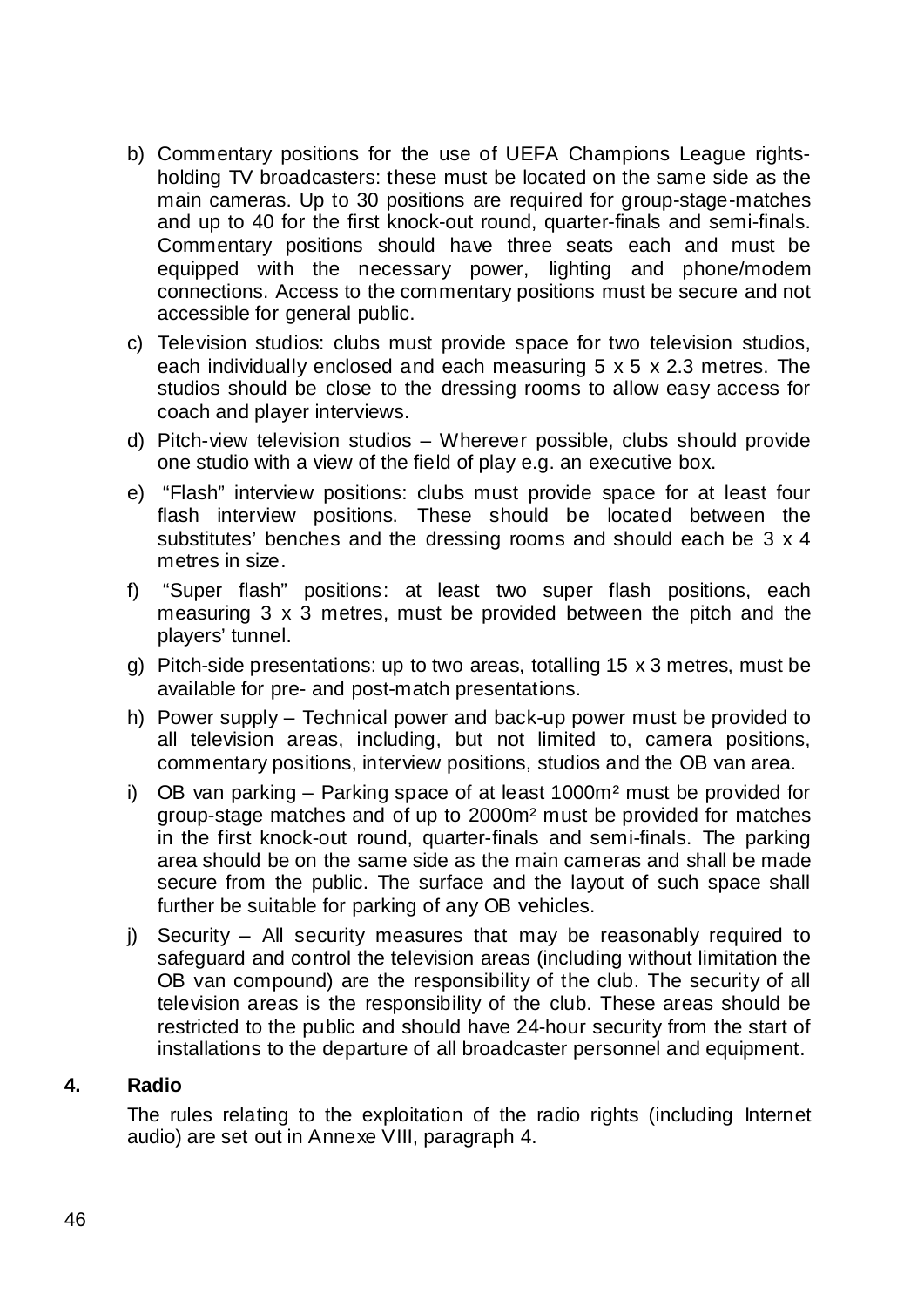Radio reporters are not allowed to enter the field of play nor shall they have access to the pitch, tunnel, dressing rooms or "flash" interview area. They may attend the post-match press conferences and will be granted access to the mixed zone.

Requests for radio accreditation and technical installations must be sent to the home club at least ten days before a match, and a list of radio stations who have requested accreditation must be submitted to the UEFA Media Officer.

### **5. Internet**

In principle, the Internet has to be considered as a technological communication tool and, consequently, treated in the same way as TV and radio. Clubs should therefore accept accreditation applications from websites, on condition that they do not cover the game (for the sake of clarity, this includes press conferences and the mixed zone) live in sound and/or pictures. They may cover the game in text only (subject to Annexe VIII, paragraph 4). Therefore, subject to places being available in the press box, they should be accredited as written press, with access to the post-match press conference and mixed zone. Photographs taken by officially accredited photographers may be published for editorial purposes only, on websites as long as they appear as stills and not as moving pictures or quasi-video streaming. Should such photographs be published on the Internet, they are to be limited to no more than ten photographs per half of normal playing time, and five per extra time period, if applicable. There must be an interval of at least one minute between the posting of each photograph on the website.

### **6. Photographers**

A limited number of photographers may work in the areas behind the advertising boards behind the goals unless, in exceptional circumstances, special dispensation to work in other areas is given by the UEFA Media Officer. Photographers may only change ends at half-time or, if appropriate, during the interval before the start of extra time.

Each photographer must obtain  $-$  and sign for  $-$  the appropriate UEFA Champions League photographer's bib before the match and must return it before leaving the stadium. The bib must be worn at all times, with the number clearly visible on the back.

UEFA is responsible for the production of photographers' bibs (as well as bibs for TV personnel and ENG crews). The host club is responsible for assigning sufficient personnel for the distribution of photographers' bibs prior to the match and collection of the bibs when photographers leave the stadium (during or after the match).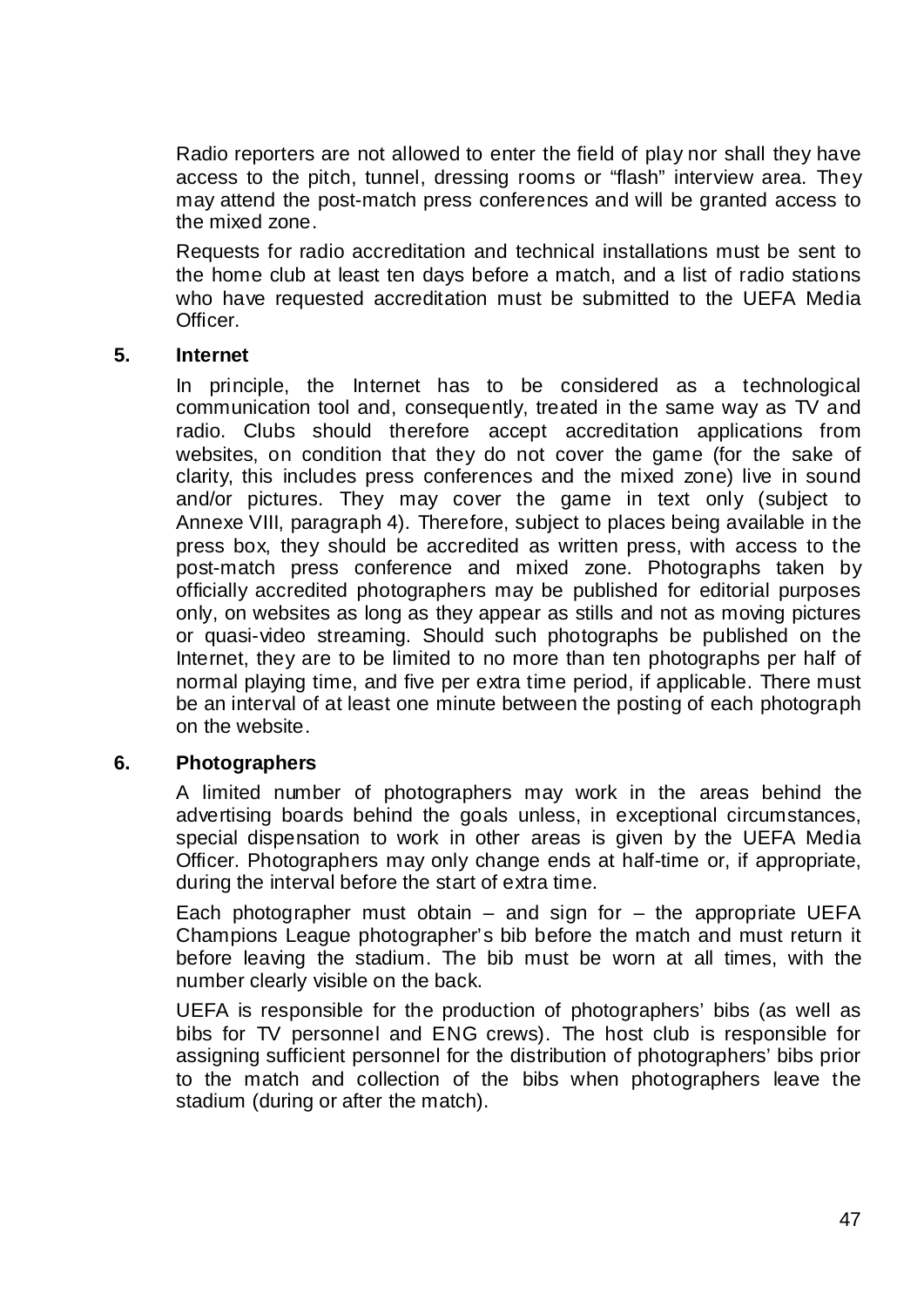The visiting team's press officer must provide the home club with a full list of photographers' accreditation requests by the Friday before the match at the latest.

# **7. Principles for the Media**

a) Respect of the field of play:

Any media equipment and personnel must be positioned in such a way that they do not present any danger for players or referees. Generally, cameras should be four metres from touchlines and behind advertising boards on goal-lines. The field of play itself must always be kept free of cameras, cables and media personnel.

b) Respect of officials:

Media equipment and personnel may not obstruct the view or movement of, or cause confusion for referees or players/coaches.

c) Respect of spectators:

TV and photo camera equipment and personnel should not obstruct the spectators' view of the field of play. TV and photo cameras should not record the crowd in a manner which could cause any dangerous activity.

d) Respect of players/coaches:

Media must respect the needs of the players and coaches. Interviews may be arranged only outside the technical zone, in areas defined and approved by UEFA. Reporters must not approach players or coaches for interviews or comments during play.

e) Respect of other media:

All media representatives must respect the needs of other media colleagues. For example, adequate positions for photographers must be available alongside TV cameras behind the advertising boards, in principle behind each goal, and press working areas must not be disturbed during the match by broadcaster technical personnel or photographers.

### **8. Club Manual**

Please note also the relevant provisions in the UEFA Champions League *Club Manual*.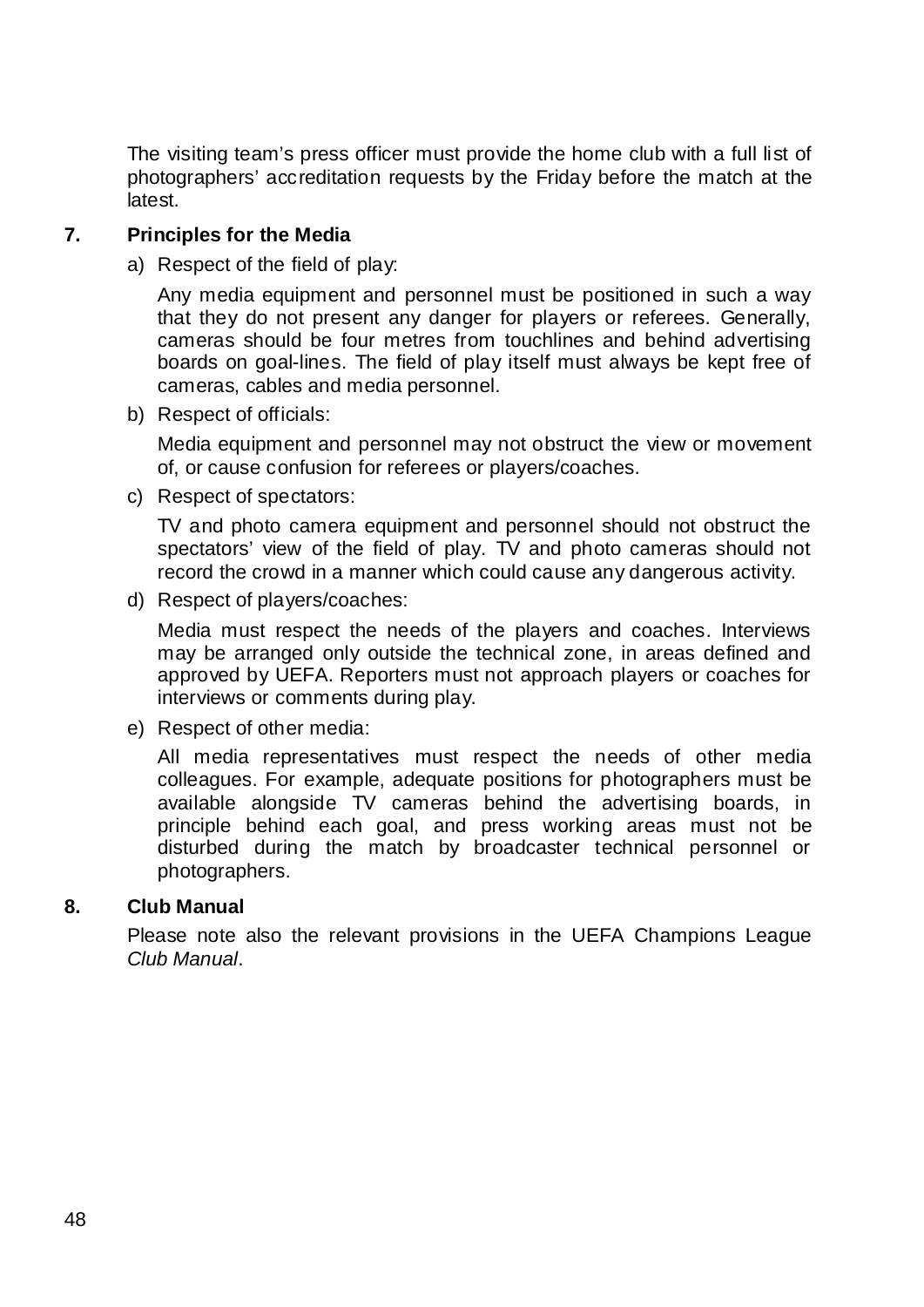

# **ANNEXE IVa: Media Positioning at UEFA Matches**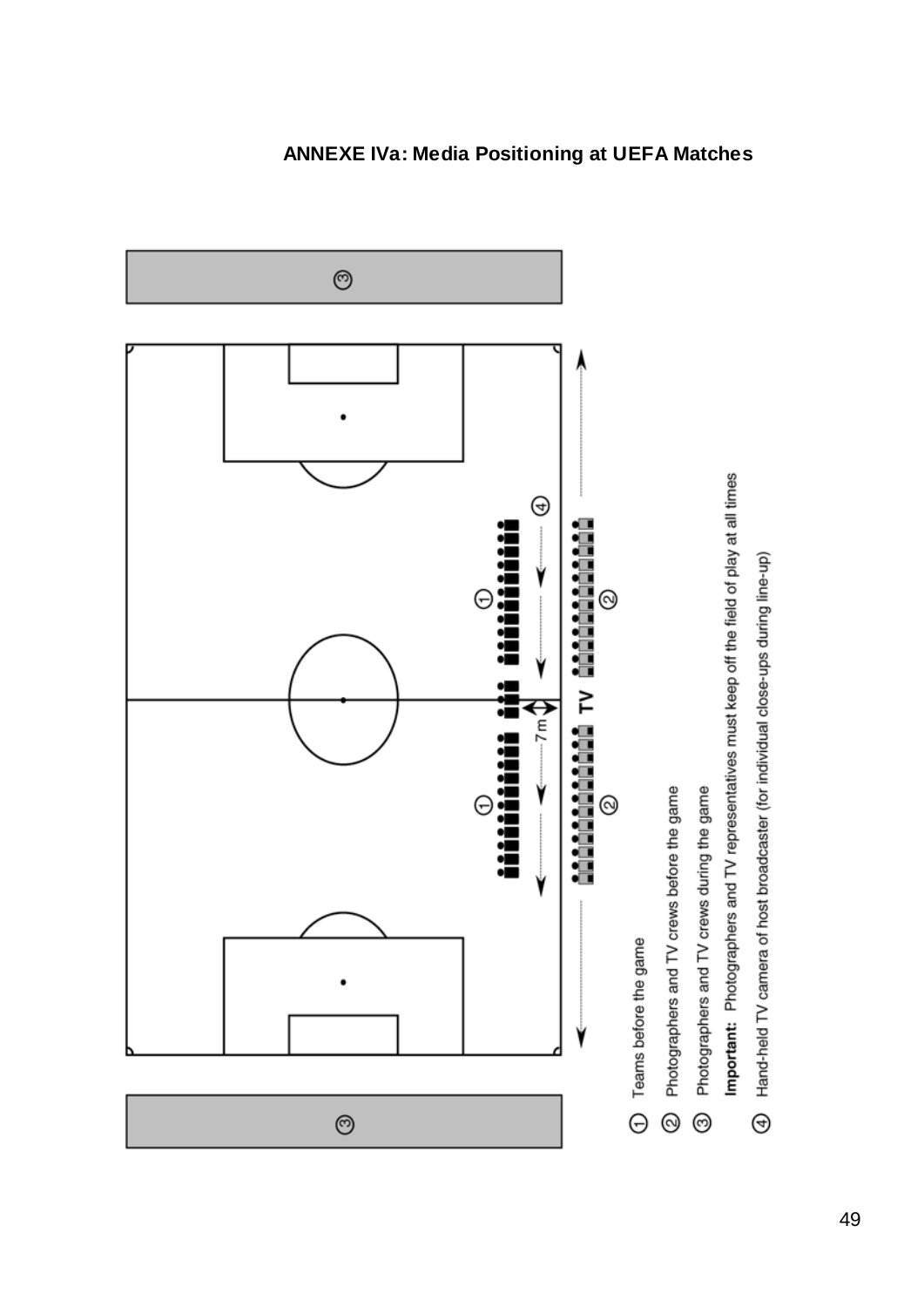

**ANNEXE IVb: TV Camera Positions**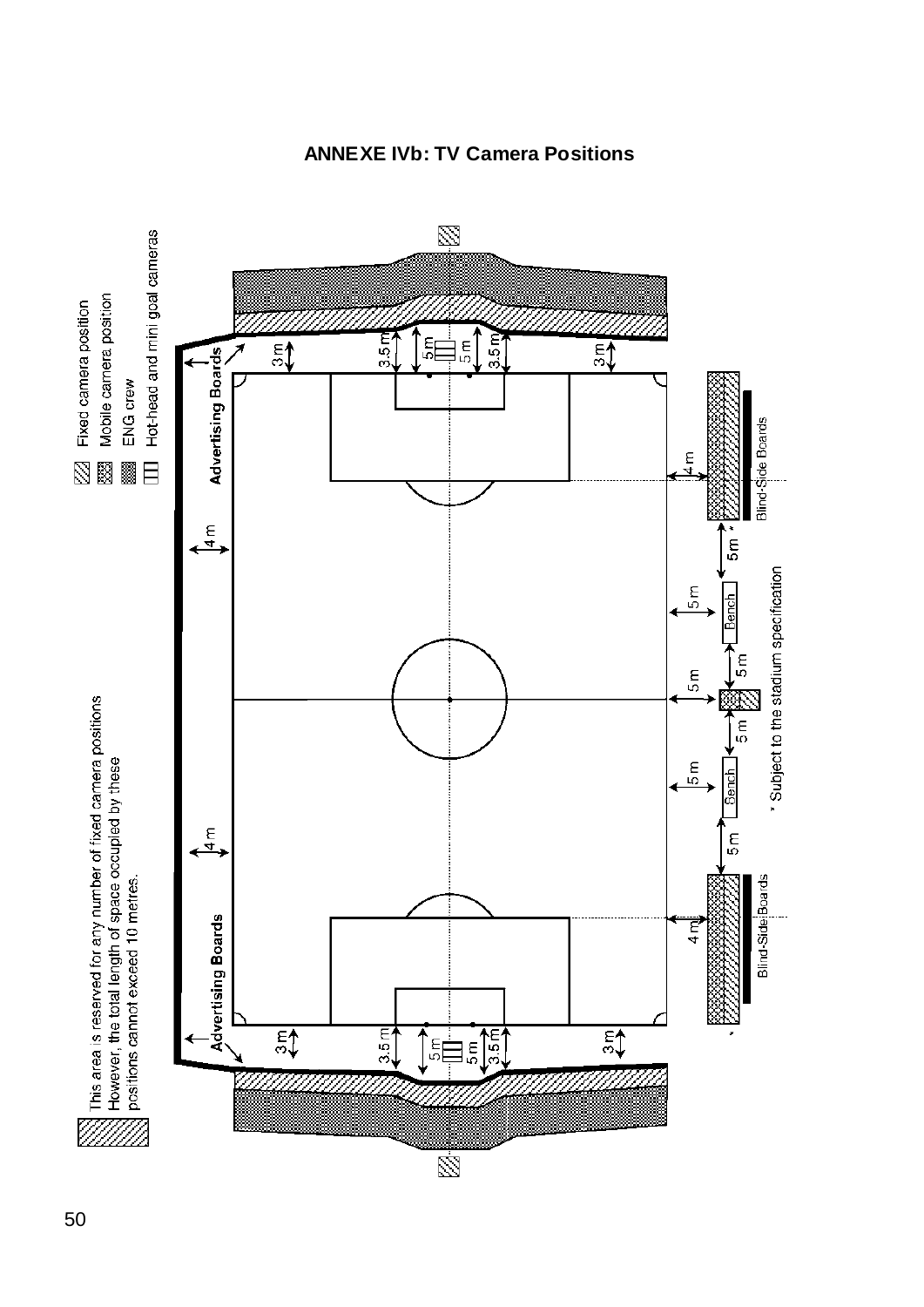# **ANNEXE V: Fair Play**

# **Fair Play Definition**

The idea of playing a game fairly and treating an opponent in a sporting manner is one of the finest elements to be found in any sport. In fact, it was sport that gave birth to the now widely used expression and concept of fair play. It remains as vital an ingredient of our sport today as it ever did, and most spectators would agree that only a fair match can be an entertaining one.

The concept of fair play can be broken down into the following principles, which apply as much to the players as to other individuals connected with the game:

- a) The *Laws of the Game* and the regulations of the various competitions must be respected.
- b) Every effort should be made to behave in a sporting manner towards opponents, referees and any other persons involved in matches, such as spectators, officials of other clubs and associations, and representatives of the media.
- c) Anyone else involved in matches should be encouraged to behave in the manner outlined above before, during and after a match, irrespective of the result of the match and the decisions taken by the match officials.

### **Fair Play Assessment**

### **Introduction**

- 1. Conduct according to the spirit of fair play is essential for the successful promotion and development of and involvement in sport. The objective of activities in favour of fair play is to foster a sporting spirit, as well as the sporting behaviour of players, team officials and spectators, thereby increasing the enjoyment of all those involved in the game.
- 2. In its efforts to promote fair play, UEFA establishes association fair play rankings for each season, based on all matches played in all UEFA competitions (national representative and club teams) between 1 June and 31 May. In establishing these rankings, only those associations whose teams have played at least the required number of matches (total number of matches assessed divided by the number of associations) are taken into account. For this purpose, fair play conduct is assessed by the appointed UEFA match delegate. In reward for the fair play example they set, a maximum of three associations which attain a previously-defined standard (average of 8.0 points or more in the rankings) each receive one additional place in the UEFA Cup of the next season. These additional places are reserved for the winners of the respective domestic top-division fair play competition. If the winners of the domestic top-division fair play competition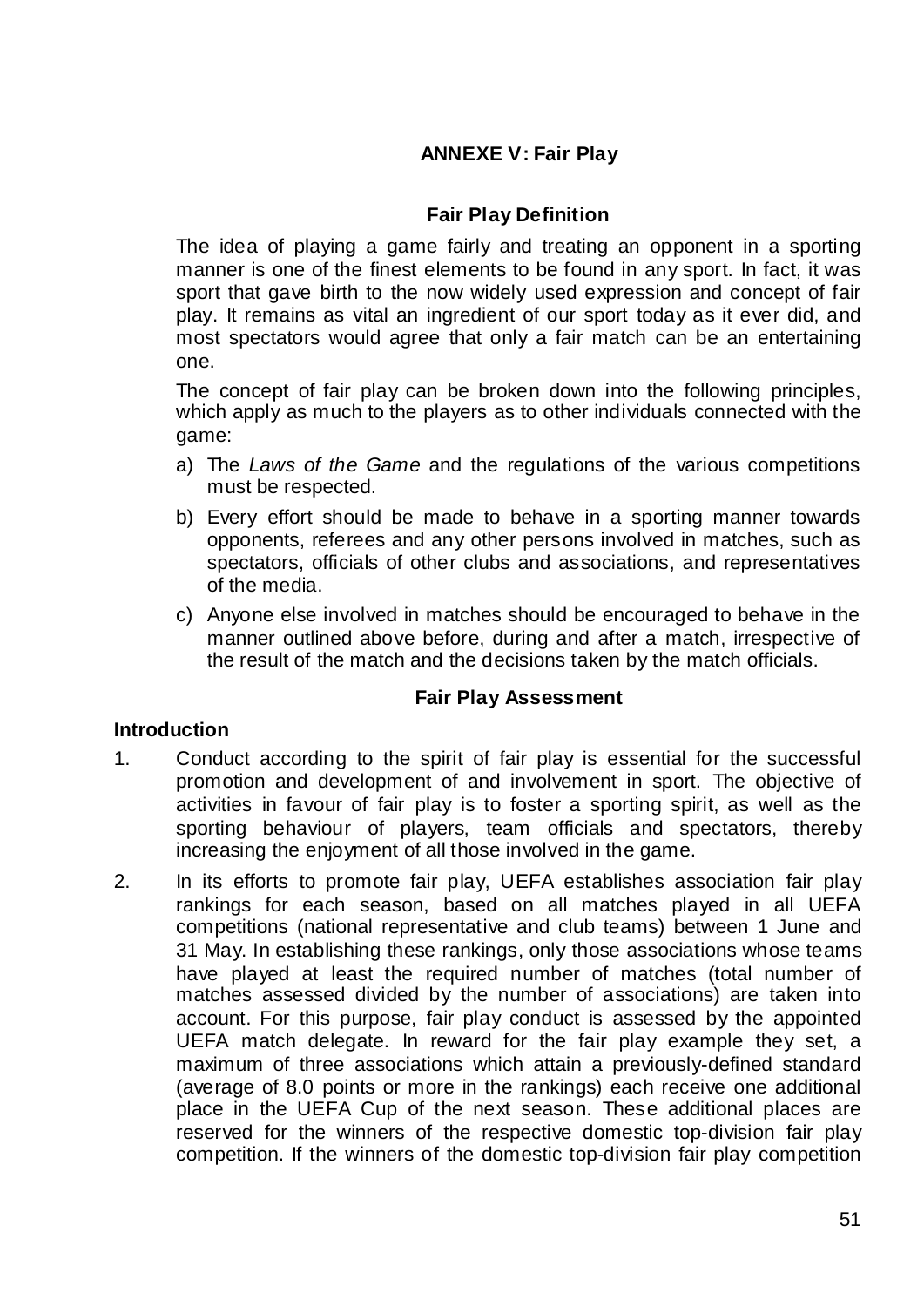in question have already qualified for a UEFA club competition, the UEFA Cup fair play place goes to the highest team in the domestic top-division fair play rankings which has not already qualified for a UEFA competition.

3. After the match, the match delegate is expected to complete a fair play assessement form in consultation with the referee and, where applicable, the referee observer. The referee confirms that fair play aspects have been duly discussed by signing the fair play assessment form.

### **Methods of Assessment**

4. The assessment form identifies six criteria (components) for the evaluation of the fair play performance of the teams. Assessment should be based on positive rather than negative aspects. As a general rule, maximum assessment marks should not be awarded unless the respective teams have displayed positive attitudes.

# **a) The individual items on the assessment form**

- 5. **Red and yellow cards**. Deduction from a maximum of 10 points:
	- yellow card 1 point
	- − red card 3 points

If a player who has been cautioned with a yellow card commits another offence which would normally be punishable with a yellow card, but who must be sent off for this second offence (combined yellow and red card), only the red card counts, i.e. total of 3 points to be deducted.

If, however, a player who has been cautioned with a yellow card commits another offence for which the punishment is dismissal, a total of 4 points (1+3) must be deducted.

Red and yellow cards is the only item which may take a negative value.

# 6. **Positive play**

- maximum 10 points
- − minimum 1 point

The aim of this item is to reward positive play which is attractive for the spectators. In assessing positive play, the following aspects should be taken into consideration:

# *Positive aspects:*

- − attacking rather then defensive tactics
- − acceleration of the game
- − efforts to gain time, e.g. bringing the ball quickly back into play, even when in a winning position
- − continued pursuit of goals, even if the desired result (e.g. qualification or an away draw) has already been achieved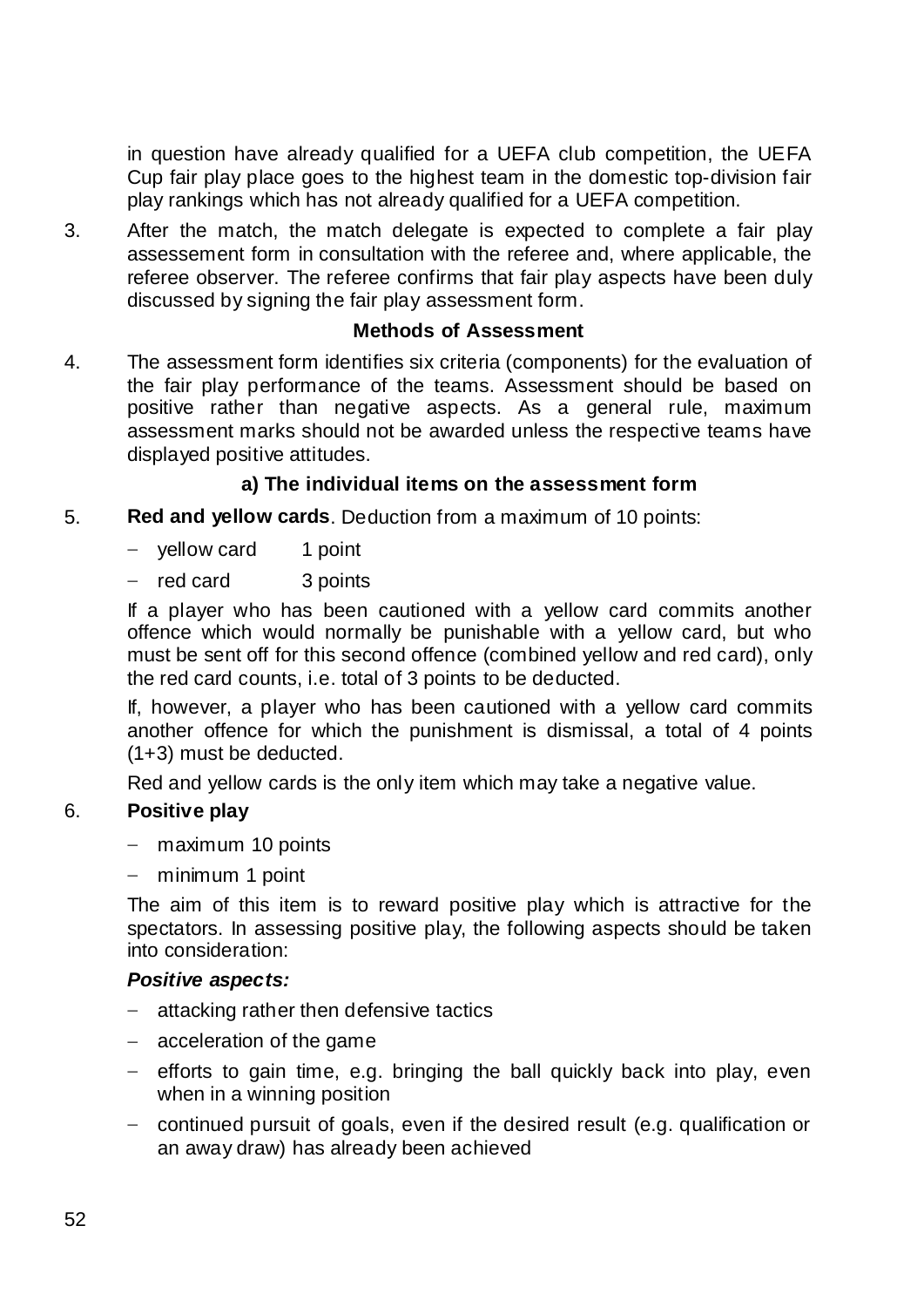# *Negative aspects:*

- − deceleration of the game
- − time-wasting
- − tactics based on foul play
- − play-acting, etc.

In general terms, positive play correlates with the number of goal-scoring chances created and the number of goals scored.

# 7. **Respect of the opponent**

- − maximum 5 points
- minimum 1 point

Players are expected to respect the *Laws of the Game*, the competition regulations, opponents, etc. They are also expected to ensure that fellow team members and everyone else involved in the team abide by the spirit of fair play as well.

In assessing the players' behaviour vis-à-vis the opposition, double counting against the item 'red and yellow cards' should be avoided. However, the delegate may take into account the seriousness of the offences punished by cards, as well as offences overlooked by the referee.

Assessment should be based on positive attitudes (e.g. helping an injured opponent) rather than infringements. Blameless behaviour, but without any particularly positive attitude or gestures towards opponents, should be assessed with a mark of 4 rather than 5.

### 8. **Respect of the referee**

- − maximum 5 points
- minimum 1 point

Players are expected to respect the referees (including assistant referees and fourth officials) as people, as well as for the decisions they take. Double counting against the item 'red and yellow cards' should be avoided. However, the delegate may take into account the seriousness of the offences punished by cards.

A positive attitude towards the referee should be rewarded by high marks, including the acceptance of doubtful decisions without protest. Normal behaviour, but without any particularly positive attitude or gestures with respect to the match officials, should be assessed with a mark of 4 rather than 5.

# 9. **Behaviour of team officials**

- − maximum 5 points
- − minimum 1 point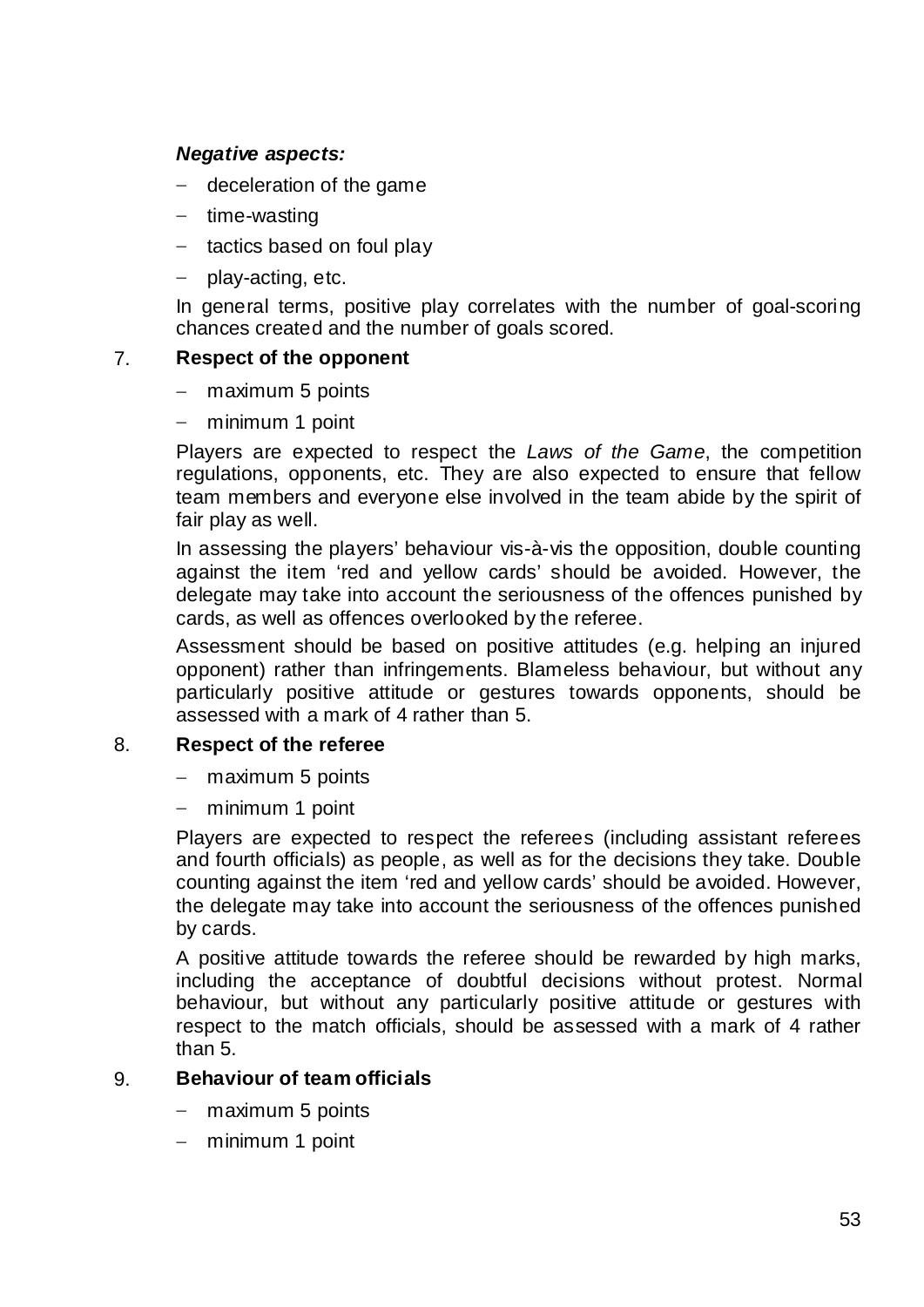Team officials, including coaches, are expected to make every effort to develop the sporting, technical, tactical and moral level of their team through all permitted means. They are also expected to instruct their players to behave in a manner which is in accordance with the fair play principles.

Positive and negative aspects of the behaviour of team officials should be assessed; e.g. whether they calm or provoke angry players or fans, how they accept the referee's decisions, etc. Cooperation with the media should also be considered as a factor in the assessment. Blameless behaviour, but without any particularly positive attitude or gestures, should be assessed with a mark of 4 rather than 5.

# 10. **Behaviour of the crowd**

- − maximum 5 points
- minimum 1 point

The crowd is considered to be a natural component of a football game. The support of the fans may contribute to the success of their team. The crowd is not expected to watch the game in silence. Encouragement of teams by shouting, singing, etc. may have a positive influence on the atmosphere, in accordance with the spirit of fair play.

The spectators are, however, expected to respect the opposing team and the referee. They should appreciate the performance of the opposition, even if they emerge as the winners. They must in no way intimidate or frighten the opposing team, the referee or opposing supporters.

A maximum number of points (5) should not be awarded unless all these requirements are satisfied, especially with respect to the creation of a positive atmosphere.

This item is applicable only if a substantial number of fans of the team concerned are present. If the number of fans is negligible, 'N/A' (not applicable) should be recorded under this entry.

# **b) Overall assessment**

- 11. The overall assessment of a team is obtained by adding up the points given for the individual components, dividing this total by the maximum number of points and multiplying the result by 10.
- 12. The maximum number of points per game generally equals 40. If, however, a given team is being supported by a negligible amount of fans, and the item "Behaviour of the crowd" is not being assessed as a result ('N/A' – see paragraph 10 above), the maximum number of points obtainable will be 35.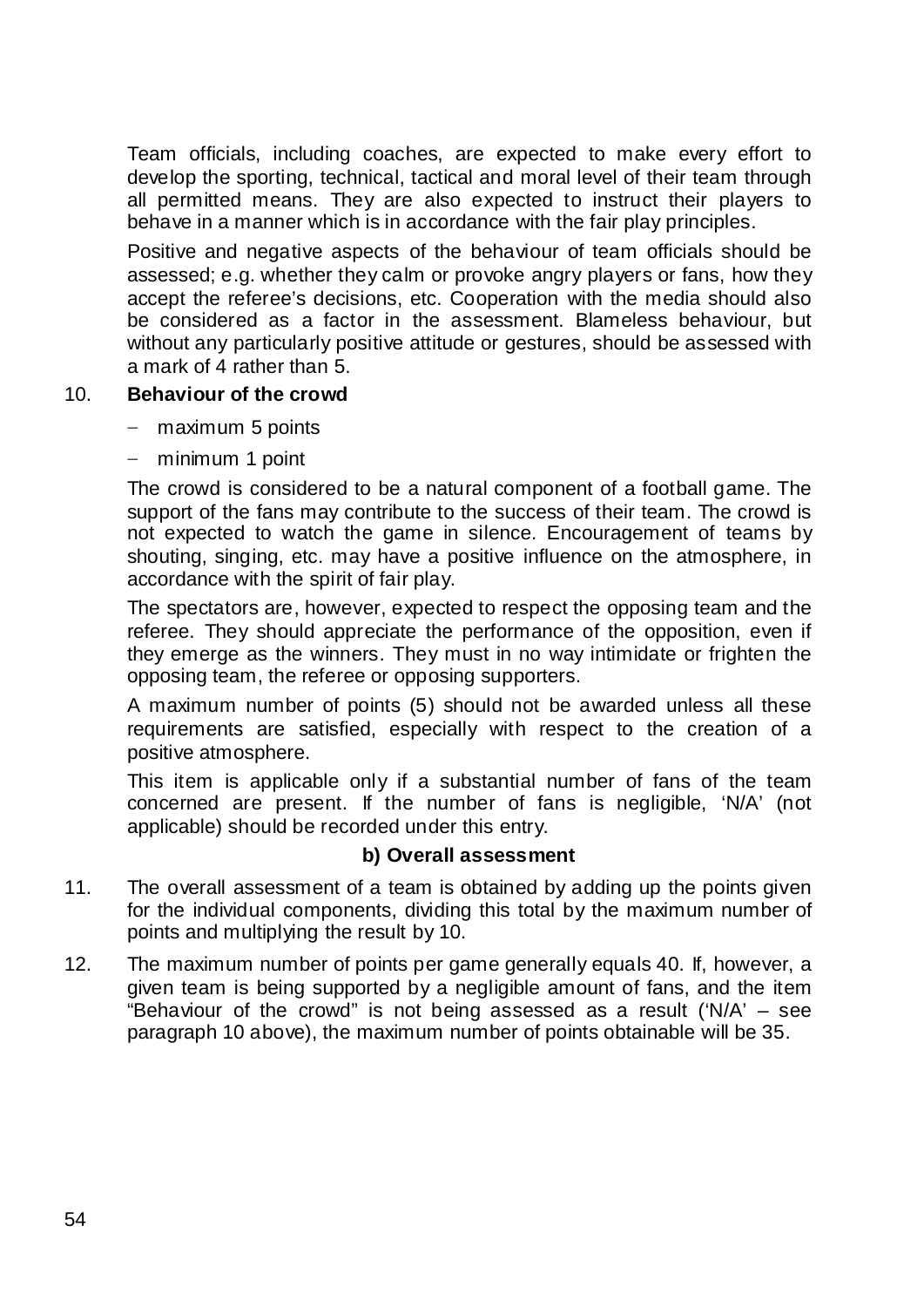Example:

The various items for team 1 are assessed as 8+7+3+4+5+4, giving a total of 31. The general assessment will therefore be:

### (31/40) x 10 = **7.75**

If team 2 had only a small number of fans, and the assessment for the other items was 7+8+2+5+2, with 24 as the total, the general assessment would be:

### (24/35) x 10 = **6.857**

The general assessment should be calculated to three decimal points and not rounded up.

13. In addition to this assessment, the delegate should also give brief written comments on the fair play performance of the teams, to explain the positive and negative aspects which formed the basis for his assessment. This written explanation may also include outstanding individual gestures of fair play by players, officials, referees or any other persons.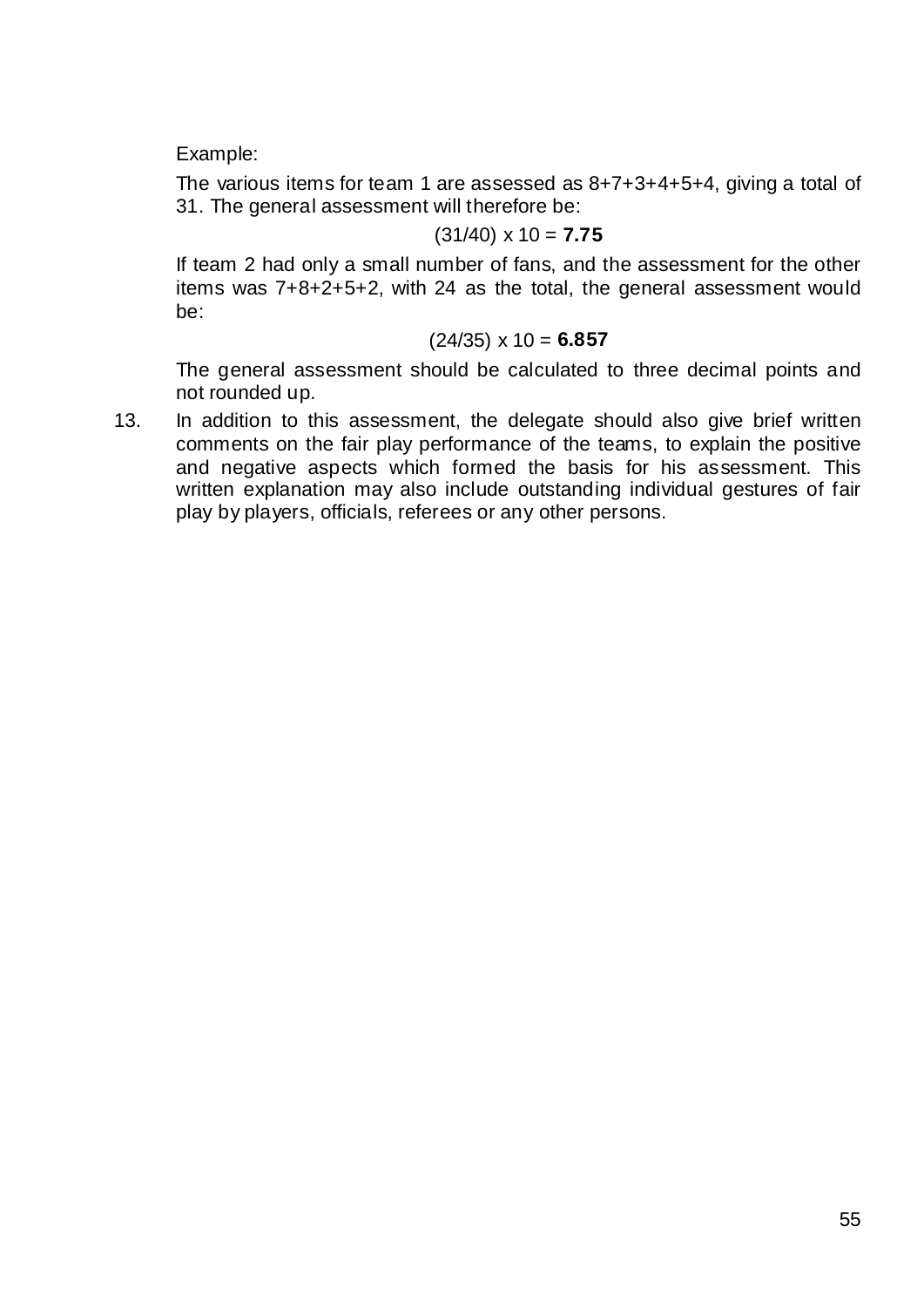# **ANNEXE VI: Regulations concerning the Integrity of the UEFA Club Competitions – Independence of Clubs**

# **A. General principle**

It is of fundamental importance that the sporting integrity of the UEFA club competitions be protected. To that end, UEFA reserves the right to intervene and to take appropriate action in any situation in which it transpires that the same individual or legal entity is in a position to influence the management, administration and/or sporting performance of more than one club participating in the same UEFA club competition. Admission criteria are set by the UEFA Administration and are issued with the entry form.

# **B. Independence of clubs**

Regarding admission to the UEFA Champions League (including the qualifying rounds), the following criteria apply:

- 1. No club participating in a UEFA club competition may, either directly or indirectly:
	- a) hold or deal in the securities or shares of any other club, or
	- b) be a member of any other club, or
	- c) be involved in any capacity whatsoever in the management, administration and/or sporting performance of any other club, or
	- d) have any power whatsoever in the management, administration and/or sporting performance of any other club

participating in the same UEFA club competition.

- 2. No person may simultaneously be involved, either directly or indirectly, in any capacity whatsoever in the management, administration and/or sporting performance of more than one club participating in the same UEFA club competition.
- 3. In the case of two or more clubs under common control, only one may participate in the same UEFA club competition. In this connection, an individual or legal entity has control of a club where he/she/it:
	- a) holds a majority of the shareholders' voting rights, or
	- b) has the right to appoint or remove a majority of the members of the administrative, management or supervisory body, or
	- c) is a shareholder and alone controls a majority of the shareholders' voting rights pursuant to an agreement entered into with other shareholders of the club in question.
- 4. The UEFA Administration takes a final decision regarding the admission of clubs to this competition. It also reserves the right to take action against any clubs which cease to meet the above criteria in the course of an ongoing competition.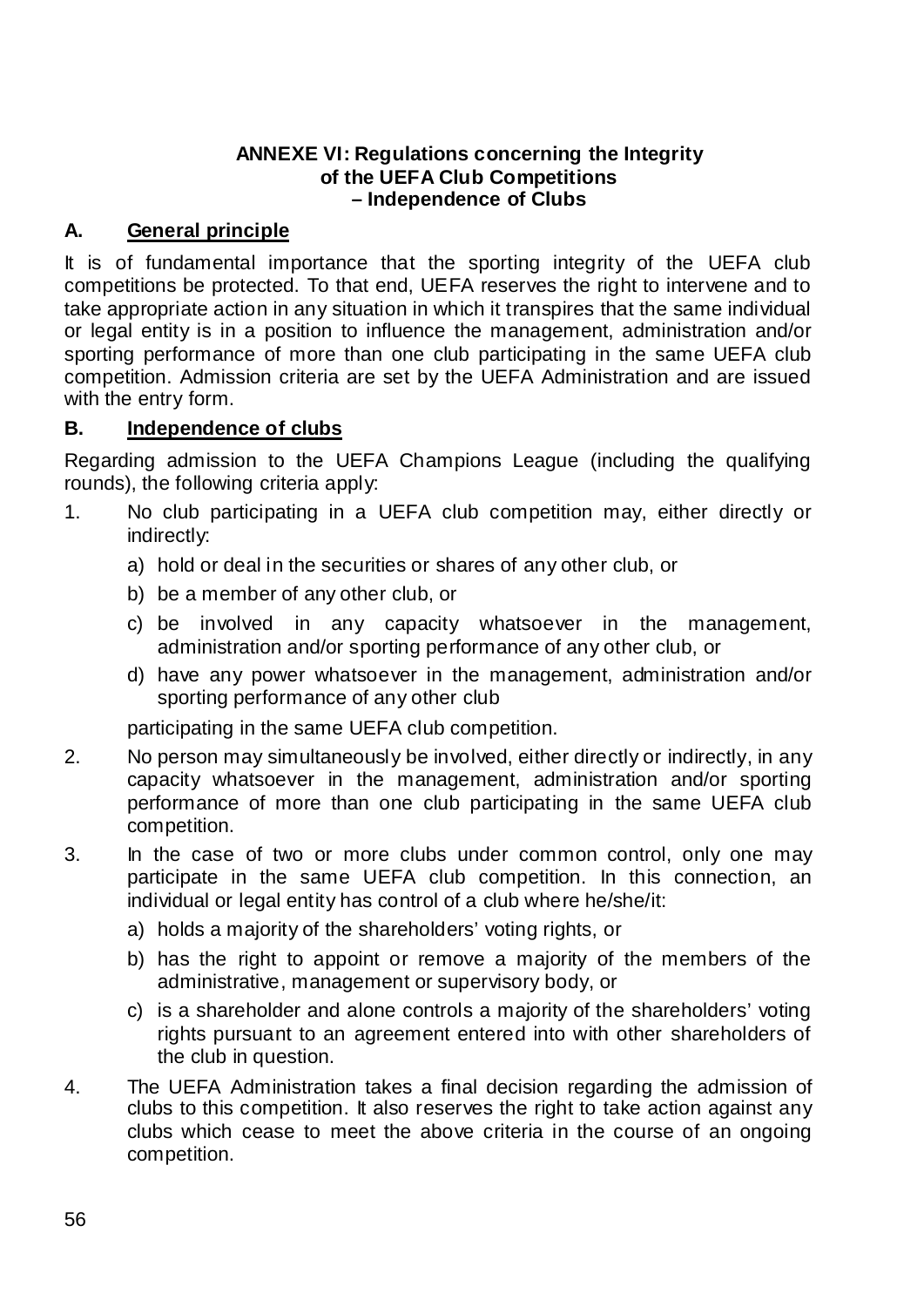5. Especially in the case of paragraphs 4.02 and 4.06 of the UEFA Champions League regulations, when a club participates in either the qualifying rounds or group stage of the UEFA Champions League but then moves into the UEFA Cup of the same season on account of its sporting results, the UEFA Administration reserves the right to deny such a club admission to the UEFA Cup on the basis of the aforementioned provisions.

# **C. Admission criteria**

If two or more clubs are affected by the regulations to safeguard the integrity of the UEFA club competitions, the UEFA Administration will apply the following criteria in sequence, to determine which club is admitted to the competition in question:

# **For the start of the UEFA Champions League**

# **(qualifying rounds and group stage)**

# **Determining which club will participate**

- 1. The club with the highest UEFA club coefficient (cumulative coefficient of the last five seasons) is admitted.
- 2. If two or more clubs have the same club coefficient, the current UEFA coefficient (cumulative coefficient of the last five seasons) of the respective national associations will be taken into consideration. The club whose association has the highest coefficient will be admitted.
- 3. If two or more clubs have the same club and national association coefficient, the club with the highest previous season's (annual) coefficient will be admitted. If this procedure still does not produce a result, the clubs' coefficients for the last season but one will count, and so on.

### **Determining the replacement club**

4. A club which is not admitted to the qualifying rounds or group stage of UEFA Champions League under the above criteria will be replaced by a club nominated by the national association on the basis of the rankings in the top domestic league championship, provided the club fulfils the aforementioned regulations of integrity. No comparison of coefficients will be made.

### **Further provisions**

- 5. A club which is not admitted to the UEFA Champions League (qualifying rounds or group stage) under the above criteria goes into the UEFA Cup in place of the club from the same national association which has replaced it in the UEFA Champions League (qualifying rounds or group stage), provided all the necessary conditions of the UEFA Cup regulations are fulfilled. Should this not be the case, the club which is not admitted to the UEFA Champions League (qualifying rounds or group stage) will not be admitted to any UEFA club competition in the season in question.
- 6. The UEFA Administration confirms the admission of the replacement club.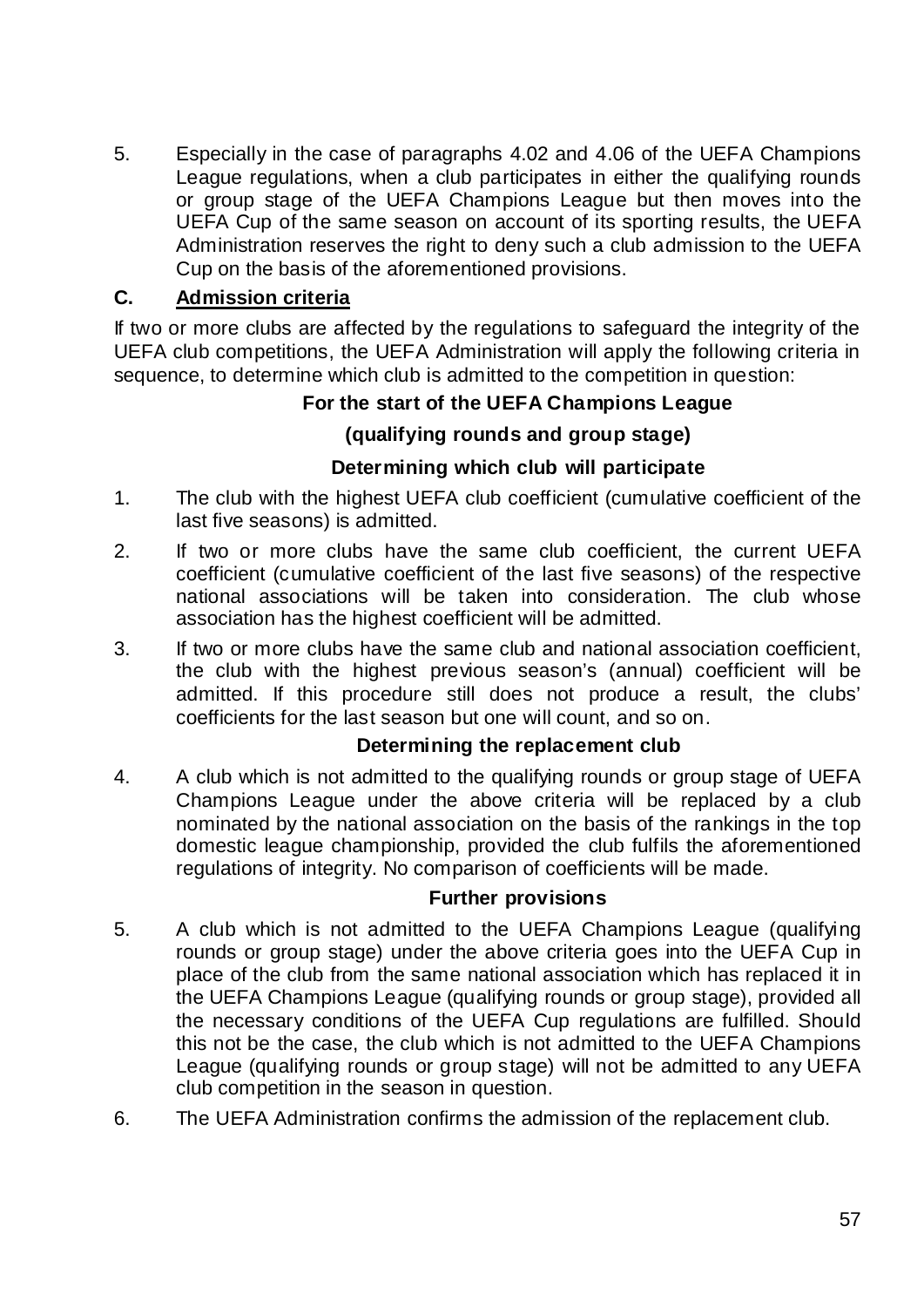# **For continuing in the UEFA Cup**

- 7. A club eliminated after the third qualifying round of the UEFA Champions League will not be admitted to the UEFA Cup if it is in breach of the aforementioned *Regulations concerning the integrity of the UEFA club competitions*.
- 8. Such a club will be replaced by a club from among those eliminated in the second qualifying round of the current UEFA Champions League, provided it fulfils all the admission criteria, including the aforementioned *Regulations concerning the integrity of the UEFA club competitions*. The following criteria will be applied to determine the replacement club:
	- a) Higher number of points obtained in the second qualifying round.
	- b) Superior goal difference from the matches in the second qualifying round.
	- c) Higher number of goals scored away from home in the second qualifying round.
	- d) Higher number of goals scored in the second qualifying round.
	- e) Higher number of coefficient points accumulated by the club's association over the previous five seasons.
	- f) Higher number of coefficient points accumulated by the club over the previous five seasons.
- 9. A club eliminated after the group stage of the UEFA Champions League (third place) will not be admitted to the UEFA Cup if it is in breach of the aforementioned *Regulations concerning the integrity of the UEFA club competitions*.
- 10. Such a club will be replaced by a club from among those eliminated in the group stage of the current UEFA Champions League, provided it fulfils all the admission criteria, including the aforementioned *Regulations concerning the integrity of the UEFA club competitions*. The following criteria will be applied to determine the replacement club:
	- a) Higher number of points obtained in the group stage.
	- b) Superior goal difference from the matches in the group stage.
	- c) Higher number of goals scored away from home in the matches in the group stage.
	- d) Higher number of goals scored in the group stage.
	- e) Higher number of coefficient points accumulated by the club's association over the previous five seasons.
	- f) Higher number of coefficient points accumulated by the club over the previous five seasons.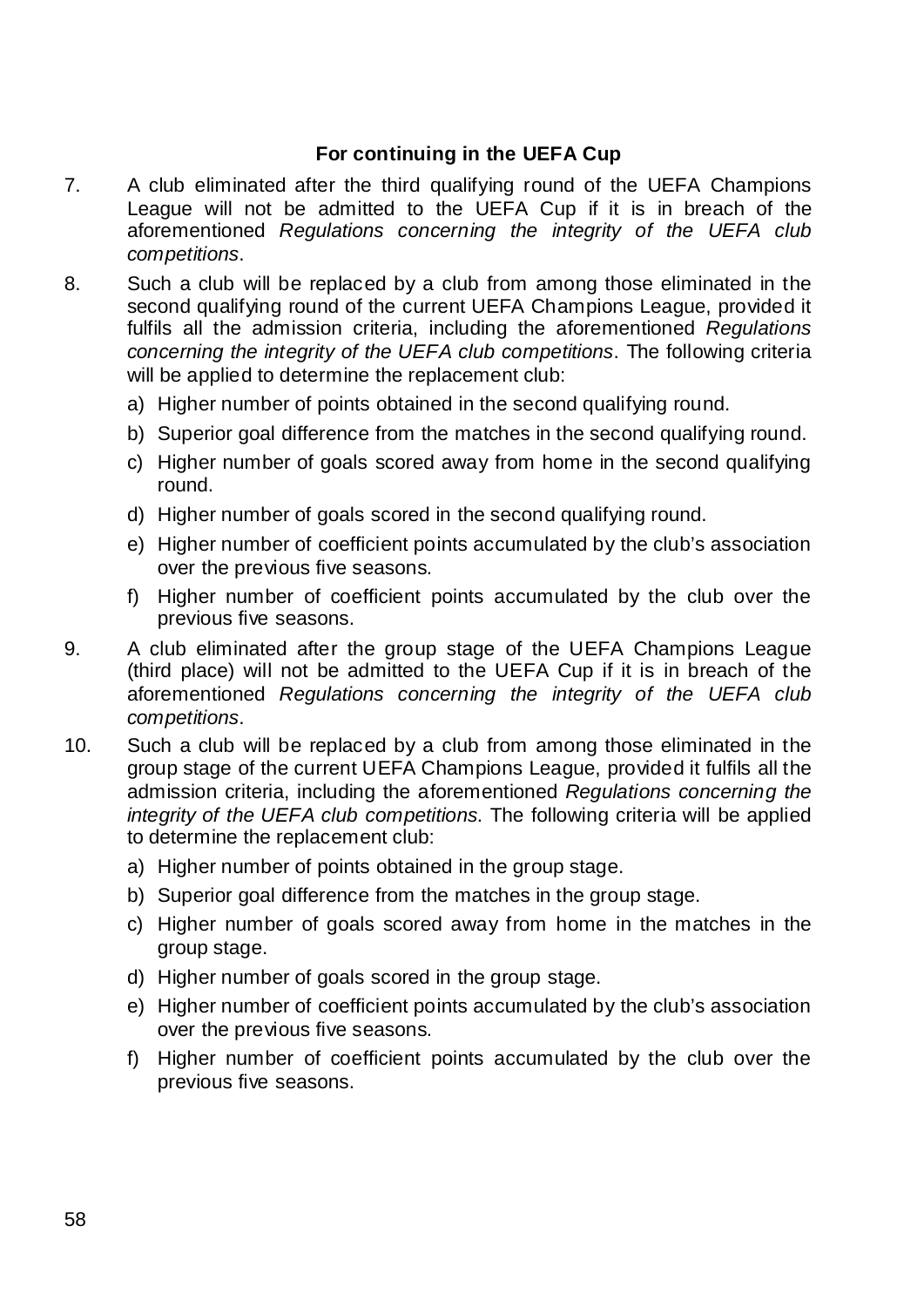# **Any other cases**

11. The CEO shall be responsible for resolving any other issues relating to the admission of clubs in accordance with the principles of sporting fairness. Any decision by the CEO shall be final.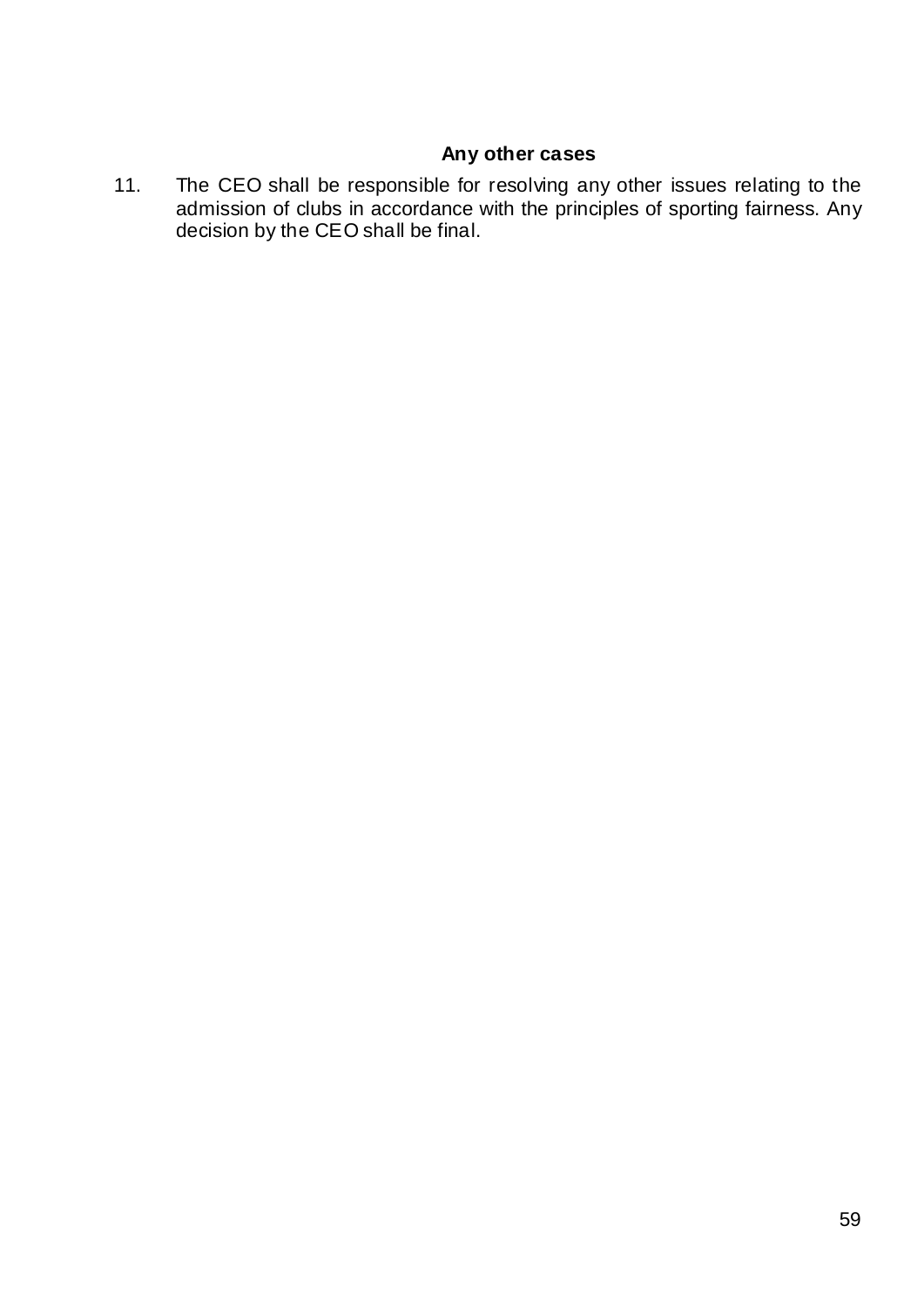# **ANNEXE VII: Commercial Matters**

# **1. INTRODUCTION**

### **1.1. Intention**

In marketing the UEFA Champions League Commercial Rights (as defined in paragraph 25.01), it is UEFA's duty to fulfil, within a market economyoriented environment, its cultural and sporting mandate to protect and foster the interest of football, thereby endowing the game with a position which is stable in value. Furthermore, the financial prospects stemming from sensible marketing are used to guarantee European football's long-term existence, and to create new scope for the development of football in Europe, while taking into account the rules of the market economy.

For the implementation of the UEFA Champions League, UEFA may appoint third parties to act as broker or agent on its behalf and/or as services provider.

# **1.2. Objectives**

- a) Healthy growth of football
- − In the stadium, the football fan should be able to experience, at close hand, the fascination of a football match.
- − Football should have an appropriate presence on television.
- − Football's interests should be supported and fostered in the area of the marketing of the commercial rights of the UEFA Champions League.
- b) Fostering of the image and enhancement of the status and social acceptance of football
- − UEFA's previous endeavours to promote high-quality football should be extended to include the Fair Play campaign.
- − Fostering and integration of youth football (boys and girls).
- − Fostering and integration of women's football.
- c) Priority of sport over financial interests
- − Future-oriented financial stability for UEFA, its member associations and clubs, as well as the safeguarding of their independence.
- − Fostering of solidarity within the European footballing community, through the sustained support of financially weaker clubs and national associations.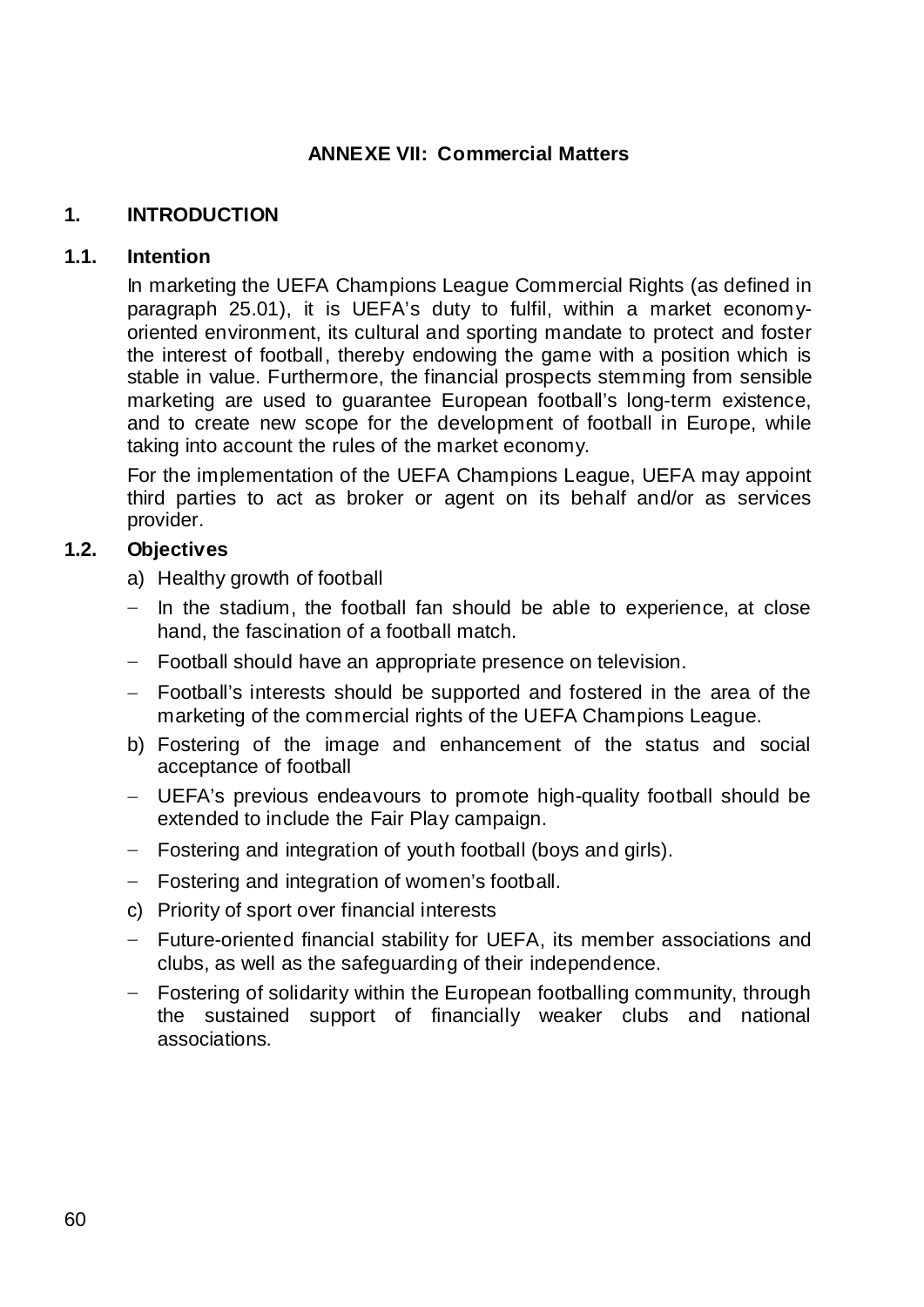# **2. DEFINITIONS**

**2.1. "Commercial Rights"** has the meaning set out in Article 25 of these Regulations.

### **2.2. "Exclusive Area":**

Means the venue for a UEFA Champions League match, comprising the stadium itself (including scoreboards, video boards, giant screens, dressing rooms, players tunnel, technical zone and all seating, hospitality and VIP areas), the hospitality areas, all areas in the vicinity of the stadium owned, controlled, managed or operated by the club, as well as the area around it, up to and including the fencing surrounding it or roads which naturally demarcate the area of the stadium, the air space immediately above the stadium (if the LOC holds or controls such rights – or is reasonably able to do so), and the television, press and VIP areas.

# **2.3. "Partner":**

Means any party accepted by UEFA under contract to exercise the Commercial Rights (or any of them) of UEFA Champions League matches, and thereby participating directly or indirectly in the financing of the UEFA Champions League.

# **2.4. "LOC" (local organising committee):**

Means the group of individuals who help organise home matches at the behest of the club participating in the UEFA Champions League (or a national association appointed by UEFA), and in close cooperation with UEFA, the minimum composition of which required by UEFA embraces representatives of the club's board or representatives of the national association, the stadium authorities, the safety/security services, and the press officer.

### **2.5. "Non-commercial promotional purposes":**

Means promotional activities required to promote and/or advertise UEFA Champions League matches, internal archive and library purposes, but excluding the Commercial Rights and any other activity UEFA considers commercial in nature.

### **3. MEDIA**

### **3.1. Responsibility**

The Media Rights (as defined in Article 25) for the UEFA Champions League shall be exploited by UEFA and the clubs in accordance with the *Club Media Rights Guidelines*.

As specified on the official entry form, the *Club Media Rights Guidelines* are contractually binding upon the clubs.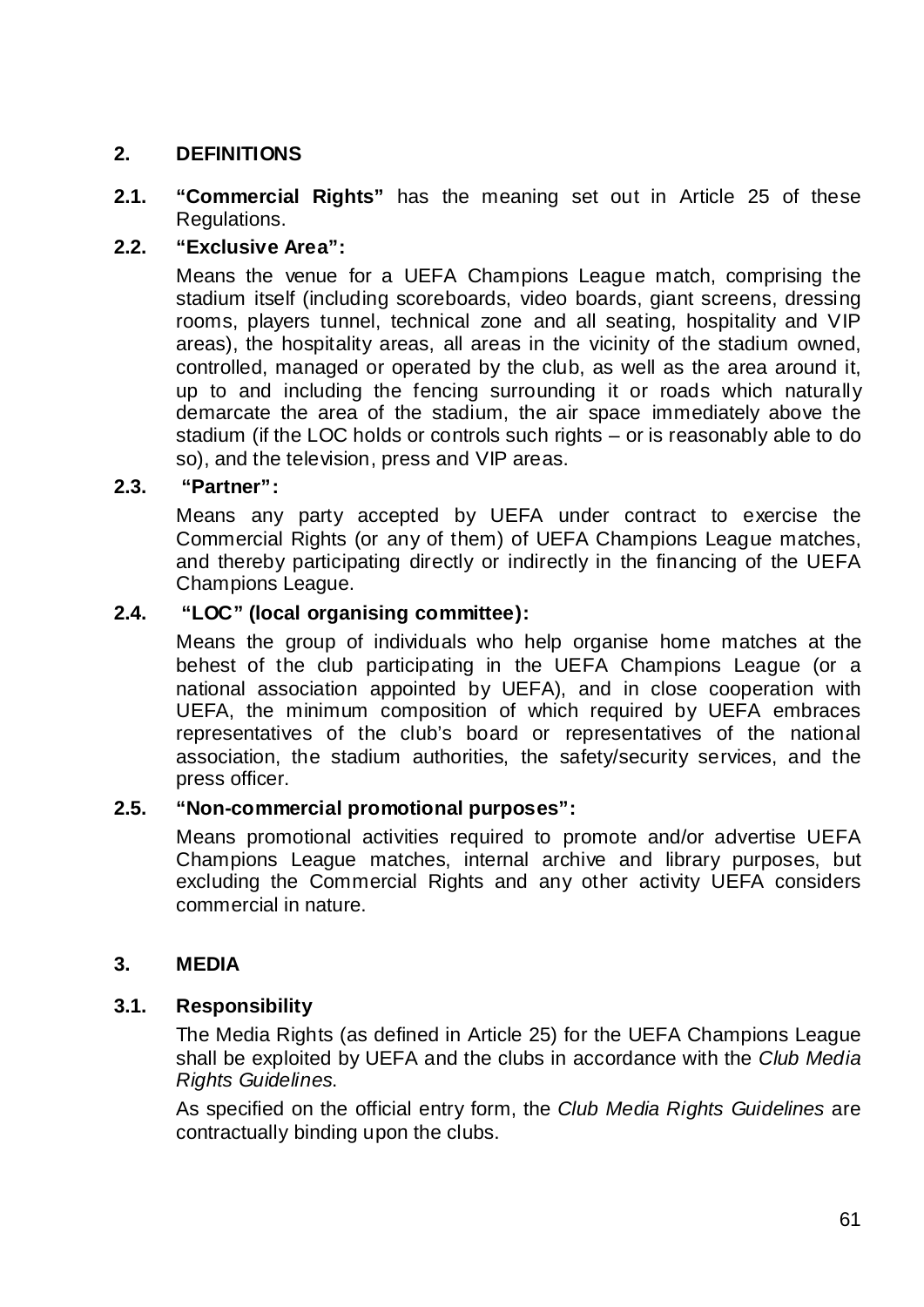# **3.2. Tasks of the clubs**

The clubs shall comply with their obligations with regards to television and media matters set out in Annexe III (Media Matters).

# **4. ADVERTISING**

# **4.1. Responsibility**

With respect to UEFA Champions League matches, UEFA holds the sole right to nominate "Partners". In principle, the "Partners" nominated by UEFA, as well as their products, enjoy the exclusive right to commercially exploit UEFA Champions League matches.

All current or future names, terms, symbols, logos or mascots, or other artistic, orthographic and musical forms concerning the UEFA Champions League, may be used only by the "Partners" in connection with their commercial rights. In every case, the prior written approval of UEFA is required.

The use, for Non-commercial promotional purposes, of the above-mentioned forms by the clubs that qualify for the UEFA Champions League is described in detail in the UEFA Champions League *Club Manual* and the *Brand Manua*l.

# **4.2. Tasks of the clubs**

The clubs undertake to guarantee UEFA optimum support in the implementation of the Commercial Rights, and to take no steps that would encroach upon the above-mentioned rights of the "Partners". For UEFA Champions League matches, the club undertakes to observe UEFA's instructions regarding the Exclusive Area and, in particular shall provide a "clean stadium" by at least the morning of two days before a match, meaning that no advertising except that officially authorised by UEFA may be located within the Exclusive Area. UEFA, or a third party acting on its behalf, will provide the advertising boards (vertical height of 0.90 m) and be responsible for their installation and dismantling within two days of the match. The club is responsible for ensuring that the advertising boards are within the unimpaired range of view of the main camera. Each club shall support the "Partner" programme established by UEFA for the exploitation of the Commercial Rights.

Each club shall (where applicable) assist UEFA in combating activities that undermine UEFA's commercial programme and the value of the Commercial Rights. Without limiting the generality of the above, no club shall admit any person to a stadium who may reasonably be expected to act in a manner which undermines the commercial programme.

The club logo and the official team photo must be made available to UEFA for the Non-commercial purpose of promoting the UEFA Champions League.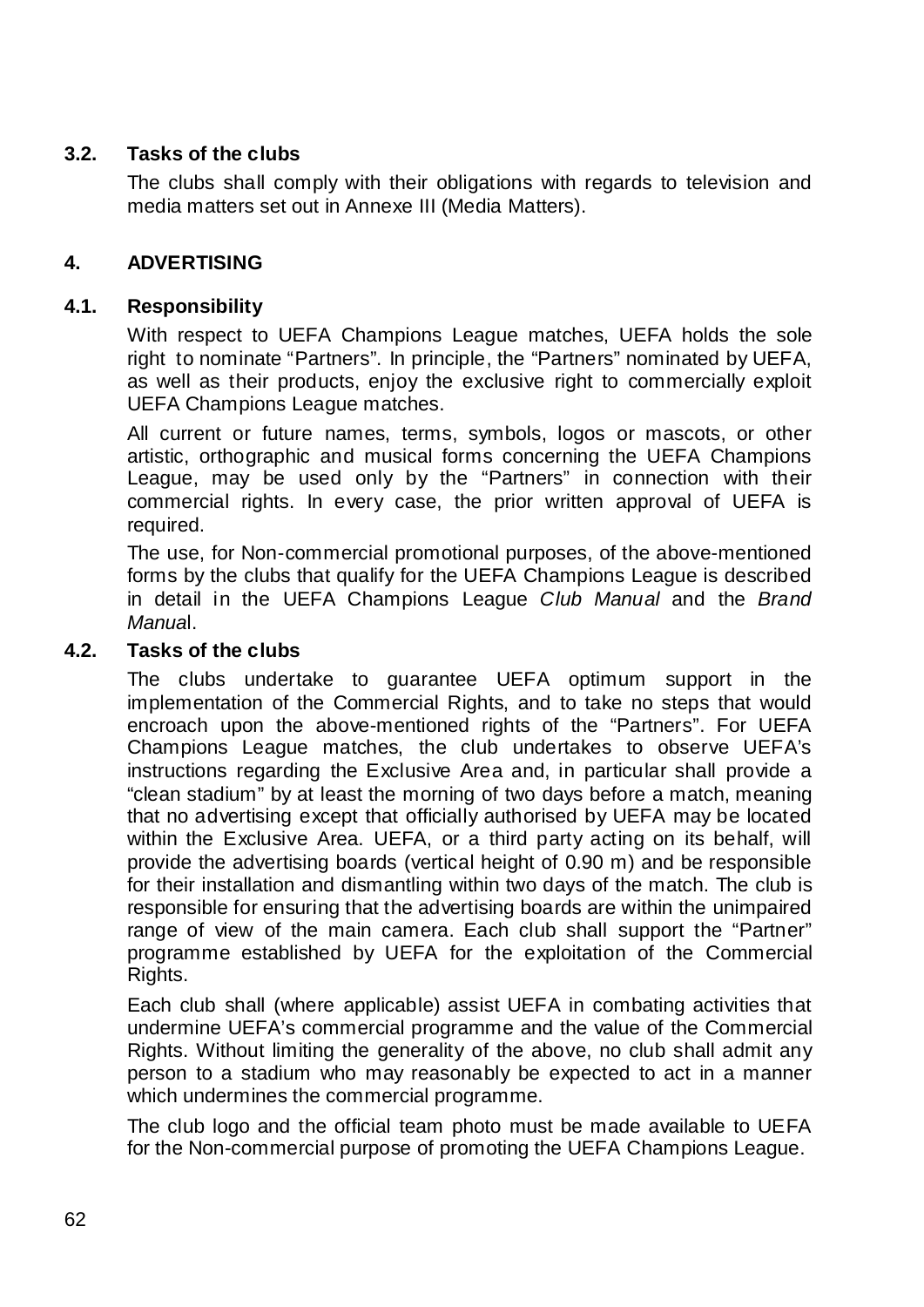The club must also provide all relevant information for UEFA's official website(s), and for the compilation of competition-related UEFA publications and, in particular, the *Statistics Handbook* which constitutes the first volume of the UEFA Champions League "Tournament Guide".

# **4.3. Commercial exclusivity**

During a site visit of each stadium (and as set out in the UEFA Champions League *Club Manual*), the Exclusive Area shall be defined in accordance with Annexe VII, paragraph 4.2. The Exclusive Area shall further include but not be limited to the stadium naming rights (stadium sponsorship) insofar as the stadium sponsor may not be visible in the Exclusive Area, may not be announced over the stadium PA system and may not feature its logo on any UEFA Champions League printed matter, including, without limitation, match tickets.

Commercial exclusivity granted to the "Partners" in the Exclusive Area includes the right of UEFA to allow promotional activities by "Partners" such as, without limitation, commercial spots on the stadium scoreboard, subject to the terms of the licence agreement, promotions involving the ball boys, the centre circle carriers, the line-up children, man-of-the-match, half-time promotions and such other activities as designated and required by UEFA.

# **4.4. Press conferences, interviews**

Only the logos of the "Partners" may be displayed at press conferences and "flash" interviews at UEFA Champions League matches. In accordance with Article 16 of these Regulations, the clothing of all players, coaches and team personnel participating in press conferences and/or interviews shall not feature any logos or branding other than those permitted during the match.

### **4.5. Posters, tickets, official printed matter**

The clubs shall produce posters, tickets and official printed matter in connection with the UEFA Champions League, but only in a manner approved by UEFA, including, without limitation, in accordance with UEFA's ticketing policy. When posters, tickets and official printed matter connected with a UEFA Champions League match are being designed, due attention must be paid to ensuring that any advertising overprint is solely that of the "Partners". All printed matter must be produced in accordance with the guidelines laid down by UEFA. (See the UEFA Champions League *Club Manual* and the *Brand Manua*l.)

### **4.6. Tickets for "Partners"**

For every UEFA Champions League match, the clubs undertake to provide UEFA with 50 complimentary tickets to the VIP area, including hospitality, for "Partners". However, this number of tickets and hospitality passes must not exceed 10% of the VIP area seating capacity. In such a case, any difference must be offset by tickets in the highest category. Likewise, a number of complimentary tickets in the highest category, stated below, in one block, in a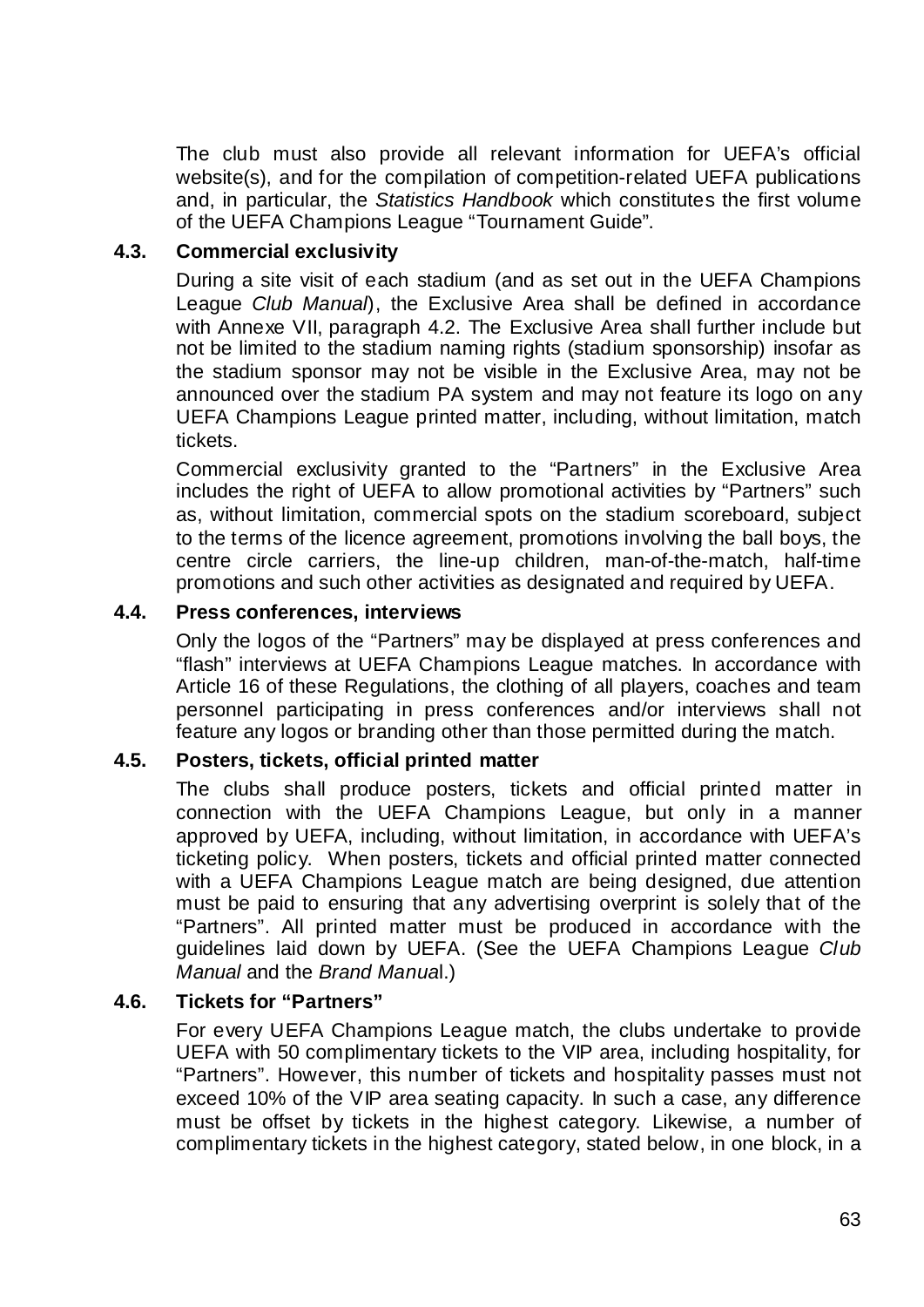section located between the two 16-metre lines, must be provided to UEFA for its own use, as well as for the use of "Partners". The numbers of complimentary tickets shall be as follows:

- a) group matches: 280
- b) first knock-out round: 320
- c) quarter-finals: 350
- d) semi-finals: 400

In addition, "Partners" must be given the opportunity to acquire, at face value, an agreed number of retail tickets, whereby tickets in the next highest category shall also be situated in one block and in a central section (i.e. not behind the goal):

- − Group matches: minimum of 255 top-category retail tickets, as well as 255 retail tickets in the next highest category;
- − First knock-out round: minimum of 325 top-category retail tickets, as well as 325 retail tickets in the next highest category;
- − Quarter-finals: minimum of 450 top-category retail tickets, as well as 450 retail tickets in the next highest category;
- − Semi-finals: minimum of 600 top-category retail tickets, as well as 600 retail tickets in the next highest category;
- − The final is exempt from these stipulations.

All tickets must be official UEFA Champions League tickets approved by UEFA prior to production.

# **4.7. Hospitality for "Partners"**

For every match, the host club must provide UEFA, free of charge, with a single exclusive hospitality area of minimum 350 m² of open space within the stadium. If the host club is not able to offer such space, it must find an alternative solution at its own expense. Such alternative solution shall be of a standard comparable to an indoor facility.

# **4.8. Accreditation**

A number of accreditations for "Partners", to be agreed upon, will be made available by UEFA, in conjunction with the host club. In every case, accreditation will ensure that all services can be proffered before, during and after the match. Detailed information on the accreditation system, as well as on the design of accreditation cards, is contained in the UEFA Champions League *Club Manual* and the *Brand Manua*l.

# **4.9. Parking places**

In principle, 150 parking places must be provided, free of charge, to UEFA for the use of "Partners". The number and category of parking places will be decided upon by UEFA and the host club. These parking spaces should be in a prime position and wherever possible within easy access of the Champions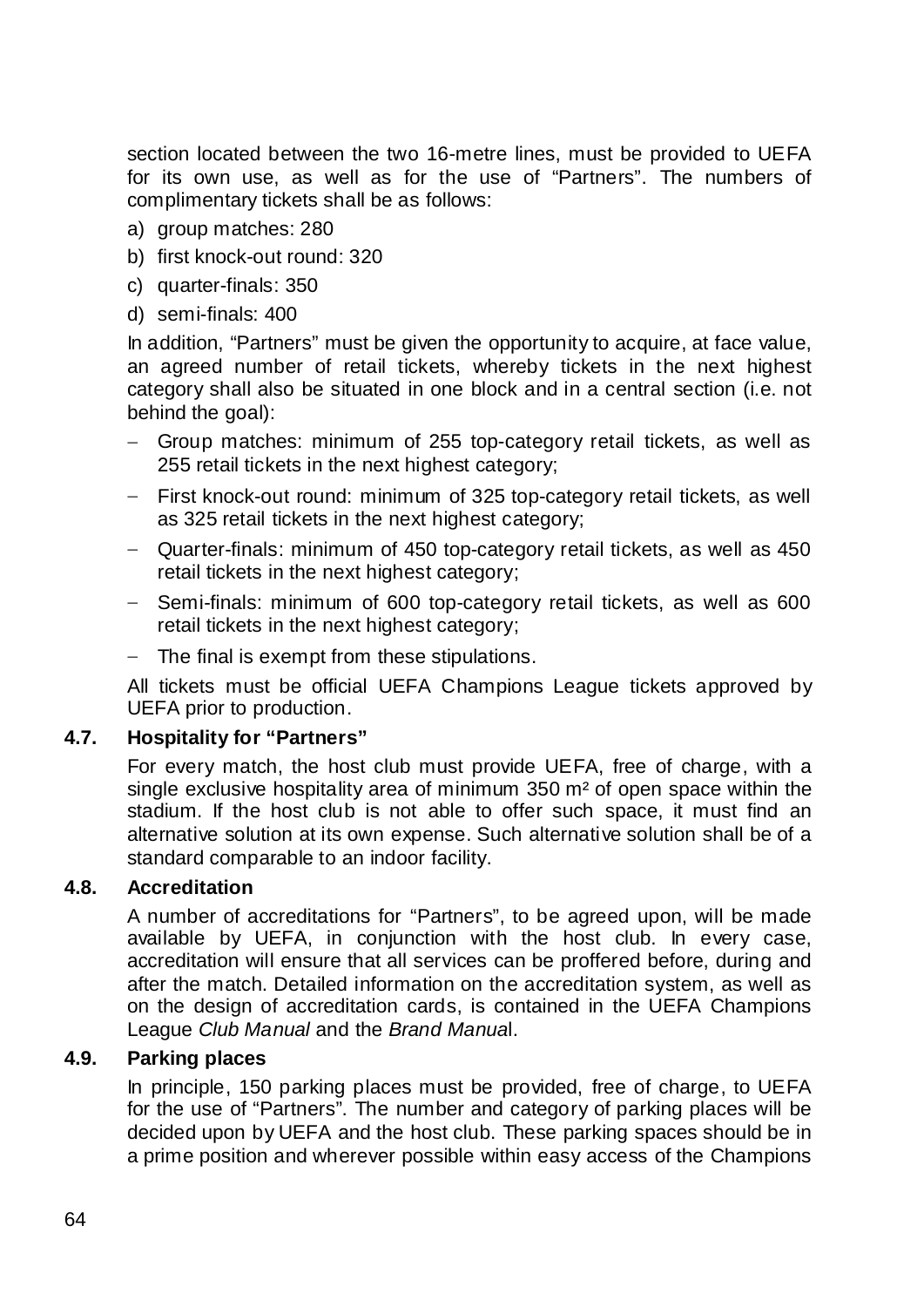Club (i.e. the UEFA Champions League hospitality area as defined in the *Club Manual*).

### **4.10. Cooperation**

The clubs undertake to work in close cooperation with UEFA. Each club must appoint a liaison officer, who will be responsible for administrative matters, including all cooperation between the club and UEFA. It is understood that the clubs will provide UEFA, free of any charges, with the services, facilities and areas referred to in the present annexe, or that are necessary for the implementation of UEFA's requirements pursuant to these regulations. The clubs will endeavour to provide UEFA and its appointed agency, free of charge, with the necessary office and storage facilities within the stadium. The clubs undertake to give their full support in clearing any material imported and re-exported by UEFA or any of its "Partners" or agencies.

# **5. LICENSING AND MERCHANDISING**

### **5.1. Tasks of the clubs**

The clubs will ensure optimum support in the implementation of the UEFA Champions League licensing programme.

### **5.2. Club approval**

Club involvement in specific licensing projects will always be subject to the prior approval of the respective club, and a contract drafted by UEFA will be submitted to the club for consideration and decision.

For licensing projects which encompass the whole competition, the participating clubs must make reasonable efforts to ensure their participation in such projects.

For UEFA branding purposes, including, without limitation, publishing projects (print and electronic), including the official programme, the clubs undertake to procure the players' permission to use their official portraits and names. No association will be made between individual players or clubs and any commercial partner.

Details and requirements of the UEFA Champions League licensing programme are laid down in the UEFA Champions League *Club Manual*.

### **6. BREACHES OF THE PROVISIONS OF THE PRESENT ANNEXE WILL BE REFERRED TO THE CONTROL AND DISCIPLINARY BODY.**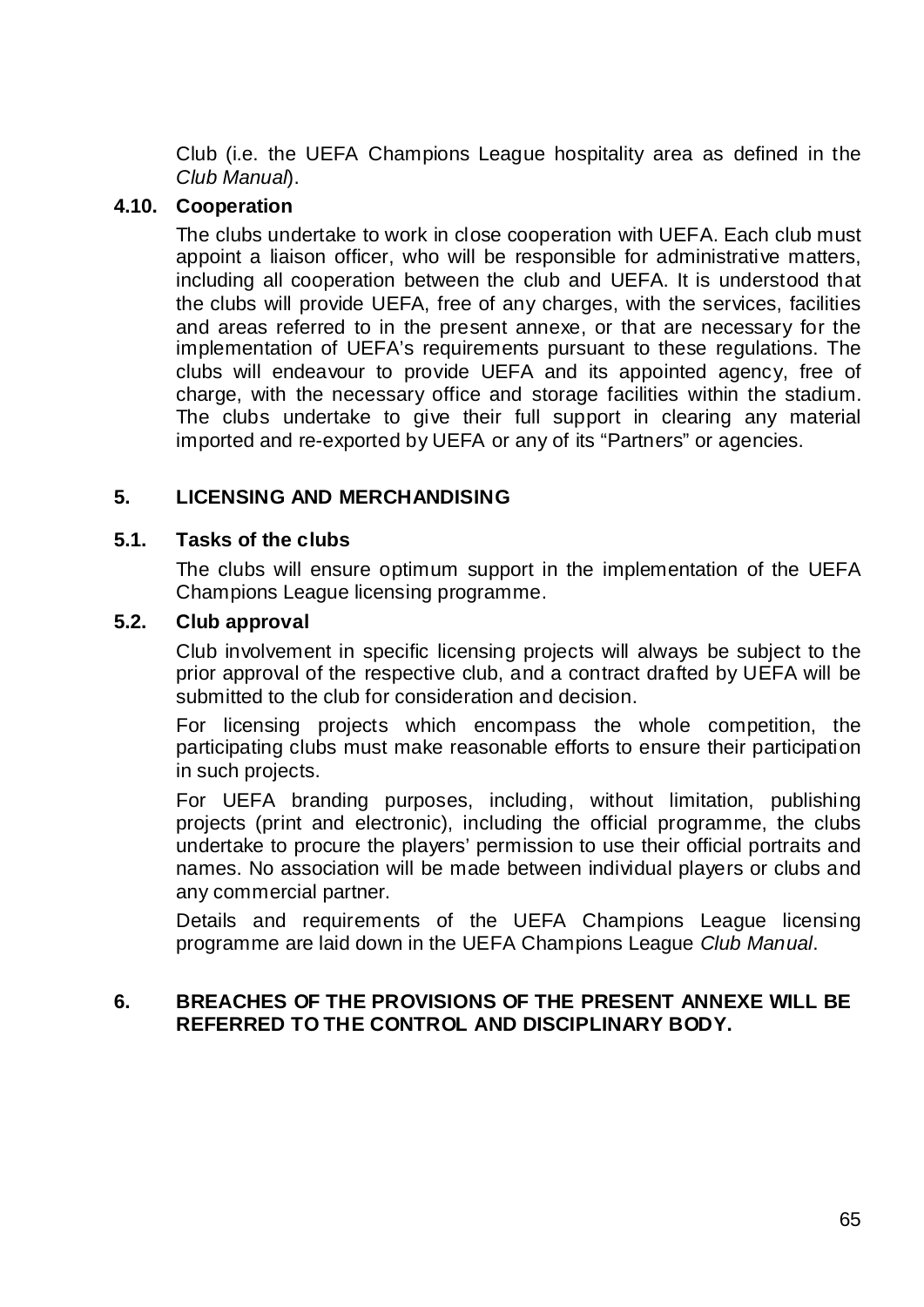# **ANNEXE VIII: Club Media Rights Guidelines**

### **1. Introduction**

- 1.1. Central marketing is essential for solidarity and for the branding of UEFA Champions League. Accordingly, the main television rights (live and highlights) will continue to be centrally marketed by UEFA. The net income will be redistributed to clubs and invested in solidarity.
- 1.2. There is also a framework to allow the clubs to enhance their brands, especially through the exploitation of new media rights.
- 1.3. Therefore, following consultation between UEFA and the European Club Forum, UEFA has issued these *Club Media Rights Guidelines* outlining the rules for the exploitation of certain UEFA Champions League rights by clubs. These *Club Media Rights Guidelines* came into force for the first time for the season 2003/04.
- 1.4. The compliance of all parties will be essential to the overall success of the commercial exploitation system. If a club (or one of its partners) does not comply with the *Club Media Rights Guidelines* then disciplinary and/or economic sanctions (including withholding of prize / participation payments) will be taken against the club by the relevant UEFA body (in addition to any ordinary legal remedies that may be available).
- 1.5. There are five areas where certain Media Rights may be exploited by clubs: TV, radio, Internet, wireless, magnetic storage devices. All other rights shall be exploited exclusively by UEFA. For the avoidance of doubt, any sponsorship, suppliership or merchandising rights relating to the UEFA Champions League shall be exploited exclusively by UEFA.
- 1.6. Clubs may (subject to availability, compliance with notification deadlines and payment of any additional technical costs) use or grant commentary positions for live broadcasters, access to the "mixed zone" and/or access to press conferences. In the event that availability or access is limited, first priority will be UEFA's media partners, second priority will be the clubs and third priority (only for access to the "mixed zone" and access to press conferences) will be non-rights holders. On-site decisions regarding these issues will be made by the UEFA Venue Director. Other production rights (e.g. OB vans, cameras, studios etc.) will not be available.
- 1.7. UEFA will create a "video archive library" from which clubs can obtain the footage for the exploitation of the rights (subject to payment of "technical costs").
- 1.8. In addition, clubs may have access via UEFA to the "raw" television feed at a location determined by UEFA following good faith discussions between UEFA and the clubs (such location to be convenient to the relevant host broadcaster). Any additional technical costs will be at the club's expense. Requests for such access to the feed need to be submitted to UEFA in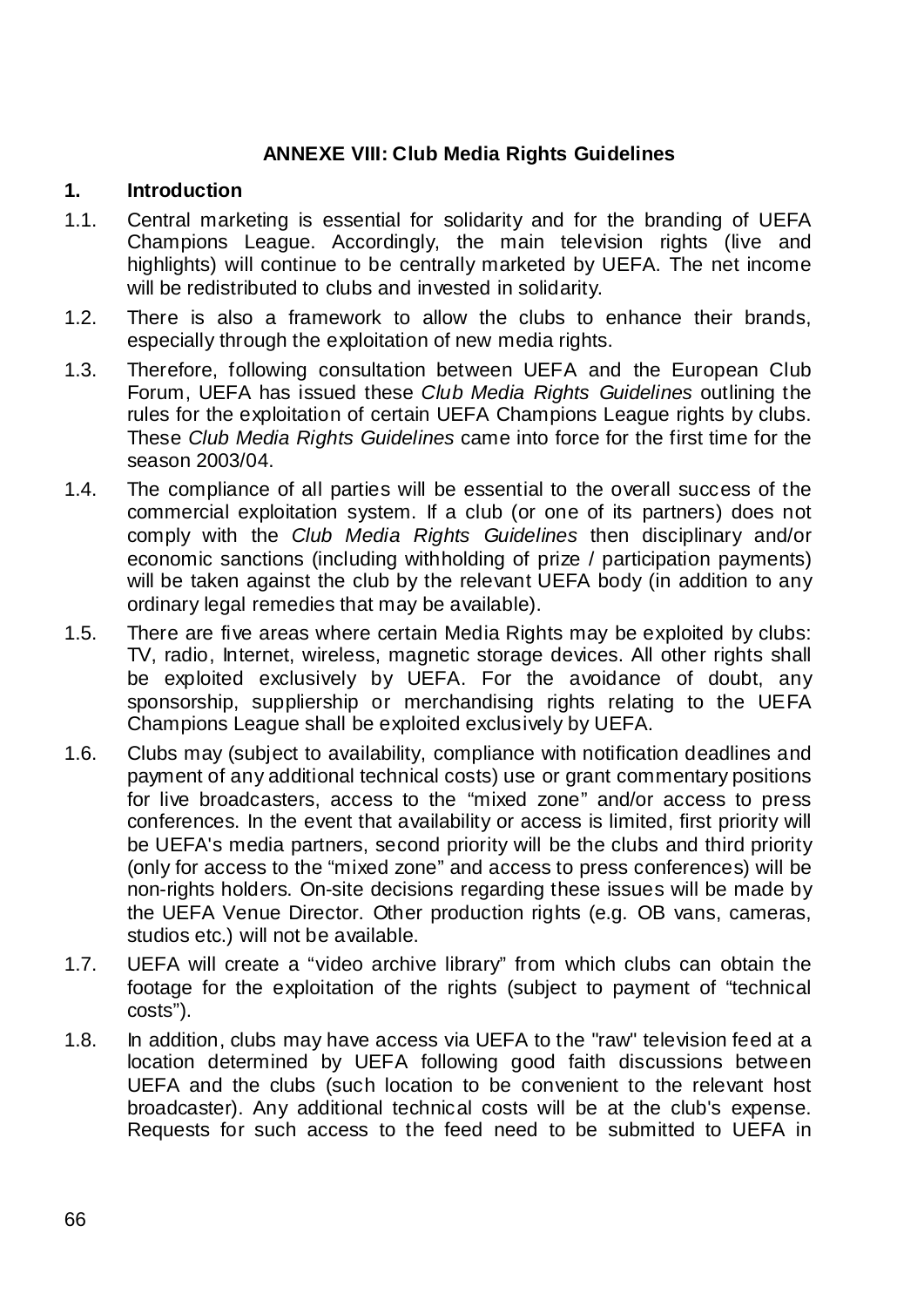accordance with notification deadlines. Technical video and audio specifications will be provided by UEFA at the start of the season.

## **2. General Conditions (valid for all rights exploited by clubs and UEFA)**

- 2.1. All commercial contracts that a club (or any third party acting on behalf of the club) enters into with broadcasters, Internet service providers, mobile network operators or other partners providing for the exploitation of the specified UEFA Champions League rights must incorporate the *Club Media Rights Guidelines*, which must be binding on clubs and their partners. Clubs will be responsible and liable for compliance of their partners with the *Club Media Rights Guidelines*.
- 2.2. The maximum duration of the above contracts is three UEFA Champions League seasons (2003/04, 2004/05 and 2005/06), ending in any case at the latest on 30 June 2006.
- 2.3. Clubs may continue to exploit UEFA Champions League archive rights in perpetuity for their matches in previous UEFA Champions League seasons regardless of whether they are participating in the current UEFA Champions League season. In this case, the relevant club will complete a form undertaking to comply with the *Club Media Rights Guidelines*.
- 2.4. The clubs may not create a "competing product" to the UEFA Champions League product centrally marketed by UEFA. To this end the clubs may not "bundle" rights, nor shall they allow their agencies, broadcasters, Internet service providers, mobile network operators or other partners to "bundle" rights. Nor will UEFA, within the framework of the agreement with the European Commission, exploit rights dedicated to one single club (in order not to create a "competing product" to the club product).
- 2.5. All rights exploited by clubs must be club branded. All rights exploited by UEFA will be UEFA or UEFA Champions League branded.

Objective: two distinct products will be available to the public: one specific "club product" and another specific "UEFA – UEFA Champions League product", for the benefit of everybody (fans, clubs, UEFA, broadcasters etc.).

Clubs may not use the UEFA Champions League logo, name, music, typography or trophy or any other UEFA Champions League designs or graphics. Exceptions: (i) any on-screen graphics and on-screen credits included by the host broadcaster in the signal (excluding any opening and closing sequences); (ii) use of the name "UEFA Champions League" in a standard typography (not the UEFA Champions League typography) in a descriptive context to inform the consumer of the inclusion of UEFA Champions League content; and (iii) use of the trophy image within a picture of the winning club.

2.6. A club partner (e.g. broadcaster, mobile network operator or Internet service provider) may not present itself as a partner of the UEFA Champions League or otherwise associate itself with the UEFA Champions League. There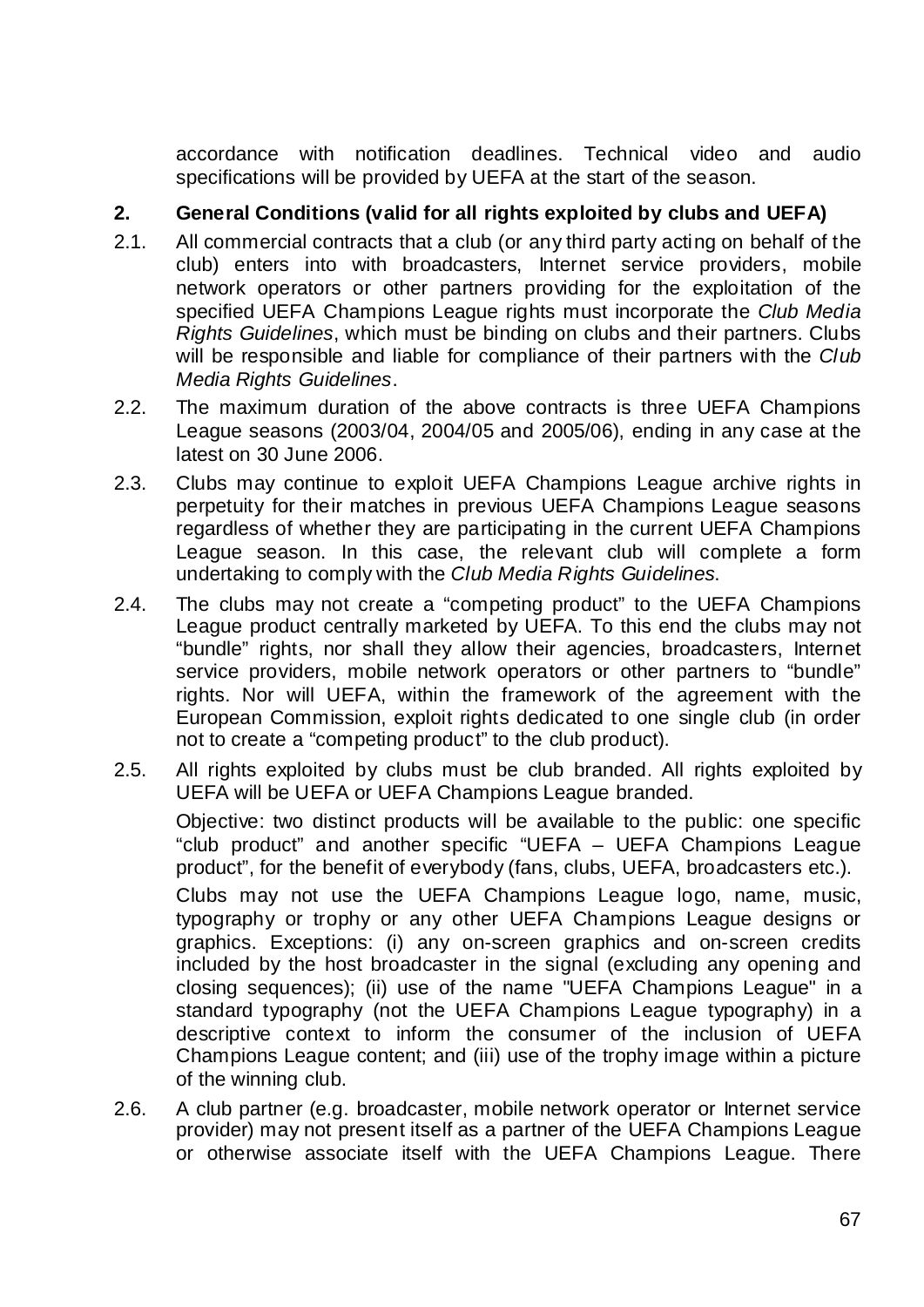should be no use by club partners of the UEFA Champions League name, logo, trophy or branding (other than use of the name in a purely editorial / descriptive context).

- 2.7. The economic value of the "core rights" (in particular the live TV rights) as it is today – to be centrally exploited and then redistributed to the participating clubs and used for solidarity purposes should not be undermined by the individual exploitation of the UEFA Champions League rights by the clubs. The global exploitation scheme must therefore constantly be monitored in accordance with this principle and, if needed, amended. In other words, if market conditions change in a way that has an important impact on the revenues generated through central marketing, then the global exploitation scheme would be reviewed in order to ensure a similar "revenue pool" from the centrally exploited right for the benefit of all clubs and solidarity (see also New Media Rights section below).
- 2.8. All intellectual property rights in UEFA Champions League images and footage and in the name, logo, music, branding and materials of the UEFA Champions League are and remain the exclusive property of UEFA.
- 2.9. There should be no interference with the signal produced by UEFA's host broadcaster for the match, for example by adding, removing, editing or modifying any graphics, on-screen credits, branding, commercialisation etc.
- 2.10. Club partners will be subject to the same UEFA broadcasting regulations and guidelines as those imposed on UEFA's broadcast Partners.
- 2.11. In order to have a global overview of the exploitation of UEFA Champions League rights, the clubs intending to exploit any rights shall provide reasonable information to UEFA relating to such exploitation. UEFA will provide reasonable information to the clubs relating to UEFA's own exploitation.

#### **3. TV Rights**

#### **A. Live TV Rights**

Clubs may exploit live TV rights (i.e. entire match live) of their home matches under the following conditions:

- 3.1. As from one week after the group stage draw in August of each year, and as from one week after each subsequent stage draw.
- 3.2. Only in the EU/EEA countries in which UEFA has not managed to sell the rights. These countries will be communicated by UEFA in due course.
- 3.3. Only once the "UEFA broadcasters" have made their picks 1 to 4 (which are always centrally marketed by UEFA on an exclusive basis and will in principle include, for any given market, all matches of clubs from that market). The live matches which may potentially become available for exploitation by the clubs are therefore picks 5 to 16 (per market per matchweek).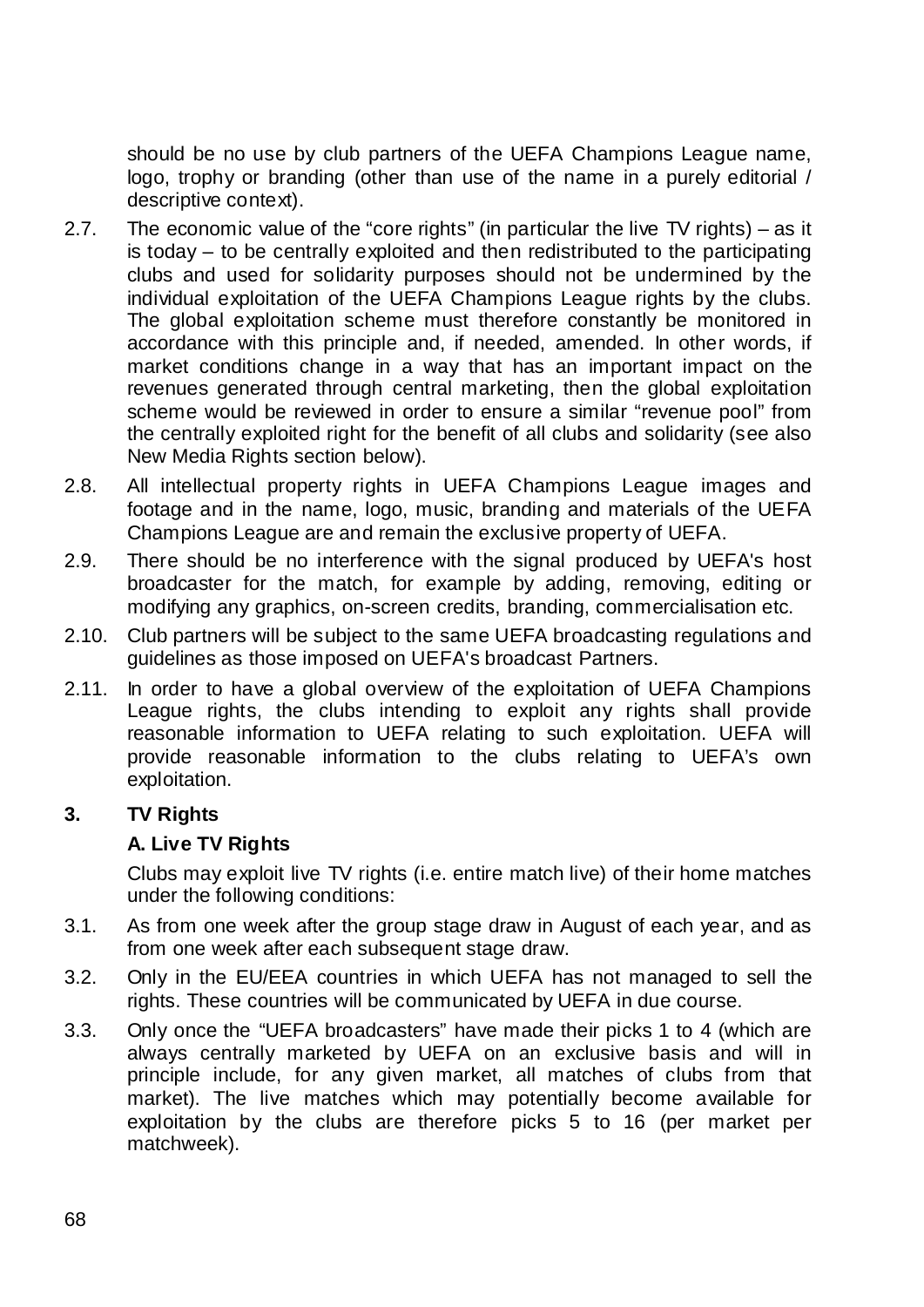- 3.4. Only to Pay TV/PPV channels on a territorial basis.
- 3.5. No "bundling" of rights and no competing product to the UEFA Champions League product centrally marketed by UEFA.

Example:

Not allowed: individual matches are bundled together by or on behalf of two or more clubs to create a combined UEFA Champions League offering marketed to broadcasters.

Allowed: a Pay TV/PPV operator buys two 5-16 matches separately from two clubs and broadcasts both matches simultaneously live on different channels.

- 3.6. No third party association with UEFA Champions League programming / content (to preserve exclusivity of the official UEFA Champions League Partners).
- 3.7. Clubs choosing to exploit such rights are liable for the protection of the signal/ broadcast against piracy, misuse of the signal, overspill etc.
- 3.8. Any satellite broadcasts, uplinks or downlinks must be encrypted on a conditional access basis and there must be no cable distribution outside the relevant market.
- 3.9. Clubs may decide not to exploit such rights and inform UEFA accordingly before the beginning of the season.

# **B. Delayed TV Rights and Archive Rights**

Clubs may exploit certain delayed TV rights (i.e. footage and/or entire match) and archive rights (i.e. right to exploit magnetic storage devices) of their home and away matches (worldwide, non-exclusive) under the following conditions:

- 3.10. As from Thursday midnight CET for delayed TV rights.
- 3.11. As from 48 hours after the final for archive rights (magnetic storage devices, i.e. VHS, DVD, CD-rom).
- 3.12. The principles for delayed TV rights regarding "bundling" and maximum UEFA Champions League content vary depending on the nature of the programme:
	- a) UEFA Champions League Programme on Club Channel
		- − Club channel (club branded and dedicated to the club)
		- − Programme can be dedicated to UEFA Champions League (100% UEFA Champions League content)
		- − For example, delayed match in full plus interviews, analysis etc.
		- − No third party sponsorship of or association with the programme (as that would automatically create a third party association with the UEFA Champions League).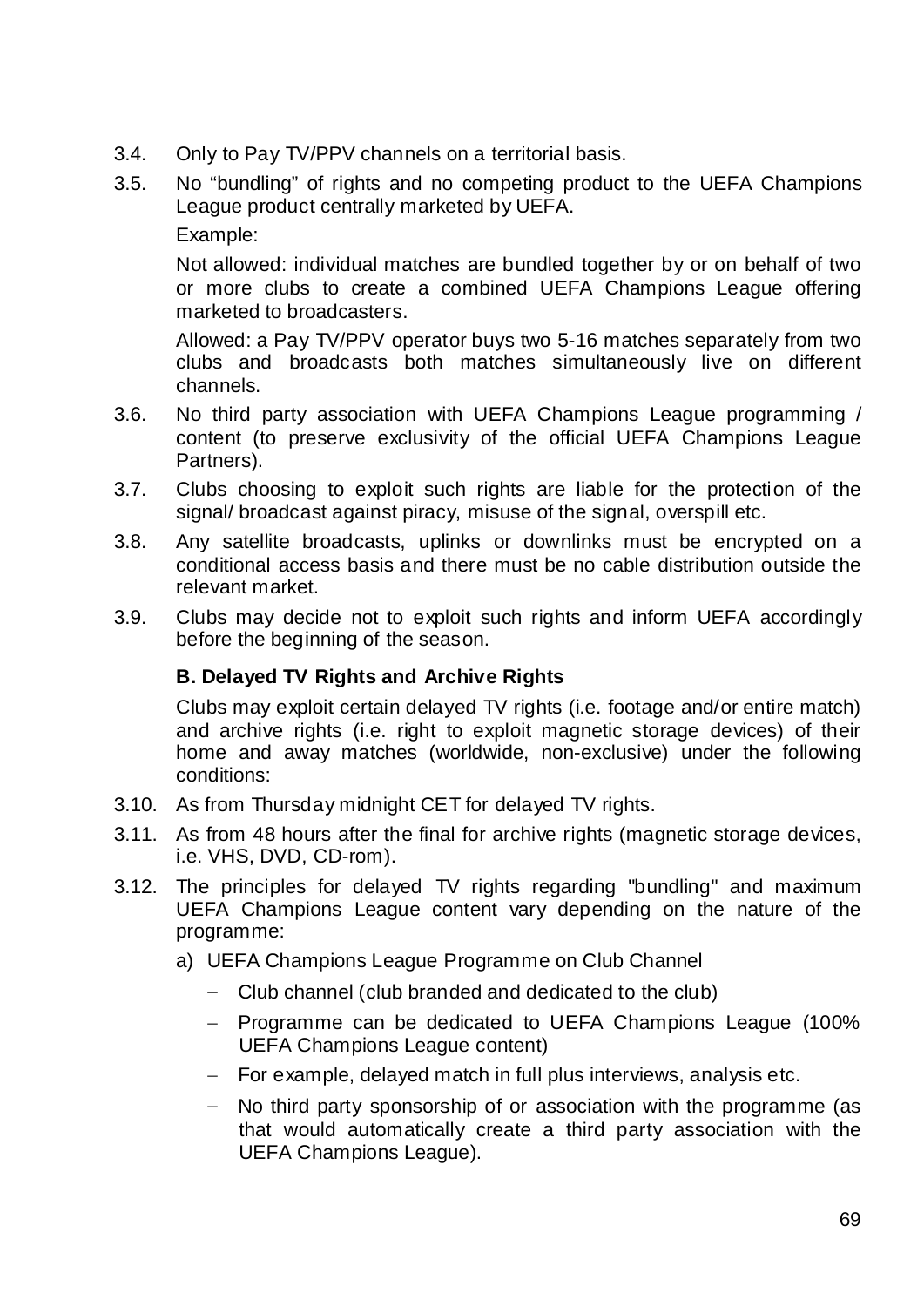- b) Club Magazine Programme
	- − Club branded and dedicated programme (e.g. "The Arsenal Hour")
	- − For a city/regional broadcaster, the programme could be jointly branded with another Club from the city/region (e.g. "The Arsenal and Chelsea Hour" broadcast by a regional broadcaster for the London area)
	- The programme cannot contain only UEFA Champions League content (also national league or cup footage, friendly matches, training footage and/or interviews with players and coaches).
	- − Maximum UEFA Champions League content: 50% (e.g. 30 minutes out of a one hour programme)
	- − The programme may be sponsored by a third party (but not in a way that creates an association with the UEFA Champions League e.g. programme sponsorship around the UEFA Champions League part of the programme).
- c) General Football / Sports Programme
	- − UEFA Champions League archive content used in a general football / sports programme that is not focused on a particular club or on the UEFA Champions League
	- − Neither club branded nor UEFA/UEFA Champions League branded
	- − Maximum UEFA Champions League content: 30% (to avoid any clash with UEFA Champions League magazine programme)
	- − Archive content: material from previous season backwards as of 48 hours after the UEFA Champions League Final
	- − For example, a one hour sports round-up programme could include 18 minutes of UEFA Champions League content (e.g. focusing on matches involving clubs from that territory)
	- The programme may be sponsored by a third party (but not in a way that creates an association with the UEFA Champions League e.g. programme sponsorship around the UEFA Champions League part of the programme).
- 3.13. The principles for archive rights (i.e. magnetic storage devices) regarding "bundling" and maximum UEFA Champions League content are as follows:
	- − Club branded and dedicated programme (e.g. "Arsenal 2002/03")
	- − The VHS, DVD etc. cannot contain only UEFA Champions League content (also national league or cup footage, friendly matches, training footage and/or interviews with players and coaches). Exception: a VHS, DVD etc. of the Final released by the winning club.
	- Maximum UEFA Champions League content: 50% (e.g. 30 minutes out of a one hour programme). Exception: a Final VHS, DVD etc. as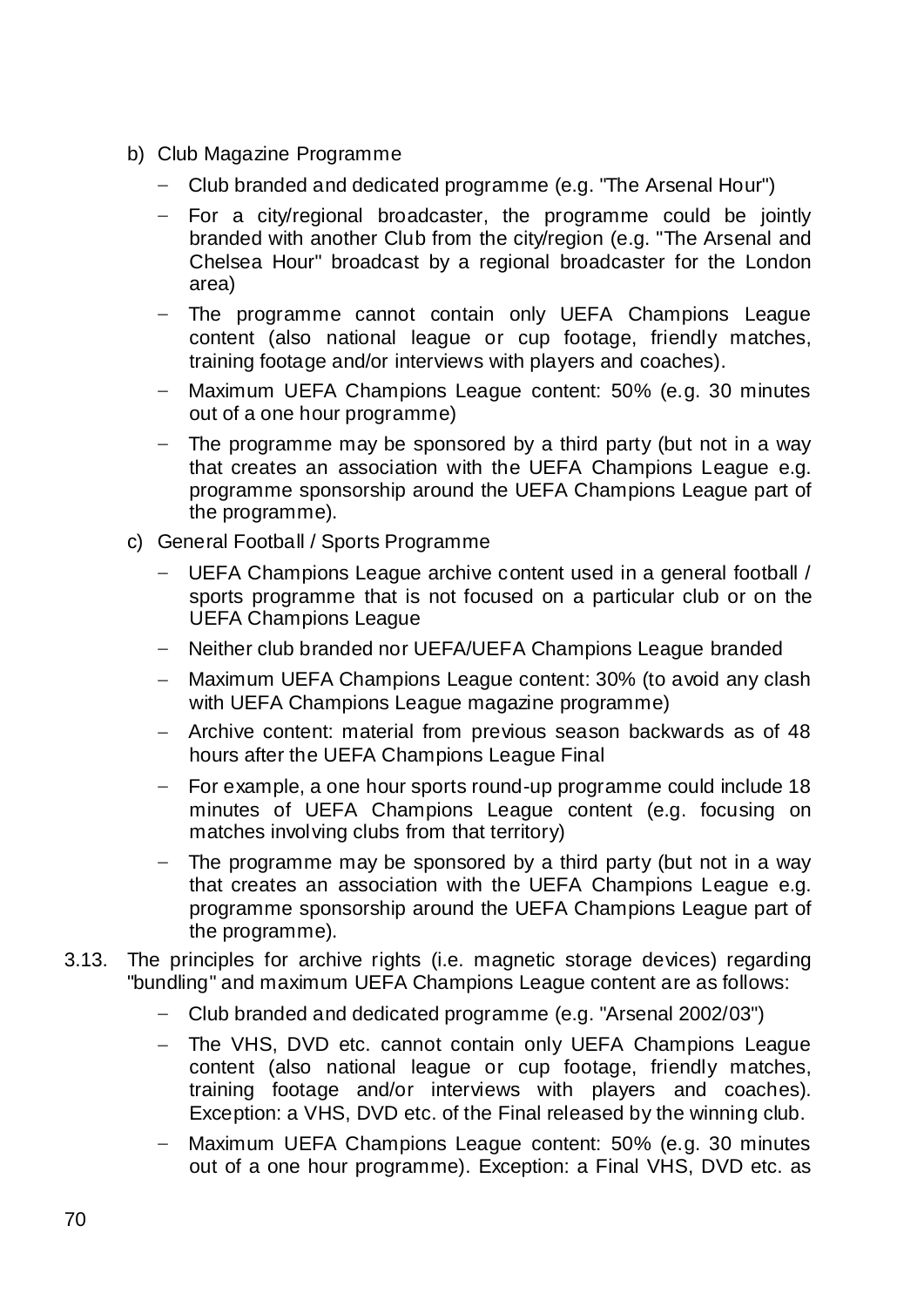described above (which may have 100% UEFA Champions League content)

- The magnetic storage devices shall be aimed at reproducing footage or full coverage (when authorised) of the UEFA Champions League matches associated with other editorial elements, e.g. video, text, etc to the exclusion of any non-editorial elements such as video games.
- The programme may be sponsored by a third party (but not in a way that creates an association with the UEFA Champions League e.g. programme sponsorship around the UEFA Champions League part of the programme). Exception: a Final VHS, DVD etc. as described above (which cannot have any sponsorship).
- 3.14. No third party association with UEFA Champions League programming / content (to preserve exclusivity of the official UEFA Champions League sponsors, broadcasters etc.).

Example:

Not allowed: "Manchester United in the UEFA Champions League is presented by Carlsberg".

Allowed: "Manchester United Weekly is presented by Carlsberg".

3.15. Clubs choosing to exploit such rights are liable for the protection of the signal / broadcast / content against piracy, misuse of the signal, overspill etc.

#### **4. Radio Rights (including internet audio)**

4.1. UEFA may exploit non-exclusively the radio rights for UEFA Champions League (in respect of all matches) and clubs may exploit non-exclusively the radio rights for their respective home matches (except the final). No sublicensing is allowed. UEFA has granted non-exclusive license to all radio stations owned by UEFA Champions League rights-holding broadcasters. Clubs will be given the names of these stations at the beginning of the season. They may not charge any fee to these radio stations.

Clubs may elect to charge a fee to the radio stations to which they grant a licence. Such fee must not exceed CHF 1,500 (one thousand five hundred Swiss francs) per match. Clubs are also free to conclude reciprocity agreements with visiting teams. As a general principle, clubs may not charge any fee to the visiting club's website for audio reporting if the website does not request any commentary position and/or services.

4.2. In principle, no "bundling" of rights and no competing product to the UEFA Champions League.

Example: in this case, a "competing product" is a programme or package consisting of more than one UEFA Champions League match.

No third party association with UEFA Champions League programming / content (to preserve exclusivity of the official UEFA Champions League sponsors, broadcasters etc.).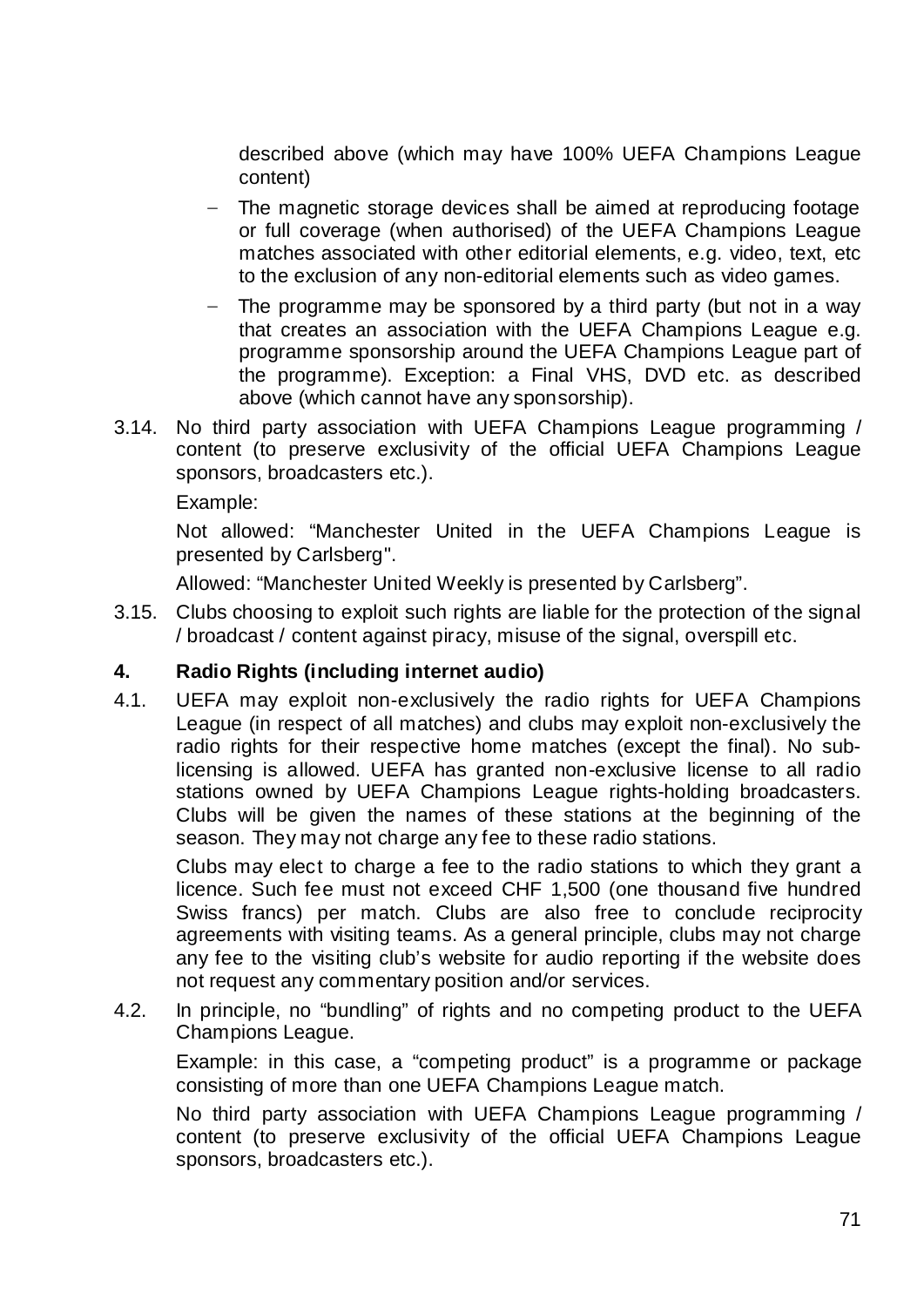### **5. New Media Rights (internet and wireless) A. General**

- 5.1. Clubs will have the right to customise or edit the content made available and/or produced by UEFA.
- 5.2. UEFA has the sole right to market UEFA-Champions-League-specific new media products (which will be UEFA or UEFA Champions League branded).
- 5.3. Clubs have the sole right to market club-specific new media products (which will be club branded) for both home and away matches.
- 5.4. Clubs may not, either directly or indirectly, use content for the purpose of creating "competing" UEFA Champions League products. Club products may not feature UEFA Champions League matches in which the club is not participating.
- 5.5. Net income derived from new media rights sales by UEFA will be redistributed to clubs and invested in solidarity in accordance with Article 24.
- 5.6. The exploitation of new media products by clubs, either through the use of content and/or devices provided by UEFA or the use of the "raw" television feed, should be subject to the solidarity principle for the benefit of all clubs competing in the UEFA Champions League and European football. The precise application of this principle will be subject to an agreement between the clubs and UEFA, based on the joint evaluation of the market development, or to settlement by arbitration in the case of dispute.
- 5.7. However, for the seasons 2003/04, 2004/05, 2005/06, the clubs will be exempted from the payment of the "solidarity fee". This exemption has the objective to help the clubs to build up a new range of services and to allow a fair evaluation of the market.
- 5.8. UEFA and the clubs agree to cooperate for two years and analyse the development of the exploitation of New Media Rights in order to ensure that the financial solidarity system of the UEFA Champions League is effectively safeguarded. Based on this analysis, UEFA and the clubs will establish the solidarity payment mechanism, if any, to be implemented as from the season 2006/2007.
- 5.9. Exploitation of New Media Rights shall be conducted in a manner which effectively maintains the financial solidarity structure and brand identity of the UEFA Champions League.

**B. Internet Rights** (i.e. video images of UEFA Champions League via internet, of club home and away matches in the UEFA Champions League)

Clubs and UEFA may exploit internet rights, either on their own website or by selling the rights to an internet service provider, under the following conditions:

5.10. As from midnight C.E.T. on matchday.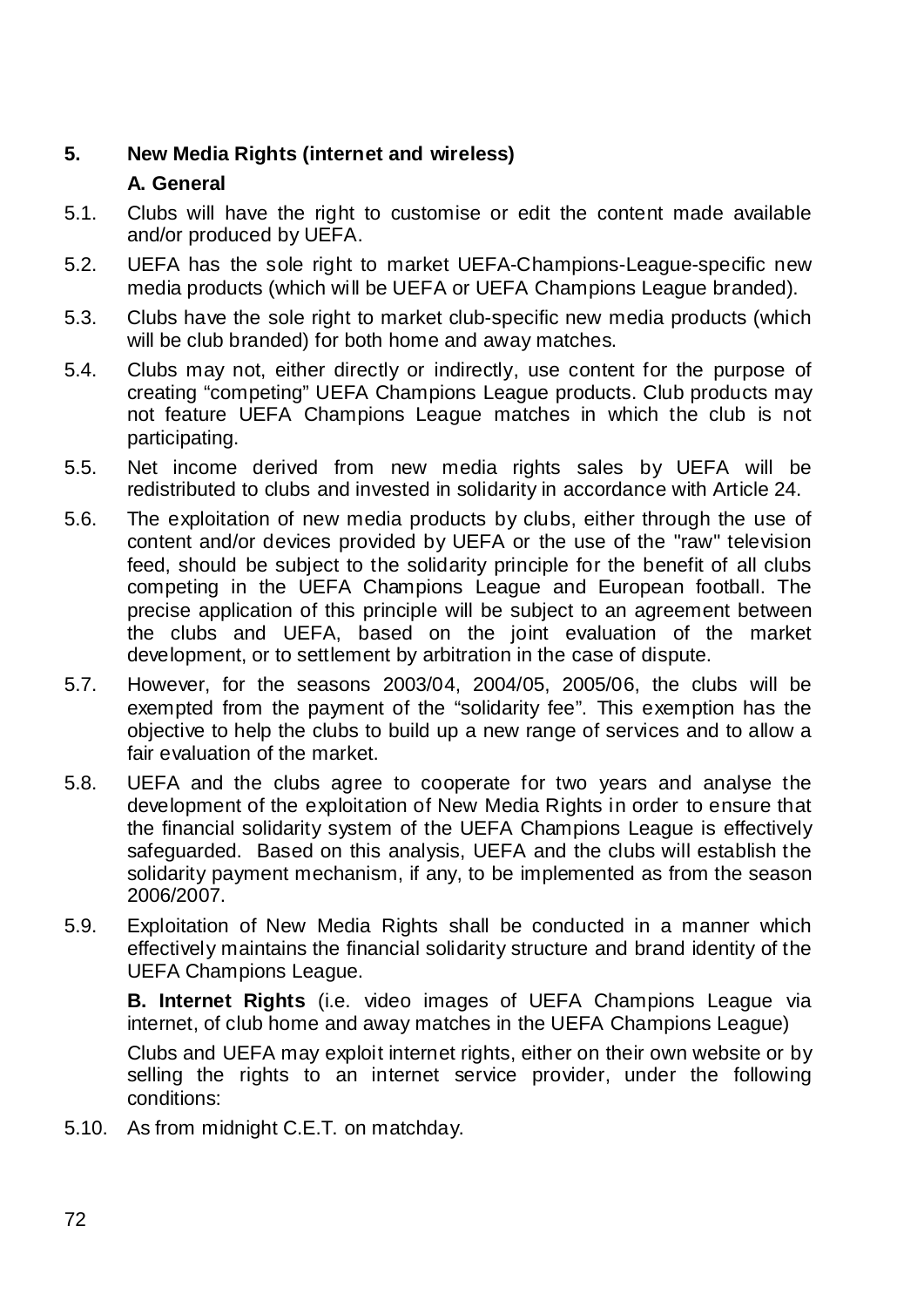- 5.11. The 'product' that includes UEFA Champions League content must be a subscription service (i.e. not for free). A short promotional clip of not more than 30 secs can be used only to promote the subscription service.
- 5.12. The product must be placed in a secure environment (subject to user registration) and be protected against piracy. Any club (or club internet service provider partner) failing to protect UEFA Champions League content will be required to remove the content.
- 5.13. With regard to "non-bundling rule" and "club branded" or "non-competing" product, a similar approach as for TV applies.
	- a) on club website: clubs can do what they want (however only club branded products, ie. no other clubs)

Example:

Allowed: subscription to clips of all of Manchester United's domestic and European matches of the season (plus archive) on "manutd.com".

- b) if club sells to Internet Service Providers: club branded programme: max 50% UCL content
- c) if club sells to Internet Service Providers: non-club branded programme: max 30% UCL content
- 5.14. No third party association with UEFA Champions League programming / content (to preserve exclusivity of the official UEFA Champions League Partners.

Example:

Not allowed: Having sponsors or advertisers on the internet page where the UEFA Champions League product is offered or having sponsor/advertiser windows appearing before, during or after the screening of UEFA Champions League footage.

Example: Allowed: Sponsors or advertisers on the rest of the internet site (not in immediate proximity to UEFA Champions League material or content)

5.15. No quasi-video through the use of sequential still images until midnight after the match.

**C. Wireless Rights** (i.e. video images and still images (MMS) on mobile phones, of club home and away matches in the UEFA Champions League)

Clubs may exploit wireless rights by selling the rights to a mobile network operator under the following conditions:

- 5.16. Near live (e.g. a goal clip 30 seconds after it happened) (same for UEFA).
- 5.17. The product must be club branded and dedicated to that one club (e.g. only footage of matches involving that club).
- 5.18. The product cannot contain only UEFA Champions League content (but also national league or cup content, friendly matches, etc.). Maximum UEFA Champions League content: 30% over a season.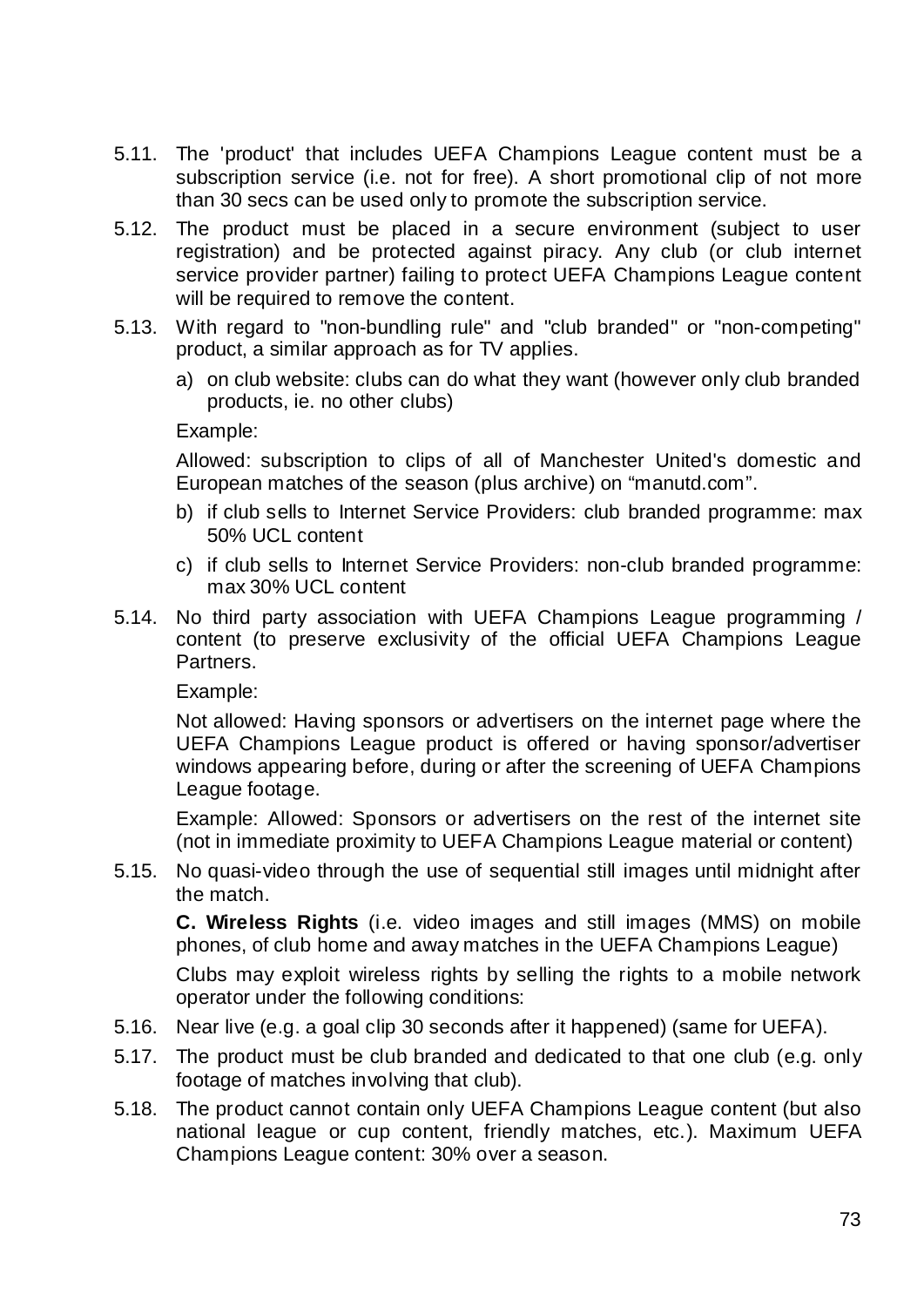Example:

Allowed: subscription to clips of all of Manchester United's domestic and European matches of the season on your mobile phone.

- 5.19. No "bundling" (by clubs, agencies or mobile network operators). Example: Not allowed: a product offering near live clips of more than one UEFA Champions League match per matchday or offering to subscribe to more than one club playing in the UEFA Champions League.
- 5.20. No "competing product" to the UEFA Champions League: in this case, a "competing product" is a product which creates a third party association between a mobile network operator and the UEFA Champions League by containing, of the total football in the product, more than 30% UEFA Champions League content.

Example:

Not allowed: a product offering only near live clips of clubs in the UEFA Champions League (to the exclusion of other competitions) during a season.

5.21. No third party association with UEFA Champions League programming / content (to preserve exclusivity of the official UEFA Champions League Partners).

Example:

Not allowed: any sponsorship or advertising connected to clips e.g. "Vodafone brings to you the UEFA Champions League matches of Manchester United".

Allowed: "Vodafone brings to you all of Manchester United's domestic and European matches of the season."

- 5.22. Wireless products definition:
	- − Near live video clips: a maximum of one 30 seconds video clip broadcast non-live (with a 30 seconds delay as a minimum) per 10 minutes of match. The 10 minutes delay between two video clips could be less if the event covered is a goal.
	- − Still images based on photo slide shows on mobile phones (MMS). Still images or slide shows taken out of one minute of match per 10 minutes of the match. The 10 minute delay between two slide shows could be less if the event covered is a goal.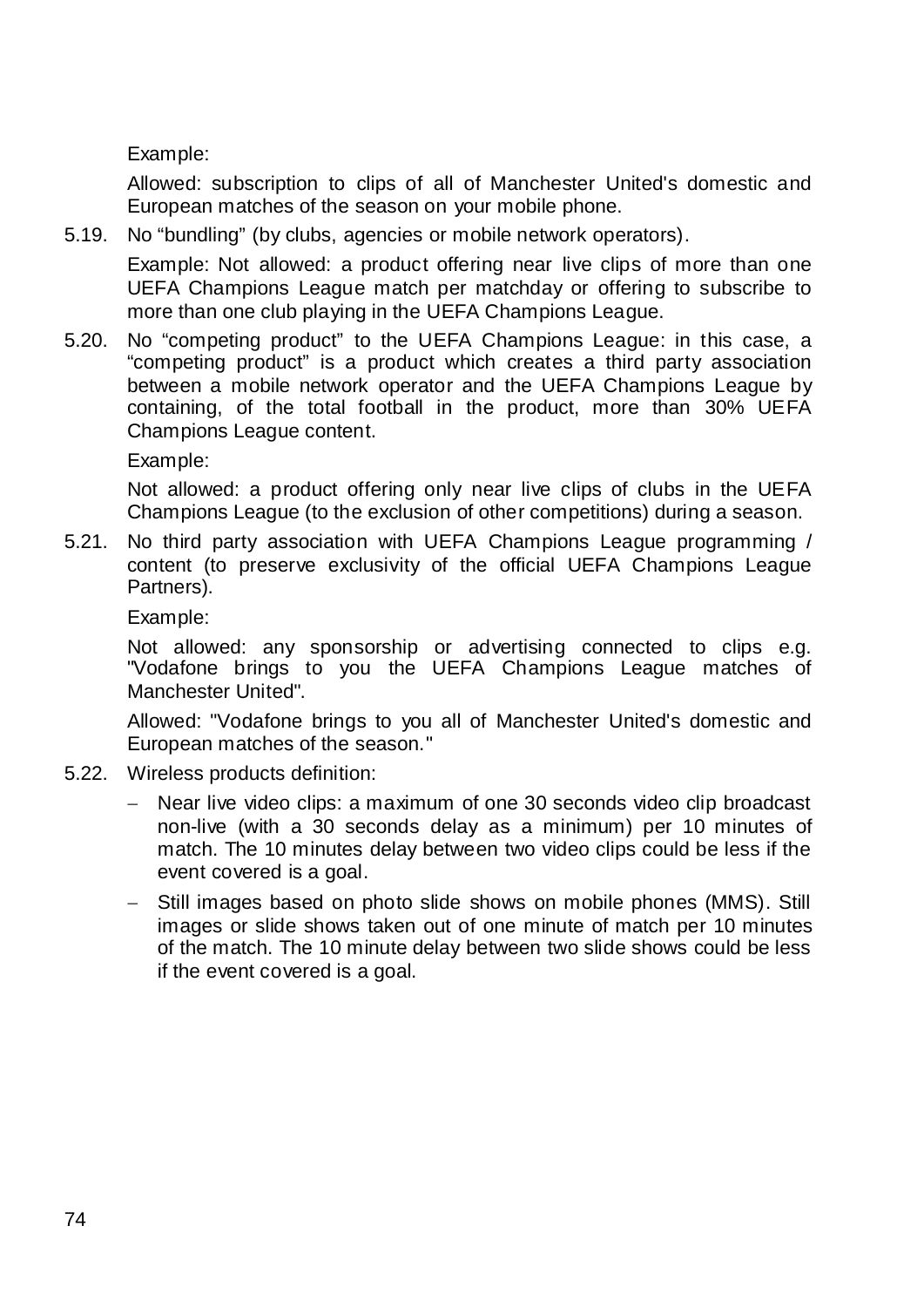## **ANNEXE IX: Club Licensing System – Control Procedures**

- 1. In accordance with the *UEFA Club Licensing Manual* (Version 1.0), UEFA may, at any time, carry out spot checks with the licensor and, in the presence of the latter, with the applicant club in order to ensure that its licence was correctly awarded at the time of the final and binding decision of the licensor.
- 2. If it emerges before the competition begins (including qualifying rounds) that the licence was awarded incorrectly, the club concerned will not be authorised to enter the competition. The club will be banned from this competition and, if appropriate, from one or more future UEFA club competitions for which it qualifies. In such cases, the club may be replaced.
- 3. If it emerges while the competition is in progress that the licence was awarded incorrectly, UEFA may immediately disqualify the club concerned for the current competition and/or ban the club from one or more future UEFA club competitions for which it qualifies. If the club is disqualified, it will not be replaced. However, it may be replaced in future competitions from which it is banned.
- 4. If a licensor withdraws a club's licence while the competition is in progress, the national association concerned must inform UEFA immediately. UEFA will decide, on the basis of the national association's decision and after hearing the club concerned, whether to disqualify the club immediately from the current UEFA competition and/or ban it from one or more future UEFA club competitions for which it qualifies. If the club is disqualified, it will not be replaced. However, it may be replaced in future competitions from which it is banned.
- 5. A club which is not authorised to enter a competition according to paragraph 2 and/or which is banned from future competitions according to paragraphs 2 to 4 will be replaced by a club nominated by the national association on the basis of the rankings in the top domestic championship and on condition that the club concerned is licensed for the corresponding season.
- 6. Decisions to disqualify and/or to ban a club from a current competition will be taken by the UEFA Chief Executive. In the case of immediate disqualification, he will also decide on the sporting consequences of the disqualification. With regard to the proceedings, he applies by analogy the provisions of Article 42 of the *UEFA Disciplinary Regulations*. Decisions to ban a club from one or more future club competitions will be taken by the UEFA disciplinary bodies.
- 7. Any decision made by the UEFA Chief Executive according to paragraph 6 may be contested exclusively by way of appeal to the Court of Arbitration for Sport (CAS) in Lausanne, Switzerland, which will resolve the dispute definitively in accordance with the *Code of Sports-related Arbitration* (Code). The statement of appeal must be submitted to CAS within ten days of receipt of the contested decision, together with the appeal brief.
- 8. Only the banned and/or disqualified club in question may submit an appeal to CAS in accordance with paragraph 7. Other clubs, national associations,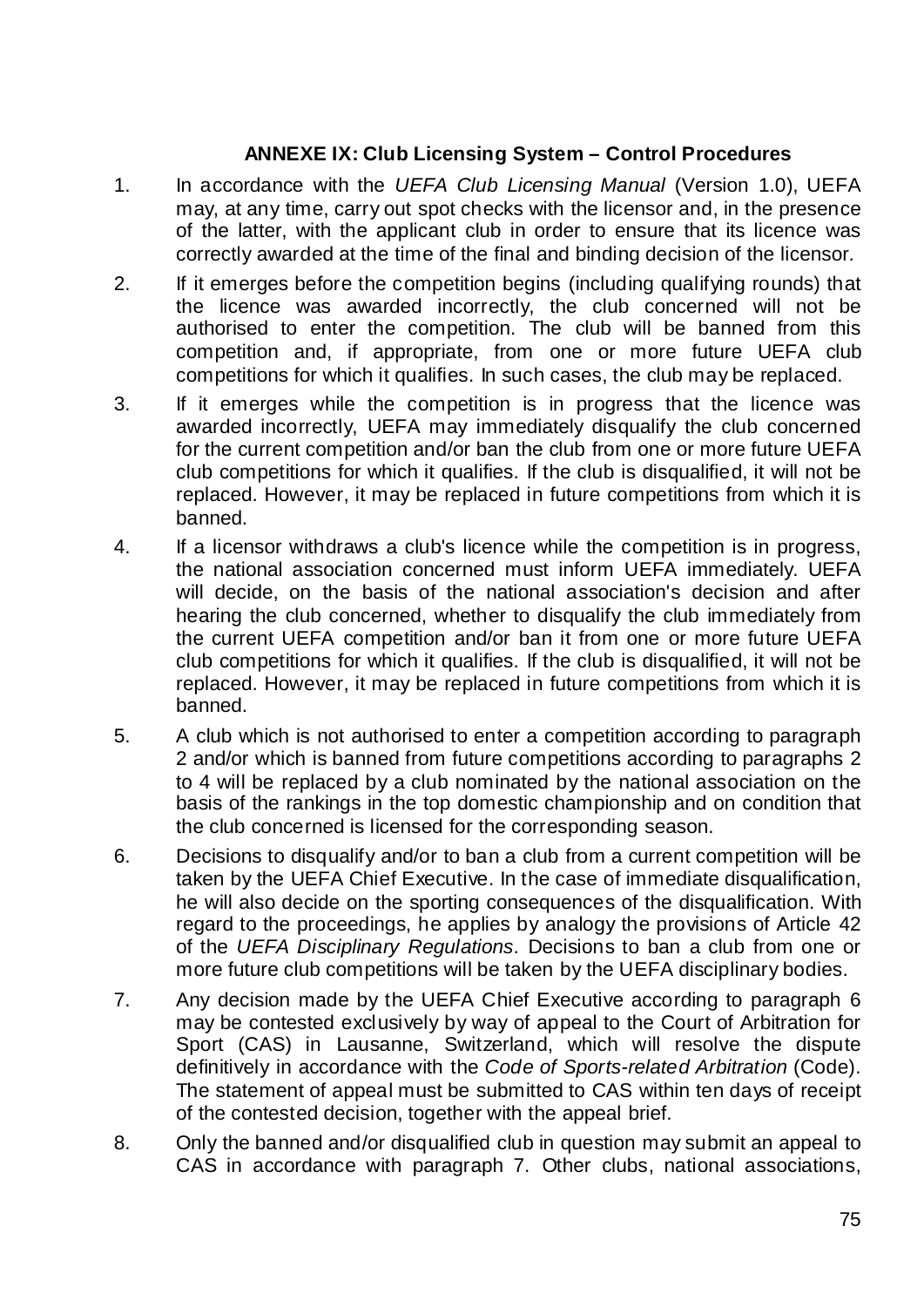leagues and/or any other third party shall have no right of appeal against UEFA concerning disqualification, exclusion or the sporting consequences of disqualification.

- 9. Other breaches of the provisions of the *UEFA Club Licensing Manual*  (Version 1.0) will be dealt with by the UEFA disciplinary bodies.
- 10. Based on the results of the spot checks, the UEFA disciplinary bodies may also take disciplinary action against the national association as licensor.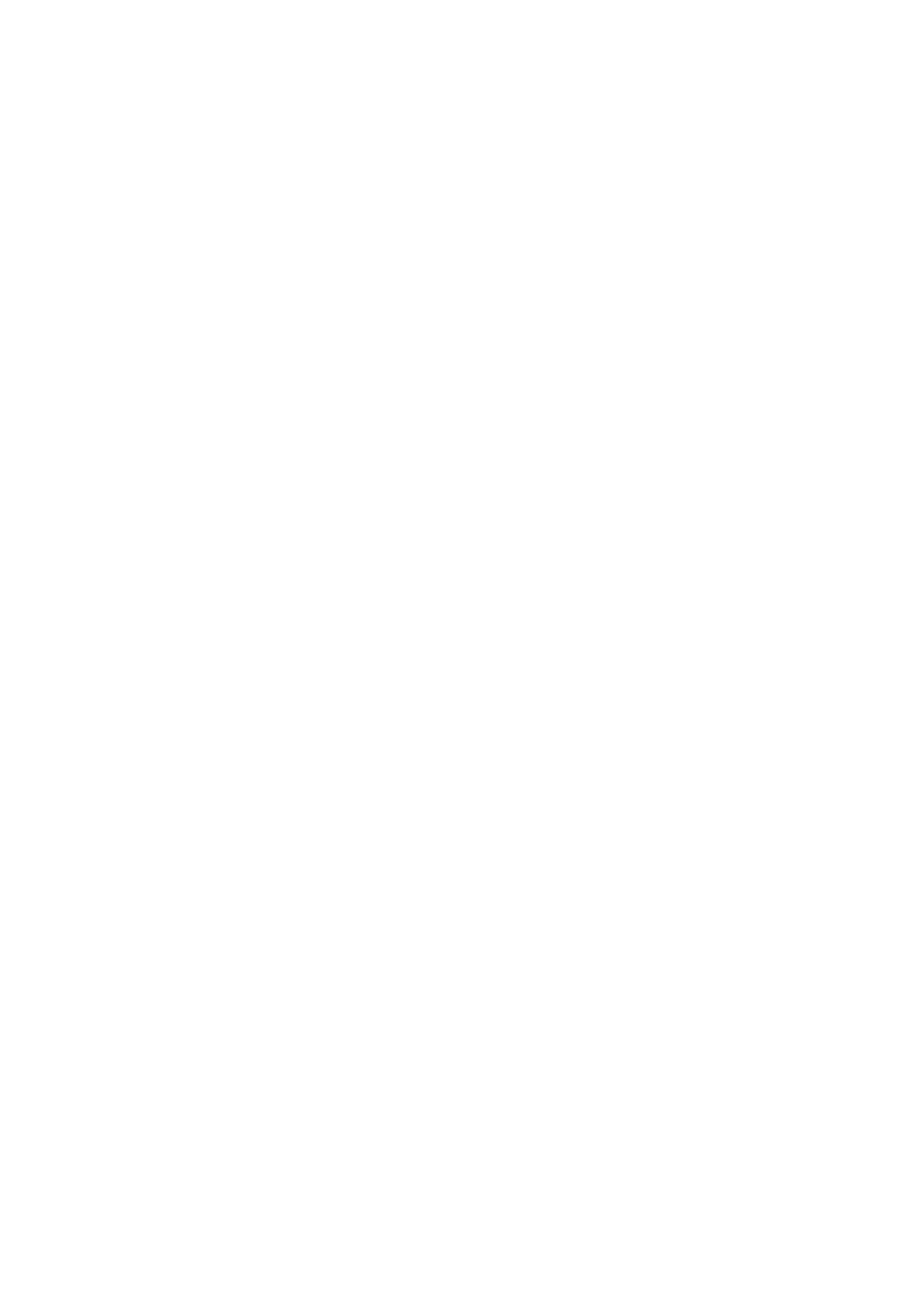# **INDEX**

| Access list for the 2005/06 UEFA club |  |
|---------------------------------------|--|
| competitions35                        |  |
| Alternative venues11                  |  |
|                                       |  |
| Appointment of referees24             |  |
| Arrival of referees24                 |  |
|                                       |  |
|                                       |  |
| Break before extra time18             |  |
|                                       |  |
| CAS Arbitrators 34                    |  |
| Change of shirt sponsor22             |  |
| Choice of sponsor22                   |  |
| Clash of shirt sponsor 23             |  |
| Closing provisions 34                 |  |
| Club licensing system - control       |  |
| procedures 75                         |  |
| Club media rights guidelines66        |  |
| Coefficient rankings calculation      |  |
|                                       |  |
|                                       |  |
| Commercial matters60                  |  |
| Commercial rights29                   |  |
| Competition logo23                    |  |
|                                       |  |
|                                       |  |
| Court of Arbitration for Sport 33     |  |
|                                       |  |
| Deadline for shirt sponsor22          |  |
|                                       |  |
| Declaration of protests26             |  |
| Disciplinary Law and Procedures25     |  |
|                                       |  |
|                                       |  |
|                                       |  |
|                                       |  |
|                                       |  |
| Entries for the competition 1         |  |
|                                       |  |
|                                       |  |
| Field of play dimensions12            |  |
|                                       |  |

| Fields of play and stadiums 11                             |   |
|------------------------------------------------------------|---|
|                                                            |   |
| Financial provisions 27                                    |   |
| Financial provisions - UEFA                                |   |
| Champions League27                                         |   |
| Financial provisions - final tie 28                        |   |
| Financial provisions -qualifying                           |   |
|                                                            |   |
| First knock-out round7                                     |   |
|                                                            |   |
|                                                            |   |
| General provisions 19                                      |   |
|                                                            |   |
| Half-time interval 18                                      |   |
| Intellectual property rights33                             |   |
|                                                            |   |
| Kicks from the penalty mark18                              |   |
|                                                            |   |
| Kit approval procedure21                                   |   |
| Late arrival of referees24                                 |   |
| Laws of the Game17                                         |   |
|                                                            |   |
|                                                            |   |
| Legal Challenge to Decisions of the                        |   |
| Organs for the Administration of                           |   |
|                                                            |   |
|                                                            |   |
| Match abandoned 15                                         |   |
| Match arrangements15                                       |   |
|                                                            |   |
|                                                            |   |
| Matches abandoned or not played                            |   |
| through the fault of a club                                | 9 |
|                                                            |   |
| Media matters41                                            |   |
| Media positioning at UEFA                                  |   |
|                                                            |   |
|                                                            |   |
| Neutral venue14                                            |   |
| Non-commercial promotional                                 |   |
|                                                            |   |
|                                                            |   |
| Ordinary Court of Arbitration 33<br>Organisation of UEFA 3 |   |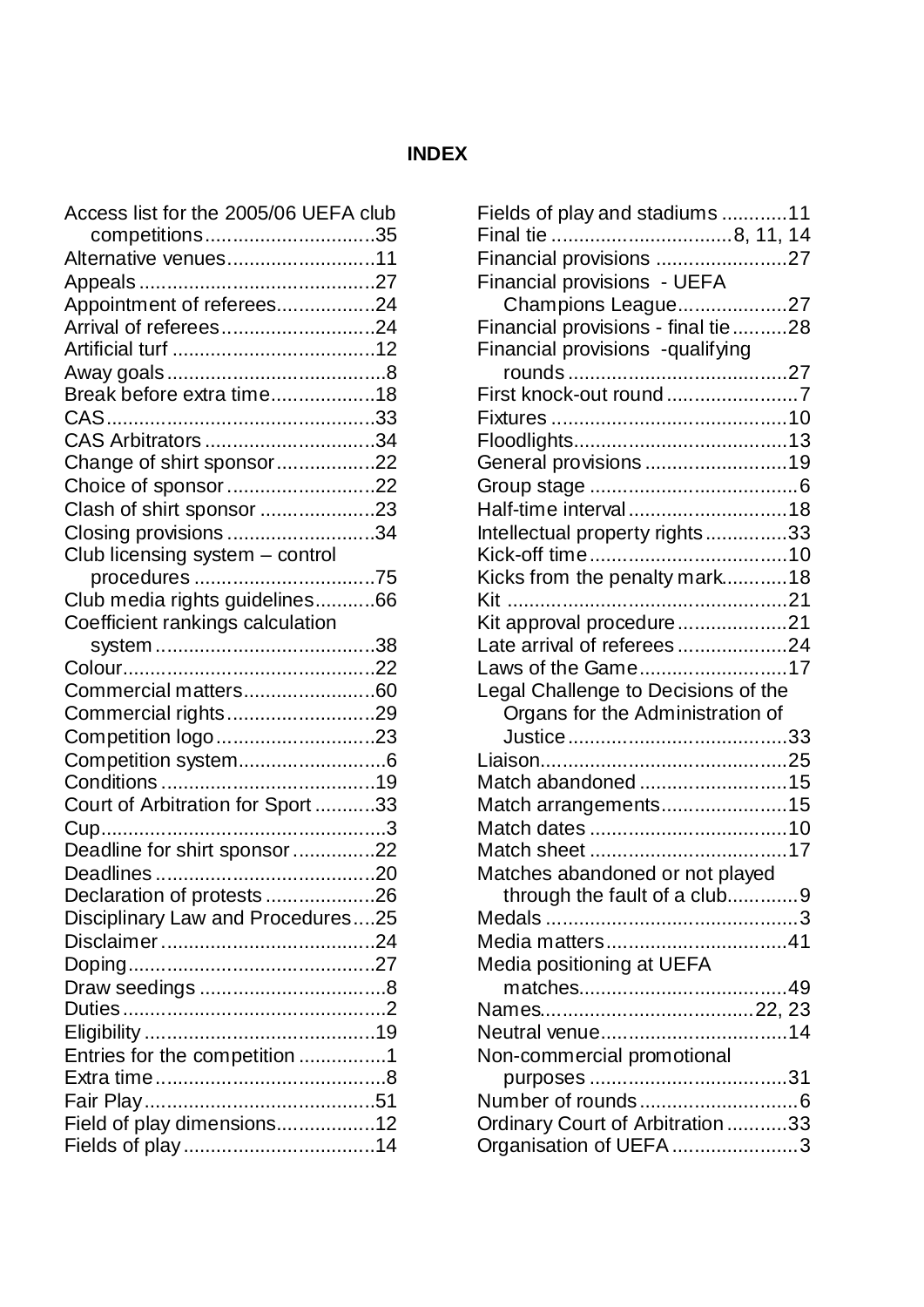| Other kit items worn by players and  |  |
|--------------------------------------|--|
| club officials23                     |  |
| Payments to clubs29                  |  |
| Player eligibility 19                |  |
| Player names 22                      |  |
| Player numbers21                     |  |
| Principles of protocol and           |  |
| organisation15                       |  |
|                                      |  |
| Qualifying phase 6, 11               |  |
|                                      |  |
|                                      |  |
|                                      |  |
| Reasons beyond control 15            |  |
| Reasons for protest26                |  |
|                                      |  |
| Referee liaison officer 25           |  |
| Referee's report 25                  |  |
|                                      |  |
| Referees' costs 27                   |  |
|                                      |  |
| Regulations concerning the Integrity |  |
| of the UEFA Club Competitions-       |  |
| Independence of Clubs 56             |  |
| Replacement of players on the        |  |
| match sheet18                        |  |
| Responsibilities of the associations |  |
|                                      |  |
| Responsibilities of UEFA4            |  |
| Revenue from UEFA Champions          |  |
| League contracts28                   |  |

| Safety in the stadium 13          |  |
|-----------------------------------|--|
|                                   |  |
|                                   |  |
|                                   |  |
| Special material used in the      |  |
|                                   |  |
| Stadium clocks13                  |  |
| Stadium conditions11              |  |
| Subsequent registration20         |  |
| Substitution of players17         |  |
| Television surveillance system 13 |  |
|                                   |  |
|                                   |  |
| Title-holder logo 23              |  |
| TV camera positions 50            |  |
| <b>UEFA champions league</b>      |  |
| competition system 36             |  |
| UEFA disciplinary regulations 25  |  |
| UEFA kit regulations 21           |  |
| UEFA match calendar 2005/0637     |  |
|                                   |  |
| Unforeseen circumstances 34       |  |
| Warm-up bibs24                    |  |
| Weather conditions14              |  |
|                                   |  |
| Yellow and red cards 25           |  |
|                                   |  |